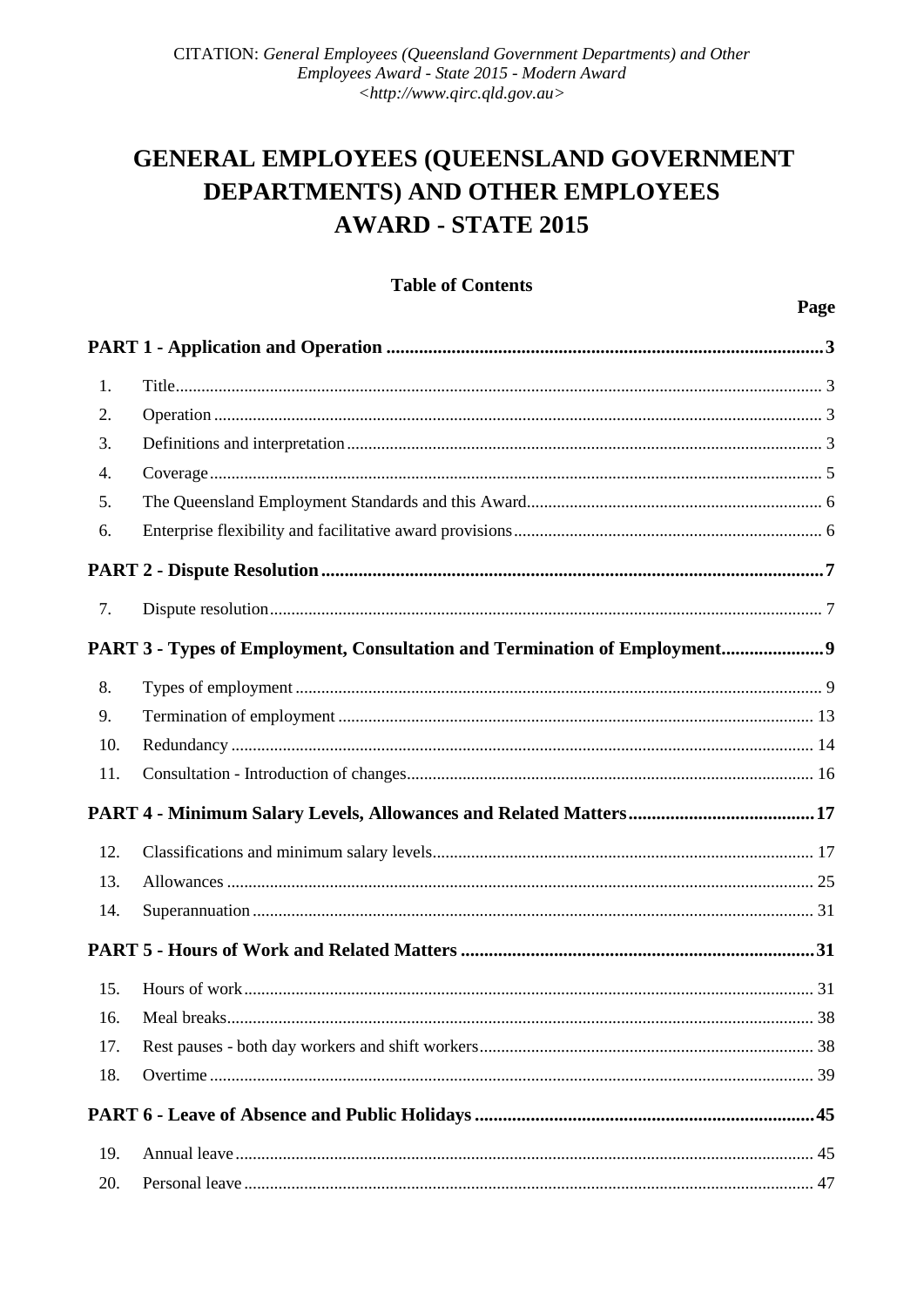| 21. |                                                                                           |    |
|-----|-------------------------------------------------------------------------------------------|----|
| 22. |                                                                                           |    |
| 23. |                                                                                           |    |
| 24. |                                                                                           |    |
|     | PART 7 - Transfers, Travelling and Working Away from Usual Place of Work51                |    |
| 25. |                                                                                           |    |
| 26. |                                                                                           |    |
| 27. |                                                                                           |    |
| 28. |                                                                                           |    |
|     |                                                                                           |    |
| 29. |                                                                                           |    |
|     | PART 9 - Occupational Health and Safety Matters, Equipment, Tools and Amenities 53        |    |
| 30. |                                                                                           |    |
|     |                                                                                           |    |
| 31. |                                                                                           |    |
| 32. |                                                                                           |    |
| 33. |                                                                                           |    |
| 34. |                                                                                           |    |
|     |                                                                                           |    |
|     |                                                                                           |    |
|     |                                                                                           | 65 |
|     | Schedule 2 - Generic Level Statements - Employees engaged by Agriculture and Fisheries in |    |
|     | Schedule 3 - Generic Level Statements - Employees engaged in the Hospitality stream79     |    |
|     |                                                                                           |    |
|     | Schedule 5 - Cleaners employed by State Government Departments and Agencies  87           |    |
|     |                                                                                           |    |
|     |                                                                                           |    |
|     |                                                                                           |    |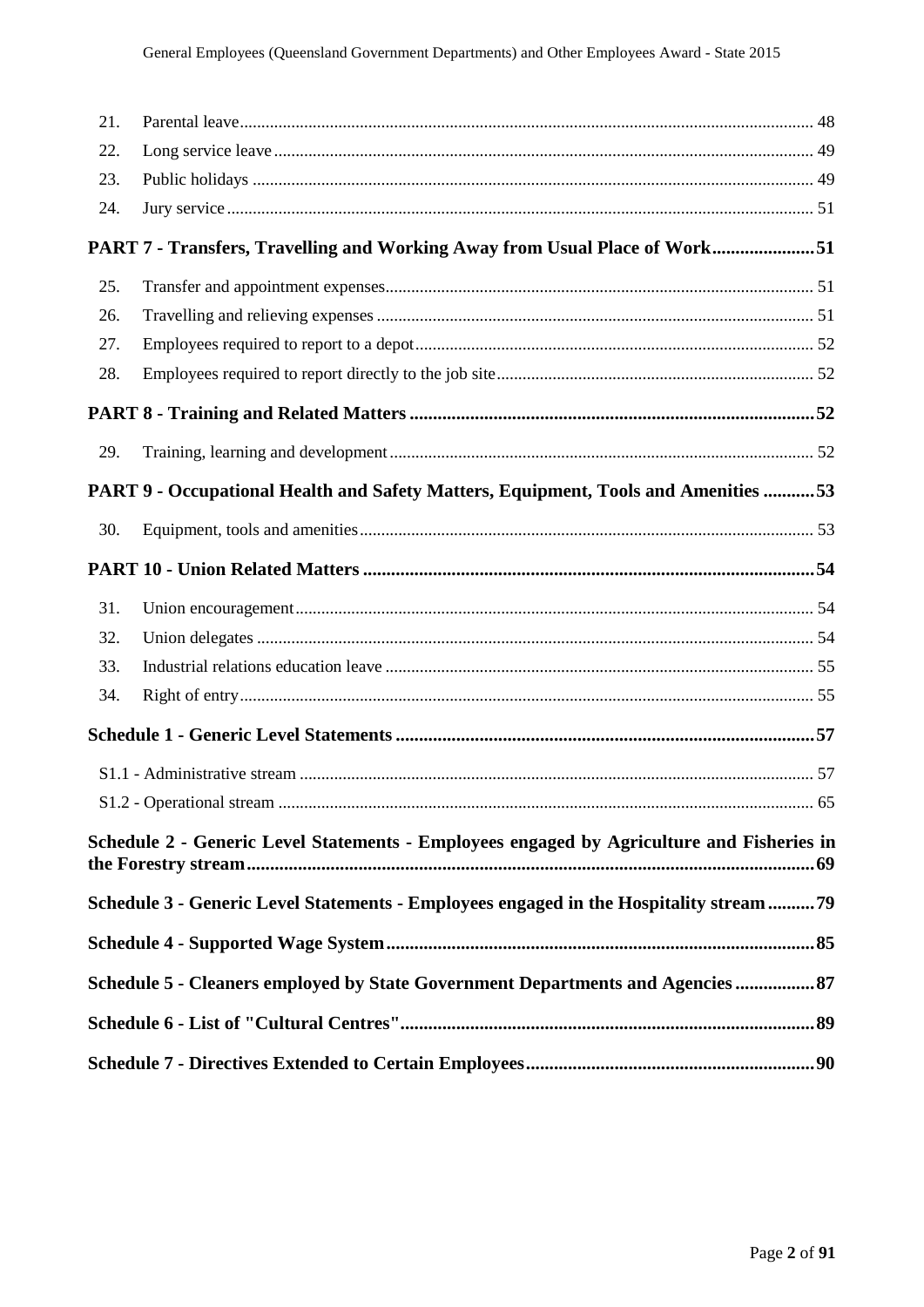## **PART 1 - Application and Operation**

## **1. Title**

This minimum safety net Award is known as the *General Employees (Queensland Government Departments) and Other Employees Award - State 2015*.

## **2. Operation**

Subject to section 824 of the Act, this Award operates from 18 September 2015.

#### **3. Definitions and interpretation**

Unless the context otherwise requires, in this Award:

**Act** means the *Industrial Relations Act 1999*

**afternoon** s**hift** means any shift commencing at or after 1000 and before 1800 and finishing subsequent to 1800 and at or before 2400

**Agriculture** means the Department of Agriculture and Fisheries

**Australian Qualifications Framework (AQF)** means the national system of recognition for the issue of vocational qualifications

**broken work** means where the ordinary hours of duty of a day worker are subject to a break in continuity other than for the purposes of meal breaks to a maximum of one hour and rest pauses

**chief executive** means a person appointed to that role pursuant to the provisions of one of the Acts mentioned in clause 4.1 or, for the purposes of this Award, such other person to whom the chief executive has delegated specific authorities

**classification level** comprises a minimum salary rate plus a range of increments through which employees will be eligible to progress

**commission** means the Queensland Industrial Relations Commission

**continuous shift work** means work done by employees where the hours of work are regularly rotated in accordance with a shift roster covering 24 hours per day over a 7 day week

**continuous shift worker** means a person who works continuous shift work

**cultural centre entity** means one of the entities listed in Schedule 6

**day** means the period from midnight to midnight on any one day

**day shift** means any shift worked as part of a non-continuous shift work system or a continuous shift work system which is not an afternoon shift or a night shift

**day work** means a single period of work (excluding a meal break) performed during the spread of ordinary hours which is not part of a non-continuous shift work or continuous shift work system

**day worker** means a person who works day work

**department** means a department as defined in section 7 of the *Public Service Act 2008*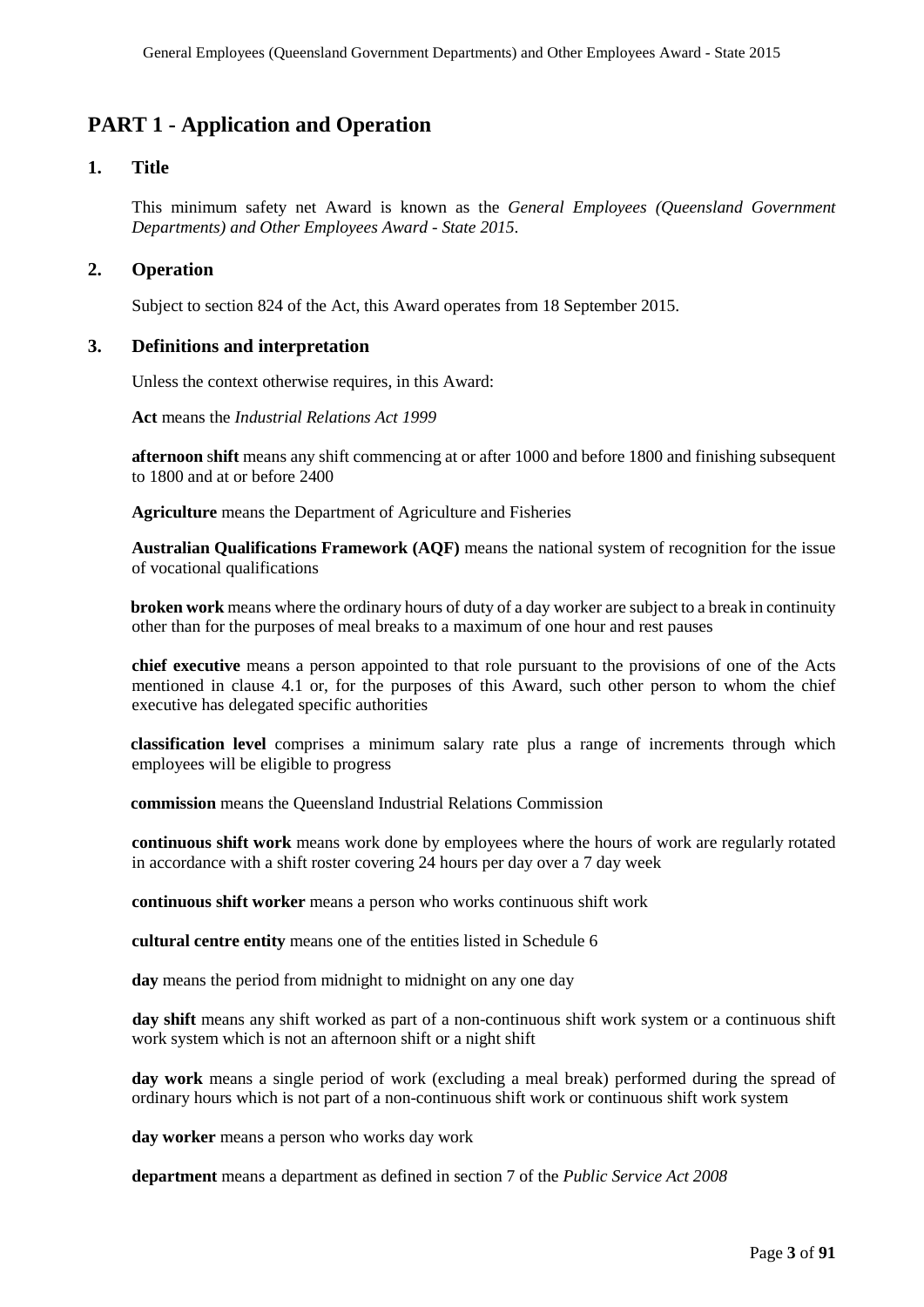**DET** means the Department of Education and Training

**directive** means a ruling, or part of a ruling, made under section 53 or section 54 of the *Public Service Act 2008*

**DSITI** means the Department of Science, Information Technology and Innovation

**employee** means a person described in clauses 4(a), (b) or (c) of this Award

**general employee** means an employee who is engaged pursuant to section 147 of the *Public Service Act 2008* 

**generic level statement** means a broad, concise statement of the duties, skills and responsibilities indicative of a given classification level

**Housing and Public Works** means the Department of Housing and Public Works

**increment** means for all employees an increase in salary from one paypoint to the next highest paypoint within a classification level

**Justice** means the Department of Justice and Attorney-General

**majority of shift** means the day on which the major proportion of ordinary hours is worked where the starting and finishing times of that shift occur on different days

**night shift** means any shift commencing at or after 1800 and before 0600 the following day

**non-continuous shift work** means work regularly rotated in accordance with a roster which prescribes 2 or more shifts (day, afternoon or night) per day, but does not cover a 24 hour per day operation over a 7 day week (see continuous shift work)

**non-continuous shift worker** means a person who works non-continuous shift work

**paypoint** means the specific rate of remuneration payable to employees within a classification level

**public holiday** has the same meaning as that provided in Schedule 5 of the Act

**QES** means the Queensland Employment Standards contained in Part 2 of Chapter 2A of the Act

**Rabbit Board** means the Darling Downs - Moreton Rabbit Board

**rostered day off** means a day, other than a scheduled day(s) off, on which an employee is not rostered for duty as a result of time accrued under the method of working ordinary hours implemented in accordance with clauses 15.1(a) to (f), inclusive, or clause 15.2

#### **scheduled day(s) off** means:

- For an employee whose ordinary hours of duty are Monday to Friday: Saturday and Sunday;
- For an employee whose ordinary hours of duty include a Saturday and/or Sunday: one of the two days each week, or four days each fortnight, that the employee is not rostered for duty in accordance with clause  $15.1(g)$ . Depending on the working arrangements, a Saturday and/or Sunday may also be a scheduled day(s) off.

**shift work** means work performed by an employee on day shift, afternoon shift or night shift, either solely or in any combination thereof, as part of a non-continuous shift work system or a continuous shift work system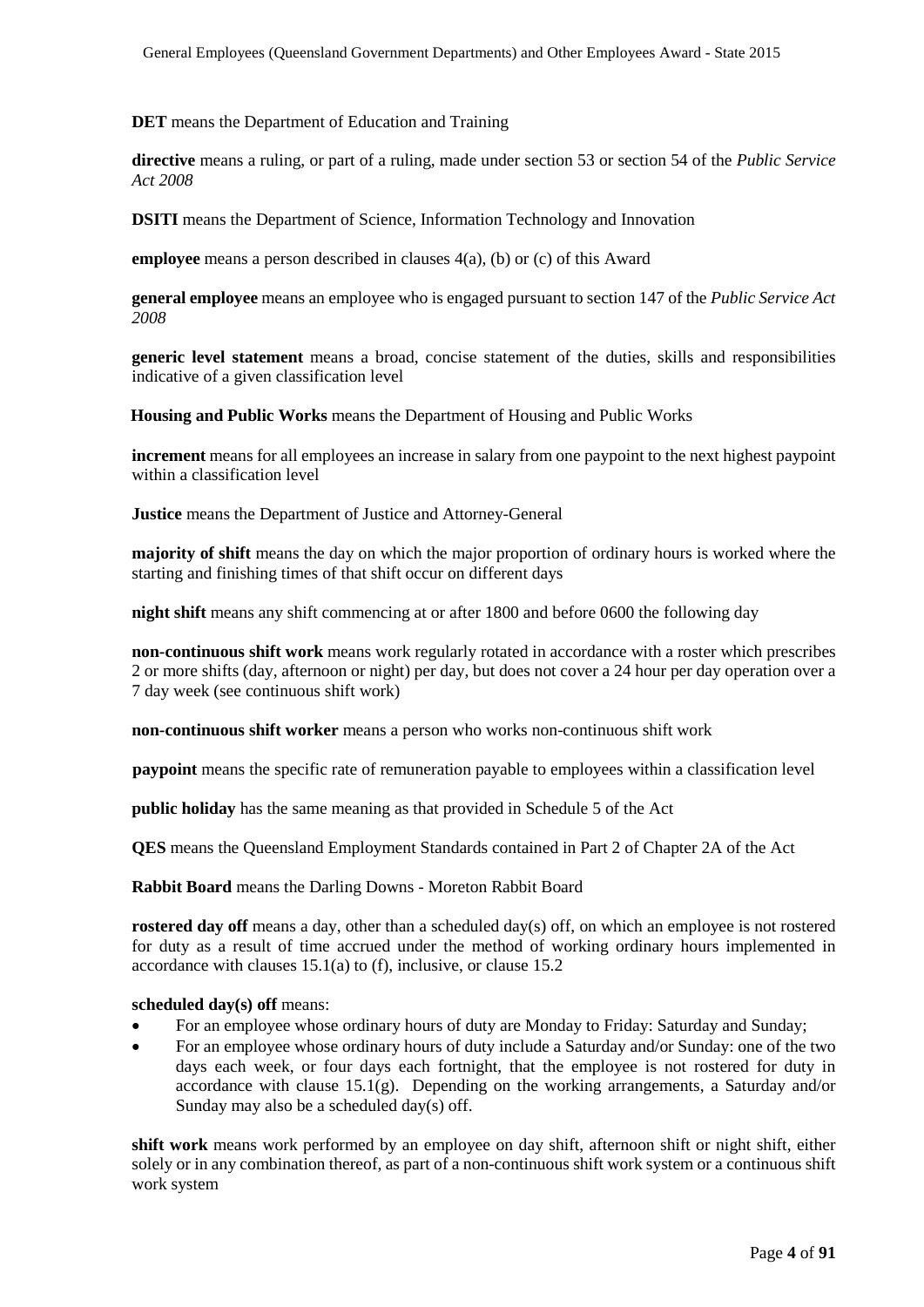**shift worker** means an employee who works shift work

**South Bank** means the South Bank Employing Office

**spread of ordinary hours** has the meaning ascribed to it in clause 15.3(a)

**theatrical employee** means an employee engaged in any of the following roles: theatre technician; technical manager; technical assistant; other employee (front of house staff); ticket seller; and light person

**TOIL** means time off in lieu of payment for overtime

#### **4. Coverage**

- **4.1** This Award applies to:
- (a) (i) employees whose salaries or rates of pay are fixed by this Award employed pursuant to:
	- (A) section 147 of the *Public Service Act 2008*; or
	- (B) section 22 of the *Libraries Act 1998*; or
	- (C) section 21 of the *Queensland Art Gallery Act 1987*; or
	- (D) section 14 of the *Queensland Museum Act 1970*; and
	- (ii) employees engaged by the Darling Downs Moreton Rabbit Board in or in connection with work associated with the control and/or elimination of rabbits in the State of Queensland and whose salaries or rates of pay are fixed by this Award; and
	- (iii) employees engaged by South Bank Employing Office pursuant to section 31G of the *South Bank Corporation Act 1989* as a car park attendant or car park supervisor; and
- (b) (i) each chief executive (however titled) of a government department, entity or cultural centre which employs employees covered by this Award in their capacity as the employer of such employees; and
	- (ii) Darling Downs Moreton Rabbit Board, established in accordance with the *Land Protection (Pest and Stock Route Management) Act 2002*, as the employer of employees covered by this Award; and
	- (iii) the chief executive of South Bank Employing Office, established in accordance with the *South Bank Corporation Act 1989*, as the employer of employees covered by this Award; and
- (c) The following industrial organisations of employees:
	- (i) Australian Institute of Marine and Power Engineers' Union of Employees, Queensland District;
	- (ii) Australian Maritime Officers Union Queensland Union of Employees;
	- (iii) Construction, Forestry, Mining & Energy, Industrial Union of Employees, Queensland;
	- (iv) The Australian Workers' Union of Employees, Queensland;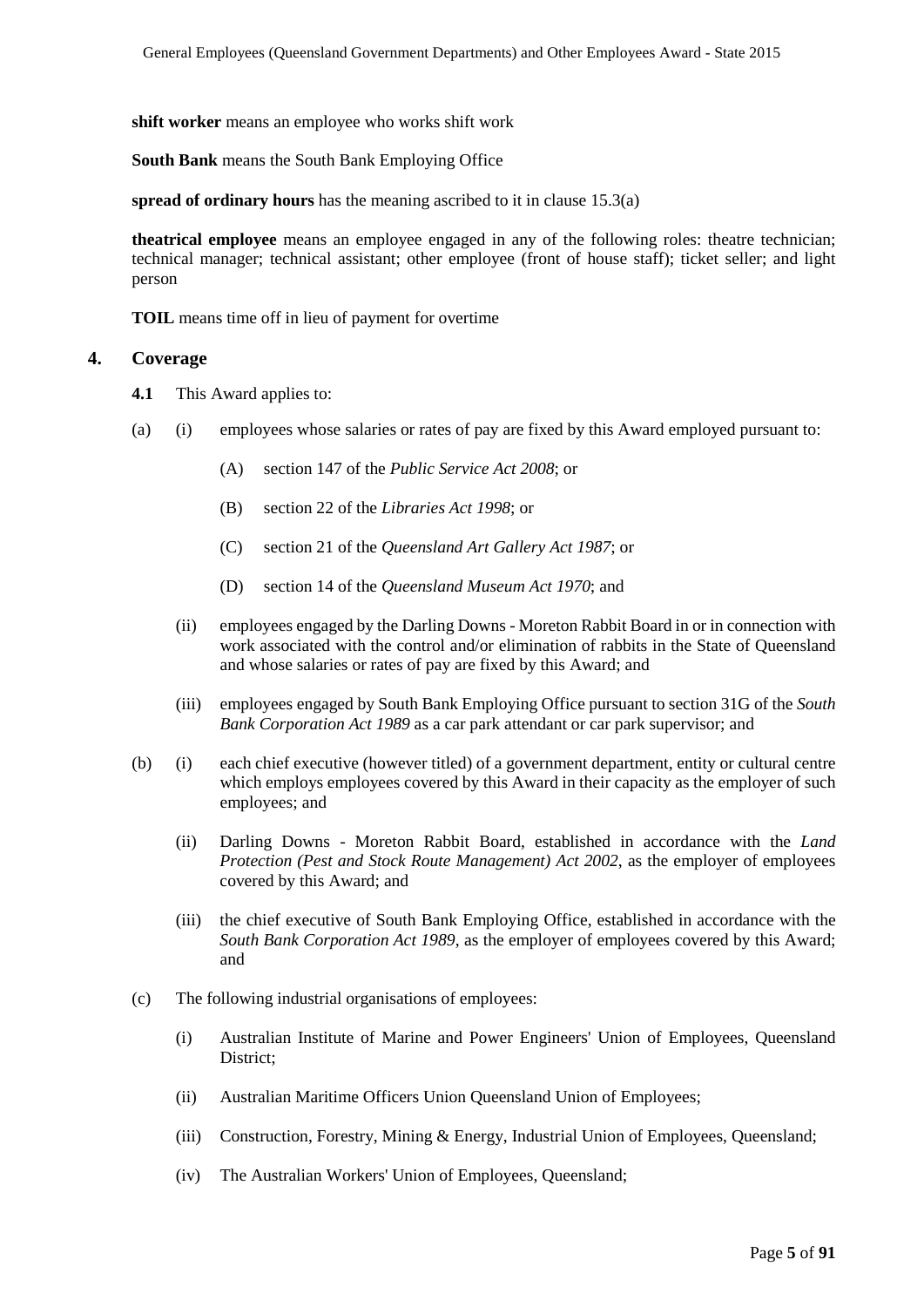- (v) The Electrical Trades Union of Employees Queensland;
- (vi) Together Queensland, Industrial Union of Employees;
- (vii) Transport Workers' Union of Australia, Union of Employees (Queensland Branch); and
- (viii) United Voice, Industrial Union of Employees, Queensland,

to the exclusion of any other award.

- **4.2** Without limiting the exclusion at the conclusion of clause 4.1, and for purposes of clarity only, this Award shall not apply to those employees who are subject to the *Queensland Police Service Award - State 2012* or any modernised award that replaces such award.
- **4.3** In addition to conditions of employment provided in this Award, Schedule 7 provides for entitlements under specified directives to be extended to particular employees.

## **5. The Queensland Employment Standards and this Award**

The QES and this Award contain the minimum safety net conditions of employment for employees covered by this Award.

## **6. Enterprise flexibility and facilitative award provisions**

#### **6.1 Enterprise flexibility**

- (a) As part of a process of improvement in productivity and efficiency, discussion should take place at an enterprise level to provide more flexible working arrangements, improvement in the quality of working life, enhancement of skills, training and job satisfaction and to encourage consultative mechanisms across the workplace.
- (b) The consultative processes established in an enterprise in accordance with clause 6.1 may provide an appropriate mechanism for consideration of matters relevant to clause 6.1(a). Union delegates at the place of work may be involved in such discussions.
- (c) Any proposed genuine agreement reached between an employer and employee(s) in an enterprise is contingent upon the agreement being submitted to the commission in accordance with Chapter 6 of the Act and is to have no force or effect until approval is given.

#### **6.2 Procedures to implement facilitative award provisions**

Wherever facilitative provisions appear in this Award which allow for determination of the conditions of employment by agreement between the chief executive and the union, or the chief executive and the majority of employees affected, the following procedures shall apply:

- (a) Facilitative award provisions can be negotiated between management and employees who are directly affected by such proposals or between management and the union depending on the particular Award provisions.
- (b) Employees may be represented by their local union delegate(s) and shall have the right to be represented by their local union official(s).
- (c) Facilitative award provisions can only be implemented by agreement.
- (d) In determining the outcome from facilitative provisions, neither party should unreasonably withhold agreement.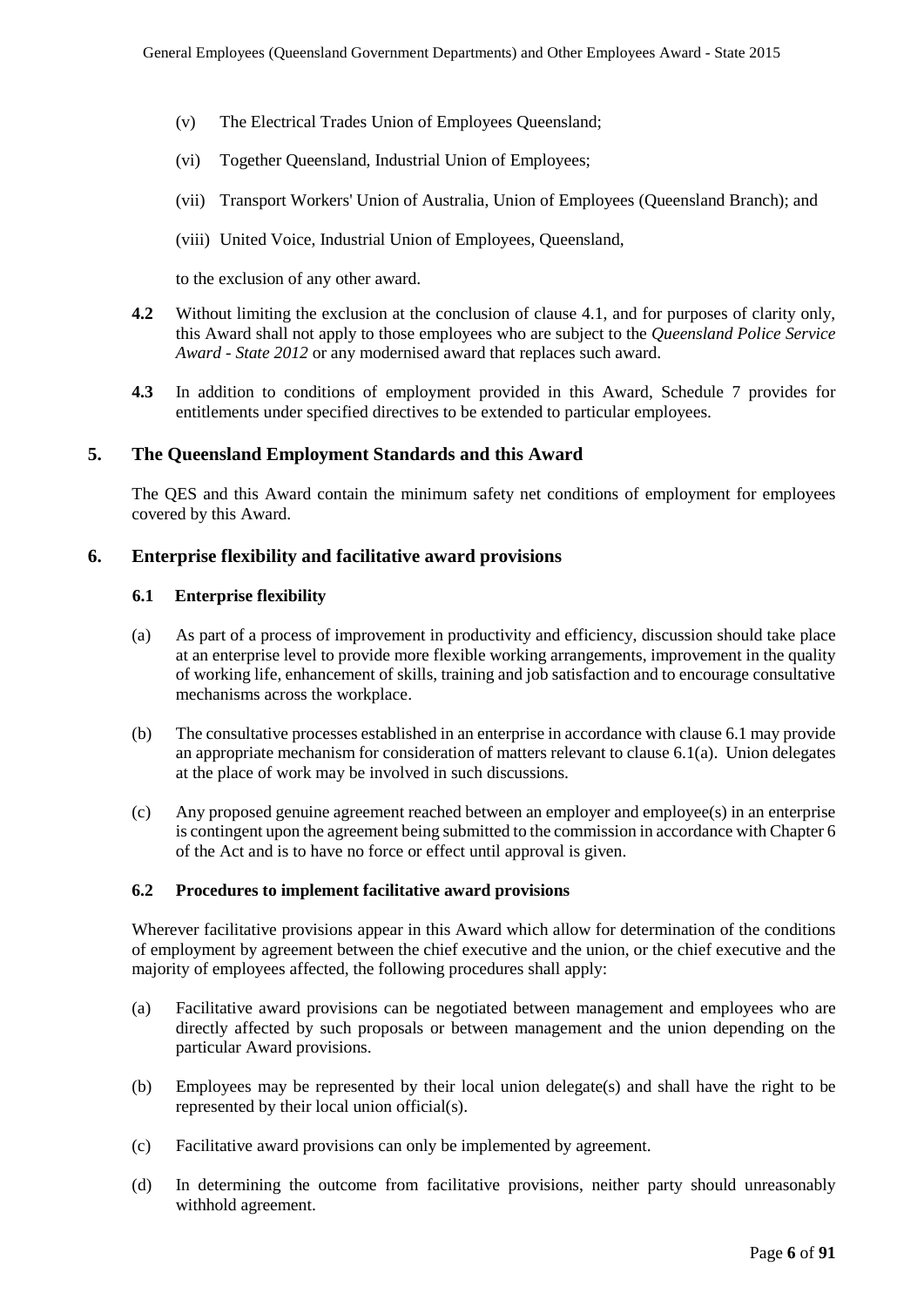- (e) Agreement is defined as obtaining consent of greater than 50% of employees directly affected or of the union depending upon the particular Award provisions.
- (f) Where a provision refers to agreement by the majority of employees affected, all employees directly affected shall be consulted as a group. Should the consultation process identify employees with specific concerns which relate to either equity or occupational health and safety issues, such concerns may be catered for on an individual basis subject to operational requirements.
- (g) Any agreement reached must be documented, and shall incorporate a review period.
- (h) Where the agreement relates to either the working of ordinary hours on other than a Monday to Friday basis, the introduction of shift work or change to the shift roster, the relevant union(s) are to be notified in writing at least one week in advance of agreement being sought.

## **PART 2 - Dispute Resolution**

#### **7. Dispute resolution**

#### **7.1 Prevention and settlement of disputes**

- (a) The objectives of this procedure are the avoidance and resolution of any disputes over matters covered by this Award, by measures based on the provision of information and explanation, consultation, co-operation and negotiation.
- (b) Subject to legislation, while the dispute procedure is being followed, normal work is to continue except in the case of a genuine safety issue. The *status quo* existing before the emergence of a dispute is to continue whilst the procedure is being followed. No party shall be prejudiced as to the final settlement by the continuation of work.
- (c) There is a requirement for management to provide relevant information and explanation and consult with the appropriate employee representatives.
- (d) In the event of any disagreement between the parties as to the interpretation or implementation of this Award, the following procedures shall apply:
	- (i) the matter is to be discussed by the employee's union representative and/or the employee(s) concerned (where appropriate) and the immediate supervisor in the first instance. The discussion should take place within 24 hours and the procedure should not extend beyond 7 days;
	- (ii) if the matter is not resolved as per clause  $7.1(d)(i)$ , it shall be referred by the union representative and/or the employee(s) to the appropriate management representative who shall arrange a conference of the parties to discuss the matter. This process should not extend beyond 7 days;
	- (iii) if the matter remains unresolved it may be referred to the chief executive for discussion and appropriate action. This process should not exceed 14 days;
	- (iv) if the matter is not resolved then it may be referred by either party to the commission for conciliation.
- (e) Nothing contained in this procedure shall prevent unions or the employer from intervening in respect of matters in dispute, should such action be considered conducive to achieving resolution.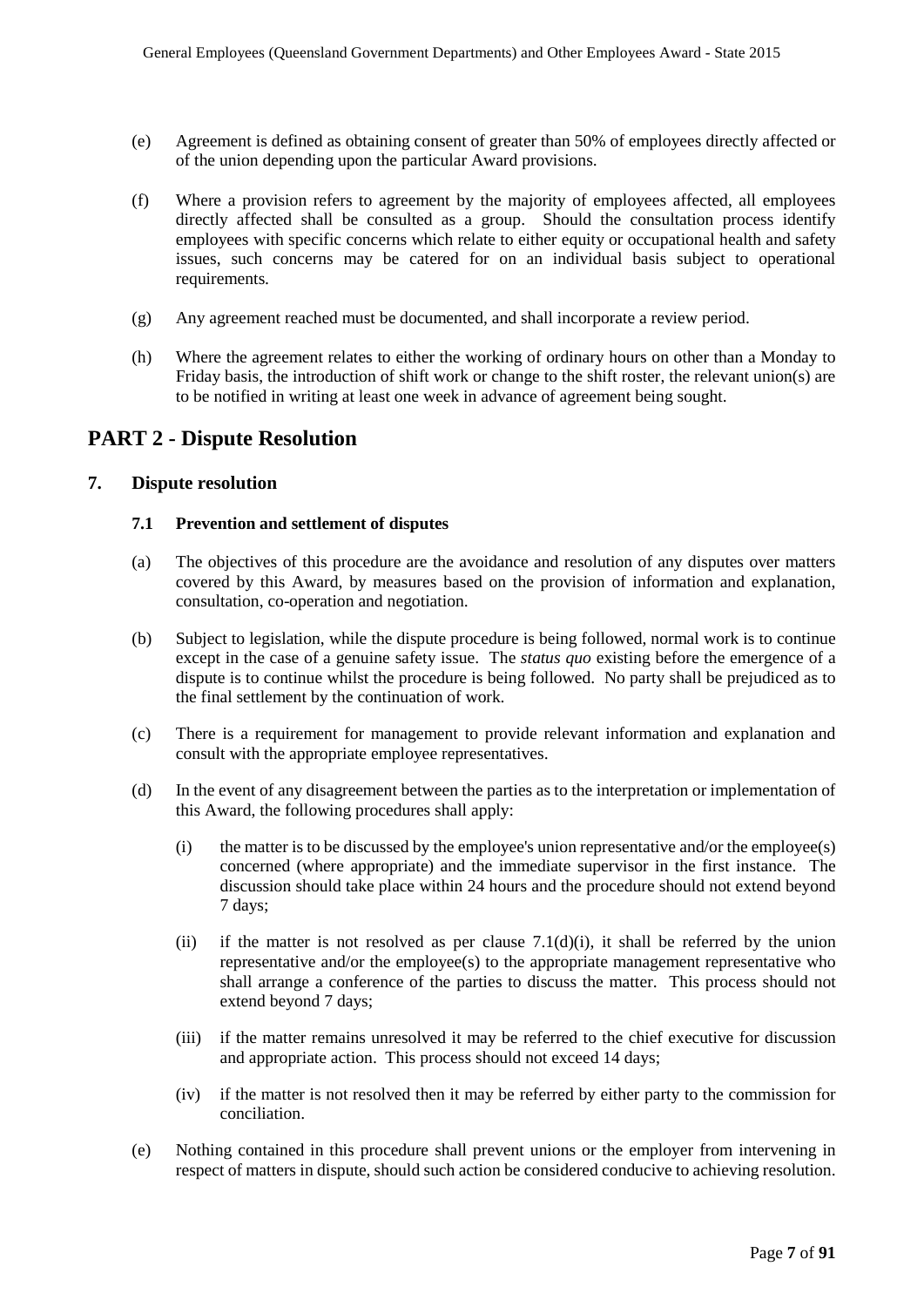#### **7.2 Employee grievance procedures**

- (a) The objectives of the procedure are to promote the prompt resolution of grievances by consultation, co-operation and discussion; to reduce the level of disputation; and to promote efficiency, effectiveness and equity in the workplace.
- (b) The following procedure applies to all industrial matters within the meaning of the Act:
	- (i) Stage 1: In the first instance the employee shall inform such employee's immediate supervisor of the existence of the grievance and they shall attempt to solve the grievance. It is recognised that an employee may exercise the right to consult such employee's union representative during the course of Stage 1.
	- (ii) Stage 2: If the grievance remains unresolved, the employee shall refer the grievance to the next in line management ("the manager"). The manager will consult with the parties. The employee may exercise the right to consult or be represented by such employee's union representative during the course of Stage 2.
	- (iii) Stage 3: If the grievance is still unresolved, the manager will advise the chief executive and the aggrieved employee may submit the matter in writing to the chief executive if such employee wishes to pursue the matter further. If desired by either party, the matter shall also be notified to the union.

The chief executive shall ensure that:

- (A) the aggrieved employee or such employee's union representative has the opportunity to present all aspects of the grievance;
- (B) the grievance shall be investigated in a thorough, fair and impartial manner.

The chief executive may appoint another person to investigate the grievance. The chief executive may consult with the union in appointing an investigating employee. The appointed person shall be other than the employee's supervisor or manager.

If the matter is notified to the union, the investigator shall consult with the union during the course of the investigation. The chief executive shall advise the employee initiating the grievance, such employee's union representative and any other employee directly concerned of the determinations made as a result of the investigation of the grievance.

- (c) The procedure is to be completed in accordance with the following time frames unless the parties agree otherwise:
	- Stage 1: Discussions should take place between the employee and such employee's supervisor within 24 hours and the procedure shall not extend beyond 7 days.
	- Stage 2: Not to exceed 7 days.
	- Stage 3: Not to exceed 14 days.
- (d) If the grievance is not settled the matter may be referred to the commission by the employee or the union.
- (e) Subject to legislation, while the grievance procedure is being followed, normal work is to continue, except in the case of a genuine safety issue. The *status quo* existing before the emergence of a grievance or dispute is to continue while the procedure is being followed. No party shall be prejudiced as to the final settlement by the continuation of work.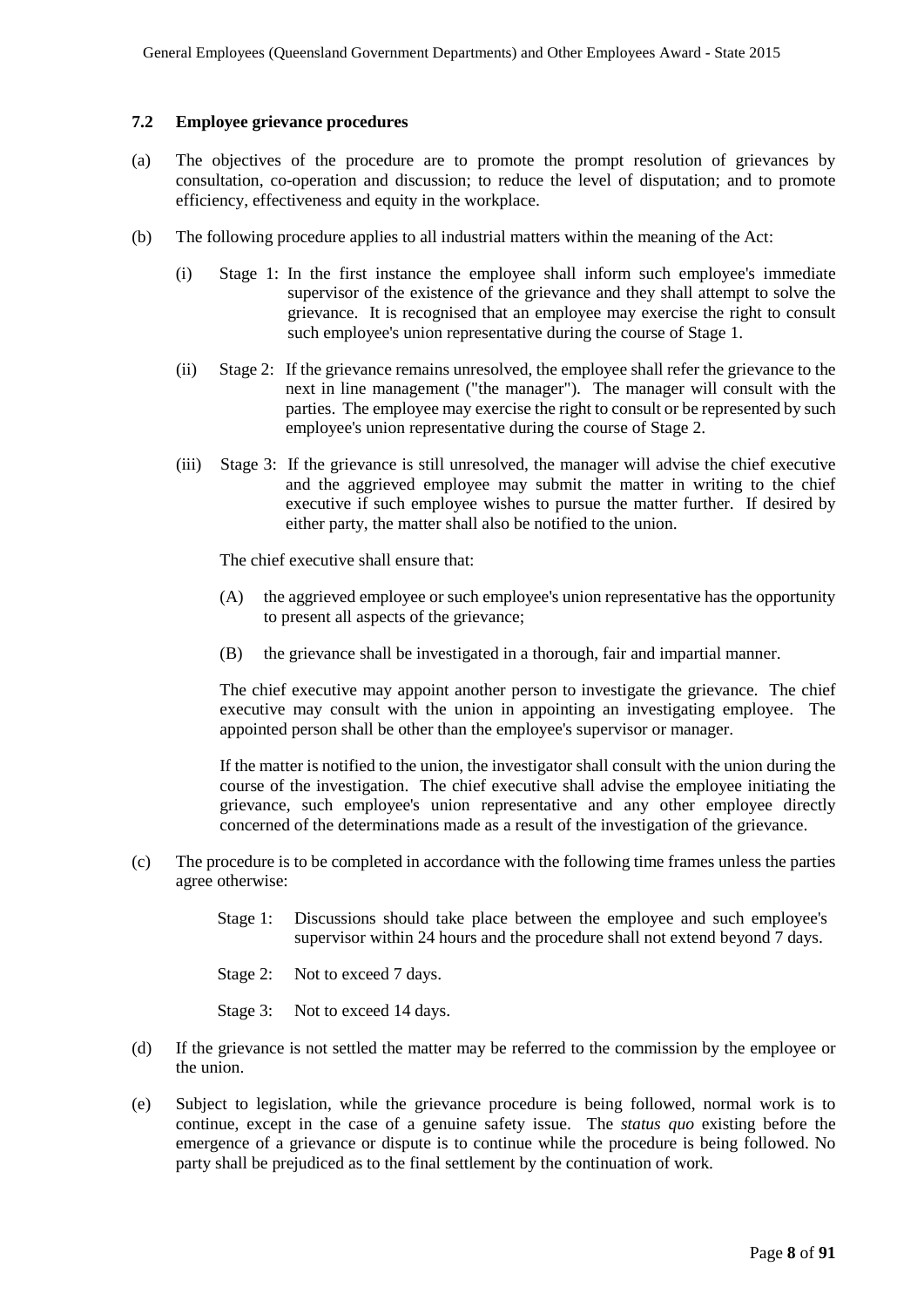(f) Where the grievance involves allegations of sexual harassment, an employee should commence the procedure at Stage 3.

## **PART 3 - Types of Employment, Consultation and Termination of Employment**

## **8. Types of employment**

- (a) An employee may be employed on a full-time, part-time or casual basis.
- (b) A full-time or part-time employee may be employed for a specified period of time or for a specified task or tasks. Such employees shall be entitled to the same provisions as a full-time or part-time employee as the case may be, excluding the provisions of clause 9.
- (c) Employees shall be advised of the basis of their employment in writing upon appointment.

#### **8.1 Full-time employment**

A full-time employee is one that is engaged to work an average of 38 hours per week.

#### **8.2 Part-time employment**

- (a) A part-time employee is an employee who:
	- (i) is engaged to work a regular pattern of hours each fortnight up to 32 ordinary hours per week; and
	- (ii) by agreement, can work more than 32 ordinary hours per week but less than the ordinary hours worked by an equivalent full-time employee; and
	- (iii) receives, on a *pro rata* basis, the same salary and conditions of employment to those of an equivalent full-time employee who performs the same kind of work.
- (b) For each ordinary hour worked, a part-time employee will be paid no less than 1/38th of the minimum weekly rate of pay for their classification.
- (c) (i) by mutual agreement with their employer, a part-time employee may elect to work additional ordinary hours above their regular hours, up to and including full-time equivalent hours. The additional hours so worked are also to be taken into account in the *pro rata*  calculation of all entitlements.
	- (ii) any such additional hours are to be treated as follows:
		- (A) day workers additional hours worked within the spread of ordinary hours prescribed in clause 15.3 are to be paid for at the ordinary hourly rate;
		- (B) shift workers to be paid for at the ordinary hourly rate.
- (d) Subject to clause 8.2(c) all time worked by a part-time employee in excess of the agreed hours on any one day or, in the case of a day worker, outside the spread of ordinary hours prescribed in clause 15.3, is to be paid at the appropriate overtime rate prescribed in clauses 18.2, 18.3 or 18.4, as the case may be.
- (e) Part-time employees, other than those in the hospitality stream, are eligible for payment of salary increments in accordance with the provisions of clause 12.8.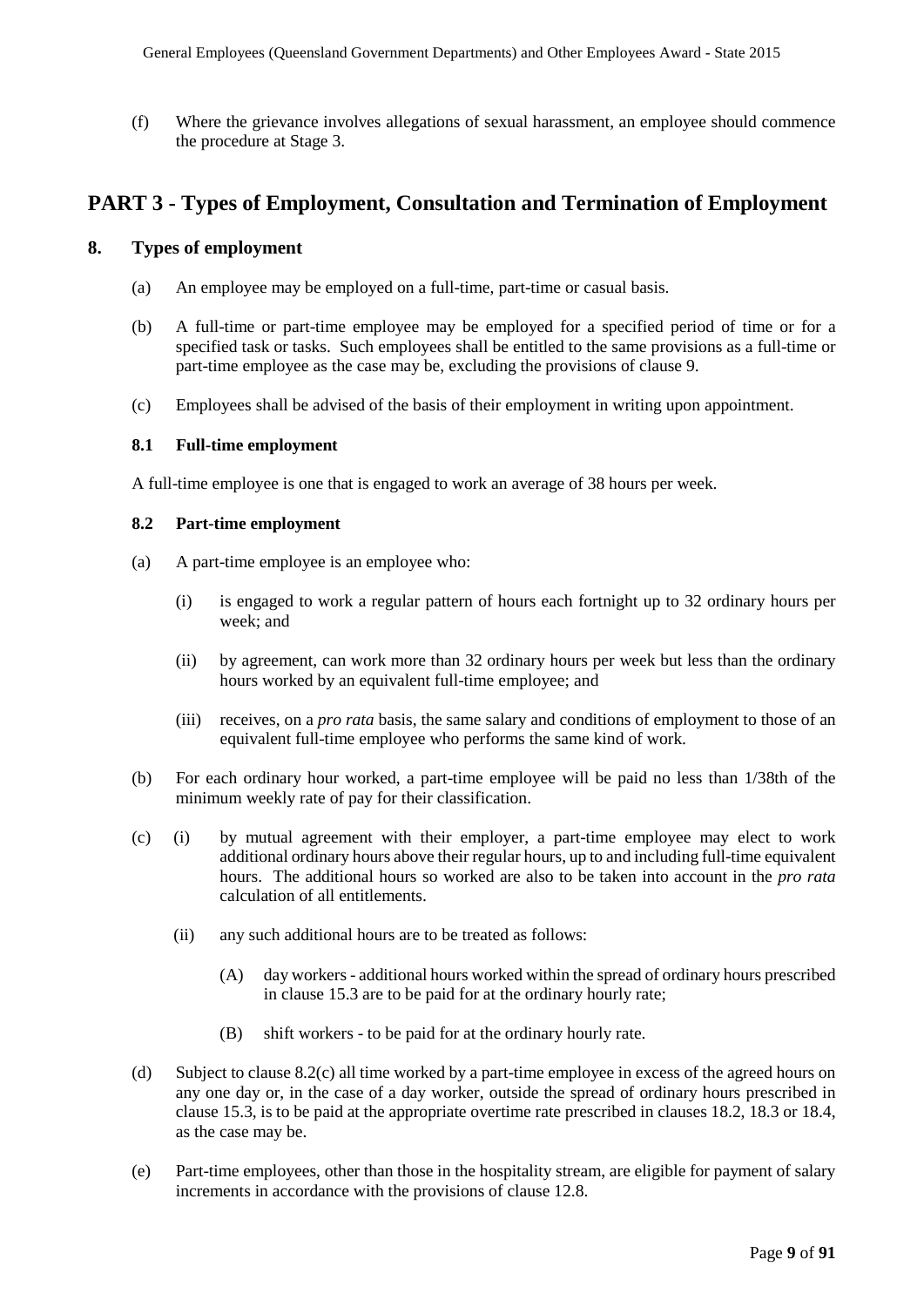(f) The minimum payment on any day when work is performed shall be for 2 hours' work or other minimum payment as prescribed in the table below, to be made in respect to each engagement:

|      | Department, classification, group or area                                                                                                                                                                                    | <b>Minimum</b><br>engagement       |
|------|------------------------------------------------------------------------------------------------------------------------------------------------------------------------------------------------------------------------------|------------------------------------|
| (i)  | <b>Department of Education and Training:</b><br>o Cleaners in small educational facilities which require the engagement<br>of only one cleaner<br>o Teacher aides in educational facilities engaged to support students with | One hours' work<br>One hours' work |
| (ii) | disabilities such as toileting, lunch time program, etc.<br><b>South Bank:</b><br>Car park attendants<br>$\circ$                                                                                                             | 3 hours' work                      |

(g) The minimum weekly engagement prescribed in the table below applies to the identified employees:

|       | Department, classification, group or area                                                                                                 | <b>Minimum</b><br>engagement |
|-------|-------------------------------------------------------------------------------------------------------------------------------------------|------------------------------|
|       |                                                                                                                                           | per week                     |
| (i)   | <b>Rabbit Board:</b><br>Employees engaged within the Rabbit Board stream<br>$\circ$                                                       | 16 hours                     |
| (ii)  | <b>Department of Agriculture and Fisheries:</b><br>Employees engaged within the forestry stream<br>$\circ$                                | 17 hours                     |
| (iii) | <b>Department of Education and Training:</b><br>Teacher aides<br>$\Omega$                                                                 | 5 hours                      |
| (iv)  | <b>South Bank:</b><br>Car park attendants<br>$\circ$                                                                                      | 12 hours                     |
| (v)   | <b>Cultural Centre Entities:</b><br>Employees engaged by or on behalf of cultural centre entities in the<br>$\circ$<br>hospitality stream | 10 hours                     |

- (h) Teacher aides
	- (i) The allocation of ordinary weekly hours and the days upon which such hours are to be worked for teacher aides (other than casuals) shall be made by the principal at the commencement of each school year.
	- (ii) Such ordinary hours and days shall only be altered by the principal giving at least one week's notice to the employee.
	- (iii) No teacher aide can have their hours compulsorily reduced to below 2 hours per day and 5 hours per week.

#### **8.3 Casual employment**

- (a) (i) A casual employee is an employee who is engaged and paid as such.
	- (ii) A casual employee can not be employed to work more ordinary hours than are worked by an equivalent full-time employee each week or fortnight, as the case might be.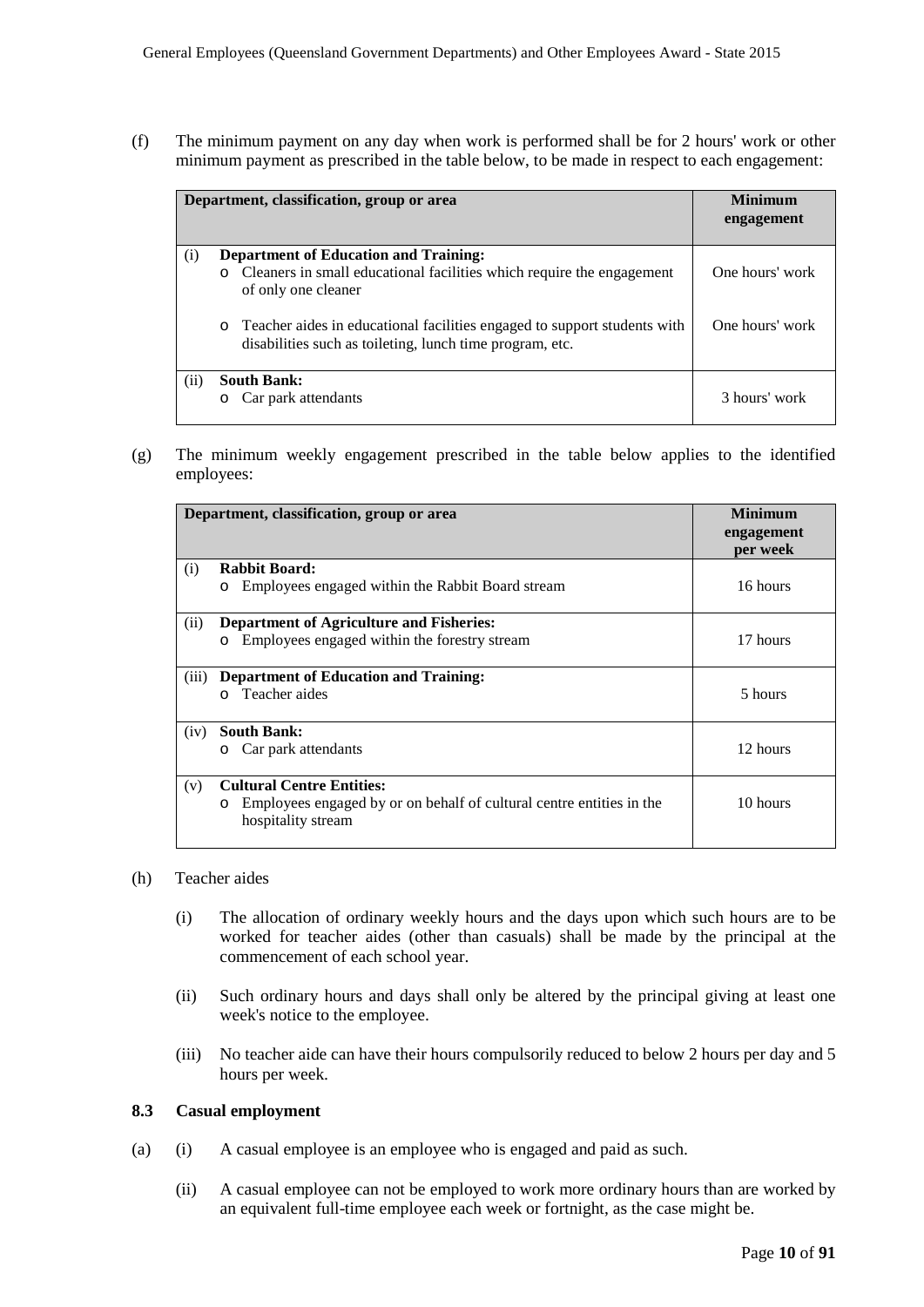- (b) A casual employee is entitled to receive, on a *pro rata* basis, the same pay and conditions of employment, other than leave entitlements, to those of an equivalent full-time employee who performs the same kind of work.
- (c) For each hour worked a casual employee will be paid no less than 1/38th of the minimum weekly rate of pay for their classification plus a casual loading of 23%.
- (d) The casual loading of 23% is paid instead of annual leave, paid personal/carer's leave, notice of termination, redundancy benefits and the other attributes of full-time or part-time employment. The loading constitutes part of the casual employee's salary for the purpose of calculating overtime, weekend penalties, public holiday and shift payments, where relevant.
- (e) Employees in the hospitality stream employed in cultural centres shall be entitled to the following loadings which are payable separately and are not to be compounded:
	- (i) 23% for all ordinary hours worked;
	- (ii) 73% where the rate of pay is prescribed as time and one-half;
	- (iii) 123% where the rate of pay is prescribed as double time; and
	- (iv) 173% where the rate of pay is prescribed as double time and one-half.
- (f) Each casual engagement stands alone with a minimum payment as for 2 hours' work, or other minimum payment as prescribed in the table below, to be made in respect to each engagement:

|       | Department, classification, group or area                                                                                                                                                                                                     | <b>Minimum engagement</b><br>per day |
|-------|-----------------------------------------------------------------------------------------------------------------------------------------------------------------------------------------------------------------------------------------------|--------------------------------------|
| (i)   | <b>Department of Transport and Main Roads:</b><br>Casual school crossing supervisors<br>$\circ$                                                                                                                                               | One-half hours' work                 |
| (ii)  | <b>Department of Agriculture and Fisheries:</b><br>Casual field assistants, eradication team members, team leaders<br>$\circ$<br>and assistant supervisors (eradication) - biosecurity incursion<br>management and control                    | One hours' work                      |
| (iii) | <b>Department of Education and Training:</b><br>Runaway Bay Sport and Leadership Excellence Centre,<br>$\circ$<br>casual instructional staff (swim instructors, group exercise<br>instructors, gym instructors and personal fitness trainers) | One hours' work                      |

- (g) Notwithstanding the provisions of clause 8.3, the following provisions apply to casual employees employed on motor vessels owned and operated by the Fisheries Research Branch of Agriculture:
	- (i) Employees shall be paid a daily rate in accordance with the following formula:

daily rate = <u>ordinary fortnightly rate  $x \neq 1.23$ </u> 10

- (ii) Each daily engagement shall stand alone.
- (iii) The daily casual rate shall be payable irrespective of the number of hours worked in the day and shall also compensate for all ordinary overtime worked, week-end work and work performed on public holidays.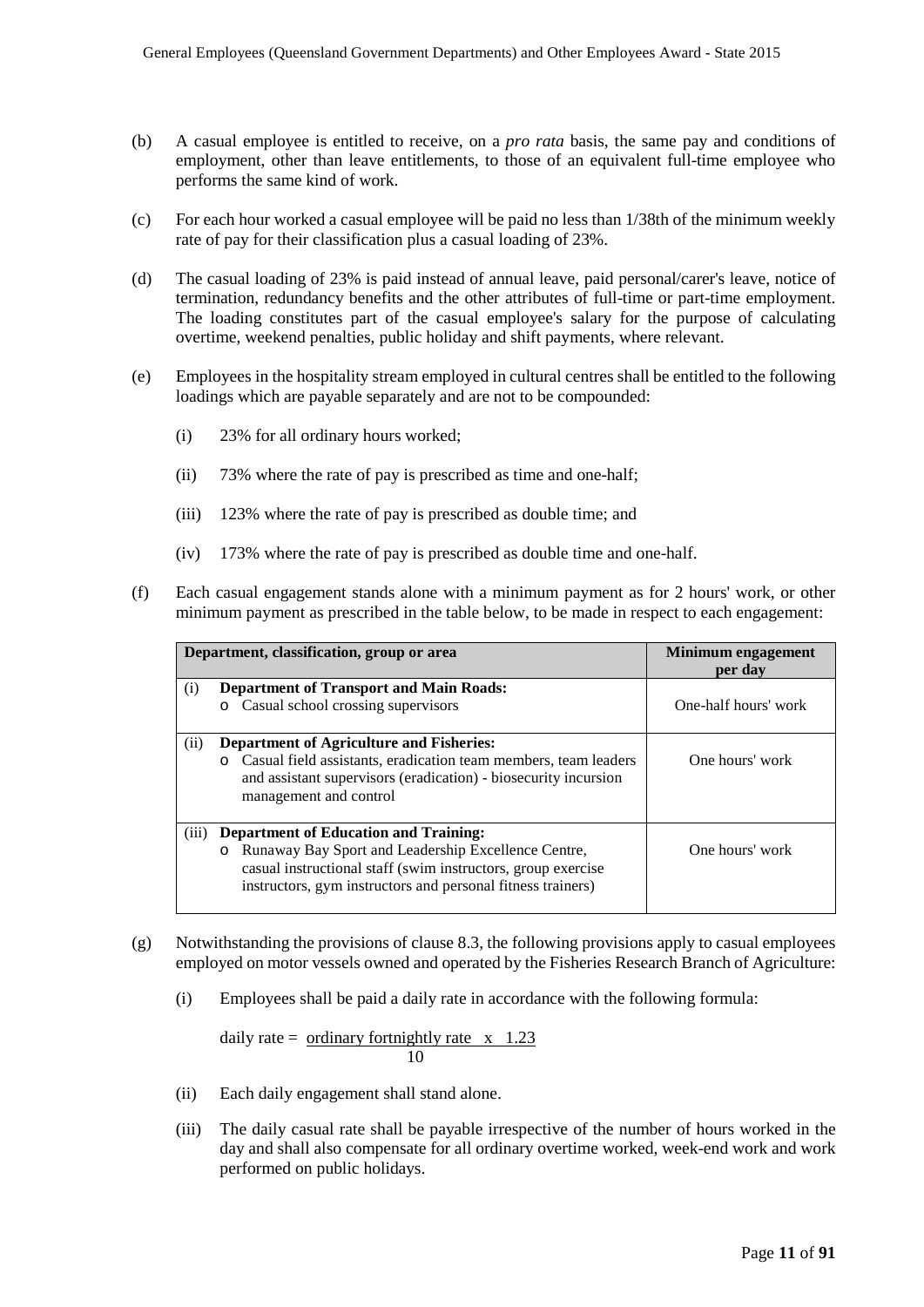- (h) Notwithstanding the provisions of clause 8.3, the following provisions apply to casual employees engaged as Centre Managers and Relief Centre Managers by Outlook Services, Justice:
	- (i) Employees shall be paid a daily rate in accordance with the following formula:

daily rate =  $\frac{\text{ordinary for}+ \text{output}}{\text{output}}$  rate  $x \neq 1.23$ 10

- (ii) Each daily engagement shall stand alone.
- (iii) The daily casual rate shall be payable irrespective of the number of hours worked in the day and shall also compensate for all ordinary overtime and week-end work.
- (i) Casual employees are eligible for payment of salary increments in accordance with the provisions of clause  $12.11(a)(iv)$ .
- (j) The long service leave entitlement of casual employees is recorded in clause 22.

#### **8.4 Probationary employment**

- (a) Except where the employer and an employee agree to a different period or no period of probation prior to commencement of employment, the engagement of a full-time or part-time employee will in the first instance be subject to a probationary period of 3 months' duration. If a period of probation of longer than 3 months is agreed, it must:
	- (i) be agreed in writing; and
	- (ii) be a reasonable period having regard to the nature and circumstances of the employment.
- (b) The employer may terminate the employment of an employee who is on probation at any time during the probationary period.
- (c) Where an employee's service is considered satisfactory or where an employee's service exceeds the designated probationary period or agreed extension the employee's appointment will be deemed to be confirmed.

#### **8.5 Recognition of service while on probation**

- (a) In calculating length of service for the purpose of fixing salary, any period of probationary service in excess of:
	- (i) 12 months for a new employee just engaged by the employer; or
	- (ii) 6 months for an existing employee who has been promoted,

resulting from unsatisfactory work performance, must not be included.

(b) In calculating length of service for purposes **other than** salary, all service, including any extra period on probation, must be included.

*Note: Where a directive about recognition of previous service and employment covers an employee, the provisions of the directive apply to the employee to the extent they provide a more generous entitlement.*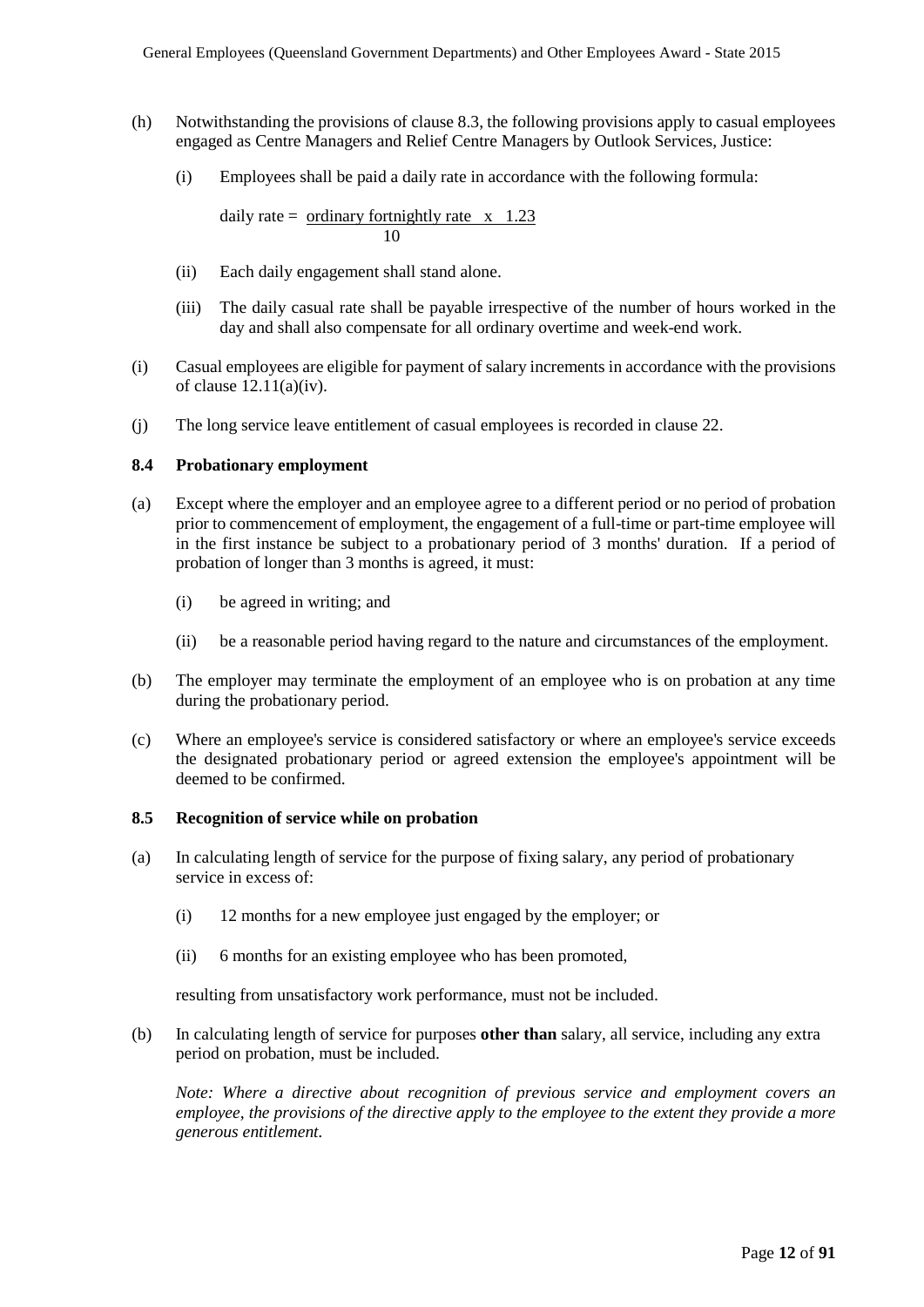#### **8.6 Anti-discrimination**

- (a) In fulfilling their obligations under this Award, the parties must take reasonable steps to ensure that neither the Award provisions nor their operation are directly or indirectly discriminatory in their effects. Discrimination includes:
	- (i) discrimination on the basis of sex, relationship status, family responsibilities, pregnancy, parental status, breastfeeding, age, race, impairment, religious belief or religious activity, political belief or activity, trade union activity, lawful sexual activity, gender identity, sexuality and association with, or in relation to, a person identified on the basis of any of the above attributes;
	- (ii) sexual harassment; and
	- (iii) racial and religious vilification.
- (b) Nothing in clause 8.6 is to be taken to affect:
	- (i) any different treatment (or treatment having different outcomes) which is specifically exempted under the *Anti-Discrimination Act 1991*;
	- (ii) an employee, employer or registered organisation, pursuing matters of discrimination, including by application to the Australian Human Rights Commission/Anti-Discrimination Commission Queensland.

#### **9. Termination of employment**

### **9.1 Notice by the employer**

Notice of termination by an employer is provided for in Division 9 of the QES. Clauses 9.2 to 9.5 supplement the QES provisions.

#### **9.2 Notice of termination by an employee**

- (a) Unless otherwise agreed between the employer and an employee the notice of termination required by an employee, other than a casual employee, will be:
	- (i) for employees of the Rabbit Board, one week or one weeks' salary forfeited in lieu;
	- (ii) for those employees of Agriculture employed within the forestry stream, one week or one weeks' salary forfeited in lieu;
	- (iii) for those employees engaged within the hospitality stream, one week or one weeks' salary forfeited in lieu; and
	- (iv) for all other employees, 2 weeks or 2 weeks' salary forfeited in lieu.
- (b) If an employee fails to give the required notice the employer will have the right to withhold monies due to the employee with a maximum amount equal to the ordinary time rate for the period of notice not provided.

#### **9.3 Notice cannot be offset**

In the absence of mutual agreement between the employer and the employee, annual leave or any part thereof cannot be considered as or nominated as notice for the purpose of giving notice of termination of employment.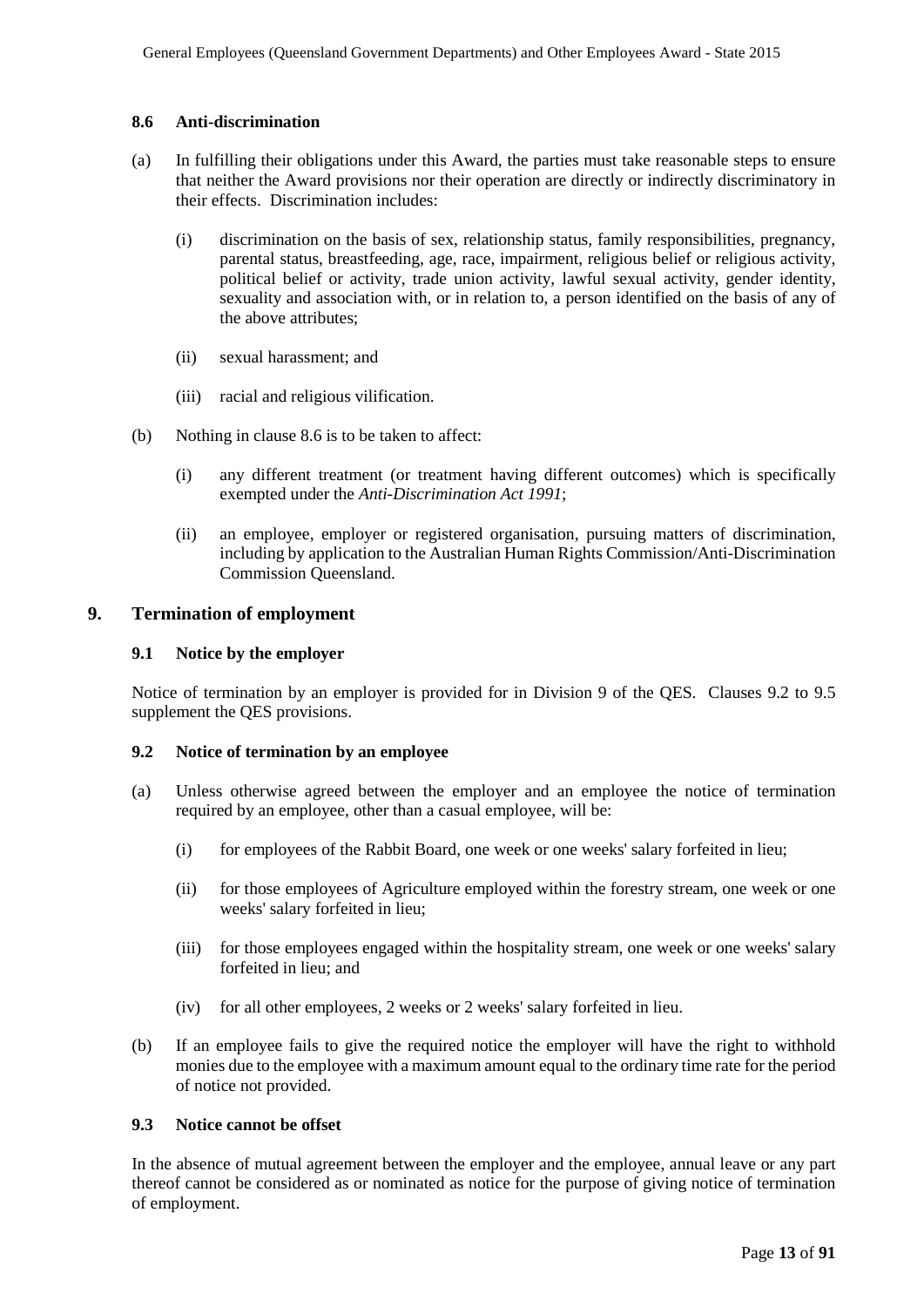#### **9.4 Job search entitlement**

Where the employer has given notice of termination to an employee, for reasons other than redundancy, the employee must be allowed up to one day's time off without loss of pay for the purpose of seeking other employment. The time off is to be taken at times that are convenient to the employee after consultation with the employer.

#### **9.5 Statement of employment**

The employer will, in the event of termination of employment, provide upon request to the employee who has been terminated a written statement specifying the period of employment and the classification or type of work performed by the employee.

#### **10. Redundancy**

#### **10.1 Redundancy pay**

Redundancy pay is provided for in Division 9 of the QES. Clauses 10.2 to 10.9 supplement the QES provisions.

*Note: Where a directive about redundancy arrangements covers an employee, the provisions of the directive apply to the employee to the extent they provide a more generous entitlement.*

#### **10.2 Consultation before termination**

- (a) Where the employer decides that the employer no longer wishes the job the employee(s) has been doing to be done by anyone, and this is not due to the ordinary and customary turnover of labour, and that decision may lead to termination of employment, the employer shall consult the employee(s) directly affected and where relevant, their union or unions.
- (b) The consultation shall take place as soon as it is practicable after the employer has made a decision, which will invoke the provisions of clause 10.2(a) and shall cover the reasons for the proposed terminations, measures to avoid or minimise the terminations and/or their adverse affects on the employee(s) concerned.
- (c) For the purpose of the consultation the employer shall, as soon as practicable, provide in writing to the employee(s) concerned and, where relevant, their union or unions, all relevant information about the proposed terminations including the reasons for the proposed terminations, the number and categories of employees likely to be affected, the number of workers normally employed and the period over which the terminations are likely to be carried out.
- (d) Notwithstanding the provision of clause 10.2(c), an employer shall not be required to disclose confidential information, the disclosure of which would be adverse to the employer's interests.

#### **10.3 Transfer to lower paid duties**

- (a) Where an employee is transferred to lower paid duties by reason of redundancy the employee shall be entitled to the same period of notice of transfer as the employee would have been entitled to if the employee's employment had been terminated under the redundancy pay provisions of the QES.
- (b) The employer may, at the employer's option, make payment in lieu thereof of an amount equal to the difference between the former amounts the employer would have been liable to pay and the new lower amount the employer is liable to pay the employee for the number of weeks of notice still owing.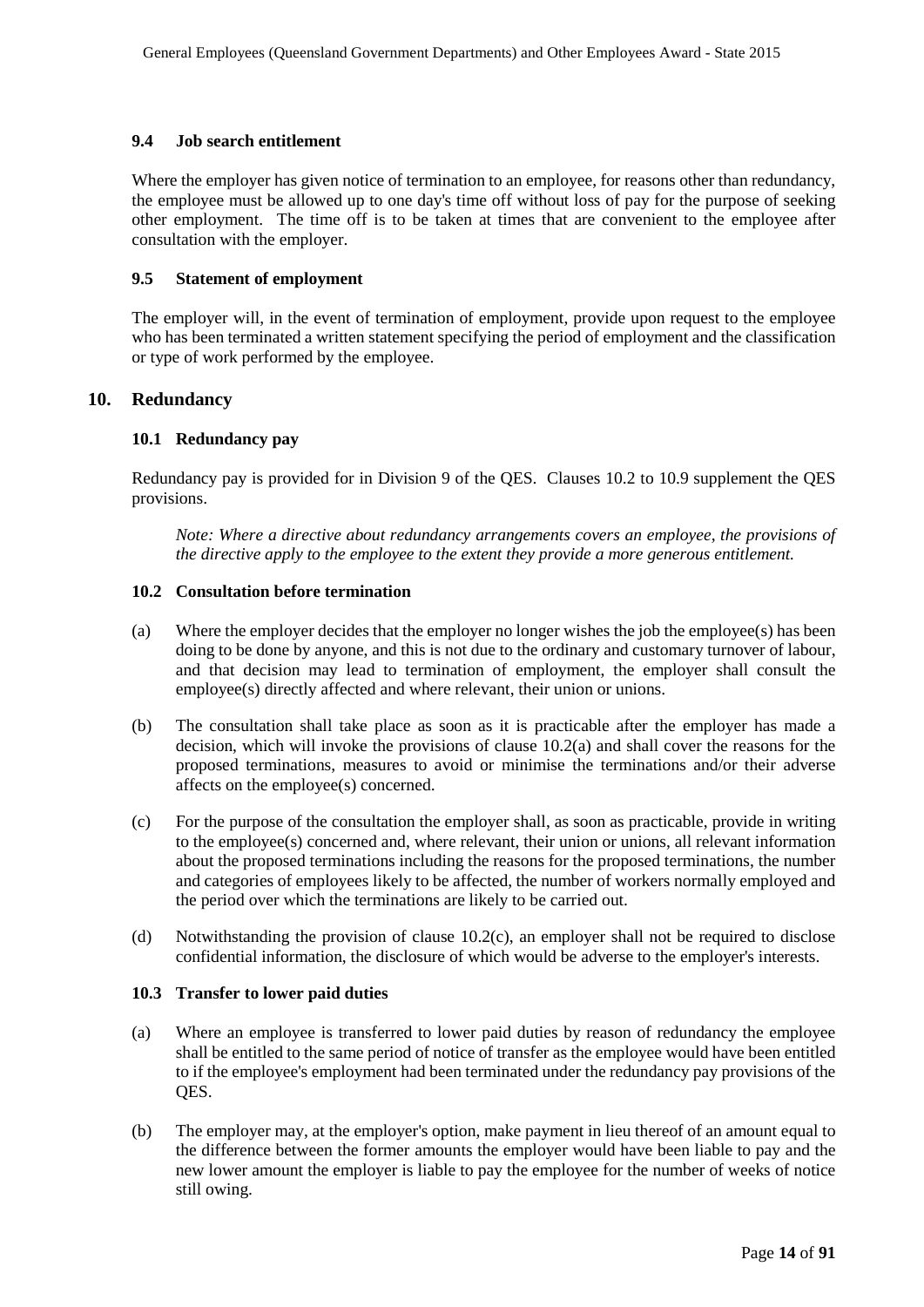- (c) The amounts must be worked out on the basis of:
	- (i) the ordinary working hours to be worked by the employee; and
	- (ii) the amounts payable to the employee for the hours including, for example, allowances, loadings and penalties; and
	- (iii) any other amounts payable under the employee's employment contract.

#### **10.4 Employee leaving during notice period**

An employee given notice of termination in circumstances of redundancy may terminate their employment during the period of notice. The employee is entitled to receive the benefits and payments they would have received under this clause had they remained in employment until the expiry of the notice, but is not entitled to payment instead of notice.

#### **10.5 Job search entitlement**

- (a) An employee given notice of termination in circumstances of redundancy must be allowed up to one day's time off without loss of pay during each week of notice for the purpose of seeking other employment.
- (b) If the employee has been allowed paid leave for more than one day during the notice period for the purpose of seeking other employment the employee must, at the request of the employer, produce proof of attendance at an interview or the employee will not receive payment for the time absent. For this purpose a statutory declaration will be sufficient.
- (c) Clause 10.5 applies instead of clause 9.4 in cases of redundancy.

#### **10.6 Transmission of business**

- (a) Where a business is, whether before or after the date of insertion of this clause in the Award, transmitted from the employer (transmittor) to another employer (transmittee), and an employee who at the time of such transmission was an employee of the transmittor of the business, becomes an employee of the transmittee:
	- (i) the continuity of the employment of the employee shall be deemed not to have been broken by reason of such transmission; and
	- (ii) the period of employment which the employee has had with the transmittor or any prior transmittor shall be deemed to be service of the employee with the transmittee.
- (b) In clauses 10.6 and 10.7, 'business' includes trade, process, business or occupation and includes a part or subsidiary (which means a corporation that would be taken to be a subsidiary under the Corporations Law, whether or not the Corporations Law applies in the particular case) of any such business and 'transmission' includes transfer, conveyance, assignment or succession whether by agreement or by operation of law and 'transmitted' has a corresponding meaning.

#### **10.7 Exemption where transmission of business**

The provisions of clause 10.6 are not applicable where a business is before or after the date of the insertion of this clause into the Award, transmitted from the employer (transmittor) to another employer (transmittee), in any of the following circumstances: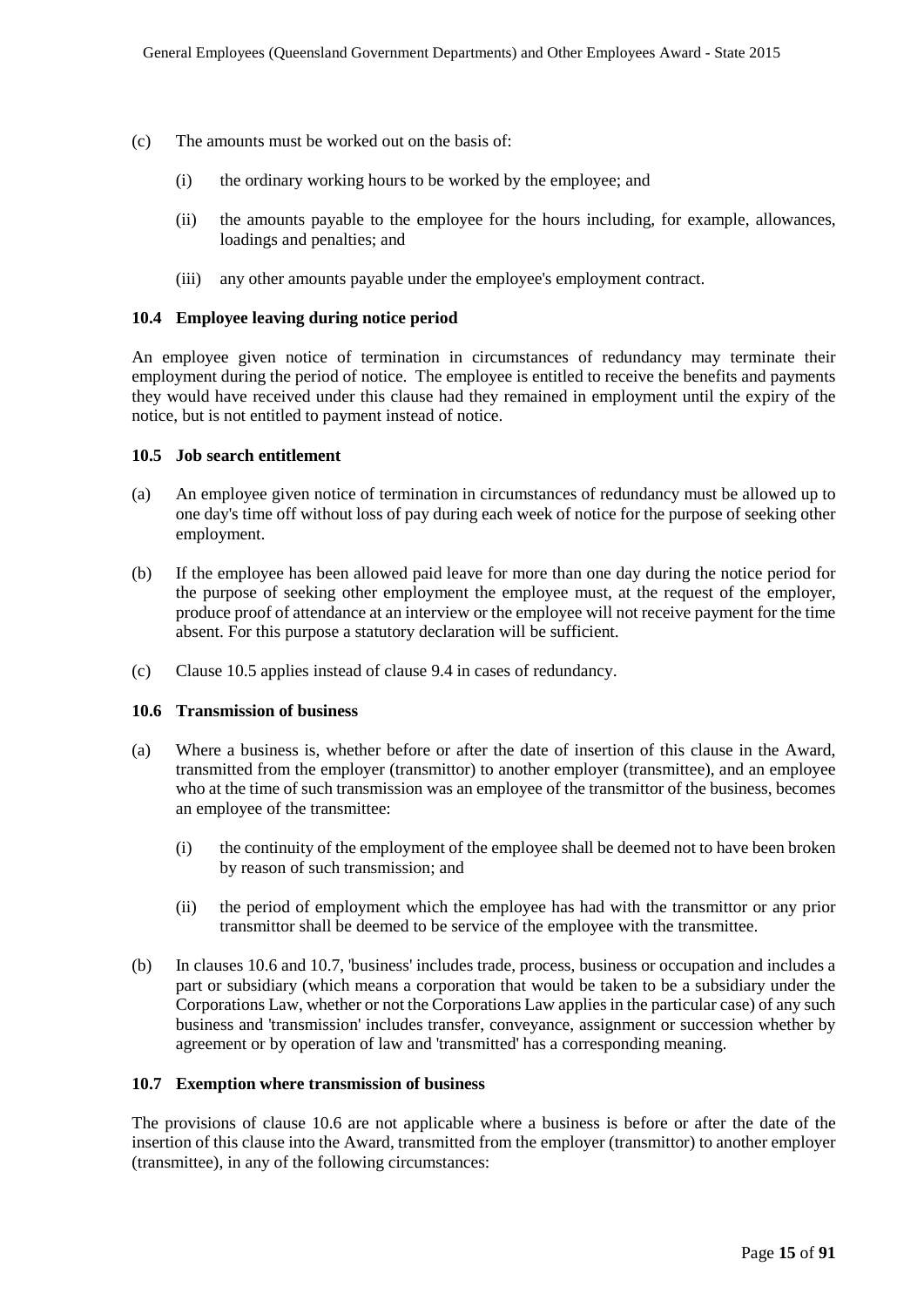- (a) where the employee accepts employment with the transmittee which recognises the period of continuous service which the employee had with the transmittor, and any prior transmittor, to be continuous service of the employee with the transmittee; or
- (b) where the employee rejects an offer of employment with the transmittee:
	- (i) in which the terms and conditions are substantially similar and no less favourable, considered on an overall basis, than the terms and conditions applicable to the employee at the time of ceasing employment with the transmittor; and
	- (ii) which recognises the period of continuous service which the employee had with the transmittor and any prior transmittor to be continuous service of the employee with the transmittee.

#### **10.8 Alternative employment**

The employer, in a particular case, may make application to the commission to have the general severance pay prescription amended if the employer obtains acceptable alternative employment for an employee.

#### **10.9 Employees exempted**

Clauses 10.1 to 10.8 shall not apply:

- (a) where employment is terminated as a consequence of misconduct on the part of the employee; or
- (b) to employees engaged for a specific period or task(s); or
- (c) to casual employees; or
- (d) to employees with less than one year's continuous service in which case the general obligation on employers should be no more than to give relevant employees an indication of the impending redundancy at the first reasonable opportunity, and to take such steps as may be reasonable to facilitate the obtaining by the employees of suitable alternative employment.

#### **11. Consultation - Introduction of changes**

#### **11.1 Employer's duty to notify**

- (a) Where the employer decides to introduce changes in production, program, organisation, structure or technology, that are likely to have significant effects on employees, the employer shall notify the employees who may be affected by the proposed changes and, where relevant, their union or unions.
- (b) 'Significant effects' includes termination of employment, major changes in the composition, operation or size of the employer's workforce or in the skills required; the elimination or diminution of job opportunities or job tenure; the alteration of hours of work; the need for retraining or transfer of employees to other work or locations and the restructuring of jobs.
- (c) Where the Award makes provision for alteration of any of the matters referred to in clauses 11.1(a) and (b) an alteration shall be deemed not to have significant effect.

#### **11.2 Employer's duty to consult over change**

(a) The employer shall consult the employees affected and, where relevant, their union or unions about the introduction of the changes, the effects the changes are likely to have on employees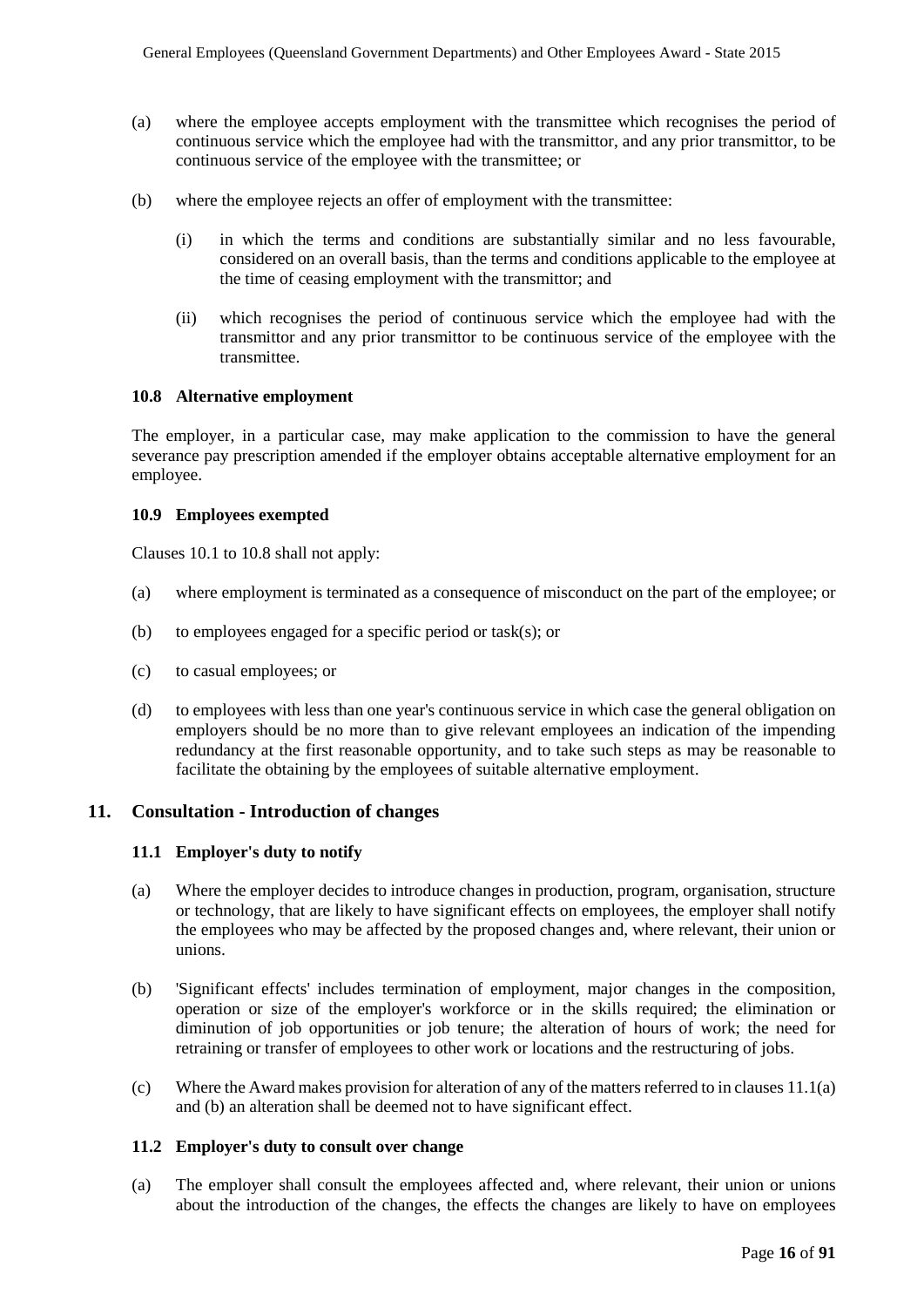(including the number and categories of employees likely to be dismissed, and the time when, or the period over which, the employer intends to carry out the dismissals), and ways to avoid or minimise the effects of the changes (e.g. by finding alternate employment).

- (b) The consultation must occur as soon as practicable after making the decision referred to in clause 11.1.
- (c) For the purpose of such consultation the employer shall provide in writing to the employees concerned and, where relevant, their union or unions, all relevant information about the changes including the nature of the changes proposed, the expected effects of the changes on employees, and any other matters likely to affect employees.
- (d) Notwithstanding the provision of clause 11.2(c) an employer shall not be required to disclose confidential information, the disclosure of which would be adverse to the employer's interests.

## **PART 4 - Minimum Salary Levels, Allowances and Related Matters**

#### **12. Classifications and minimum salary levels**

#### **12.1 Classification structure**

Employees covered by this Award are to be classified into one of six streams as follows:

#### (a) **Administrative stream**

- (i) Subject to clause  $12.1(a)(ii)$ , the administrative stream comprises those roles, the duties of which apply to various functional areas, the incumbents of which are required to possess a range of skills appropriate to this stream.
- (ii) Only existing roles in the administrative stream at the date of operation of this Award may be classified into the administrative stream.

#### (b) **Operational stream**

The operational stream comprises those roles, the duties of which apply to various functional areas, the incumbents of which are required to possess a range of skills appropriate to this stream.

#### (c) **Forestry stream**

The forestry stream comprises employees engaged by Agriculture in the roles of ganger, overseer, and forestry worker.

#### (d) **Hospitality stream**

The hospitality stream comprises those roles, the duties of which apply to various functional areas, the incumbents of which are required to possess a range of skills appropriate to this stream.

#### (e) **Rabbit Board stream**

The Rabbit Board stream comprises employees engaged by the Rabbit Board in the erection of rabbit proof fences and/or the clearing of grass from rabbit proof fences and/or the maintenance of rabbit proof fences and/or maintaining a check of any breakages and/or deterioration in rabbit proof fences and/or any work associated with the control and/or elimination of rabbits.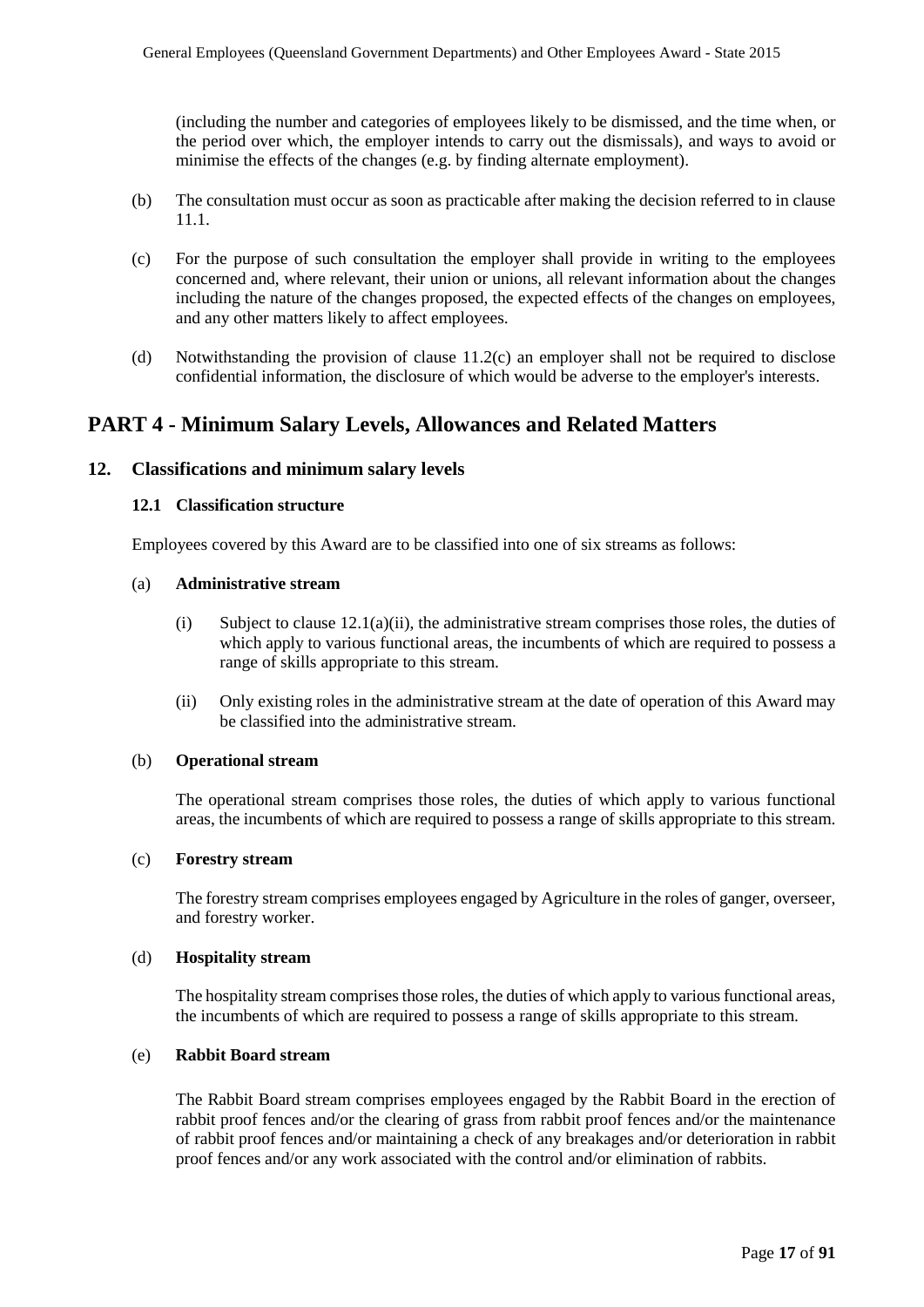#### (f) **South Bank stream**

The South Bank stream comprises employees engaged by South Bank in the role of car park attendant or car park supervisor.

#### **12.2 Allocation to stream and classification levels**

- (a) Subject to clause  $12.1(a)(ii)$  allocation of employees to the administrative or operational streams to classification levels within those streams shall be in accordance with the generic level statements contained in Schedule 1. These statements reflect the degree of complexity and responsibility of duties, skills and knowledge proceeding from the lowest to the highest classification levels. Their purpose is to provide an indication as to the classification level appropriate to any packaging of duties.
- (b) An employee appointed pursuant to s 147 of the *Public Service Act 2008* shall have their previous service as a public service employee counted for the purpose of determining their commencing paypoint and calculation of their salary increment, provided that the employee is reappointed within 12 months of cessation of employment and the employee's previous employment was terminated other than by way of disciplinary action.
- (c) Allocation of employees engaged by Agriculture within the forestry stream to classification levels within that stream shall be in accordance with the generic level statements contained in Schedule 2.
- (d) Allocation of employees within the hospitality stream to classification levels within that stream shall be in accordance with the generic level statements contained in Schedule 3.
- (e) Where a new position is created and its allocation cannot be determined the matter may be discussed with the relevant employee(s) and, where requested, their representative, and/or referred to the commission for resolution.
- (f) Notwithstanding anything contained elsewhere in this Award, an applicant who is appointed to a position may, at the discretion of the relevant employer, be offered and appointed to any paypoint within a level based on recognition of skills, knowledge and abilities.

#### **12.3 Minimum salary levels**

(a) The minimum salaries payable to employees within the administrative and operational streams, including employees under 21 years of age, are prescribed in the table below:

| <b>Administrative stream</b>   |                |                                                            | <b>Operational stream</b>         |                                |                         |                                                            |                                   |
|--------------------------------|----------------|------------------------------------------------------------|-----------------------------------|--------------------------------|-------------------------|------------------------------------------------------------|-----------------------------------|
| <b>Classification</b><br>Level |                | Award Rate <sup>1</sup><br>Per Fortnight<br>$\mathbb{S}^3$ | Annual<br><b>Salary</b><br>$\$^4$ | <b>Classification</b><br>Level |                         | Award Rate <sup>1</sup><br>Per Fortnight<br>$\mathbb{S}^3$ | Annual<br><b>Salary</b><br>$\$^4$ |
| Level 1                        |                | 1,331                                                      | 34,724                            | Level 1                        | 1                       | 1,180                                                      | 30,785                            |
|                                | 2              | 1,410                                                      | 36,785                            |                                | $\mathbf{2}$            | 1,272                                                      | 33,185                            |
|                                | 3              | 1,488                                                      | 38,820                            |                                | 3                       | 1,364                                                      | 35,585                            |
|                                |                |                                                            |                                   |                                | $\boldsymbol{4}$        | 1,456                                                      | 37,986                            |
|                                |                |                                                            |                                   |                                | 5                       | 1,550                                                      | 40,438                            |
|                                |                |                                                            |                                   |                                | 6                       | 1,646                                                      | 42,942                            |
|                                |                |                                                            |                                   |                                |                         |                                                            |                                   |
| Level 2                        | 1 <sup>2</sup> | 1,672                                                      | 43,621                            | Level 2                        | 1 <sup>2</sup>          | 1,672                                                      | 43,621                            |
|                                | 2              | 1,714                                                      | 44,717                            |                                | 2                       | 1,717                                                      | 44,795                            |
|                                | 3              | 1,757                                                      | 45,838                            |                                | 3                       | 1,762                                                      | 45,969                            |
|                                | 4              | 1,801                                                      | 46,986                            |                                | $\overline{\mathbf{4}}$ | 1,807                                                      | 47,143                            |
|                                | 5              | 1,845                                                      | 48.134                            |                                |                         |                                                            |                                   |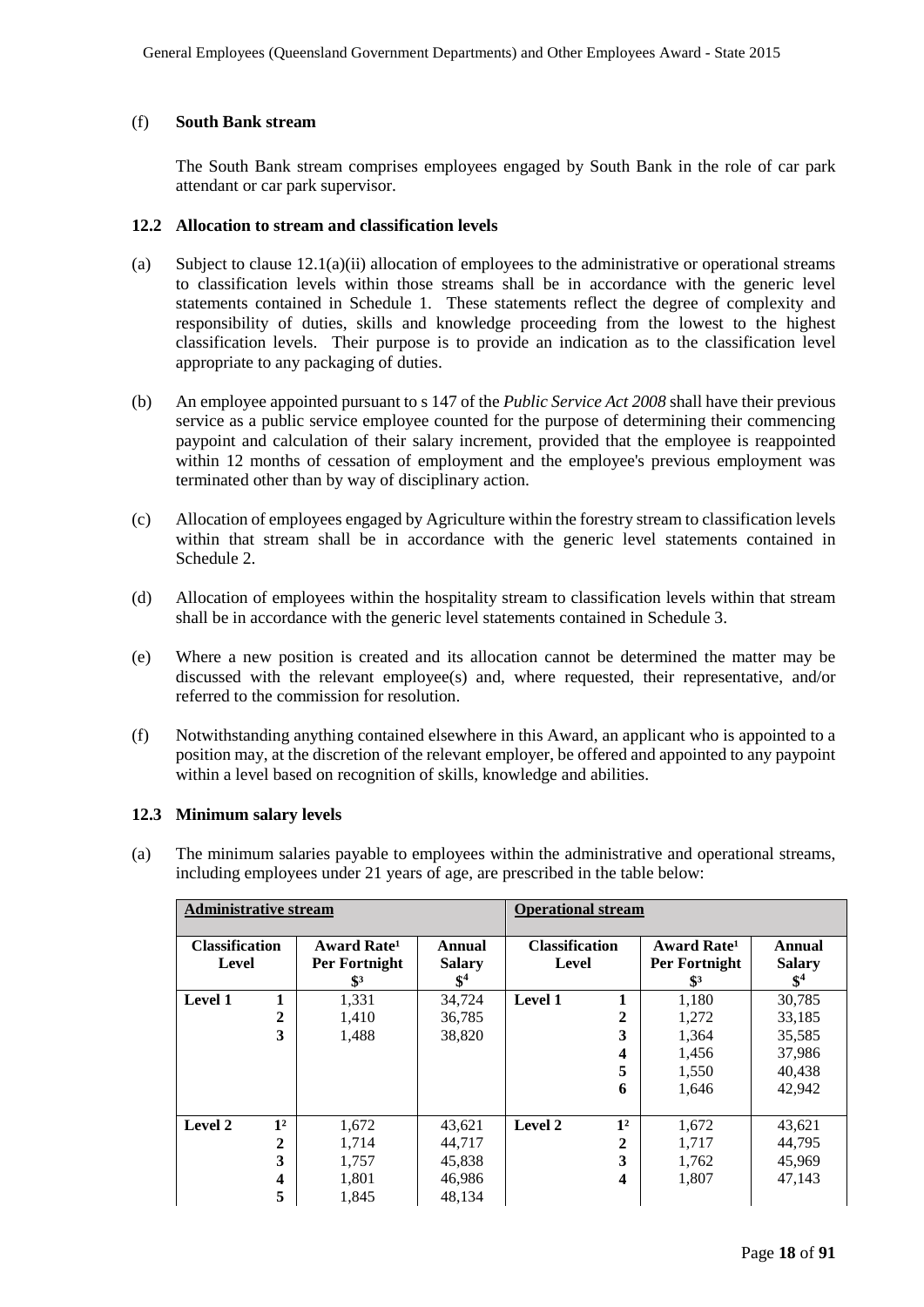| <b>Administrative stream</b>          |                         |                                                                   | <b>Operational stream</b>                 |                                       |                         |                                                                   |                                           |
|---------------------------------------|-------------------------|-------------------------------------------------------------------|-------------------------------------------|---------------------------------------|-------------------------|-------------------------------------------------------------------|-------------------------------------------|
| <b>Classification</b><br><b>Level</b> |                         | <b>Award Rate<sup>1</sup></b><br>Per Fortnight<br>$\mathbf{\$}^3$ | <b>Annual</b><br><b>Salary</b><br>$$^{4}$ | <b>Classification</b><br><b>Level</b> |                         | <b>Award Rate<sup>1</sup></b><br>Per Fortnight<br>$\mathbf{\$}^3$ | <b>Annual</b><br><b>Salary</b><br>$$^{4}$ |
|                                       | 6                       | 1,889                                                             | 49,282                                    |                                       |                         |                                                                   |                                           |
|                                       | 7                       | 1,937                                                             | 50,534                                    |                                       |                         |                                                                   |                                           |
|                                       | 8                       | 1,991                                                             | 51,943                                    |                                       |                         |                                                                   |                                           |
| Level 3                               | $\mathbf{1}$            | 2,121                                                             | 55,335                                    | Level 3                               | $\mathbf{1}$            | 1,834                                                             | 47,847                                    |
|                                       | $\overline{2}$          | 2,200                                                             | 57,396                                    |                                       | $\overline{2}$          | 1,870                                                             | 48,786                                    |
|                                       | $\overline{\mathbf{3}}$ | 2,278                                                             | 59,431                                    |                                       | $\mathbf{3}$            | 1,908                                                             | 49,778                                    |
|                                       | $\overline{\mathbf{4}}$ | 2,355                                                             | 61,440                                    |                                       | $\overline{\mathbf{4}}$ | 1,948                                                             | 50,795                                    |
| Level 4                               | $\mathbf{1}$            | 2,493                                                             | 65,040                                    | Level 4                               | $\mathbf{1}$            | 2,026                                                             | 52,856                                    |
|                                       | $\overline{2}$          | 2,573                                                             | 67,127                                    |                                       | $\boldsymbol{2}$        | 2,090                                                             | 54,526                                    |
|                                       | 3                       | 2,653                                                             | 69,214                                    |                                       | $\overline{\mathbf{3}}$ | 2,154                                                             | 56,196                                    |
|                                       | $\overline{\mathbf{4}}$ | 2,733                                                             | 71,301                                    |                                       | 4                       | 2,217                                                             | 57,839                                    |
| Level 5                               | $\mathbf{1}$            | 2,875                                                             | 75,006                                    | Level 5                               | $\mathbf{1}$            | 2,273                                                             | 59,300                                    |
|                                       | $\boldsymbol{2}$        | 2,956                                                             | 77,119                                    |                                       | $\boldsymbol{2}$        | 2,346                                                             | 61,205                                    |
|                                       | 3                       | 3,037                                                             | 79,232                                    |                                       | $\mathbf{3}$            | 2,420                                                             | 63,135                                    |
|                                       | 4                       | 3,118                                                             | 81,346                                    |                                       | $\boldsymbol{4}$        | 2,493                                                             | 65,040                                    |
| Level 6                               | $\mathbf{1}$            | 3,287                                                             | 85,755                                    | Level 6                               | $\mathbf{1}$            | 2,598                                                             | 67,779                                    |
|                                       | $\overline{2}$          | 3,362                                                             | 87,711                                    |                                       | $\mathbf 2$             | 2,666                                                             | 69,553                                    |
|                                       | 3                       | 3,437                                                             | 89,668                                    |                                       | $\overline{\mathbf{3}}$ | 2,733                                                             | 71,301                                    |
|                                       | $\overline{\mathbf{4}}$ | 3,511                                                             | 91,598                                    |                                       |                         |                                                                   |                                           |
| Level 7                               | $\mathbf{1}$            | 3,667                                                             | 95,668                                    | Level 7                               | $\mathbf{1}$            | 2,861                                                             | 74,641                                    |
|                                       | $\overline{2}$          | 3,755                                                             | 97,964                                    |                                       | $\mathbf 2$             | 2,928                                                             | 76,389                                    |
|                                       | 3                       | 3,841                                                             | 100,208                                   |                                       | $\overline{\mathbf{3}}$ | 2,996                                                             | 78,163                                    |
|                                       | $\overline{\mathbf{4}}$ | 3,927                                                             | 102,452                                   |                                       |                         |                                                                   |                                           |
| Level 8                               | $\mathbf{1}$            | 4,055                                                             | 105,791                                   |                                       |                         |                                                                   |                                           |
|                                       | $\overline{2}$          | 4,132                                                             | 107,800                                   |                                       |                         |                                                                   |                                           |
|                                       | $\overline{\mathbf{3}}$ | 4,208                                                             | 109,783                                   |                                       |                         |                                                                   |                                           |
|                                       | $\overline{\mathbf{4}}$ | 4,283                                                             | 111,739                                   |                                       |                         |                                                                   |                                           |

*Notes:*

- Includes the arbitrated wage adjustment payable under the 1 September 2015 Declaration of General Ruling.
- <sup>2</sup> Identifies the minimum salary payable to an employee aged 21 years and over classified in that particular stream.
- <sup>3</sup> Rounded to the nearest dollar.
- **<sup>4</sup>** Annual salaries (fortnightly rate x 26.089) are for reference purposes only.
- (b) The minimum salaries payable to employees engaged by Agriculture within the forestry stream, including employees under 21 years of age, are prescribed in the table below:

| <b>Forestry Stream</b>  | <b>AQF Level</b> | <b>Award Rate</b> <sup>1</sup><br><b>Per Week</b><br>$\frac{1}{2}$ | Annual<br><b>Salary</b><br>$\mathbf{\$}^3$ |
|-------------------------|------------------|--------------------------------------------------------------------|--------------------------------------------|
| Level 1                 |                  |                                                                    |                                            |
| First 3 months' service |                  | 727.50                                                             | 37,960                                     |
| Thereafter              |                  | 738.00                                                             | 38,507                                     |
|                         |                  |                                                                    |                                            |
|                         |                  |                                                                    |                                            |
|                         |                  |                                                                    |                                            |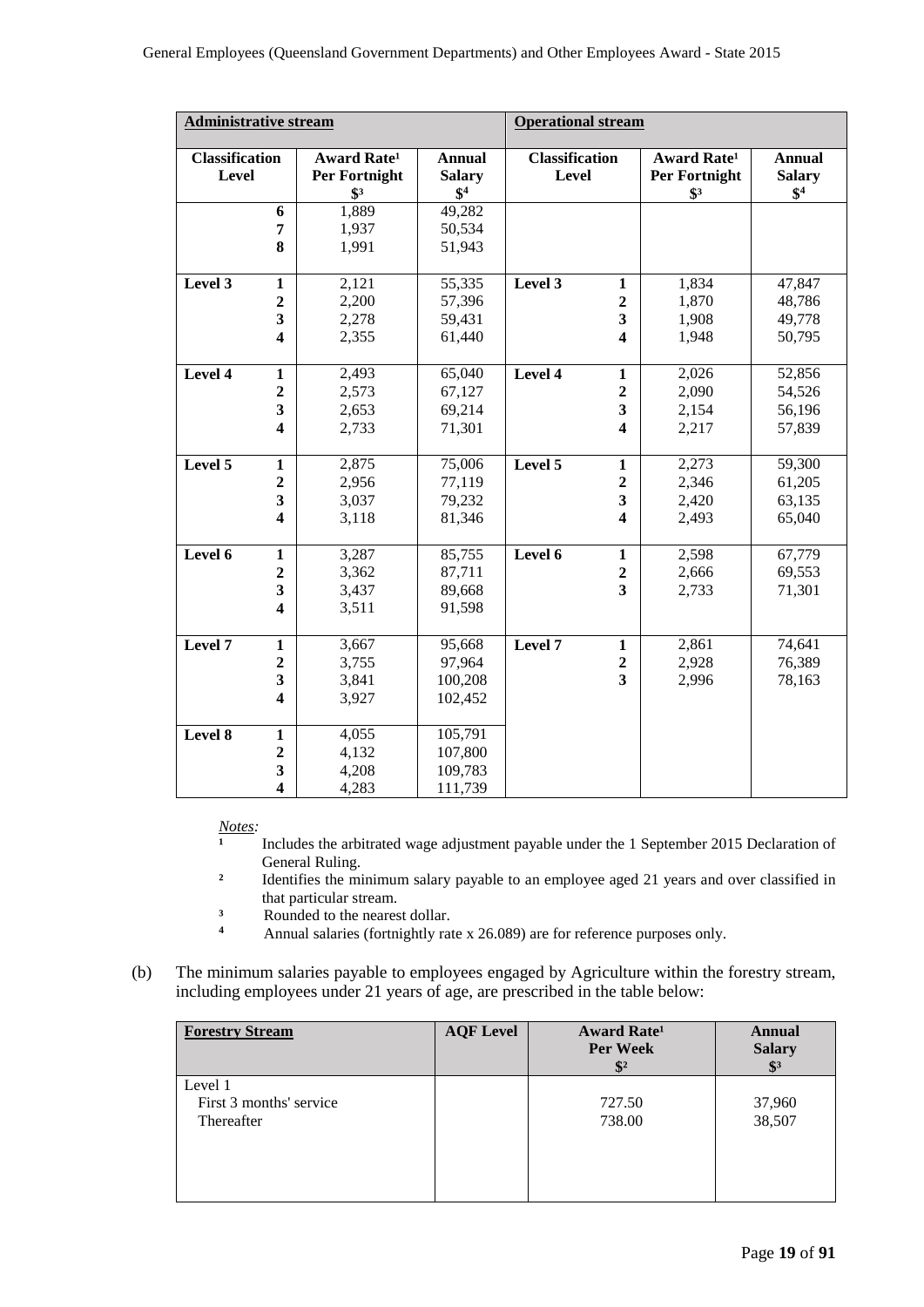| <b>Forestry Stream</b>      | <b>AQF</b> Level | <b>Award Rate<sup>1</sup></b><br><b>Per Week</b><br>$\mathbf{\$}^2$ | Annual<br><b>Salary</b><br>$\mathbf{\$}^3$ |
|-----------------------------|------------------|---------------------------------------------------------------------|--------------------------------------------|
| Level 2                     | 3                |                                                                     |                                            |
| 1st year of service         |                  | 748.50                                                              | 39,055                                     |
| 2nd year of service         |                  | 759.00                                                              | 39,603                                     |
| 3rd and 4th year of service |                  | 770.00                                                              | 40,177                                     |
| 5th year of service         |                  | 786.00                                                              | 41,012                                     |
|                             |                  |                                                                     |                                            |
| Level 3                     | 3                | 809.50                                                              | 42,238                                     |
|                             |                  |                                                                     |                                            |
| Level 4                     | 3                | 834.00                                                              | 43,516                                     |
|                             |                  |                                                                     |                                            |
| Level 5                     | 4                | 856.00                                                              | 44,664                                     |
|                             |                  |                                                                     |                                            |
| Level 6                     | 5                | 930.00                                                              | 48,526                                     |
|                             |                  |                                                                     |                                            |

*Notes:*

- Includes the arbitrated wage adjustment payable under the 1 September 2015 Declaration of General Ruling.
- $\frac{2}{3}$  Rounded to the nearest fifty cents.
- **<sup>3</sup>** Annual salaries (fortnightly rate x 26.089) are for reference purposes only.
- (c) The minimum salaries payable to adult employees engaged within the hospitality stream are prescribed in the table below:

| <b>Hospitality stream</b>   |                         |                 |  |  |  |
|-----------------------------|-------------------------|-----------------|--|--|--|
| <b>Classification Level</b> | Award Rate <sup>1</sup> | Annual          |  |  |  |
|                             | Per Fortnight           | <b>Salary</b>   |  |  |  |
|                             | $\frac{1}{2}$           | $\mathbf{\$}^3$ |  |  |  |
| <b>Introductory</b>         | 1,376                   | 35,898          |  |  |  |
| Level 1                     | 1,409                   | 36,759          |  |  |  |
| Level 2                     | 1,459                   | 38,064          |  |  |  |
| Level 3                     | 1,496                   | 39,029          |  |  |  |
| Level 4                     | 1,572                   | 41,012          |  |  |  |
| Level 5                     | 1,668                   | 43,516          |  |  |  |
| Level 6                     | 1,712                   | 44,664          |  |  |  |

*Notes:*

- Includes the arbitrated wage adjustment payable under the 1 September 2015 Declaration of General Ruling.
- <sup>2</sup> Rounded to the nearest dollar.<br><sup>3</sup> Annual salaries (fortnightly rat
- **³** Annual salaries (fortnightly rate x 26.089) are for reference purposes only.
- (d) The minimum salaries payable to adult employees engaged within the South Bank stream are prescribed in the table below:

| Car park attendant stream |                                                               |                                            |  |  |  |
|---------------------------|---------------------------------------------------------------|--------------------------------------------|--|--|--|
| <b>Classification</b>     | Award Rate <sup>1</sup><br><b>Per Week</b><br>$\mathbf{\$}^2$ | Annual<br><b>Salary</b><br>$\mathbf{\$}^3$ |  |  |  |
| Car park supervisor       | 726.50                                                        | 37,907                                     |  |  |  |
| Car park attendant        | 701.50                                                        | 36,603                                     |  |  |  |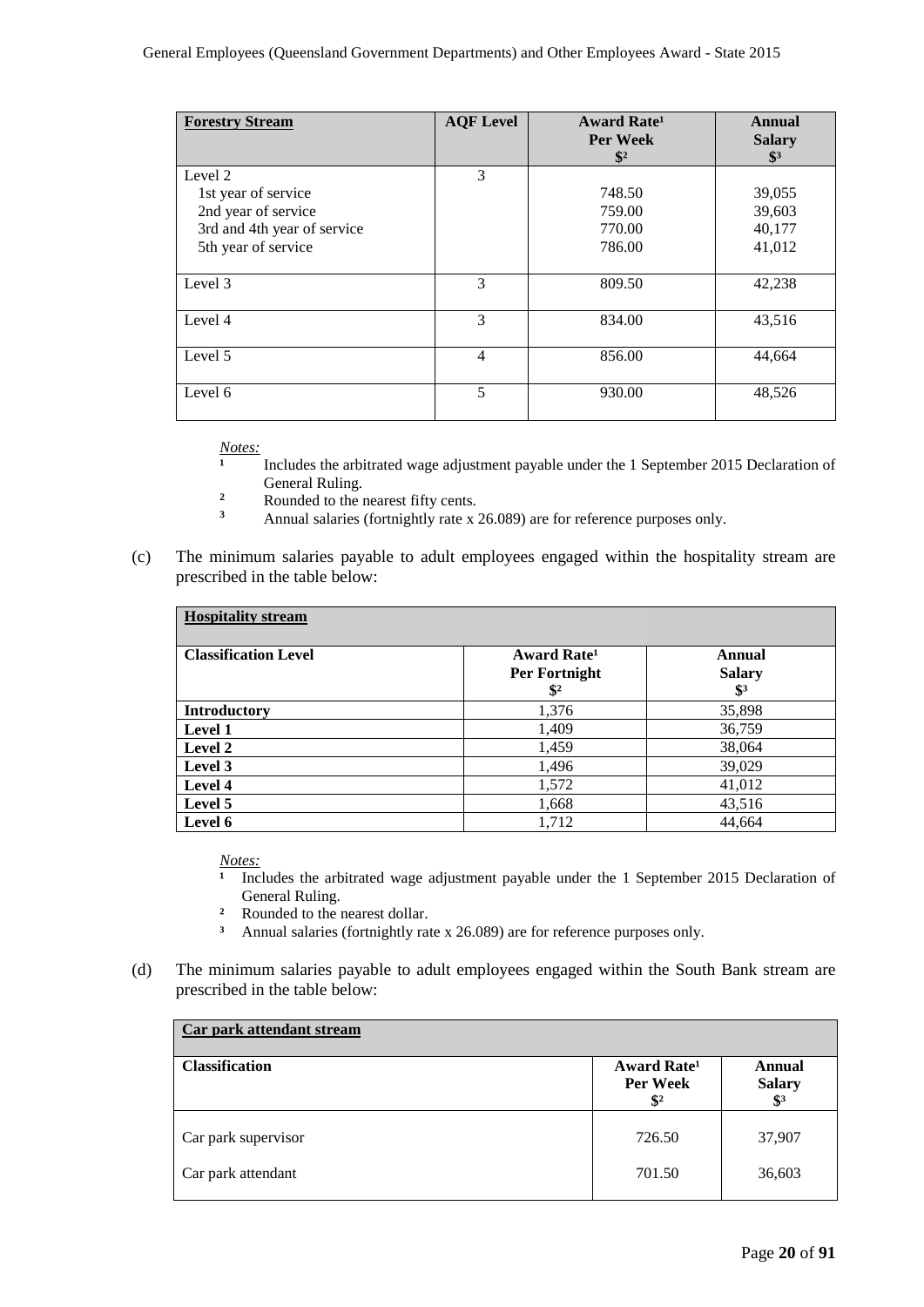#### *Notes:*

- **¹** Includes the arbitrated wage adjustment payable under the 1 September 2015 Declaration of General Ruling.
- <sup>2</sup><br>Rounded to the nearest fifty cents.<br><sup>3</sup><br>Annual salaries (fortnightly rate y
- **<sup>3</sup>** Annual salaries (fortnightly rate x 26.089) are for reference purposes only.

#### (e) **Junior employees - hospitality stream and South Bank stream**

(i) Junior employees within the hospitality stream and South Bank stream shall be entitled to not less than the following proportion of the appropriate adult rate for the relevant classification:

| Under 17 years of age        | 55% |
|------------------------------|-----|
| 17 and under 18 years of age | 65% |
| 18 and under 19 years of age | 75% |
| 19 and under 20 years of age | 85% |

- (ii) Junior rates shall be calculated in multiples of 10 cents with any result of 5 cents or more being taken to the next highest 10 cent multiple.
- (iii) Junior employees in the hospitality stream may be employed in the sale of liquor on reaching the age of 18 years. Where such a junior is employed, the adult Award rate for the work being performed shall be paid. An employer may at any time demand the production of a birth certificate or other satisfactory proof for the purpose of ascertaining the correct age of the junior employee. If a birth certificate is required, the cost shall be borne by the employer.
- (f) (i) The minimum salaries payable to employees engaged within the Rabbit Board stream are prescribed in the table below:

| <b>Rabbit Board stream</b>                          |                                                        |                                            |  |  |  |
|-----------------------------------------------------|--------------------------------------------------------|--------------------------------------------|--|--|--|
| <b>Classification</b>                               | Award Rate <sup>1</sup><br>Per Week<br>$\mathbf{\$}^2$ | Annual<br><b>Salary</b><br>$\mathbf{\$}^3$ |  |  |  |
| Employee undertaking training                       | 688.00                                                 | 35,909                                     |  |  |  |
| General Construction and Maintenance Worker Grade 1 | 709.50                                                 | 37,031                                     |  |  |  |

#### *Notes:*

- Includes the arbitrated wage adjustment payable under the 1 September 2015 Declaration of General Ruling.
- $\frac{2}{3}$  Rounded to the nearest fifty cents.
- **<sup>3</sup>** Annual salaries (fortnightly rate x 26.089) are for reference purposes only.
- (ii) Any new employee who is undertaking training shall receive a full-time wage of not less than the rate shown in the table in clause  $12.3(f)(i)$  for a period not exceeding 8 months.
- (iii) Notwithstanding the provision of clause  $12.3(f)(i)$  the training rate shall not apply to those employees who are adequately skilled to perform the duties of the general construction and maintenance worker grade 1.
- (g) Salaries and wages shall be paid fortnightly, or weekly in the case of car park attendants employed by South Bank, and may at the discretion of the chief executive be paid by electronic funds transfer.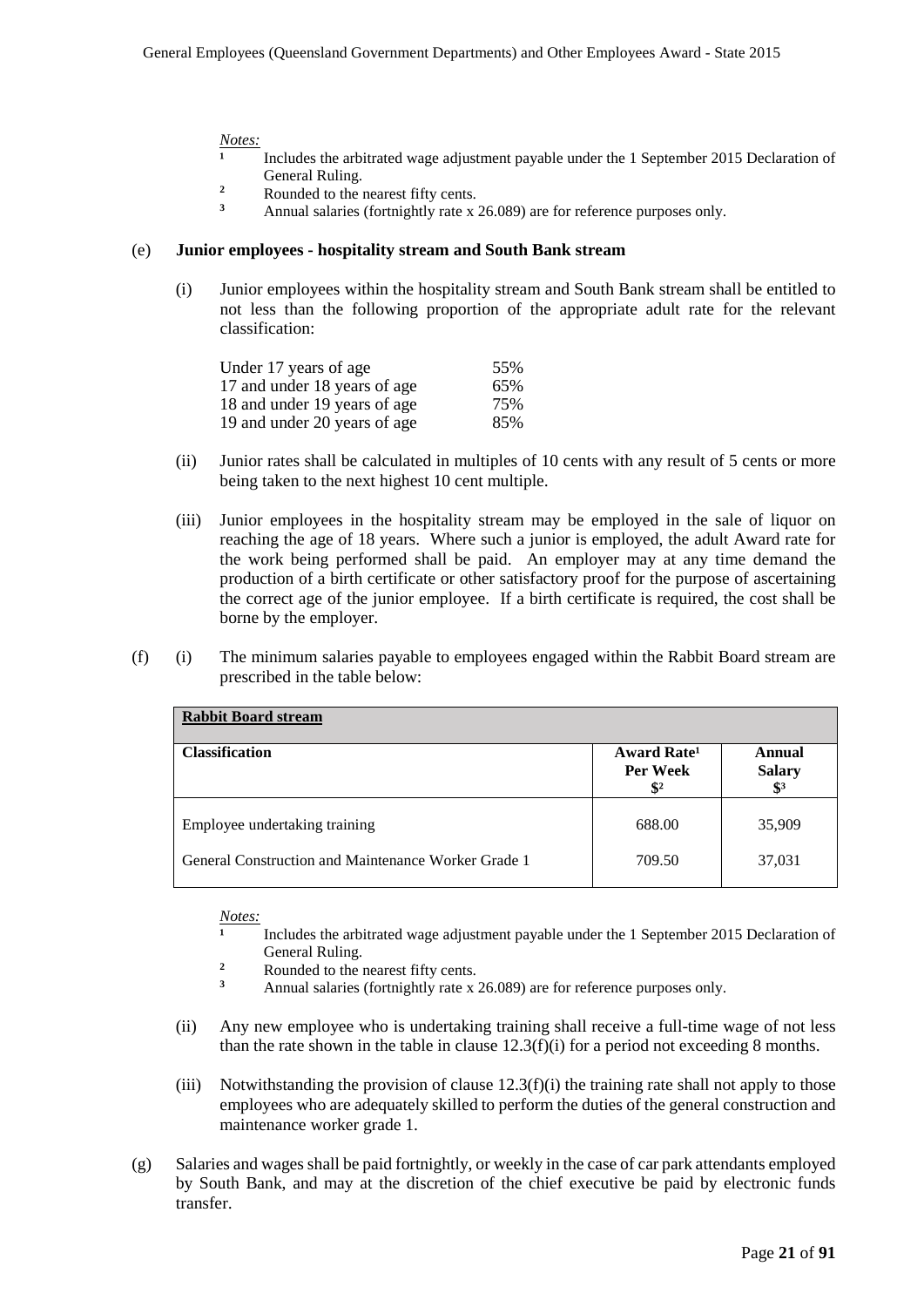#### **12.4 Late work payment - hospitality stream**

- (a) An employee in the hospitality stream who is required to work any ordinary hours between 2200 to 2400 Monday to Friday inclusive shall be paid an additional \$1.80 per hour for any hour or part thereof for any time worked within the said hours with a minimum payment of \$2.65.
- (b) An employee who is required to work any ordinary hours between 0000 and 0600 Monday to Friday inclusive shall be paid an additional \$2.65 per hour for any hour or part thereof for any time worked within the said hours.

#### **12.5 Employer must not make certain deductions - hospitality stream**

The employer must not deduct any sum from the wages or income of an employee engaged in the hospitality stream in respect of breakages or cashiering underings except in the case of wilful misconduct and/or gross negligence.

#### **12.6 Work allocation**

An employee appointed to or relieving in a role within a classification level may be allocated and subsequently reallocated to any role within that particular classification level.

#### **12.7 Incidental and peripheral tasks**

An employer may direct an employee to carry out duties that are within the particular employee's skill, competence and training provided:

- (a) The direction does not affect the employee's entitlement to higher or other duties allowances provided in this Award; and
- (b) All such directions are consistent with the employer's responsibilities to provide a safe and healthy working environment.

#### **12.8 Recognition of qualifications - administrative stream**

- (a) An employee appointed to the **administrative** stream who has satisfied assessment requirements for an AQF3, AQF4, AQF5 or AQF6 qualification acceptable to the chief executive shall be paid no less than classification level 2, paypoint (1).
- (b) An employee appointed to the **administrative** stream who has satisfied examination requirements for a degree or other post-secondary qualification acceptable to the chief executive shall be paid not less than classification level 2, paypoint (7).
- (c) Nothing in clause 12.8 shall prevent an employee from accessing the provisions of clause 12.2(f).

#### **12.9 Movement between classification levels - other than hospitality, South Bank and Rabbit Board streams**

- (a) Except as provided below and in Schedule 2 of this Award, movement between classification levels will be based on appointment on merit to vacancies.
- (b) Annual increments will continue to apply in accordance with the relevant provisions of clause 12.11 to employees moving between classification level 1 and classification level 2 of the administrative stream.
- (c) Subject to clause 12.2(f) an employee promoted to a position at a higher classification level within the same stream shall be appointed to paypoint one of that higher classification level.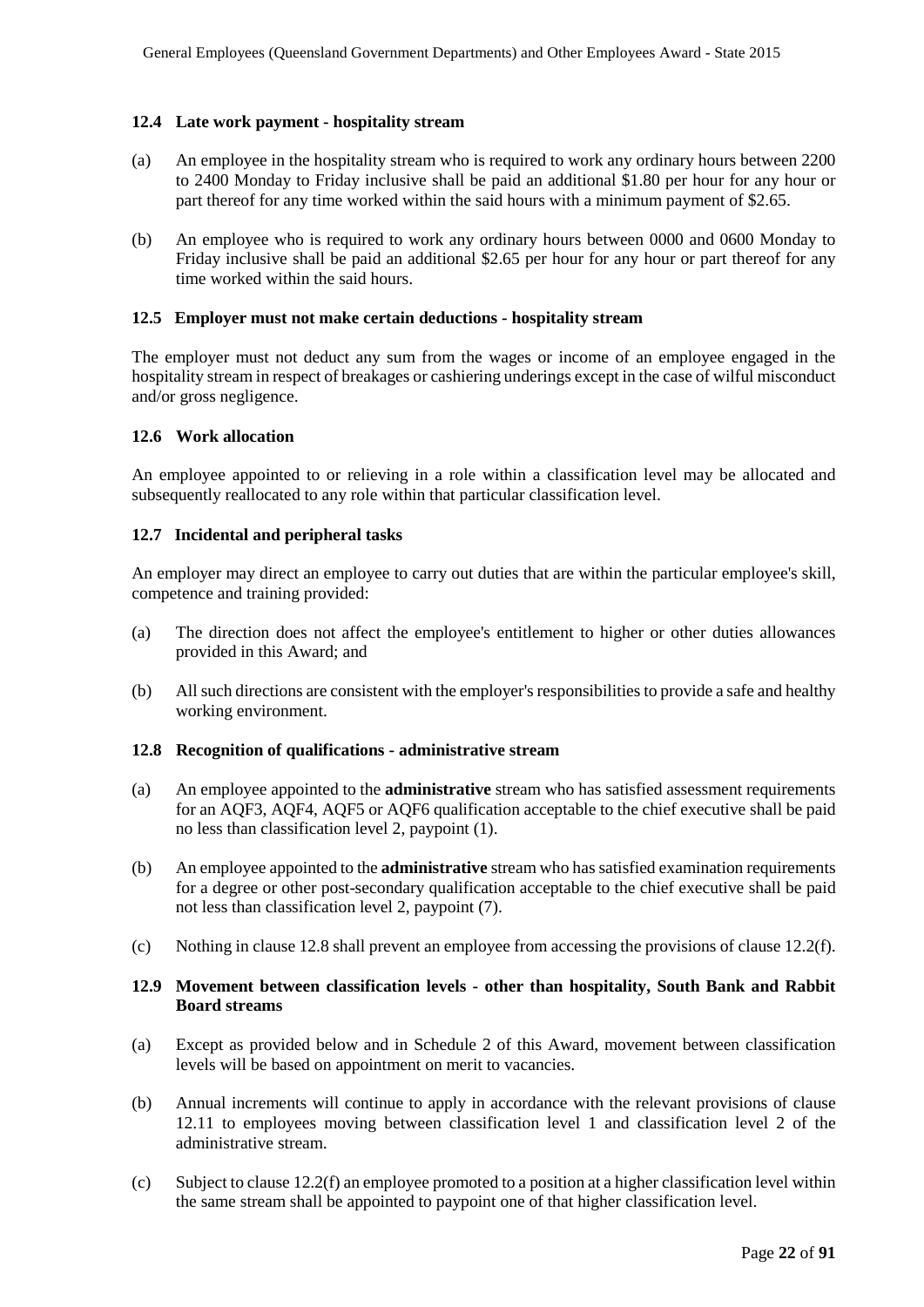- (d) Appointment to level 6 of the **forestry stream** is by way of promotion of existing level 5 staff to level 6 by way of progression based on satisfying certain criteria as detailed in Schedule 2 with respect to holding exceptional skills and capacity.
- (e) Farmhands and gardeners employed by Agriculture will be eligible to apply for progression to level 3 of the operational stream upon satisfying the following criteria:
	- (i) A farm hand/gardener must have performed duties at a satisfactory standard at level OO2 paypoint (4) for a minimum of 12 months before becoming eligible for progression to level OO3.
	- (ii) Mandatory criteria relating to qualifications and certificates relevant to the operations of the local work or industry area must be held by the employee.
	- (iii) Core competencies specific to the local work or industry area and other specific criteria, e.g. workplace health and safety, computer literacy, etc, as determined by the department.

#### **12.10 Movement within classification levels - hospitality stream**

- (a) Movement between classification levels within the hospitality stream is based on the employee having received the appropriate level of training and/or possessing necessary qualifications, skills and experience.
- (b) To progress to a higher classification level, an employee must be able to demonstrate a competent level of work performance for that classification level.
- (c) Implicit in movement between levels is the existence of a suitable vacancy to which the employee can be appointed. Progression is based on duties of the role rather than tenure.

#### **12.11 Movement within classification levels(increments) - administrative and operational streams**

Movement within classification levels is to be based on meeting the following requirements:

- (a) Except in the case of an employee who is paid the prescribed basic salary on attaining the age of 21 years or in the case of a promotion, or transfer and promotion, from one classification level to another, an increase is not to be made to the salary of any employee until:
	- (i) In the case of a full-time employee: the employee has received a salary at a particular classification and paypoint for a period of 12 months.
	- (ii) In the case of a part-time employee at classification level 1 or 2 of the administrative stream or classification level 1, 2 or 3 of the operational stream: the employee has received a salary at a particular classification and paypoint on a *pro rata* basis, for a period of 12 months.
	- (iii) In the case of all other part-time employees at classification levels other than those at clause  $12.11(a)(ii)$ :
		- (A) the employee has received a salary at a particular classification and paypoint for a period of at least 12 months; and
		- (B) the employee has worked 1,200 ordinary hours in such classification.
	- (iv) In the case of a casual employee with 12 months **continuous service** with the same employer: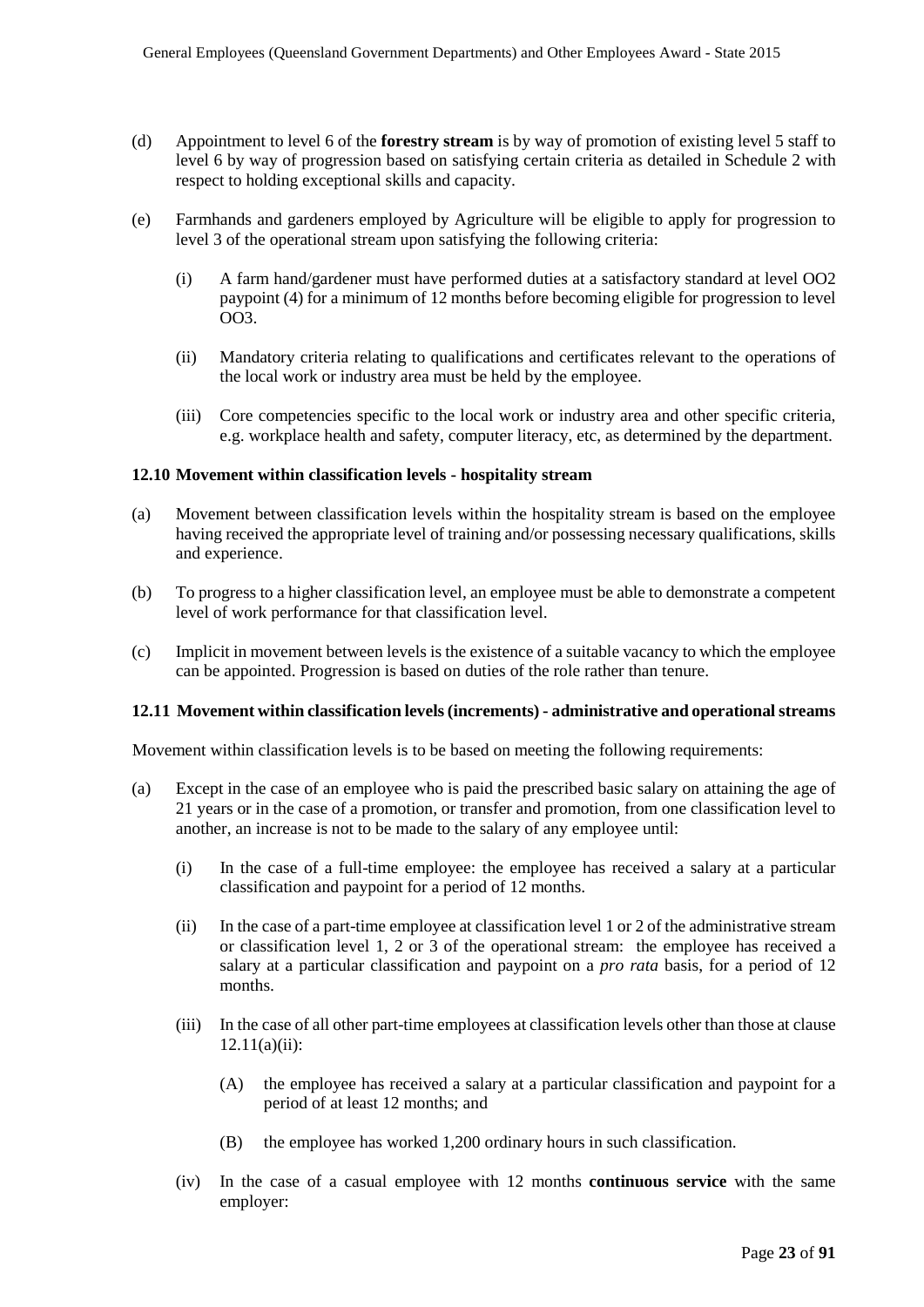- (A) the employee has received a salary at a particular classification and paypoint for a period of at least 12 months; and
- (B) the employee has worked 1,200 ordinary hours in such classification.

For the purpose of clause 12.11(a)(iv), **continuous service** for a casual employee is considered to be broken if more than 3 months, excluding any public holidays, has elapsed between the end of one employment contract and the start of the next employment contract.

- (b) Notwithstanding anything contained elsewhere in this Award, an employee is not entitled to move to the next salary increment level by virtue of the Award unless:
	- (i) In the case of employees:
		- (A) in levels 1 and 2 of the **administrative** stream; and
		- (B) in levels 1, 2 and 3 of the **operational** stream,

the conduct, diligence and efficiency of the employee has been certified by the chief executive to have been and to be satisfactory.

(ii) In the case of employees in all other classification levels, performance objectives have been achieved as certified by the chief executive.

#### **12.12 Performance of higher duties - other than forestry stream and hospitality stream**

- (a) An employee, other than an employee engaged in the forestry stream or hospitality stream, directed to temporarily fill a position for more than 3 consecutive working days at a higher classification level within the same stream shall be paid extra remuneration at the first paypoint of the classification level of the position being temporarily filled.
- (b) An employee directed to temporarily fill a position for more than 3 consecutive working days at a classification level within a different stream as determined by this Award shall be paid extra remuneration either:
	- (i) at the first paypoint of the classification level of the position being temporarily filled; or
	- (ii) at the next highest paypoint above their existing salary level, within the classification level of the position being temporarily filled,

whichever is higher.

*Note: Where a directive about higher duties covers an employee, the provisions of the directive apply to the employee to the extent they provide a more generous entitlement.*

#### **12.13 Higher duties - forestry stream**

- (a) Employees temporarily called upon to perform all, or a substantial part, of the duties a position at a higher level within the forestry stream at levels FE2 to FE5 for a minimum of one working day, will, subject to certification by the employee's supervisor, attract a pay rate applicable to the higher level.
- (b) Employees temporarily called upon to perform all, or a substantial part, of the duties a position at a higher level within the forestry stream at levels FE6 or FE7 for a minimum of 3 working days, will, subject to certification by the employee's supervisor, attract a pay rate applicable to the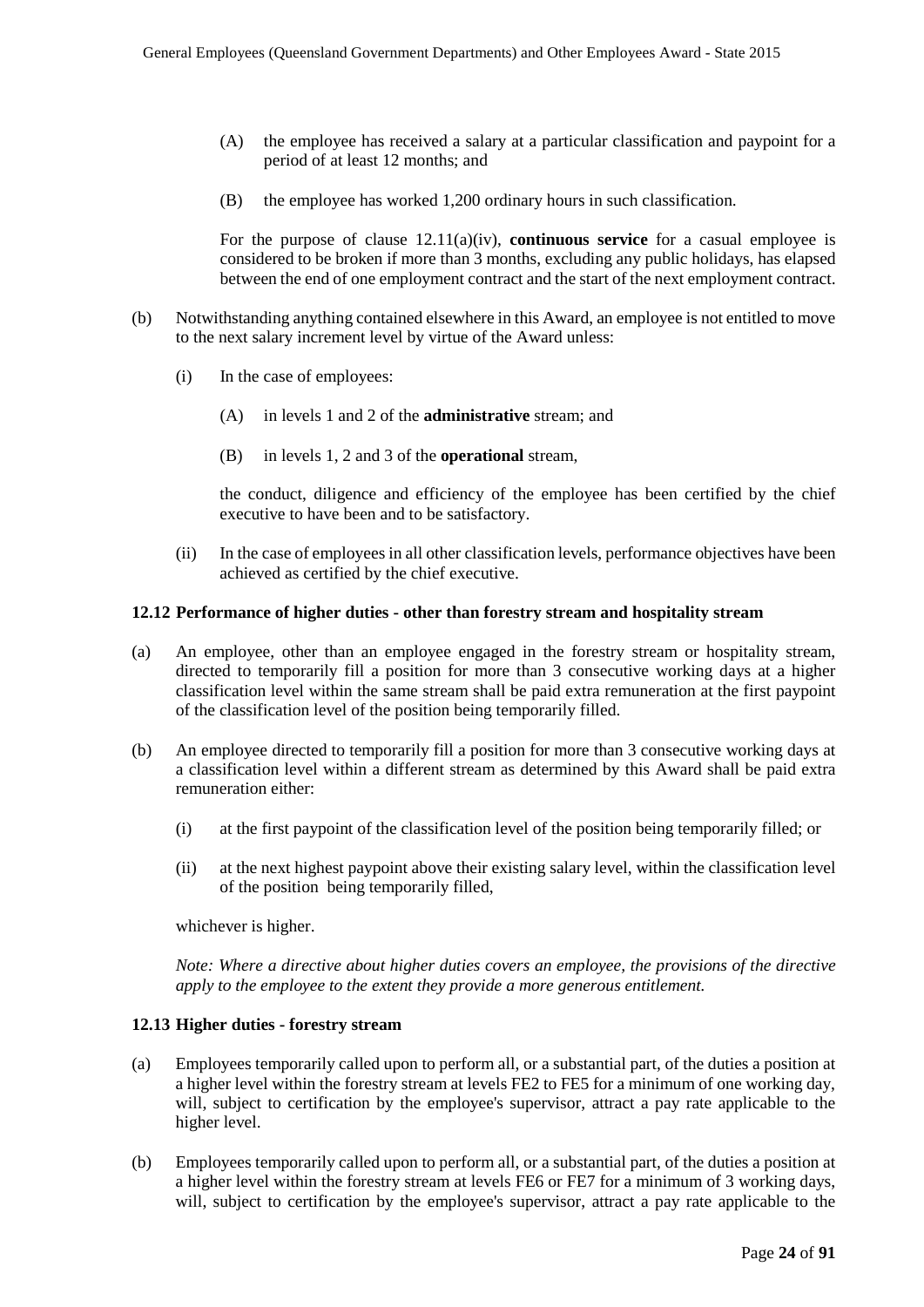higher level.

- (c) Where a public holiday falls on an employee's rostered ordinary work day, the rate of pay due to the employee for such holiday will be determined by the level of the position in which the employee was working on the working day immediately before such public holiday.
- (d) The rate of pay for an employee losing time through wet weather or sickness will be determined on the same principle as prescribed by clause 12.13(c).

### **12.14 Mixed functions - hospitality stream**

An employee engaged in the hospitality stream who is required to perform work on any day for which a higher rate of wage is prescribed, and this is not as part of an accredited course which has an on the job training component, shall be paid as follows:

- (a) if more than 2 hours on any day are worked payment of the higher rate for the whole of such day;
- (b) if 2 hours or less are worked payment of the higher rate for 4 hours.

## **12.15 Cleaners employed by State Government departments and agencies as at 12 November 1993**

Cleaners employed by departments and agencies of the State of Queensland as at 12 November 1993 are entitled to certain additional all purpose allowances as prescribed in Schedule 4.

#### **13. Allowances**

## (a) **Adverse conditions allowance**

All employees engaged by Agriculture within the forestry stream working in the open and thereby being subject to adverse conditions such as working in isolated and undeveloped locations, exposure to heat, cold, wind, wetness, dust, mud, dirty conditions; and lack of amenities are to be paid an allowance at the rate of \$29.50 per week which will be treated as part of the ordinary weekly wage for the purposes of this Award.

#### (b) **Broken work allowance**

All employees, other than school crossing supervisors, engaged on work where the ordinary hours of duty are subject to a break in continuity other than for the purposes of meal breaks to a maximum of one hour and for rest pauses shall be paid an extra \$7.60 per day for each day so worked.

#### (c) **Camp allowance and accommodation**

- (i) Where for the performance of work it is necessary for employees to live in a camp provided by the employer either because there are no reasonable transport facilities to enable such employees to travel to and from home each day or because such employees are directed to live in such camp:
	- (A) such employees shall be paid a camping allowance of \$15.60 for each day (including Saturday and Sunday) the employees live in camp.
	- (B) when employees live in a camp during the week and return home or are otherwise absent from camp for not more than 2 nights during such week, but do not absent themselves from the job for any of the ordinary working hours, such employees shall be paid the camping allowance for each of the five normal working days.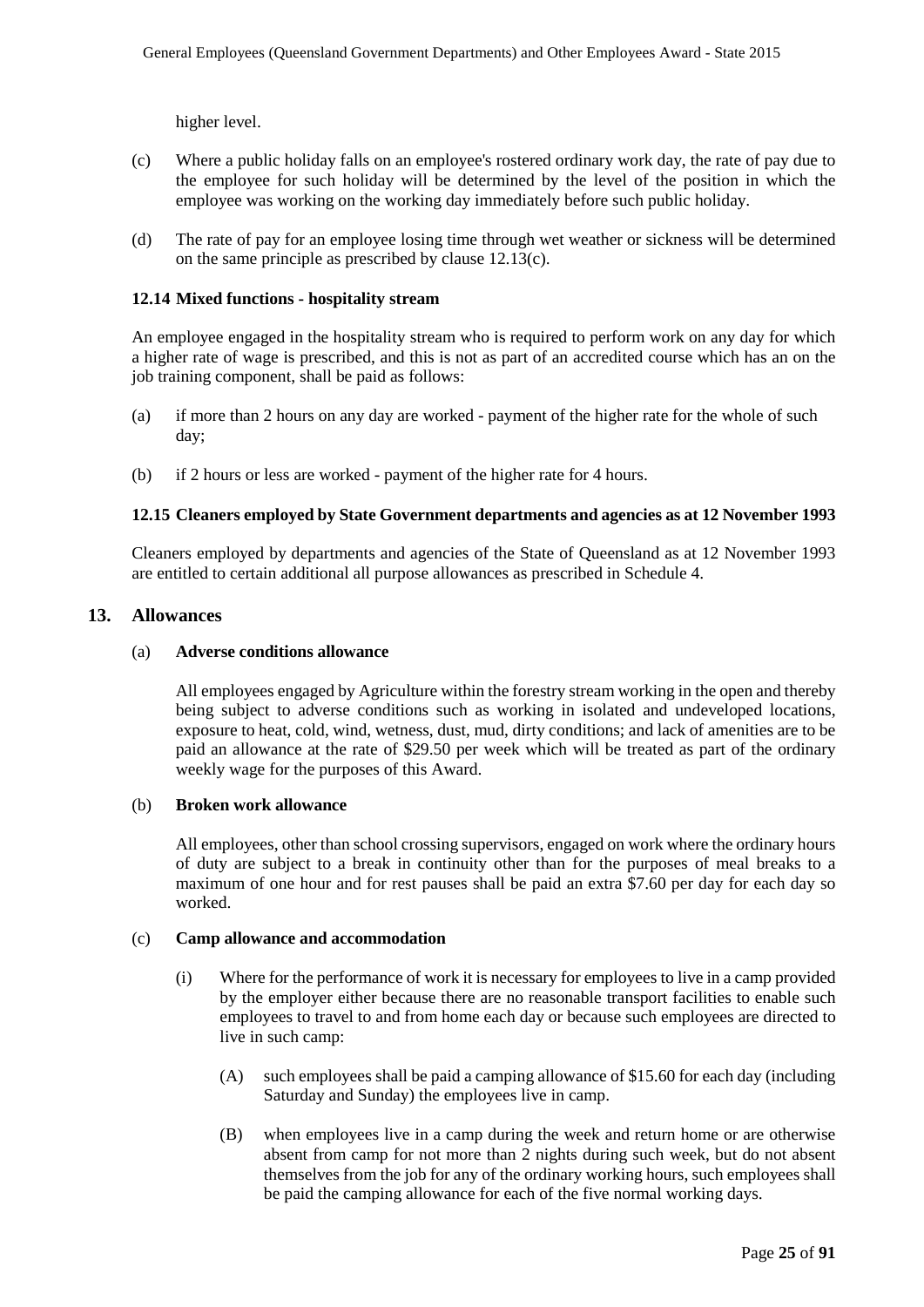- (ii) The camp shall be provided free of charge by the employer with board and accommodation of a suitable standard.
- (iii) In lieu of the provisions at clause  $13(c)(i)$  and (ii), employees of the Rabbit Board may, by mutual agreement with the employer, determine a fair and reasonable allowance for the purchase and maintenance of camp equipment provided that such allowance is no less than the entitlement prescribed in clauses  $13(c)(i)$  and (ii).
- (iv) Employees of the Rabbit Board, while living or stationed on the fence, shall be provided sufficient accommodation for the employee and their partner free of charge.
- (v) This clause does not apply to the following employees:
	- (A) teacher aides attending established school camps; and
	- (B) employees engaged by Agriculture within the forestry stream who are occupying barracks as their permanent place of residence.

#### (d) **Dingo barrier fence personnel and employees within the forestry stream engaged by Agriculture**

- (i) All dingo barrier fence personnel engaged by Agriculture are entitled to wet weather and waterproof clothing.
- (ii) Where an employee is required to work away from their designated headquarters at such a distance that they cannot reasonably return to their place of residence overnight, the employer will either:
	- (A) provide the employee with reasonable board and lodging; or
	- (B) pay an allowance of \$400.00 per week of 7 days but such allowance is not to be treated as wages. In the case of broken parts of the week occurring whilst working away from headquarters, an allowance of \$57.20 per day is payable.
- (iii) Where an employee's services are terminated while working away on site, such employee shall be transported by the employer as soon as practicable to the nearest means of public transport.

#### (e) **Divisional and district parities**

(i) In addition to the rates of wages set out in this Award the following amounts shall be paid to employees employed in the divisions and districts referred to hereunder:

| <b>Division and district</b>        | Per day |
|-------------------------------------|---------|
| Northern Division, Eastern District | \$0.21  |
| Northern Division, Western District | \$0.65  |
| <b>Mackay Division</b>              | \$0.18  |
| Southern Division, Western District | \$0.21  |

- (ii) Divisions:
	- (A) Northern Division That portion of the State along or north of a line commencing at the junction of the sea coast with the 21st parallel of south latitude; then from that latitude due west to 147 degrees of east longitude; then from that longitude due south to 22 degrees 30 minutes of south latitude; then from that latitude due west to the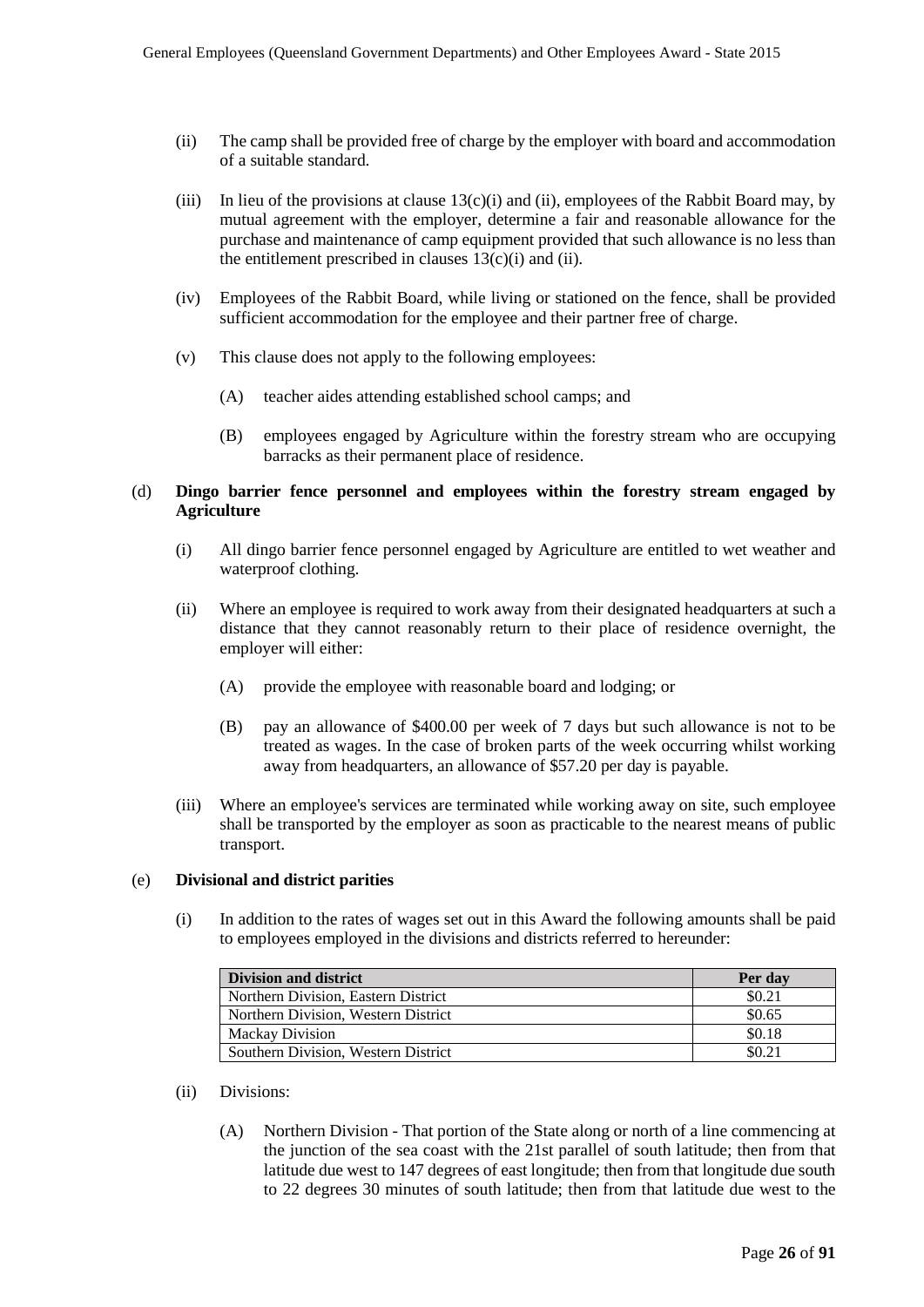western border of the State.

- (B) Mackay Division That portion of the State within the following boundaries: Commencing at the junction of the sea-coast with the 21st parallel of south latitude; then from that latitude due west to 147 degrees of east longitude; then from that longitude due south to 22 degrees of south latitude; then from that latitude due east to the sea coast; then from the sea-coast northerly to the point of commencement.
- (C) Southern Division That portion of the State not included in the Northern or Mackay Divisions.
- (iii) Districts:
	- (A) Northern Division:

Eastern District - That portion of the Northern Division along or east of 144 degrees 30 minutes of east longitude.

Western District - The remainder of the Northern Division.

(B) Southern Division:

Eastern District - That portion of the Southern Division along or east of a line commencing at the junction of the southern border of the State with 150 degrees of east longitude; then from that longitude due north to 25 degrees of south latitude; then from that latitude due west to 147 degrees of east longitude; then from that longitude due north to the southern boundary of the Mackay Division.

Western District - The remainder of the Southern Division.

#### (f) **First-aid allowance**

- (i) An employee holding a certificate in first-aid issued by the Queensland Ambulance Service or equivalent qualification, who is appointed in writing by the chief executive as a first-aid attendant shall be paid an extra \$3.10 per day, or in the case of employees engaged in the forestry stream an extra \$16.00 per week where the employee is appointed for 3 days or more.
- (ii) This allowance shall be treated as part of the ordinary rate of pay for the purposes of annual leave (but not loading on leave), sick leave, long service leave and all other paid leave.

#### (g) **Laundry allowance**

All employees who are required to launder departmental items at their own expense shall be paid the following allowances in addition to the ordinary rate of pay:

| Lab coat or overall                   | 60 cents per item |
|---------------------------------------|-------------------|
| Pillow cases, tea towels or bath mats | 25 cents per item |
| Quilt or blanket                      | 40 cents per item |
| Bed sheet                             | 30 cents per item |
| Towels                                | 25 cents per item |

#### (h) **Live/raw sewerage**

(i) Employees who on any day are required to remove or release blockages in septic lines/or toilet connections or engaged in work involving personal contact with live or raw sewerage,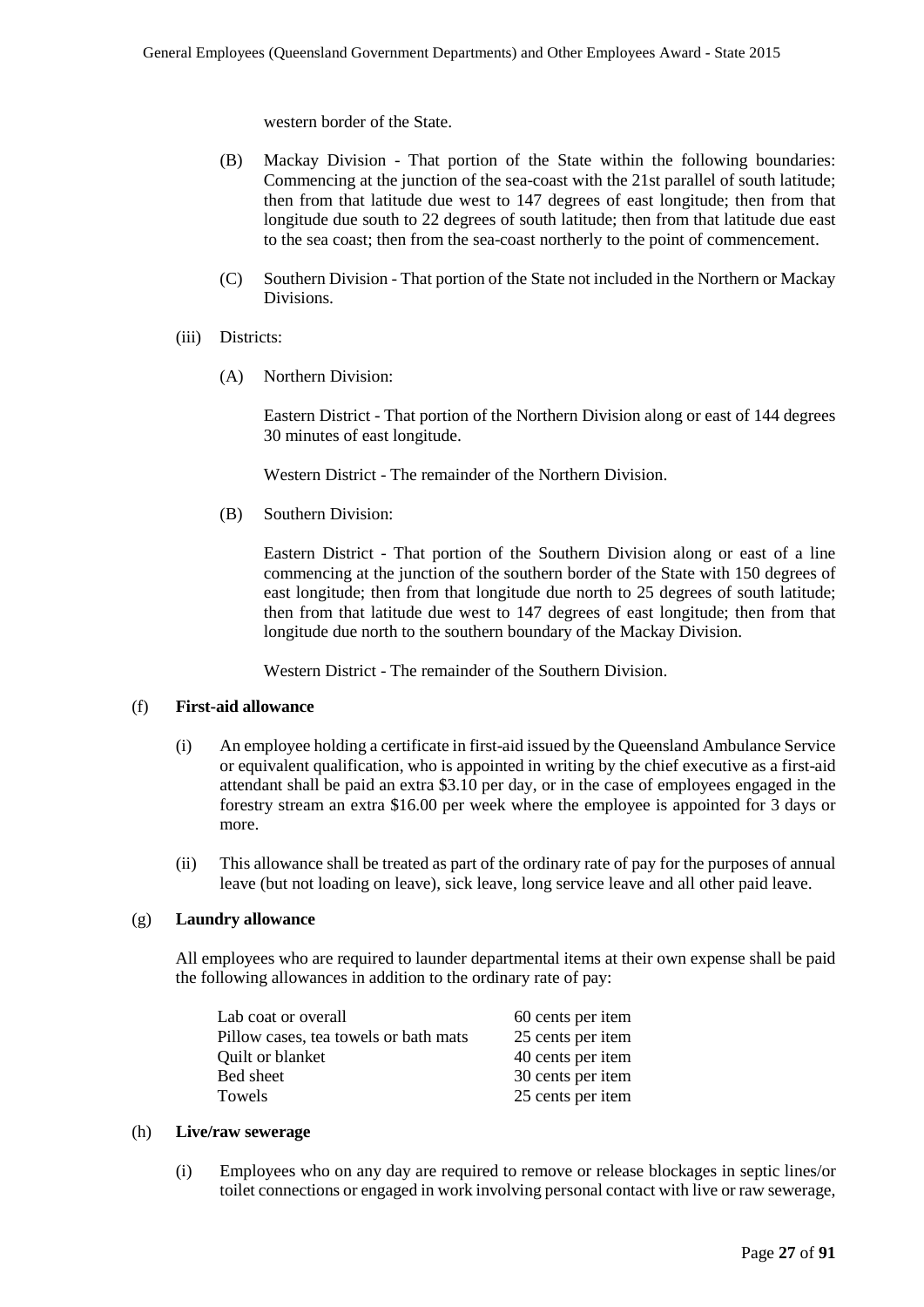other than merely by hosing, shall be paid for a minimum of 4 hours at the rate of time and one half.

(ii) Clause 13(a) does not apply to any employees while they are in receipt of the live/raw sewerage allowance.

#### (i) **Motor vehicle allowance**

- (i) Where an employer requires an employee to use their own vehicle in or in connection with the performance of their duties, such employee will be paid an allowance for each kilometre of authorised travel as follows:
	- (A) motor vehicle \$0.77 per kilometre; and
	- (B) motorcycle \$0.26 per kilometre.
- (ii) An employer may require an employee to record full details of all such official travel requirements in a log book.

*Note: Where a directive about motor vehicle allowance covers an employee, the provisions of the directive apply to the employee to the extent they provide a more generous entitlement.*

#### (j) **Overtime meal allowances and meal breaks**

- (i) An employee working day work required to work overtime for:
	- (A) more than 2 hours after ordinary ceasing time or for more than one hour continuing beyond 1800 on any normal working day; or
	- (B) more than 4 hours on a scheduled day off or a rostered day off;

shall be provided with an adequate meal at the employer's expense or paid a meal allowance of \$12.60 in lieu of the provision of such meal.

- (ii) A shift worker required to work overtime for:
	- (A) more than 2 hours after ordinary ceasing time on any normal working day; or
	- (B) more than 4 hours on a scheduled day off, Public Holiday or a rostered day off;

shall be provided with an adequate meal at the employer's expense or paid a meal allowance of \$12.60 in lieu of the provision of such meal.

- (iii) An employee working overtime in the circumstance mentioned in clause  $13(i)(i)(A)$  shall be entitled to take a 30 minute unpaid meal break at a time agreed between the employer and employee.
- (iv) An employee working overtime in the circumstance mentioned in clause  $13(j)(ii)(A)$  shall be entitled to take a 30 minute paid crib break after the first 2 hours worked.
- (v) Where the employer requires the employee to continue working for a further 4 hours of continuous overtime work in either of the situations mentioned in clauses  $13(i)(i)$  or (ii), the employee will be entitled to a 30 minute unpaid meal break and either provided with an adequate meal at the employer's expense or paid an additional meal allowance of \$12.60.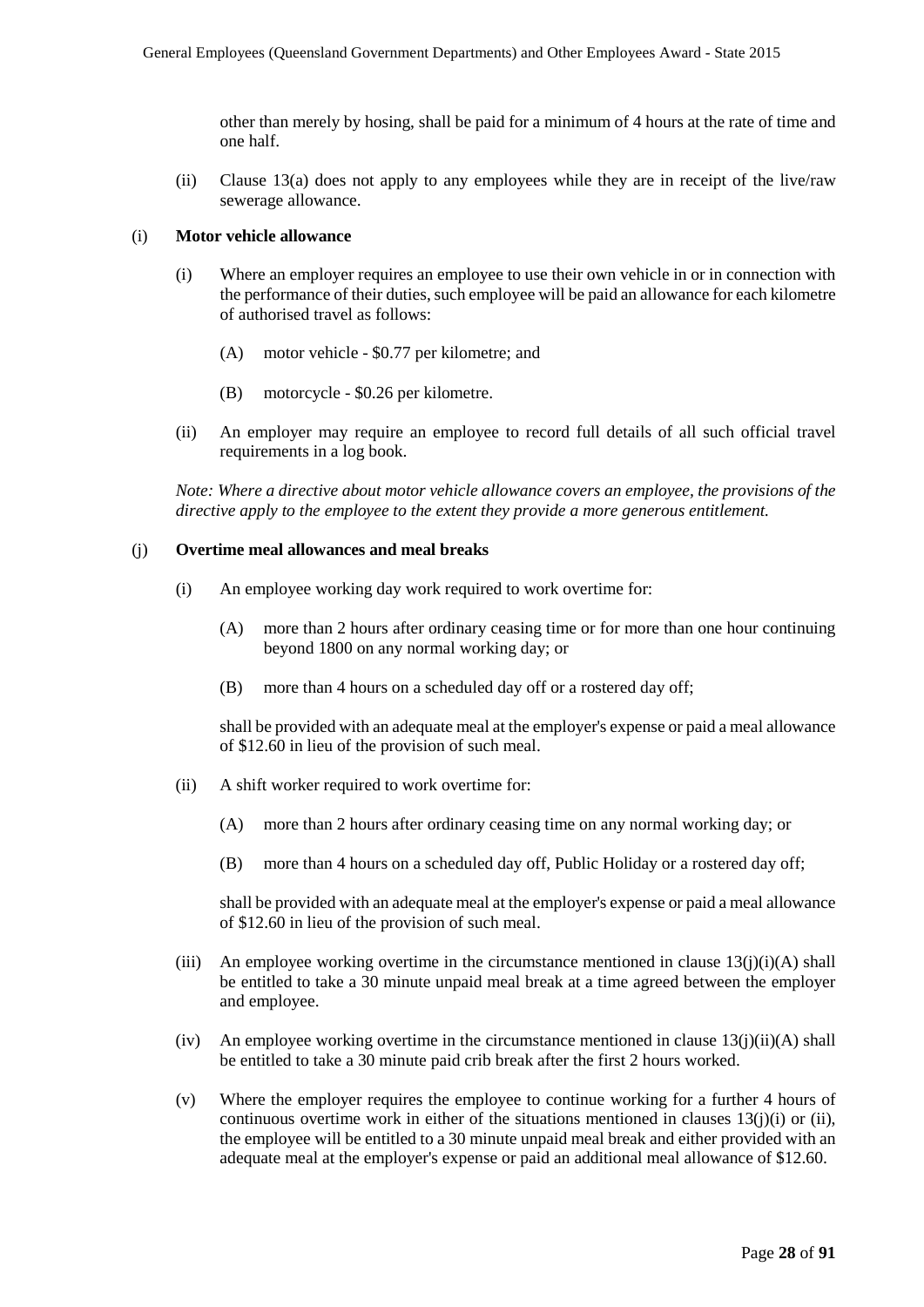- (vi) Where an employee has been given notice to work overtime on the previous working day or prior thereto, and has brought to work a prepared meal and such overtime is cancelled, the employee shall be paid a meal allowance of \$12.60 for such prepared meal.
- (vii) An employee engaged by Agriculture within the forestry stream, who is required to commence work more than 2 hours before the ordinary commencing time, shall be allowed one-half hour for breakfast in the employer's time provided the employee resumes work at the end of such half hour.
- (viii) Notwithstanding the provisions of clause  $13(j)(v)$ , where an employee engaged by Agriculture within the forestry stream is required to continue working overtime in any of the situations mentioned in clauses  $13(i)(i)$  or (ii), the employee will be entitled to:
	- (A) a 30 minute paid meal break after the expiration of the said 2 hours, or one hour beyond 1800; and
	- (B) a 45 minute paid meal break after each further 4 hours worked.

*Note: Where a directive about overtime meal allowance covers an employee, including those employees captured under Schedule 7 of this Award, the directive applies to the extent that it provides a more generous entitlement.* 

### (k) **Risk allowance - employees handling materials or animals infected with disease pathogenic to humans**

Employees of Agriculture employed at regional experimental stations, research stations and animal health stations who are required to handle materials or animals infected with disease pathogenic to humans shall be paid an extra \$20.00 per fortnight.

#### (l) **Special allowance - Agriculture**

In addition to the salaries prescribed in this Award, all employees engaged by Agriculture within the forestry stream will be paid a special allowance of \$31.00 per week which is to be treated as part of the ordinary rate of pay for the purposes of this Award.

#### (m) **Toilet cleaning allowance**

- (i) All employees, other than those employed as cleaners by DET in schools, school support centres on a school campus, environmental education centres and outdoor education centres, who are required to clean toilets connected with septic tanks or sewerage shall be paid an extra \$1.80 per day.
- (ii) Unit support officers of DET who are required to perform maintenance duties on clivus multrum composting toilet systems shall be paid an extra \$14.15 per hour.

#### (n) **Uniform allowance**

- (i) Where the employer requires an employee to wear a uniform, the employee will be supplied suitable uniforms of good quality as approved by the employer. Uniforms will be replaced by the employer on a fair wear and tear basis.
- (ii) Where an employee is required to wear uniforms the employer must launder the uniform without charge to the employee or pay the employee an extra \$0.42 per day.
- (iii) Where uniforms are supplied to an employee engaged in the hospitality stream, the employer may charge a deposit for the supply of such uniforms, subject to the following conditions: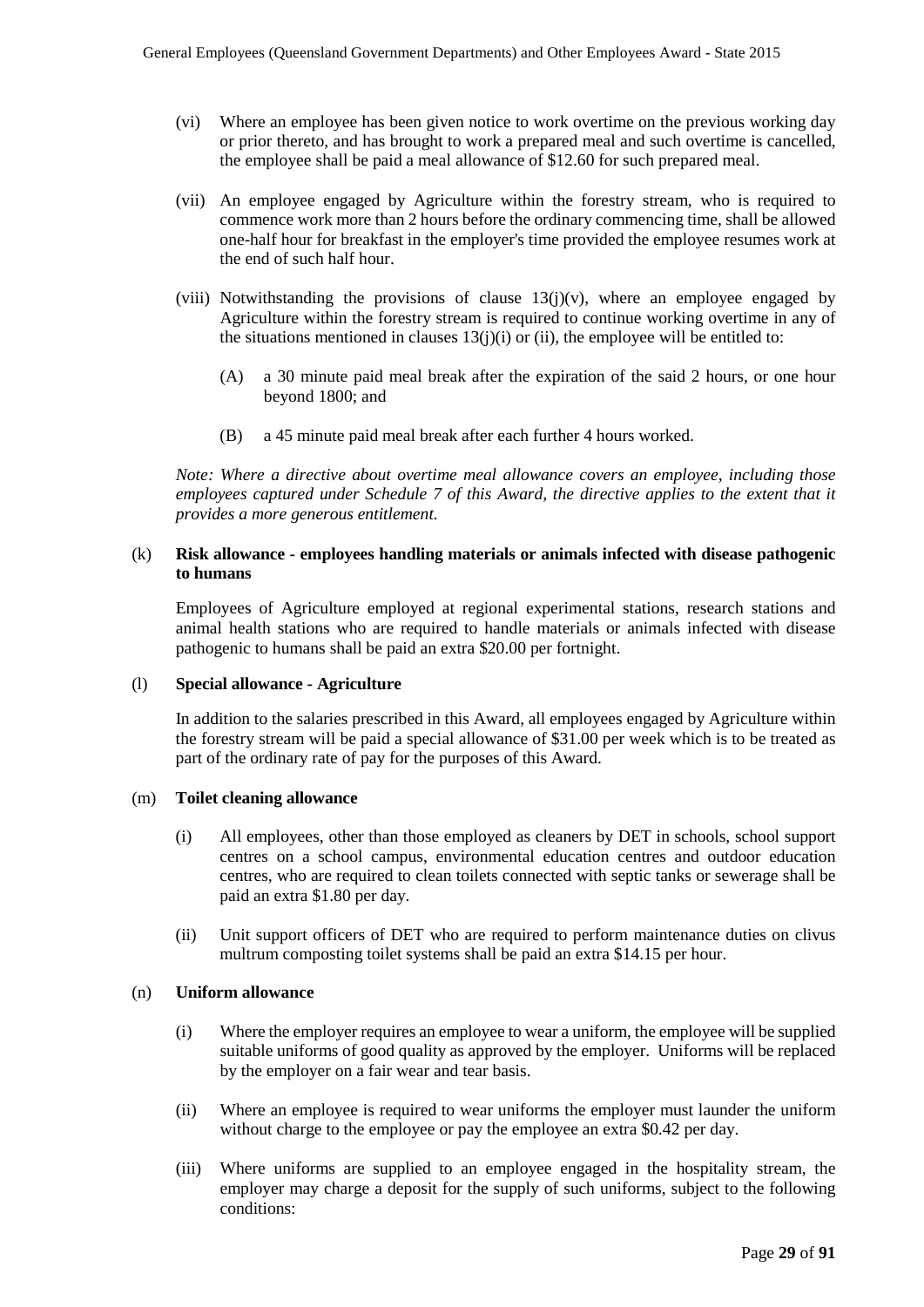- (A) the employer shall refund the amount of the deposit on return of uniforms at the point of termination of employment;
- (B) the employer may retain the deposit if the uniforms are not returned of termination;
- (C) the maximum deposit which may be charged is \$40.00 per uniform.

#### (o) **Waterproof clothing**

- (i) Agricultural assistants and support officers employed by the DET in environmental education centres who are required to work in the rain shall be provided with suitable waterproof clothing by the employer.
- (ii) Employees of the Rabbit Board who are compelled to work in wet weather shall be supplied with oilskin coats or other suitable covering.

#### (p) **Wet conditions and work in the rain**

- (i) The following conditions apply to:
	- (A) employees engaged by Agriculture within the forestry stream;
	- (B) employees of the Rabbit Board; and
	- (C) employees of Agriculture employed at regional experimental stations, research stations and animal health stations or as farm supervisors.
- (ii) Subject to clause  $13(p)(iii)$ , all time lost through wet conditions shall be paid for, provided the employee turns up for work and holds themself in readiness. The supervising employee or employee who acts in the absence of that employee, and under whose direction the employees are working, shall decide whether it is too wet to work.
- (iii) When employees are prevented by wet weather from following their usual vocation, unless the employees are willing to perform any work the employer may direct them to do during such wet weather, they shall not be entitled to payment for such time lost.
- (iv) Where practicable, suitable waterproof clothing shall be supplied by the employer to the employees who are required to work in the rain.
- (v) Notwithstanding the foregoing, if during the performance of work the employee gets their clothes wet, the employee shall be paid double time for all work performed and such payment shall continue until the employee is able to change into dry clothing or until that person ceases work, whichever is the earlier.

#### (q) **Adjustment of allowances**

- (i) Other than the expense related allowances at clauses  $13(g)$ , (i), (j) and (n), and divisional and district parities at clause 13(e), respectively, all other allowances specified in clause 13 will be automatically adjusted from the same date and in the same manner as monetary allowances are adjusted in any State Wage Case decision or other decision of the commission adjusting minimum wage rates in this Award.
- (ii) Also at the time of any adjustment to the wage rates in this Award, expense related allowances at clauses  $13(g)$ , (i), (i) and (n), respectively will be automatically increased by the relevant adjustment factor. The **relevant adjustment factor** for this purpose is the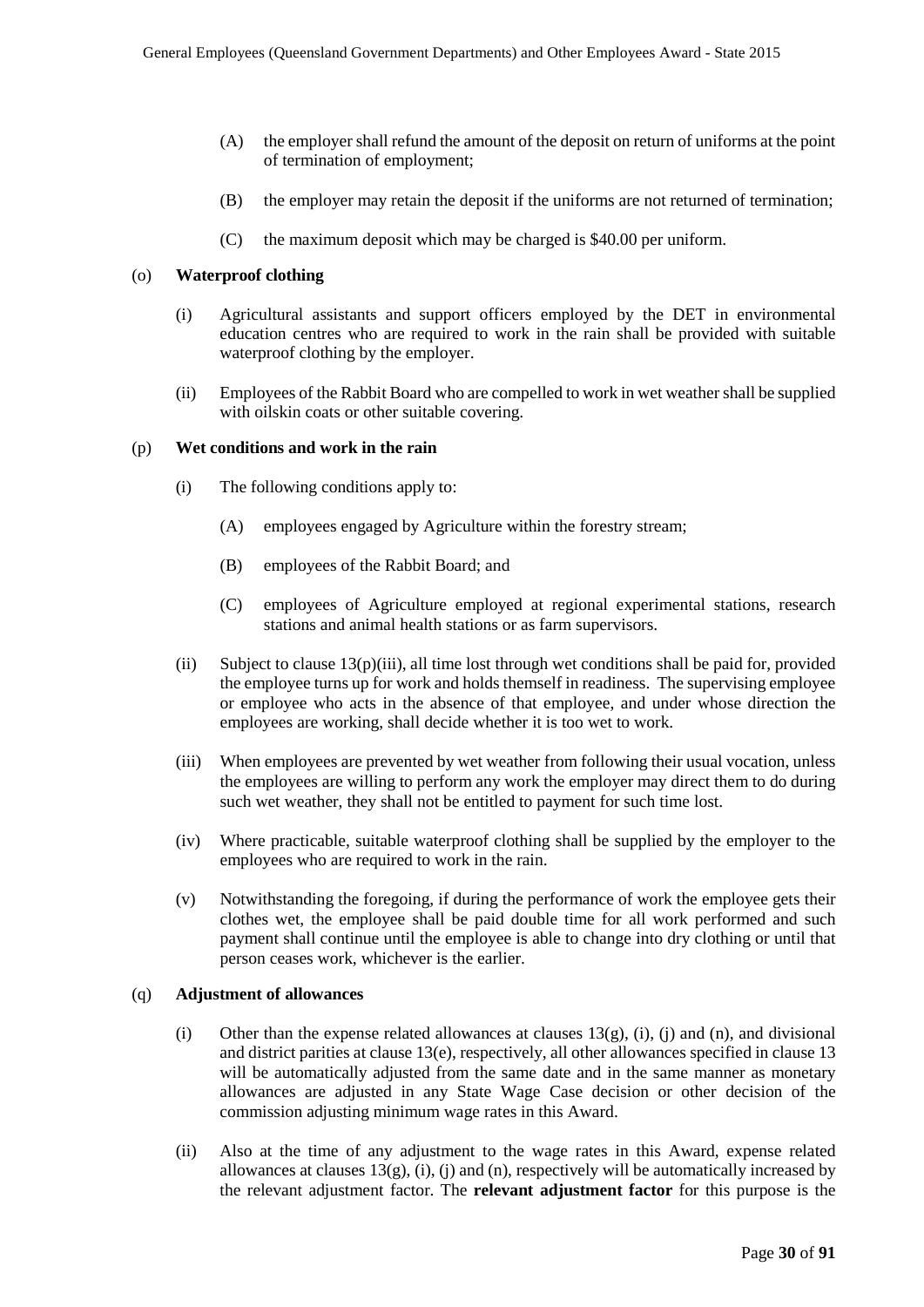percentage movement in the applicable index figure most recently published by the Australian Bureau of Statistics since the allowance was last adjusted.

(iii) The **applicable index figure** is the index figure published by the Australian Bureau of Statistics for the Eight Capitals Consumer Price Index, as follows:

| Allowance                                                         | Eight Capitals Consumer Price Index<br>(ABS Cat No. 6401.00) |
|-------------------------------------------------------------------|--------------------------------------------------------------|
| Motor vehicle allowance<br>(last adjusted 1 September 2014)       | Private motoring sub-group                                   |
| Overtime meal allowance<br>(last adjusted 1 September 2015)       | Take-away and fast foods sub-group                           |
| Uniform and laundry allowance<br>(last adjusted 1 September 2014) | Clothing and footwear group                                  |

## **14. Superannuation**

- (a) Subject to Commonwealth legislation and clause 14(b), all employers subject to this Award, **other than the Rabbit Board**, must comply with superannuation arrangements prescribed in the *Superannuation (State Public Sector) Act 1990* (and associated Deed, Notice and Regulation).
- (b) The **Rabbit Board** will make superannuation contributions to QSuper or Sunsuper on behalf of all of its employees covered by this Award of not less than the amount set from time to time as the superannuation guarantee levy in the *Superannuation Guarantee (Administration) Act 1992*  (Cth).
- (c) Where Commonwealth legislation provides for choice of fund rights to an employee subject to this Award, and that employee fails to elect which superannuation fund to which employer contributions are directed, the employer will direct contributions to the relevant fund described in clause  $14(a)$  or (b).

## **PART 5 - Hours of Work and Related Matters**

## **15. Hours of work**

#### **15.1 Ordinary hours of work**

(a) Except as provided in the table below or in clause 15.1(b), the ordinary hours of duty for all employees covered by this Award, exclusive of meal breaks, shall be an average of 38 hours per week and 7.6 hours per day, with a maximum of 8 hours per day.

| <b>Classification, group or area</b>                                                                                                                                                                                                                                             | Ordinary<br>hours of<br>work per<br>week | Ordinary<br>hours of work<br>per day | <b>Maximum</b><br>ordinary hours of<br>work per day |
|----------------------------------------------------------------------------------------------------------------------------------------------------------------------------------------------------------------------------------------------------------------------------------|------------------------------------------|--------------------------------------|-----------------------------------------------------|
| <b>Employees employed by Department of</b><br>(i)<br><b>Premier and Cabinet or Department of</b><br><b>Science, Information Technology and</b><br>Innovation or a cultural centre entity<br>Board working in a cultural centre<br>employees engaged in the hospitality<br>stream | 38                                       | Minimum of 4<br>hours and            | 12 subject to<br>agreement between                  |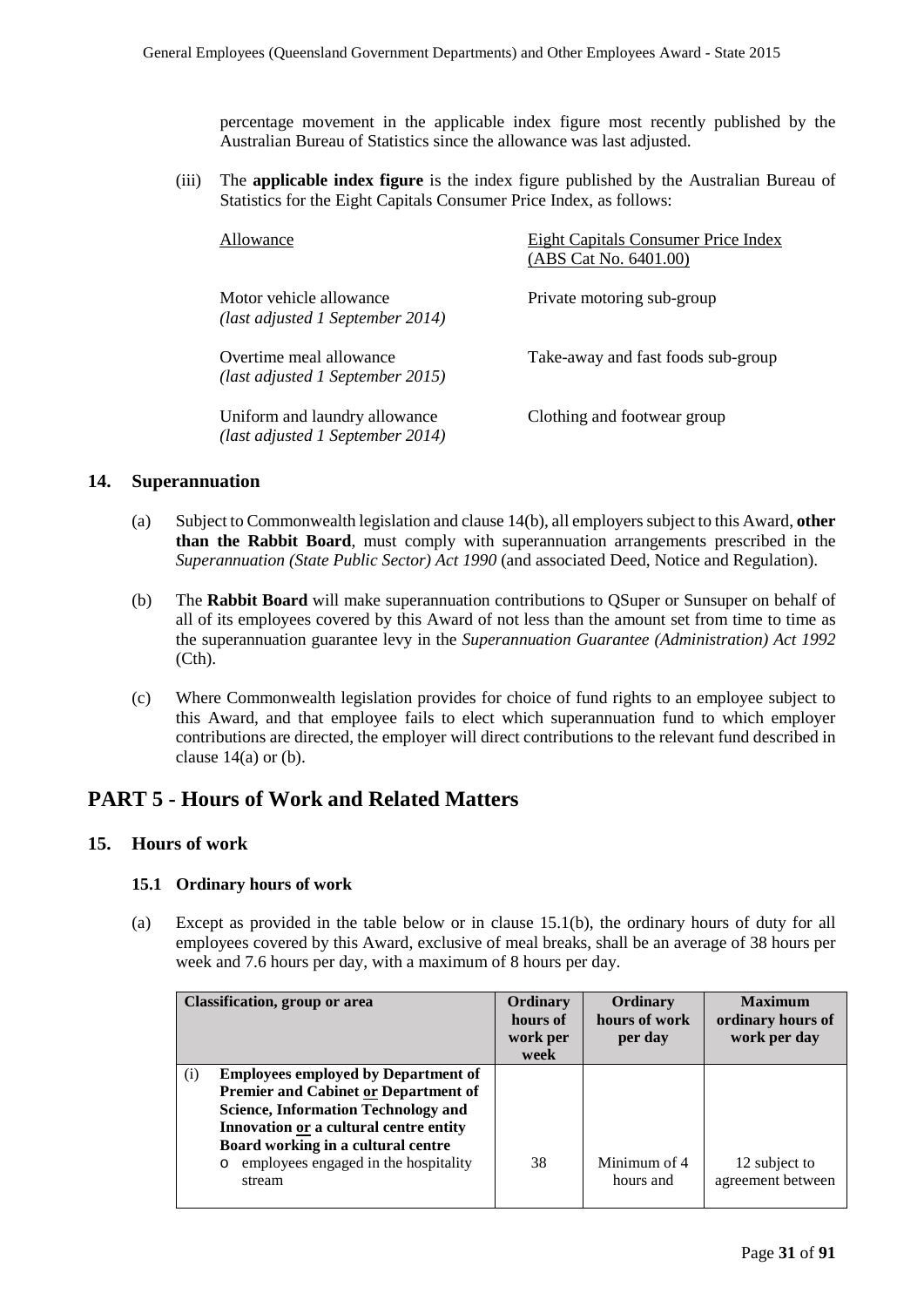| <b>Classification, group or area</b>                        | Ordinary<br>hours of<br>work per<br>week | Ordinary<br>hours of work<br>per day | <b>Maximum</b><br>ordinary hours of<br>work per day                                                |
|-------------------------------------------------------------|------------------------------------------|--------------------------------------|----------------------------------------------------------------------------------------------------|
| Car park attendants<br>$\circ$                              | 38                                       | maximum of 10<br>hours<br>10         | the employer and<br>employee<br>12 subject to<br>agreement between<br>the employer and<br>employee |
| (ii)<br><b>South Bank</b><br>Car park attendants<br>$\circ$ | 38                                       | 10                                   | 12 subject to<br>agreement between<br>the employer and<br>employee                                 |

- (b) Unless otherwise provided, the ordinary hours of duty of employees are to be worked on a maximum of five days of each week, on one of the following bases as agreed between the employer and the employees concerned:
	- (i) 38 hours within a work cycle not exceeding 7 consecutive days; or
	- (ii) 76 hours within a work cycle not exceeding 14 consecutive days; or
	- (iii) 114 hours within a work cycle not exceeding 21 consecutive days; or
	- (iv) 152 hours within a work cycle not exceeding 28 consecutive days.
- (c) Notwithstanding the working hours arrangements recorded in clause 15.1(a), an employer and an employee or group of employees may agree that hours of work can exceed 8 hours on any day, to a maximum of 10 hours, thus enabling more than one rostered day off to be taken during a particular work cycle.
- (d) Different methods of working a 38 hour week may apply to individual employees, groups or sections of employees in each location concerned.
- (e) Rostered day off
	- (i) The employer is to allow general employees access to at least one rostered day off in any work cycle unless the employer and employee otherwise agree.
	- (ii) Where the arrangement of ordinary hours of work provides for a rostered day off, the employer and an individual employee and/or the majority of employees concerned may agree to accrue up to a maximum of 5 rostered days off.
	- (iii) Where such agreement has been reached, the accrued rostered days off shall be taken within 12 calendar months of the date on which each rostered day off was accrued. Consent to accrue rostered days off shall not be unreasonably withheld by either party.
- (f) Notwithstanding clauses 15.1(b), (e) and (g), by mutual agreement between the employer and an individual employee and/or the majority of employees concerned, work in isolated localities may be performed over a 152 hours x 4 week cycle to provide for additional rostered days off to be taken at a time suitable to the employer and employee(s).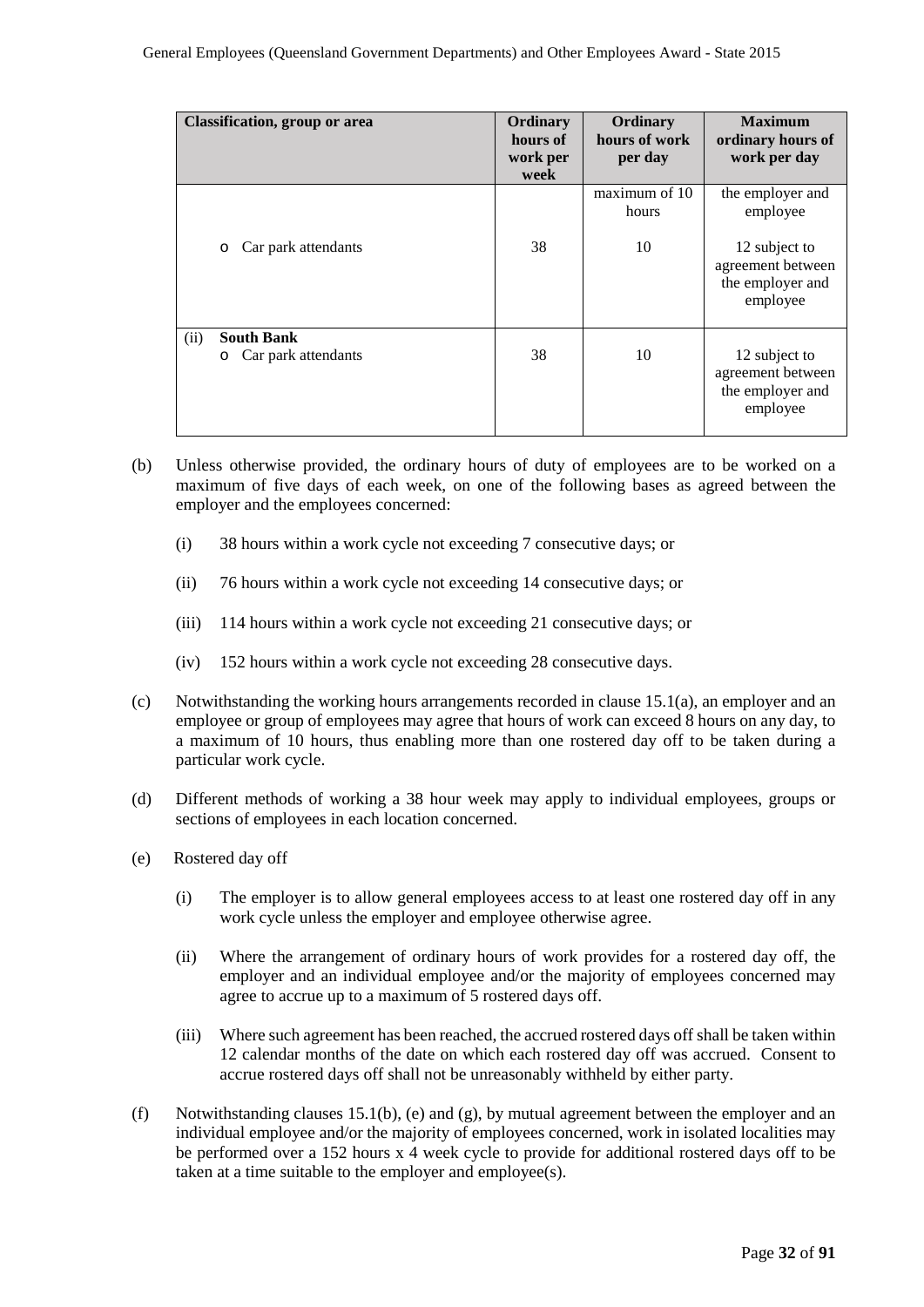- (g) Scheduled days off where work is performed on other than a Monday to Friday basis
	- (i) Unless prescribed elsewhere in this Award all employees whose ordinary hours of duty may be worked on days other than Monday to Friday shall be entitled to not less than 2 consecutive scheduled days off duty each week.
	- (ii) In lieu of 2 whole days off in each week, an employee may be allowed in each fortnightly period either one scheduled day off in one week and 3 consecutive scheduled days off in the other week or 4 consecutive scheduled days off.
	- (iii) Two consecutive scheduled days off, one at the end of one week and one at the beginning of the following week may be counted as meeting the requirements of clause  $15.1(g)(i)$ .
- (h) Notwithstanding the provisions of clause 15.1(a) to (f), inclusive, the ordinary hours of work for employees employed on motor vessels owned and operated by the Fisheries Research Branch of Agriculture will be as follows:
	- (i) Working hours shall be those that are necessary to effectively carry out the duties associated with the provision of services by Agriculture, but shall be an average of 38 hours per week, over a work cycle of 228 hours.
	- (ii) Hours worked in excess of 228 ordinary hours over the work cycle shall be compensated for in accordance with the provisions of clause 18.4(a)(ii).
	- (iii) Each employee shall be required to work no more than 30 days in each 6 week (42 days) work cycle.
	- (iv) The 12 days off each work cycle shall be allowed at a minimum of 2 consecutive days off in each instance, except in emergent circumstances or where there is mutual agreement between the employee and the employer.
- (i) Employees of DET employed in schools may be required to accumulate additional ordinary hours at ordinary rates with deferred payment, with such accumulated additional hours (referred to as accumulated days off) to be taken during school vacations or at other times mutually agreed between the school principal and the employee.
- (j) Notwithstanding the provisions of clause 15.1, the following provisions apply to an employee in the hospitality stream:
	- (i) Where an employee is rostered to work on 4 consecutive days for 10 or more hours per day, such employee shall not be rostered for work again for more than 4 consecutive days of such hours without a break of at least 48 hours between rostering periods.
	- (ii) An employee rostered to work shifts of 9 or more ordinary hours in a 4 week period shall be entitled to at least 9 full days off per period, and in any other case, 8 days off will be allowed.
	- (iii) No employee shall be rostered to work for more than 10 successive days without a day off.

#### **15.2 Shift work arrangements**

(a) Shift work may be introduced to meet operational requirements. Such shift work shall be worked in accordance with a roster mutually agreed between the chief executive and the employees directly affected. Any discussions concerning the introduction of shift work or roster variations shall be conducted in accordance with the provisions of clause 6.2 of this Award.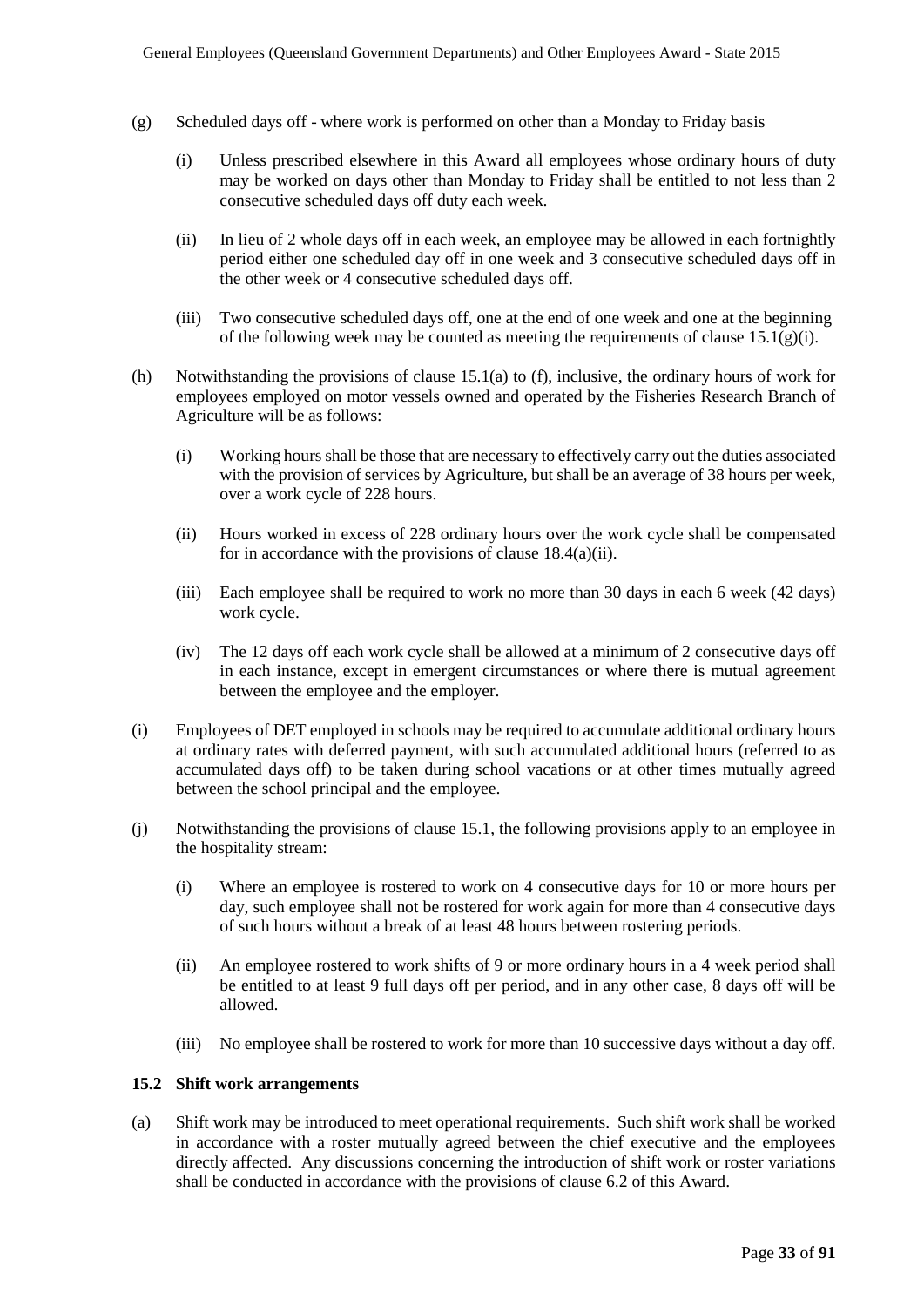- (b) Shifts extending beyond 10 hours up to a maximum of 12 hours may be worked where there is agreement between the employer and the majority of employees affected.
- (c) A roster setting out the employees' days of duty and starting and finishing times on such days shall either be displayed in a convenient place or made available electronically to employees at least one work cycle in advance.
- (d) A shift worker shall not perform more than 2 consecutive shifts (e.g. day shift/afternoon shift; afternoon shift/night shift).
- (e) Changes within a roster shall be by agreement between the employer and the employee concerned but failing agreement 24 hours' notice of any change in the roster must be given by the employer or double time is to be paid for the employee's next shift.
- (f) The payment referred to in clause 15.2(e) shall not be applicable where rosters are changed due to emergent circumstances.

#### **15.3 Spread of ordinary hours of duty - day workers**

(a) The spread of ordinary hours of duty for day workers shall be 0600 to 1800, Monday to Sunday, or other spread of hours as recorded in the table below:

|       | Department, classification, group or area                                                                                                                                                | <b>Spread of ordinary hours</b> |
|-------|------------------------------------------------------------------------------------------------------------------------------------------------------------------------------------------|---------------------------------|
| (i)   | <b>Rabbit Board</b>                                                                                                                                                                      | 0000 to 2400, Monday to Sunday  |
| (ii)  | Department of Aboriginal and Torres Strait Islander<br>Partnerships:<br>Employees engaged in retail stores in Indigenous<br>$\circ$<br>communities                                       | 0600 to 2000, Monday to Sunday  |
| (iii) | <b>Department of Agriculture and Fisheries:</b><br>o Employees employed on motor vessels owned and operated<br>by the Fisheries Research Branch                                          | 0000 to 2400, Monday to Sunday  |
|       | Field assistants, eradication team members, team leaders<br>$\circ$<br>and assistant supervisors (eradication) -<br><b>Biosecurity Incursion Management and Control -</b><br>Biosecurity | 0500 to 2000, Monday to Sunday  |
|       | Weed control personnel - Land Protection - Biosecurity<br>$\circ$                                                                                                                        | 0500 to 2000, Monday to Sunday  |
|       | Air quality assessors<br>O                                                                                                                                                               | 0600 to 2200, Monday to Sunday  |
|       | Employees engaged on work associated with visitor<br>$\circ$<br>management or custodial duties                                                                                           | 0000 to 2400, Monday to Sunday  |
| (iv)  | <b>Department of Education and Training:</b><br>Teacher aides<br>$\circ$                                                                                                                 | 0000 to 2400, Monday to Sunday  |
|       | Assistant community liaison officers, vocational projects<br>$\circ$<br>officers, community advisers and youth workers (Schools)                                                         | 0600 to 2100, Monday to Sunday  |
|       | Cleaners who attend work twice daily<br>$\circ$                                                                                                                                          | 0600 to 2100, Monday to Sunday  |
|       | Chief cook, second cook, qualified cook, cook, single hand<br>$\circ$<br>cook, kitchenhand, waiter, house attendant/waiter, house<br>attendant                                           | 0500 to 2100, Monday to Sunday  |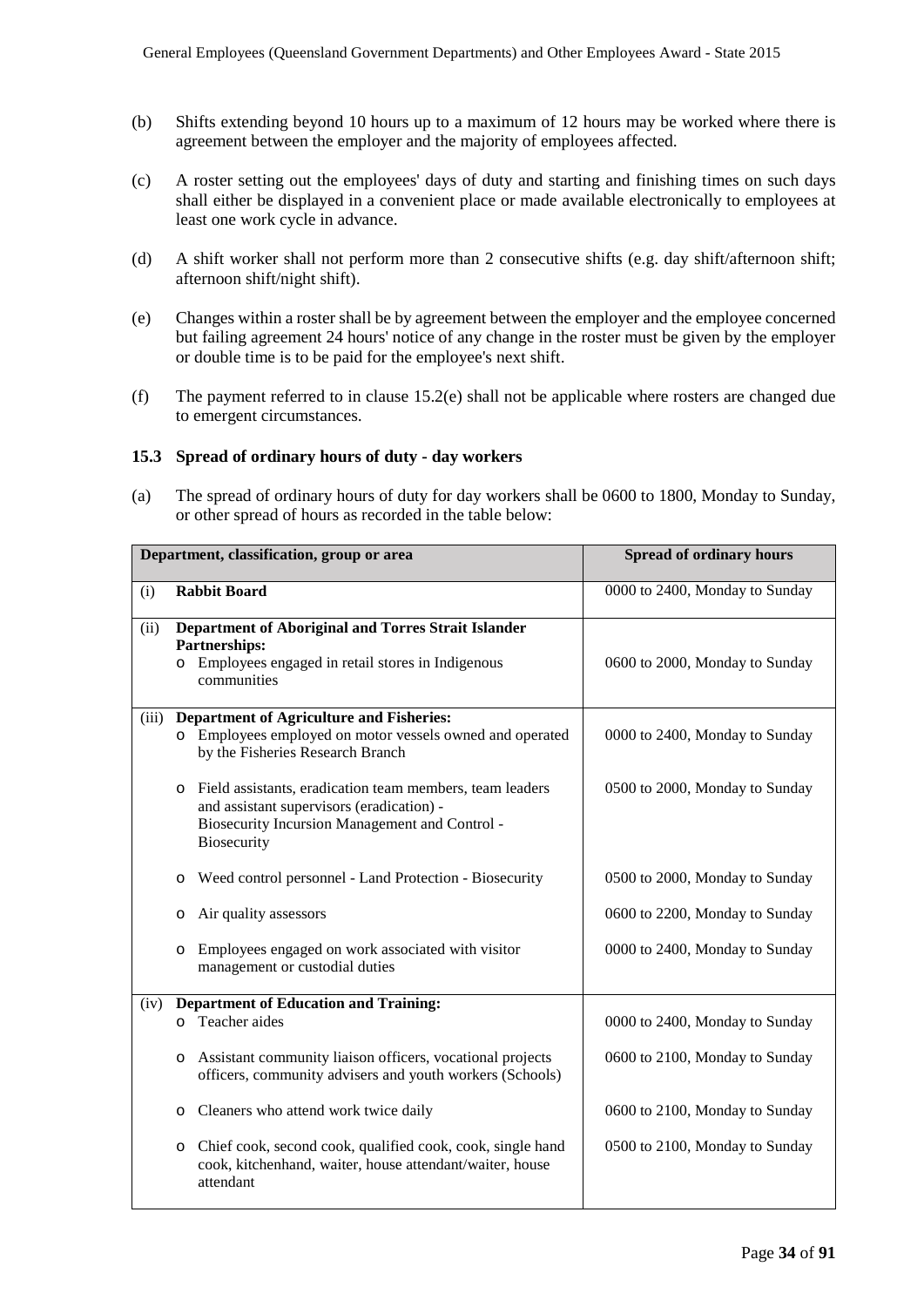|      |         | Department, classification, group or area                                                                                                                                                                                                                         | <b>Spread of ordinary hours</b>                                                  |
|------|---------|-------------------------------------------------------------------------------------------------------------------------------------------------------------------------------------------------------------------------------------------------------------------|----------------------------------------------------------------------------------|
|      |         | o Runaway Bay Sport and Leadership Excellence Centre<br>Cleaners                                                                                                                                                                                                  | 0500 to 2300, Monday to Friday<br>0600 to 2100, Saturday and Sunday              |
|      |         | Instructional staff (swim instructors, group exercise)<br>$\bullet$<br>instructors, gym instructors and personal fitness trainers                                                                                                                                 | 0500 to 2100, Monday to Friday<br>0600 to 1730, Saturday<br>0600 to 1230, Sunday |
| (v)  | $\circ$ | Department of Premier and Cabinet or Department of<br>Science, Information Technology and Innovation or a<br>cultural centre entity Board - working in a cultural centre:<br>Car park attendants                                                                  | 0700 to 2100, Monday to Sunday                                                   |
|      | $\circ$ | Employees engaged in the hospitality stream                                                                                                                                                                                                                       | 0000 to 2400, Monday to Sunday*                                                  |
|      |         | * Where broken shifts are worked the spread of hours shall<br>not exceed the ordinary hours worked by an individual<br>employee by more than 3 hours, not including meal breaks,<br>provided that in no case shall the spread of hours exceed 12<br>hours per day |                                                                                  |
|      | $\circ$ | Employees engaged in retail outlets, including in the sale of<br>entry tickets                                                                                                                                                                                    | 0600 to 2000, Monday to Sunday                                                   |
|      | $\circ$ | Theatrical employees (as defined)                                                                                                                                                                                                                                 | 0800 to 2330, Monday to Sunday                                                   |
| (vi) | $\circ$ | All departments engaging cleaners:<br>Cleaners who attend work twice daily                                                                                                                                                                                        | 0600 to 2100, Monday to Sunday                                                   |
|      | O       | (vii) South Bank:<br>Car park attendants                                                                                                                                                                                                                          | 0700 to 2100, Monday to Sunday                                                   |

- (b) The ordinary starting and finishing times of various groups of employees or individual employees may be staggered by their employer.
- (c) Starting and finishing times may be altered to suit geographic, safety, climatic or traffic conditions by the employer with the agreement of the majority of employees concerned. Any such altered starting and finishing time will not invoke any penalty payment that would be payable if the Award spread of hours were observed.
- (d) Employees are required to observe the nominated starting and finishing times for the work day including designated breaks to maximise available working time. Preparation for starting and finishing work including personal clean up will be in the employee's time.

#### **15.4 Payment for working ordinary hours - day workers**

- (a) Except where otherwise provided in the table in clause 15.4(b) below, all ordinary hours of duty performed by a day worker within the ordinary spread of hours prescribed in clause 15.3 shall be paid for as follows:
	- (i) Monday to Friday ordinary time;
	- (ii) between 0000 and 2400 on a Saturday time and one half;
	- (iii) between 0000 and 2400 on a Sunday double time; and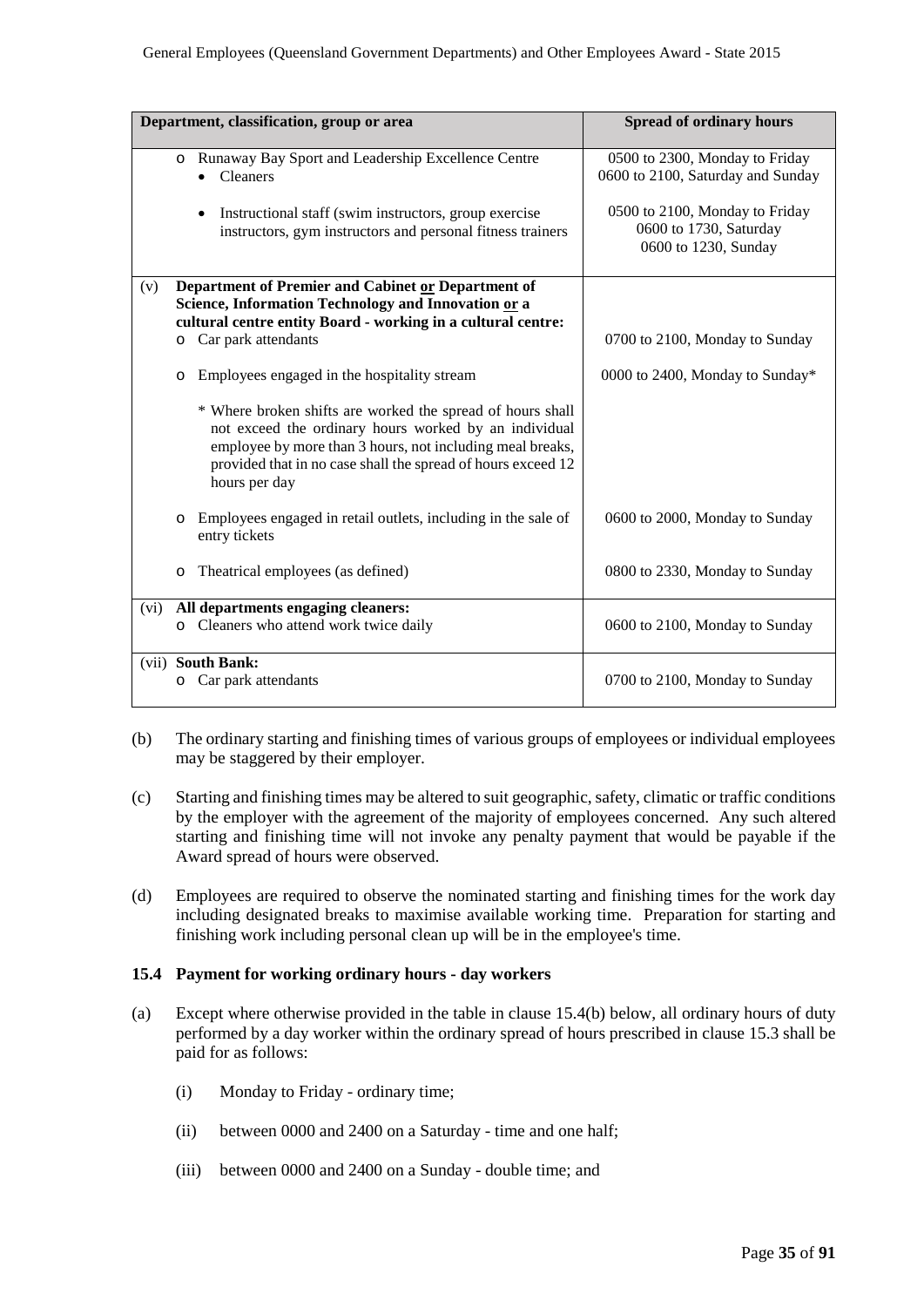- (iv) between 0000 and 2400 on a public holiday at the rate prescribed in clause 23.1.
- (b) Table:

|                                                                                                                   |                                                                                                                                                                                                                                                                                                                                                                                                                                         | Relevant % of the ordinary base salary  |                                                                                                                                                                                   |                                                                                           |                                                                                         |      |
|-------------------------------------------------------------------------------------------------------------------|-----------------------------------------------------------------------------------------------------------------------------------------------------------------------------------------------------------------------------------------------------------------------------------------------------------------------------------------------------------------------------------------------------------------------------------------|-----------------------------------------|-----------------------------------------------------------------------------------------------------------------------------------------------------------------------------------|-------------------------------------------------------------------------------------------|-----------------------------------------------------------------------------------------|------|
| Department, classification, group or area                                                                         |                                                                                                                                                                                                                                                                                                                                                                                                                                         |                                         | Ordinary<br>hours<br>worked<br><b>Monday to</b><br>Friday                                                                                                                         | Ordinary<br>hours<br>worked<br>between<br><b>0000 and</b><br>2400 on a<br><b>Saturday</b> | Ordinary<br>hours<br>worked<br>between<br><b>0000 and</b><br>2400 on a<br><b>Sunday</b> |      |
| (i)                                                                                                               |                                                                                                                                                                                                                                                                                                                                                                                                                                         | <b>Rabbit Board</b>                     |                                                                                                                                                                                   |                                                                                           | 100%                                                                                    | 100% |
|                                                                                                                   |                                                                                                                                                                                                                                                                                                                                                                                                                                         | o All employees                         |                                                                                                                                                                                   | 100%                                                                                      |                                                                                         |      |
| (ii)                                                                                                              |                                                                                                                                                                                                                                                                                                                                                                                                                                         | Partnerships:                           | Department of Aboriginal and Torres Strait Islander<br>o Full-time and part-time employees employed as<br>assistant store managers or shop assistants                             | 100%                                                                                      | 125%                                                                                    | 150% |
|                                                                                                                   | O                                                                                                                                                                                                                                                                                                                                                                                                                                       | managers or shop assistants             | Casual employees employed as assistant store                                                                                                                                      | 100%                                                                                      | 100%                                                                                    | 150% |
|                                                                                                                   |                                                                                                                                                                                                                                                                                                                                                                                                                                         |                                         | (iii) Department of Agriculture and Fisheries:                                                                                                                                    |                                                                                           |                                                                                         |      |
|                                                                                                                   | O                                                                                                                                                                                                                                                                                                                                                                                                                                       | All dingo<br>barrier fence<br>personnel | Where ordinary rosters<br>incorporating weekend ordinary<br>hours are agreed between the<br>employer and the majority of<br>employees affected:                                   | 100%                                                                                      | 100%                                                                                    | 100% |
|                                                                                                                   |                                                                                                                                                                                                                                                                                                                                                                                                                                         |                                         | Where ordinary rosters<br>incorporating weekend ordinary<br>hours are determined by the<br>employer where<br>agreement with the majority of<br>employees affected is not reached: | 100%                                                                                      | 150%                                                                                    | 175% |
|                                                                                                                   | Operations assistants (Lands Research Stations) -<br>O<br>Biosecurity<br>Field assistants, eradication team members, team<br>O<br>leaders and assistant supervisors (eradication) -<br><b>Biosecurity Incursion Management and Control -</b><br><b>Biosecurity</b><br>Weed control personnel - Land Protection -<br>O<br>Biosecurity<br>Employees employed on motor vessels owned and<br>O<br>operated by the Fisheries Research Branch |                                         |                                                                                                                                                                                   | 100%                                                                                      | 100%                                                                                    | 100% |
|                                                                                                                   |                                                                                                                                                                                                                                                                                                                                                                                                                                         |                                         | 100%                                                                                                                                                                              | 100%                                                                                      | 100%                                                                                    |      |
|                                                                                                                   |                                                                                                                                                                                                                                                                                                                                                                                                                                         |                                         | 100%                                                                                                                                                                              | 100%                                                                                      | 100%                                                                                    |      |
|                                                                                                                   |                                                                                                                                                                                                                                                                                                                                                                                                                                         |                                         | 100%                                                                                                                                                                              | 100%                                                                                      | 100%                                                                                    |      |
|                                                                                                                   | Employees engaged within the forestry stream<br>O                                                                                                                                                                                                                                                                                                                                                                                       |                                         |                                                                                                                                                                                   | 100%                                                                                      | 150%                                                                                    | 175% |
| Department of Premier and Cabinet or Department of<br>(iv)<br>Science, Information Technology and Innovation or a |                                                                                                                                                                                                                                                                                                                                                                                                                                         |                                         |                                                                                                                                                                                   |                                                                                           |                                                                                         |      |
| cultural centre entity Board - working in a cultural<br>centre:                                                   |                                                                                                                                                                                                                                                                                                                                                                                                                                         |                                         |                                                                                                                                                                                   |                                                                                           |                                                                                         |      |
|                                                                                                                   |                                                                                                                                                                                                                                                                                                                                                                                                                                         | o Casual car park attendants            |                                                                                                                                                                                   | 100%                                                                                      | 100% then<br>125% for                                                                   | 200% |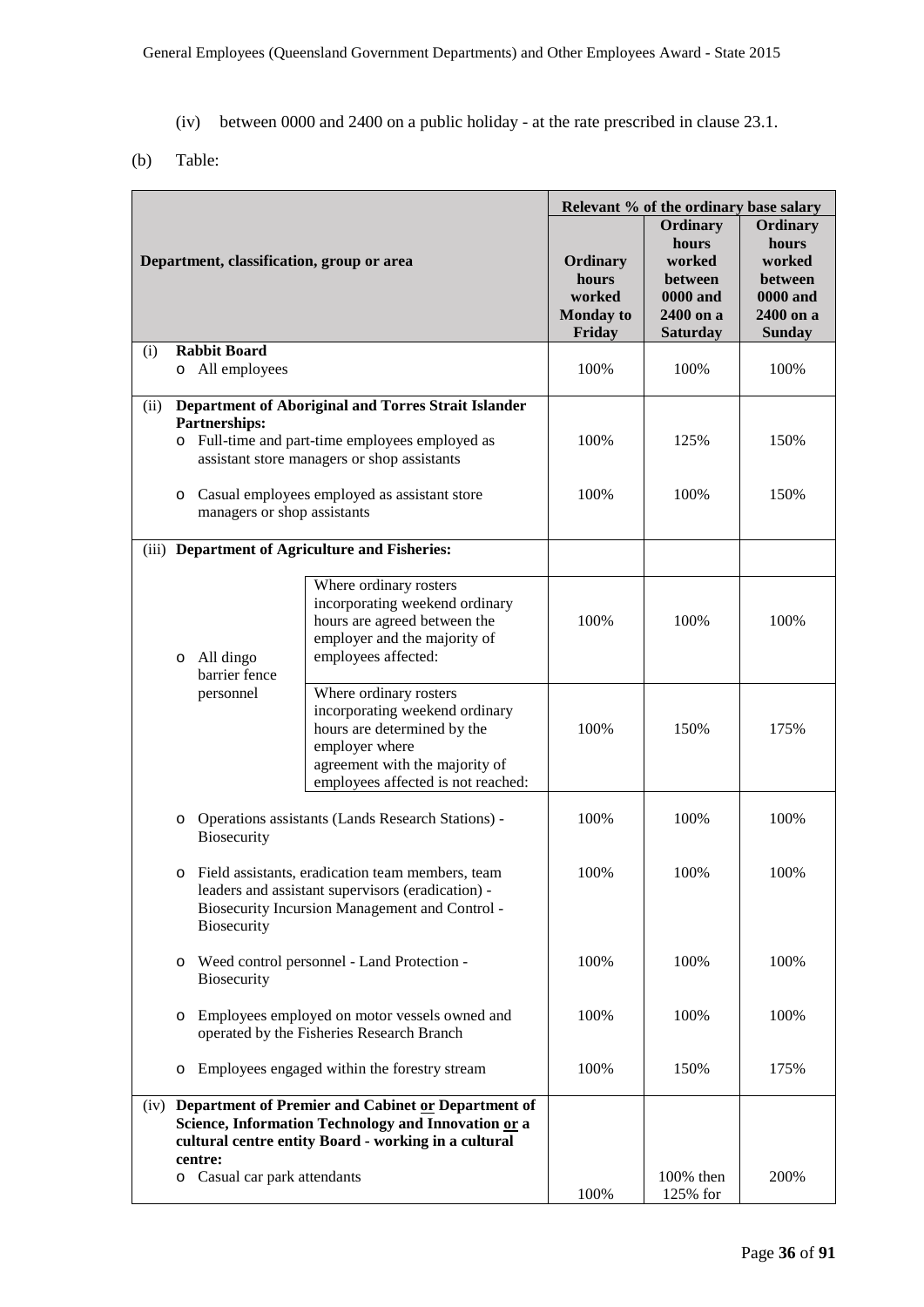|                                                                                 | Relevant % of the ordinary base salary                    |                                                                                           |                                                                                         |
|---------------------------------------------------------------------------------|-----------------------------------------------------------|-------------------------------------------------------------------------------------------|-----------------------------------------------------------------------------------------|
| Department, classification, group or area                                       | Ordinary<br>hours<br>worked<br><b>Monday to</b><br>Friday | Ordinary<br>hours<br>worked<br>between<br><b>0000 and</b><br>2400 on a<br><b>Saturday</b> | Ordinary<br>hours<br>worked<br>between<br><b>0000 and</b><br>2400 on a<br><b>Sunday</b> |
|                                                                                 |                                                           | ordinary<br>hours<br>worked in<br>excess of 4<br>hours                                    |                                                                                         |
| Car park attendants<br>O                                                        | 100%                                                      | 125%                                                                                      | 200%                                                                                    |
| Car park attendants working as continuous shift<br>O<br>workers                 | 100%                                                      | 150%                                                                                      | 200%                                                                                    |
| Employees engaged within the hospitality stream<br>O<br>(other than casuals)    | 100%                                                      | 150%                                                                                      | 150%                                                                                    |
| Employees engaged in retail outlets including the sale<br>O<br>of entry tickets |                                                           |                                                                                           |                                                                                         |
| Full-time and part-time<br>$\bullet$                                            | 100%                                                      | 125%                                                                                      | 150%                                                                                    |
| Casual employees (plus loading)<br>$\bullet$                                    | 100%                                                      | 100%                                                                                      | 150%                                                                                    |
| Theatrical employees<br>O                                                       | 100%                                                      | 100%                                                                                      | 200%                                                                                    |
| <b>South Bank:</b><br>(v)                                                       |                                                           |                                                                                           |                                                                                         |
| Car park attendants<br>O                                                        | 100%                                                      | 125%                                                                                      | 200%*                                                                                   |
| Casual car park attendants<br>O<br>*with a minimum payment as for 4 hours work  | 100%                                                      | 100% then<br>125% for<br>ordinary<br>hours<br>worked in<br>excess of 4<br>hours           | 200%*                                                                                   |
| Car park attendants working as continuous shift<br>$\circ$<br>workers           | 100%                                                      | 150%                                                                                      | 150%                                                                                    |
| (vi) All departments engaging cleaners:<br>o Cleaners                           | 100%                                                      | 150%                                                                                      | 175%                                                                                    |

- (c) The Sunday penalty referred to in clause 15.4(a)(iii) shall include the casual loading paid to casual employees.
- (d) The extra payments prescribed in clause 15.4 will not apply where employees work on their rest days off in accordance with the provisions of clause 15.1(f).

## **15.5 Payment for working ordinary hours - shift workers**

(a) Subject to clause 15.5(c) and (e) all employees who work an afternoon shift or night shift Monday to Friday, inclusive, are to be paid an additional allowance of 15% for all ordinary time worked on such shifts.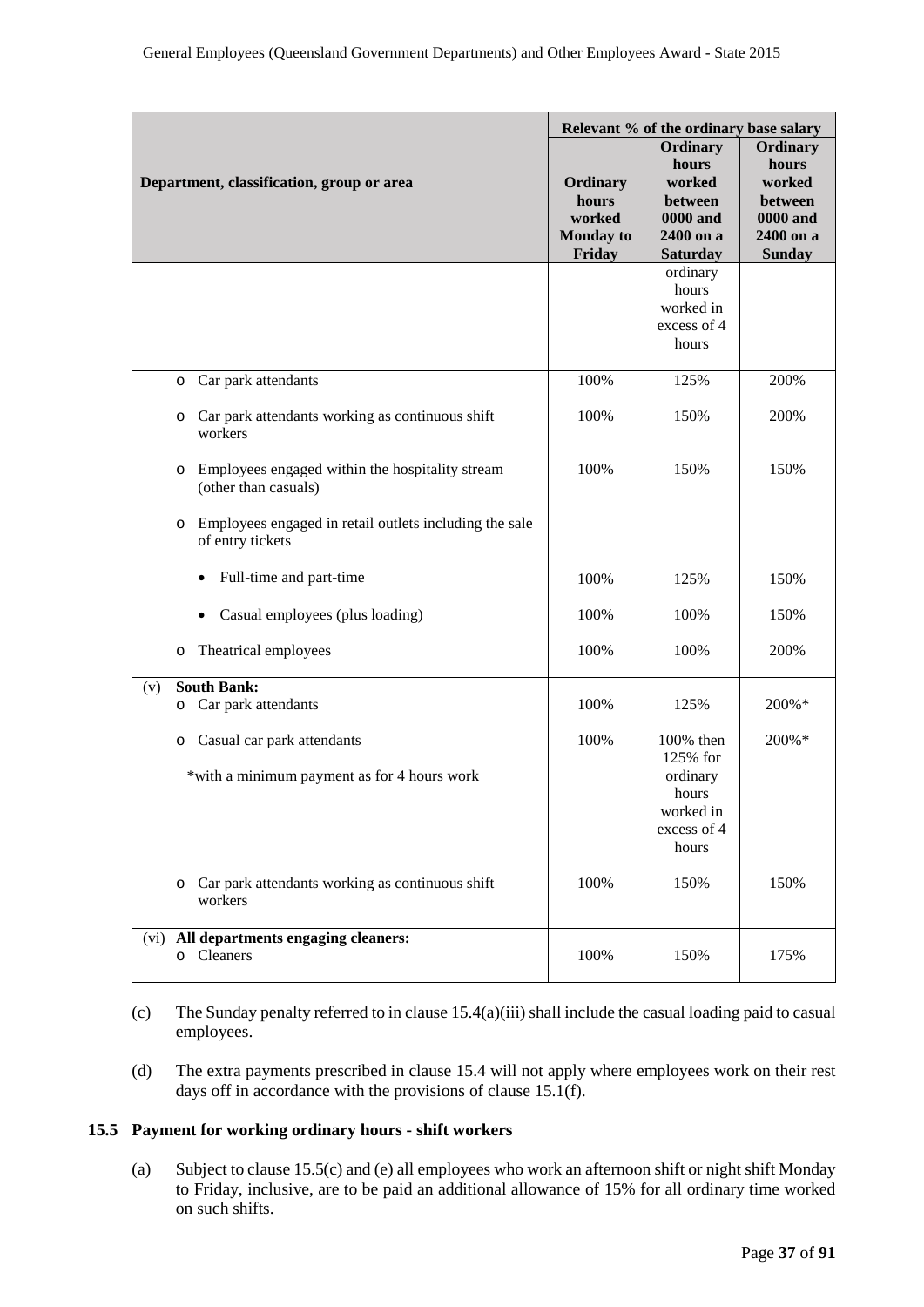- (b) Subject to clause 15.5(c) all ordinary hours of duty worked by a shift worker on a weekend or a public holiday will be paid for as follows:
	- (i) between 0000 and 2400 on a Saturday time and one half;
	- (ii) between 0000 and 2400 on a Sunday double time; and
	- (iii) between 0000 and 2400 on a public holiday at the rate prescribed in clause 23.1.
- (c) The payments prescribed in clauses 15.5(a) and (b) shall be calculated on a majority of shift basis. This means, for example:
	- (i) if the majority of the ordinary hours of a shift which commenced on a Friday are worked on a Saturday, the whole of the shift is to be treated as having been worked on a Saturday; and
	- (ii) if the majority of the ordinary hours of a shift which commenced on a Saturday are worked on a Sunday, the whole of the shift is to be treated as having been worked on a Sunday; and
	- (iii) if the majority of the ordinary hours of a shift which commenced on a Sunday are worked on a Monday, the whole of the shift is to be treated as having been worked on a Monday.
- (d) The provisions of clauses 15.2 and 15.5 do not apply to employees employed by Agriculture on motor vessels owned and operated by the Fisheries Research Branch.

## **16. Meal breaks**

#### **16.1 Meal breaks - day workers**

- (a) All day workers who work in excess of 5 hours on any day shall be allowed not less than 30 minutes for an unpaid meal break between the 3rd and 6th hours of duty. In the case of employees engaged within the hospitality stream, 5 hours shall be substituted for 6.
- (b) Where it is mutually agreed between the employer and an employee, that in order to maintain the continuity of work, the hours of duty may be inclusive of meal times. Where this occurs no deduction shall be made from the employee's salary.
- (c) Where an employee is directed to work through their normal break the employee shall be paid at the rate of double time for all work so performed until such time as a meal break of the usual duration can be taken or until the employee ceases work for the day.
- (d) Where broken work in a day may be required, the time for taking a meal break shall be mutually agreed between the employer and the majority of employees concerned.

#### **16.2 Meal breaks - shift workers**

All shift workers shall be allowed not less than 30 minutes for a meal break, without deduction of salary, with such break being taken at a time which maintains the continuity of work.

#### **17. Rest pauses - both day workers and shift workers**

(a) All employees, other than those engaged within the hospitality stream, are entitled to a paid rest pause of 10 minutes' duration in the employer's time in the first and second half of the working day, subject to the following: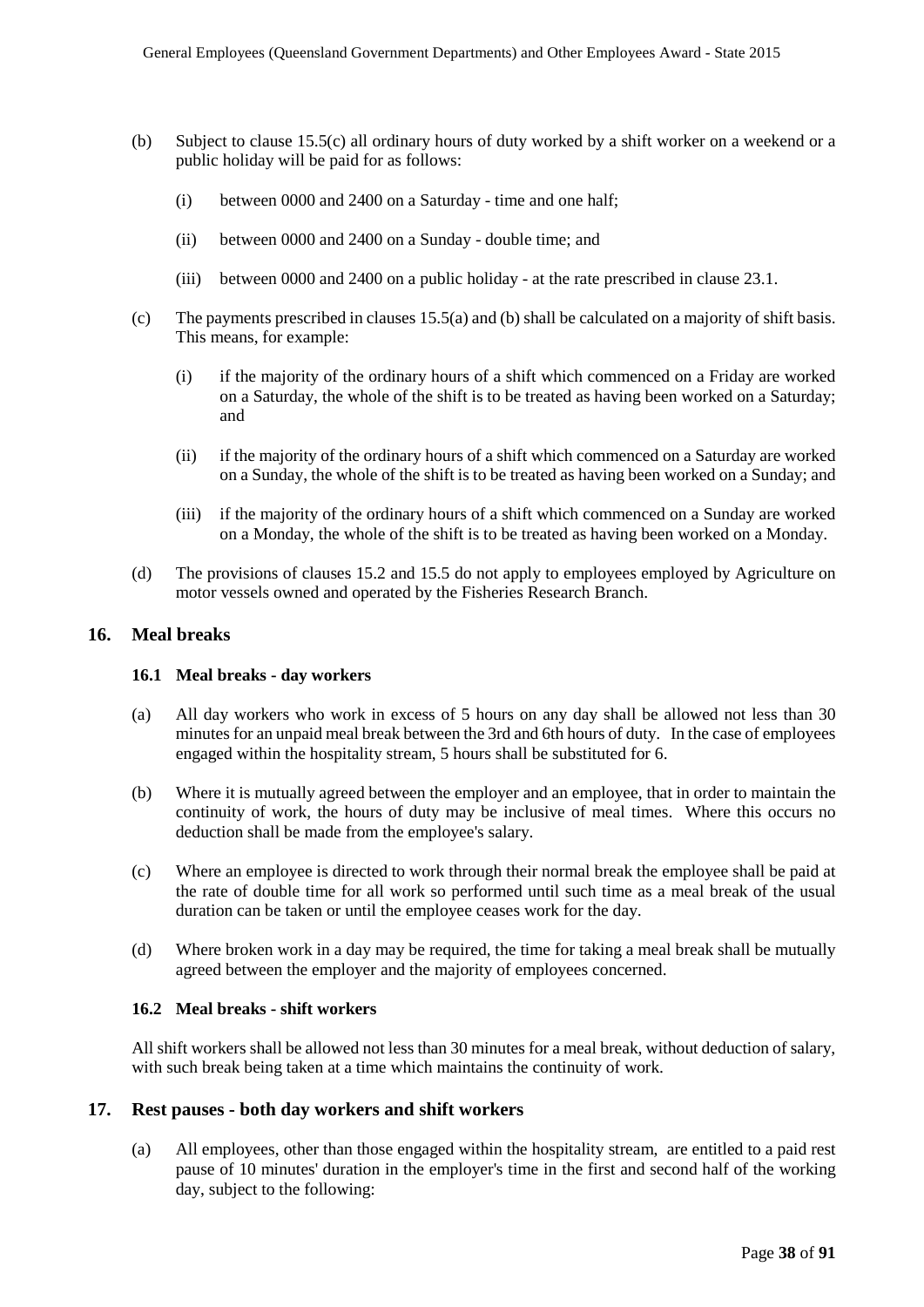- (i) a total of 10 minutes for an employee who works for more than 4 hours but less than 6 ordinary hours in any day; or
- (ii) a total of 20 minutes for an employee who works for at least 6 ordinary hours in any day.
- (b) An employee engaged within the hospitality stream is entitled to a paid rest pause of 10 minutes' duration in the employer's time in the first and second half of the working day, subject to the following:
	- (i) a total of 10 minutes for an employee who works for more than 4 hours but less than 8 ordinary hours in any day;
	- (ii) a total of 20 minutes for an employee who works for at least 8 ordinary hours in any day.
- (c) All rest pauses shall be taken at such times as will not interfere with the continuity of work where such continuity is necessary.

#### **18. Overtime**

#### **18.1 Overtime - general**

- (a) Employees shall work reasonable overtime whenever necessary in the opinion of the chief executive but 24 hours' notice shall be given, where practicable, to an employee required to work overtime.
- (b) Overtime is to be calculated to the nearest quarter of an hour.

#### **18.2 Payment for overtime - day workers**

Except as provided in clauses 8.2, 18.2 and 18.4:

- (a) All authorised time worked by an employee in excess of their ordinary daily hours of duty or outside their spread of ordinary working hours on any day, Monday to Friday, shall be paid at the rate of time and one-half for the first 3 hours and double time thereafter.
- (b) All authorised overtime worked by an employee on a Saturday shall be paid at the rate of time and one half for the first 3 hours and double time thereafter with a minimum payment as for 2 hours' work.
- (c) All authorised overtime worked by an employee on a Sunday shall be paid at the rate of double time with a minimum payment as for 2 hours' work.
- (d) All authorised overtime worked by an employee on the employee's scheduled day off or rostered day off shall be paid at the rate of time and one half for the first 3 hours and double time thereafter with a minimum payment as for 2 hours' work.
- (e) All authorised overtime worked by an employee on the employee's second or fourth scheduled day off during a work cycle shall be paid at the rate of double time with a minimum payment as for 2 hours' work.
- (f) All authorised overtime worked by an employee on a public holiday shall be paid at the rate prescribed in clause 23.1.
- (g) The minimum payments provided in clauses 18.2(b), (c) and (d) shall not apply where such overtime is performed immediately preceding or following ordinary hours.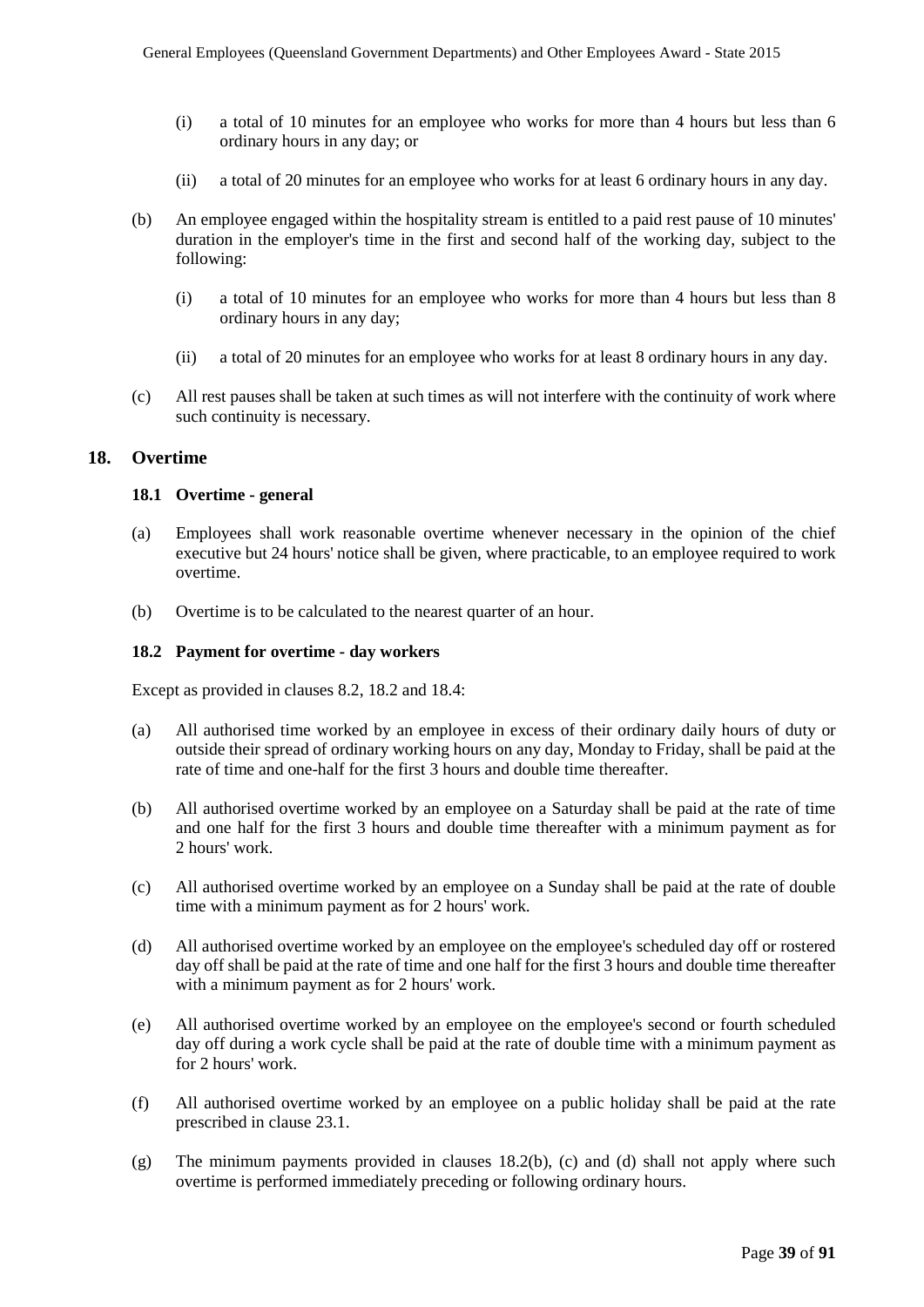(h) Notwithstanding the provisions of clauses 18.2(b), (c), and (d), the minimum payment for employees of Agriculture engaged in the forestry stream shall be 3 hours, in lieu of 2 hours.

#### **18.3 Payment for overtime - shift workers**

- (a) Subject to clause 18.3(b), all shift workers are to be paid for all overtime at the rate of double time.
- (b) All authorised overtime worked by a shift worker on a public holiday shall be paid for at the rate prescribed in clause 23.1.

#### **18.4 Overtime arrangements for specific groups of employees**

(a) Notwithstanding the provisions of clause 18.2, employees in the departments, classifications, groups or areas in the table below may be compensated for overtime in the manner recorded:

| Department, classification, group or area                                                                                                                                             | <b>Overtime arrangements</b>                                                                                                                                                                                                                                                      |
|---------------------------------------------------------------------------------------------------------------------------------------------------------------------------------------|-----------------------------------------------------------------------------------------------------------------------------------------------------------------------------------------------------------------------------------------------------------------------------------|
| <b>Rabbit Board:</b><br>(i)<br>all employees<br>$\circ$                                                                                                                               | in lieu of payment and subject to mutual<br>(a)<br>agreement with the employer, an employee may<br>elect to accrue TOIL on a time for time basis<br>such time off shall be allowed and taken within<br>(b)                                                                        |
|                                                                                                                                                                                       | 12 months of the overtime being worked, or paid<br>out to the employee at the relevant overtime<br>penalty rate                                                                                                                                                                   |
| <b>Department of Agriculture and Fisheries:</b><br>(ii)<br>o employees (excluding casuals) employed on<br>motor vessels owned and operated by the<br><b>Fisheries Research Branch</b> | (a)<br>hours worked in excess of 228 ordinary hours<br>over a 6 week work cycle (of 42 days) shall be<br>paid at the rate of time and one half                                                                                                                                    |
|                                                                                                                                                                                       | in lieu of payment and subject to mutual<br>(b)<br>agreement with the employer, an employee may<br>elect to accrue TOIL on a time for time basis                                                                                                                                  |
|                                                                                                                                                                                       | when an employee is required to perform duty on<br>(c)<br>any of their 12 days off in each 6 week work<br>cycle (of 42 days) the employee shall be paid at<br>the rate of double time for the actual time worked<br>with a minimum payment as for 4 hours' work on<br>any one day |
|                                                                                                                                                                                       | in lieu of payment and subject to mutual<br>(d)<br>agreement, another ordinary working day may be<br>substituted for the day off specified in clause<br>$18.4(ii)(c)$ above                                                                                                       |
|                                                                                                                                                                                       | where an employee is subsequently required to<br>(e)<br>work on such substituted day, the employee shall<br>be paid the penalties provided for in clause<br>$18.4(ii)(c)$ above                                                                                                   |
| Farm supervisors<br>O                                                                                                                                                                 | in lieu of payment and subject to mutual agreement<br>with the employer, an employee may elect to accrue<br>TOIL on a time for time basis                                                                                                                                         |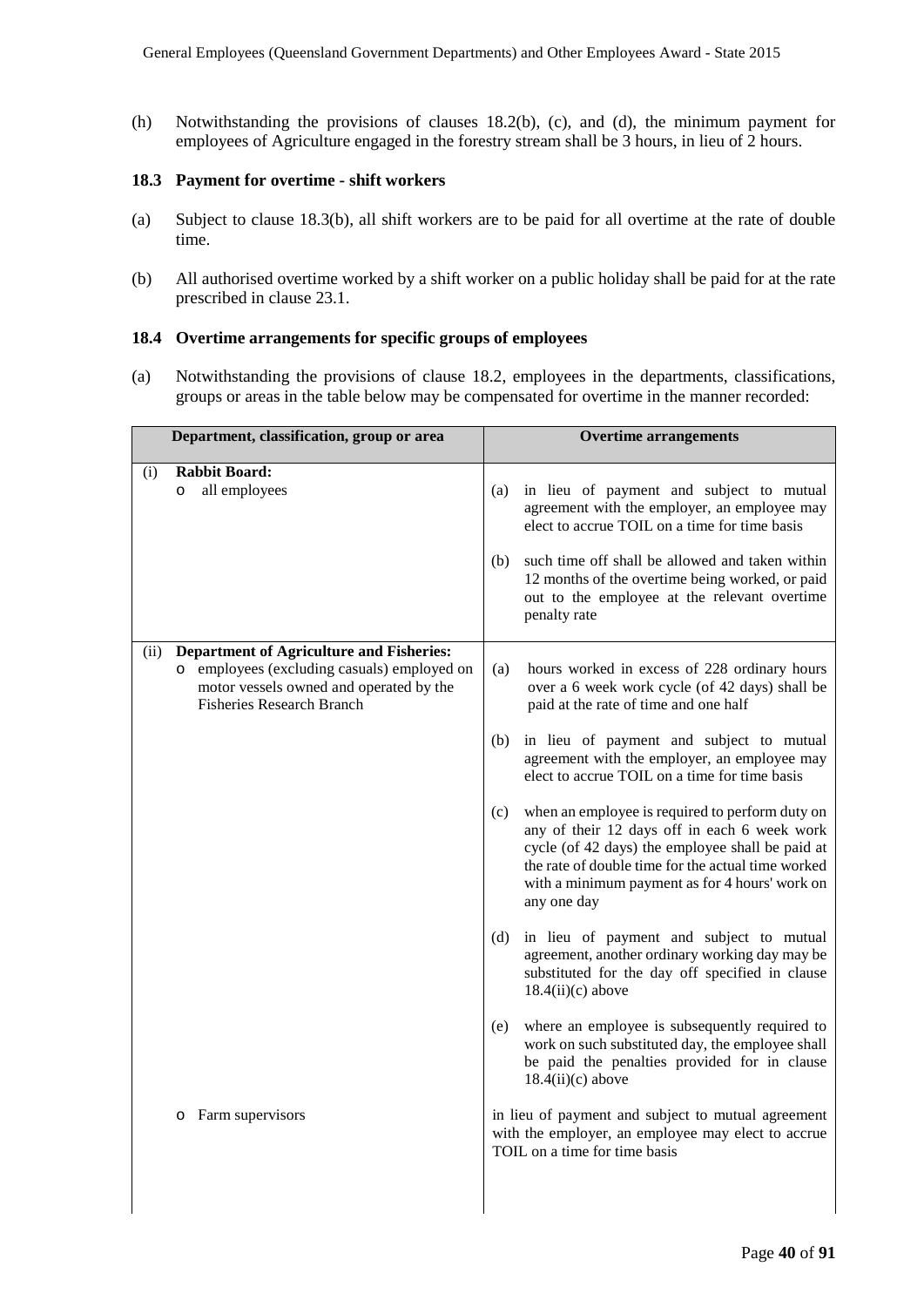| Department, classification, group or area                                                          | <b>Overtime arrangements</b>                                                                                                                                                                                                                                                 |  |  |
|----------------------------------------------------------------------------------------------------|------------------------------------------------------------------------------------------------------------------------------------------------------------------------------------------------------------------------------------------------------------------------------|--|--|
| o Dingo barrier fence personnel                                                                    | in lieu of payment and subject to mutual<br>(a)<br>agreement with the employer, an employee may<br>elect to accrue TOIL on a time for time basis                                                                                                                             |  |  |
|                                                                                                    | such TOIL is to be taken within 12 months of the<br>(b)<br>day on which the overtime was worked at a time<br>to be mutually agreed with the employer                                                                                                                         |  |  |
|                                                                                                    | where agreement is not reached, TOIL is to be<br>(c)<br>taken as directed by the employer                                                                                                                                                                                    |  |  |
|                                                                                                    | where TOIL is not utilised within 12 months of<br>(d)<br>the date of accrual, it shall be paid out at the<br>relevant overtime penalties as provided in clause<br>18.2                                                                                                       |  |  |
| employees within the forestry stream<br>O                                                          | a minimum payment of 3 hours' work will apply<br>(a)<br>to all overtime worked on a Saturday, Sunday or<br>scheduled day off. Such minimum payment will<br>not apply where such overtime is performed<br>immediately preceding<br>and/or following<br>ordinary hours of work |  |  |
|                                                                                                    | an employee directed to work on a rostered day<br>(b)<br>off will be paid at the rate of time and one half<br>for the first 3 hours and double time thereafter<br>with a minimum payment as for 3 hours' work                                                                |  |  |
| (iii) Department of Aboriginal and Torres Strait                                                   |                                                                                                                                                                                                                                                                              |  |  |
| <b>Islander Partnerships:</b><br>Store managers of retail stores in Indigenous<br>O<br>communities | shall<br>Store<br>receive the following<br>Managers<br>overtime/on call allowance in lieu of overtime<br>payments, on call allowances, and meal allowance<br>during overtime:                                                                                                |  |  |
|                                                                                                    | where free quarters are provided: a fortnightly<br>(a)<br>allowance equivalent to 26.31% of the<br>fortnightly salary of AO6 paypoint 1; or                                                                                                                                  |  |  |
|                                                                                                    | where free quarters are not provided: a<br>(b)<br>fortnightly allowance equivalent to 34.72% of<br>the fortnightly salary of AO6 paypoint 1;                                                                                                                                 |  |  |
|                                                                                                    | such overtime/on call allowance shall not be<br>(c)<br>payable on paid or unpaid leave.                                                                                                                                                                                      |  |  |

#### **18.5 Recall to duty - other than from on call**

- (a) Subject to clauses 18.5(d) and (e), an employee **(other than an employee on call)** having been recalled to perform duty shall be paid for the time worked with a minimum payment as for 2 hours for each call out at the prescribed overtime rate.
- (b) Should the employee be called out again within that 2 hour period no further minimum payment shall apply to that work which shall be separately paid for at the applicable overtime rate until the overtime is completed.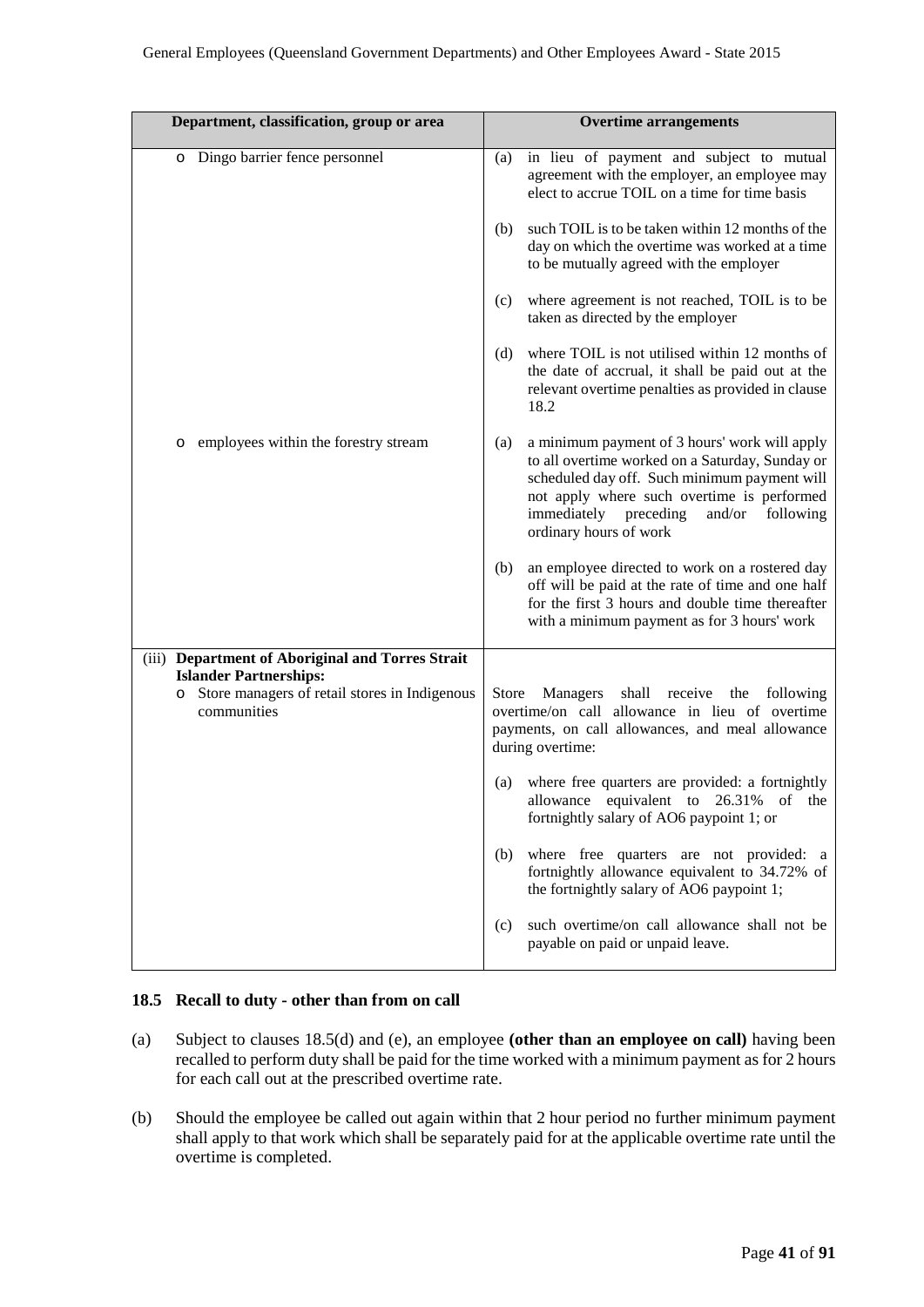- (c) Employees engaged by Agriculture within the forestry stream who are called out between 0000 and 0600 shall be paid at the rate of double time.
- (d) Notwithstanding clause 18.5(a),
	- (i) employees engaged by Agriculture within the forestry stream who are recalled to perform duty after completing the normal or prescribed hours or after completion of the rostered shift and having left the job site will be paid for a minimum of 4 hours' work at the appropriate overtime rate for each time the employee is so recalled;
	- (ii) should the employee be called out again within that 4 hour period, no further minimum payment will apply to that work which will be separately paid for at appropriate overtime rates;
	- (iii) except in the case of unforeseen circumstances the employee will not be required to work the full 4 hours if the job for which the employee has been recalled is completed within a shorter period.
- (e) The minimum payments prescribed in clause 18.5 will not apply:
	- (i) in cases where it is customary for an employee to return to the job site out of hours to perform a specific task;
	- (ii) where the overtime worked is continuous (subject to prescribed meal breaks) with the completion or commencement of ordinary working hours; or
	- (iii) where the overtime is continuous with a period during which an employee is required to remain in camp or report to a depot for the protection of departmental property or on fire standby duty.

#### **18.6 Transport costs on recall**

Where an employee is recalled to perform work during an off duty period the employee shall be provided with transport to and from the employee's home or be refunded the cost of such transport.

#### **18.7 On call - additional payments**

- (a) Where an employee is instructed to be available on call outside ordinary or rostered working hours the employee will be paid, in addition to their ordinary weekly rate of pay, an allowance based upon the hourly rate of the classification of **professional officer level 3, paypoint 4** of the *Queensland Public Service Officers and Other Employees Award - State 2014* in accordance with the following scale:
	- (i) where the employee is on call throughout the whole of a Saturday, Sunday or a public holiday: 95% of the prescribed hourly rate;
	- (ii) where an employee is on call during the night only of a Saturday, Sunday or a public holiday: 60% of the prescribed hourly rate; and
	- (iii) where an employee is on call on any other night: 47.5% of the prescribed hourly rate.
- (b) For the purpose of calculating the hourly rate, the divisor shall be based upon a 38 hour week and calculated to the nearest 5c.
- (c) For the purpose of clause 18.7, a **night** is deemed to consist of those hours falling between 1900 and 0600 or mainly between such hours.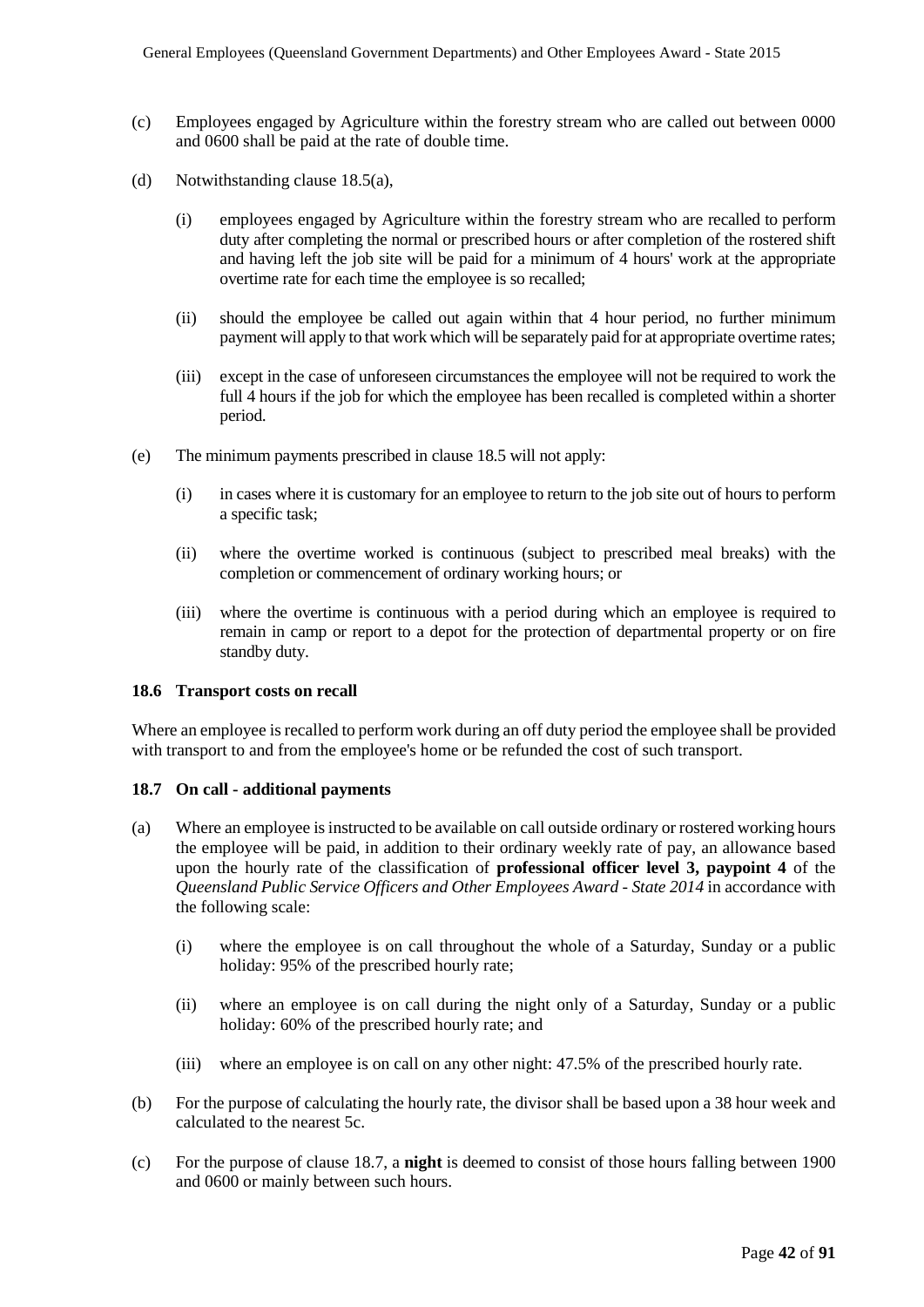#### **18.8 Recall to duty - from on call**

- (a) **Monday to Friday** an employee on call being recalled to perform duty shall be paid for the time worked at the overtime rate prescribed in clause 18.2, 18.3 or 18.4, such time to be calculated as from home and back to home with a minimum payment as for 2 hours' work.
- (b) **Saturday or a Sunday**  an employee on call being recalled to perform duty on a Saturday or a Sunday is to be paid for such overtime at the appropriate overtime rate prescribed in clause 18.2, 18.3 or 18.4 with a minimum payment as for 2 hours' work inclusive of travelling time from home and return.
- (c) **Public holiday** an employee on call being recalled to perform duty on a public holiday is to be paid for such overtime at the appropriate overtime rate prescribed in clause 23.1 with a minimum payment as for 4 hours' work inclusive of travelling time from home and return**.**
- (d) An employee on call who undertakes duties without the need to leave the employee's place of residence shall be entitled to the following:
	- (i) where providing advice, referring callers to other staff or organisations, taking details of complaints/incidents for resolution during ordinary hours or directing other staff to attend an incident (normally no greater than 10 minutes for each occurrence) - payment at the overtime rate prescribed in clause 18.2, 18.3 or 18.4 for the actual time worked up to a maximum of 2 hours on any one day. Where at least 4 calls in this category are taken between 2200 and 0600, such calls shall be deemed to constitute a minimum of one hour's work;
	- (ii) where undertaking normal duties (e.g. correcting/resolving faults via internet, making and receiving phone calls in order to manage an incident other than provided for in clause 18.8(d)(i) above) - payment at the overtime rate prescribed in clause 18.2, 18.3 or 18.4 for the actual time worked with a minimum payment of one hour for each time the employee performs such duties. Should such employee be recalled again to perform duties separately within the minimum one hour period, no further payment shall apply; and
	- (iii) the employee will be responsible for the recording of the nature and the times of contact in respect of the types of matters mentioned in clauses 18.8(d)(i) and (ii), respectively, for subsequent verification by the chief executive.
- (e) Any overtime payable in accordance with clause 18.8 shall be in addition to the on call allowances prescribed in clause 18.7(a).
- (f) Clause 18.8 does not apply to employees employed by Agriculture on motor vessels owned and operated by the Fisheries Research Branch.

#### **18.9 Fire detention duty - employees engaged by Agriculture within the forestry stream**

The following conditions will apply to fire detention/standby duty which means duty whereby employees are required to remain in camp or report to a depot for the actual or potential protection of departmental property. Such employees will be required to perform work as directed unless excused from such work.

(a) Any employee who is required to report to a depot outside ordinary rostered hours on a Saturday, Sunday, scheduled day off, rostered day off, or a public holiday or on the last ordinary working day of the week after the cessation of ordinary duty who actually performs duty will be paid in accordance with clause 18.2.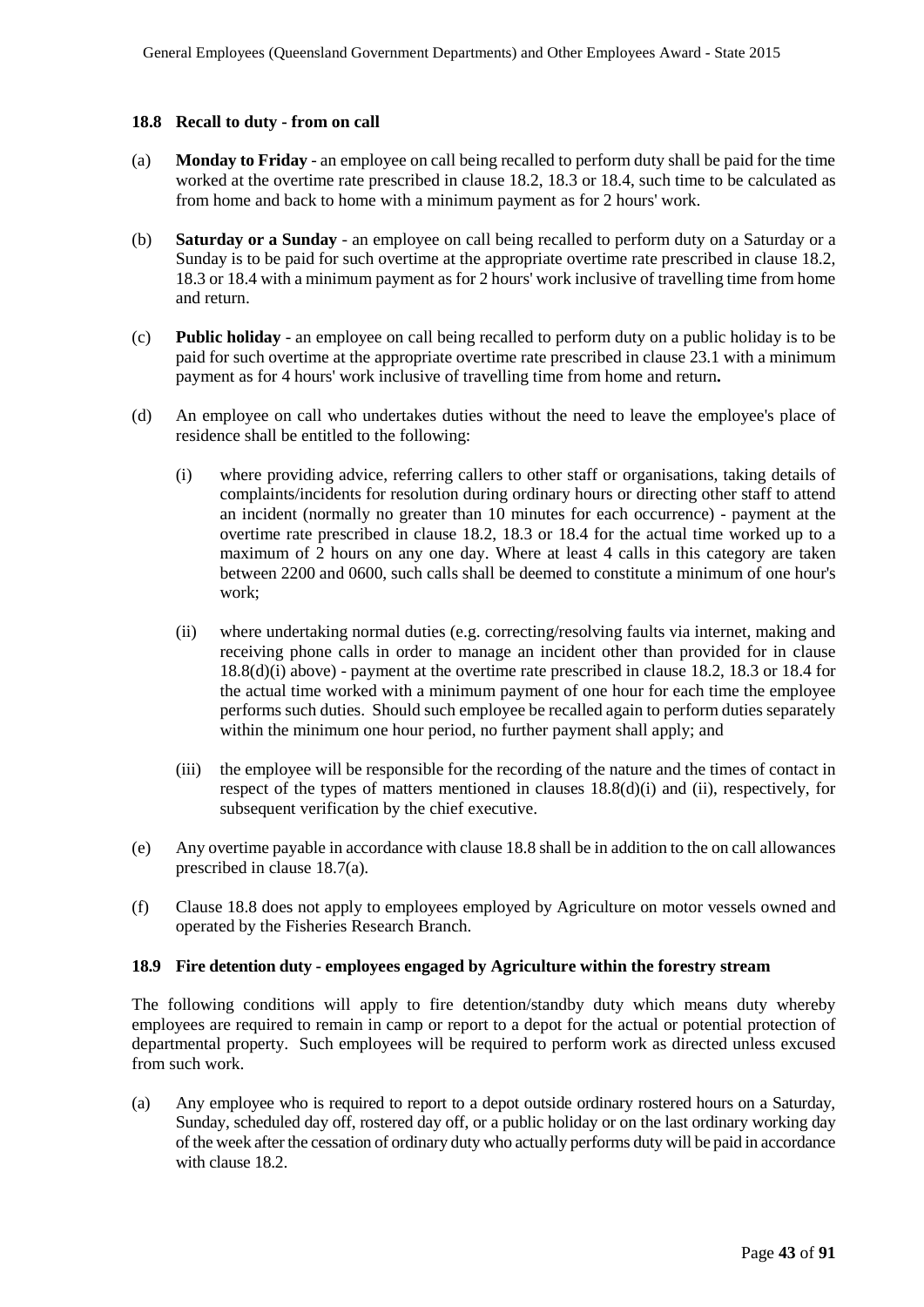- (b) The minimum payment for such time worked on a Saturday, Sunday, scheduled day off, rostered day off, or a public holiday will equate with 8 hours ordinary pay.
- (c) Where an employee is notified that they are required to report to a depot on a Saturday, Sunday, scheduled day off, rostered day off, or a public holiday for the protection of departmental property or on fire standby duty and:
	- (i) is not notified of the cancellation of such duty prior to leaving the depot the day before but is notified of such cancellation prior to leaving the employee's place of residence to attend for such duty will be paid a sum equal to 2 hours' pay at the employee's ordinary rate; or
	- (ii) attends at the depot for such duty but is notified of the cancellation of the duty before the notified time of commencement will be paid a sum equal to 4 hours' pay at the employee's ordinary rate.
- (d) An employee instructed to remain in camp overnight on a Saturday, Sunday, scheduled day off, rostered day off, or a public holiday or after ordinary ceasing time on the last ordinary working day of the week and who actually performs duty will, in addition to the payments prescribed in clause 18.8, be paid for each such day as follows:
	- (i) Friday 3 hours at the ordinary rate
	- (ii) Saturday 4 hours at the ordinary rate
	- (iii) Sunday 4 hours at the ordinary rate
	- (iv) scheduled day off 4 hours at the ordinary rate
	- (v) rostered day off 4 hours at the ordinary rate
	- (vi) public holiday 4 hours at the ordinary rate
- (e) Where an employee has remained in camp overnight and fire detention duty is cancelled at any time prior to the notified time of commencement of duty on a Saturday, Sunday, scheduled day off, rostered day off, or a public holiday, the employee will be paid an additional amount equal to 2 hours' pay at the ordinary rate.

#### **18.10 Fatigue leave/rest period after overtime**

- (a) An employee who works so much overtime between the termination of ordinary work on one day and the commencement of ordinary work on the next day so that 10 consecutive hours off duty has not occurred shall be released after completion of such overtime until 10 consecutive hours off duty does occur without loss of pay for ordinary working time occurring during such absence.
- (b) If, on the instructions of the employer, an employee resumes or continues ordinary work without having had 10 consecutive hours off duty the employee shall be paid double rates until released from duty and shall then be entitled to be absent until 10 consecutive hours off duty has occurred without loss of pay for ordinary working time occurring during such absence.
- (c) An employee engaged by Agriculture within the forestry stream who works so much overtime that at least 10 consecutive hours off duty has not occurred during the 15 hours immediately preceding the ordinary commencing time on a Monday or its equivalent will be released after the completion of such overtime until 10 consecutive hours off duty occur without loss of pay for ordinary working time occurring during such absence.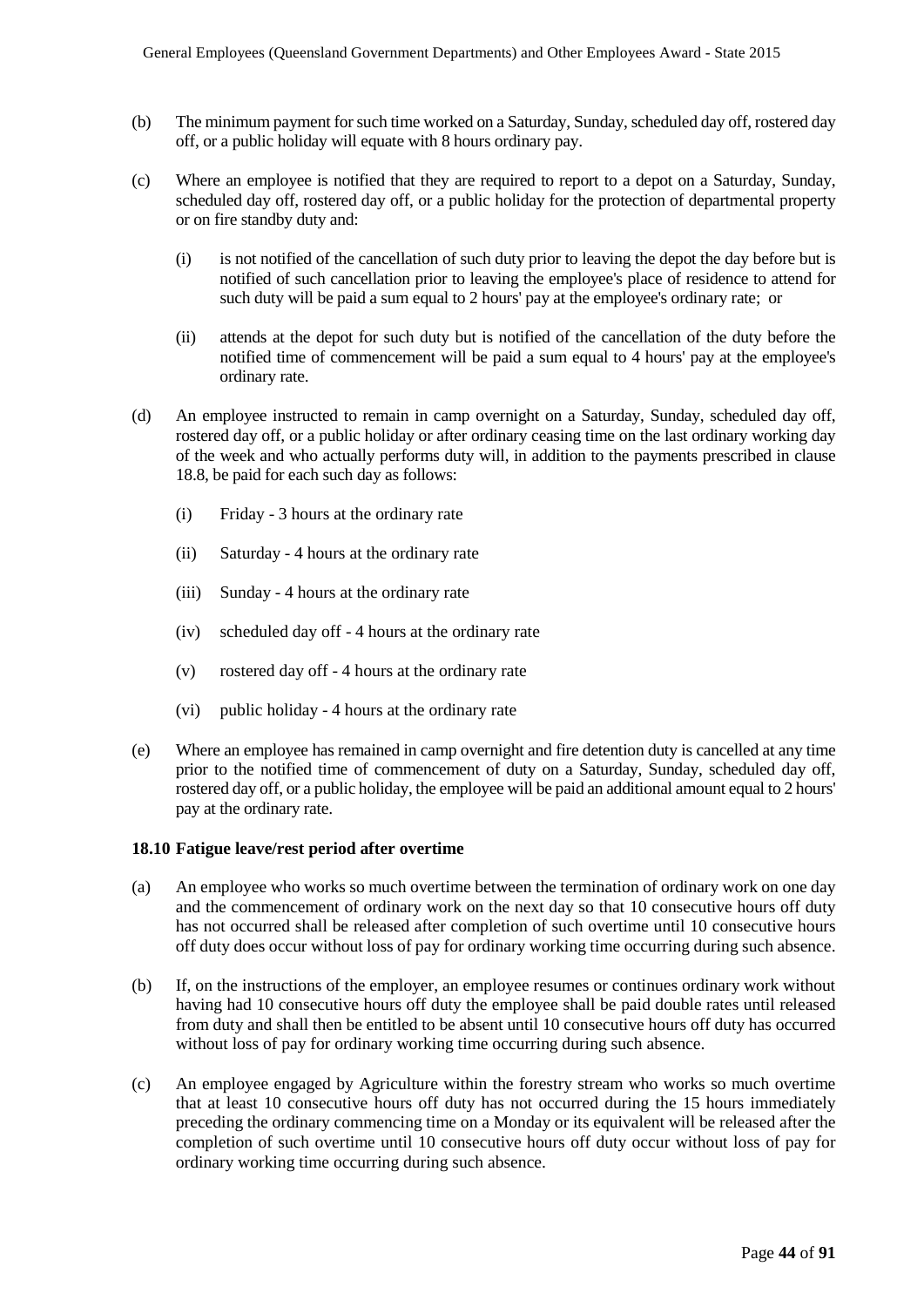- (d) Clause 18.10(c) will not apply to an employee required to work overtime which commences within the period of 10 hours immediately preceding the ordinary commencing time on Monday or its equivalent and where the period of overtime worked is less than 5 hours.
- (e) An employee engaged by Agriculture within the forestry stream who works so much overtime that 10 consecutive hours off duty have not occurred immediately prior to the commencement of the employee's rostered day off is entitled to have the rostered day off substituted for another day.
- (f) The substituted day referred to in clause 18.10(c) may be taken at a time mutually convenient to the employer and the employee.
- (g) The provisions of clause 18.10 shall apply to shift workers who rotate from one shift to another as if 8 hours were substituted for 10 hours when overtime is worked:
	- (i) for the purposes of changing shift rosters; or
	- (ii) when a shift worker does not report for duty; or
	- (iii) where a shift is worked by arrangement between the employees themselves.
- (h) Clause 18.10 does not apply to employees:
	- (i) who reside or remain on or about their place of work and are required to perform duties on an intermittent basis outside their ordinary hours of duty; or
	- (ii) who work less than 2 hours when recalled to duty (see clause 18.5), inclusive of travelling time, on one or more recalls.
- (i) The provisions of clause 18.10 do not apply to employees covered by clause 18.9.

#### **18.11 Meal breaks on overtime**

All employees who work overtime are entitled to meal breaks and, where relevant, meal allowances as prescribed in clause 13(j).

# **PART 6 - Leave of Absence and Public Holidays**

## **19. Annual leave**

Annual leave is provided for in Division 3 of the QES. Clauses 19.1 to 19.3 supplement the QES.

*Note: Where a directive about annual leave covers an employee, including those employees captured under Schedule 7 of this Award, the directive applies to the extent that it provides a more generous entitlement.*

## **19.1 Payment for annual leave**

- (a) An employee (other than a shift worker) proceeding on annual leave is entitled to receive the following payments:
	- (i) an amount equal to the salary level being paid to the employee immediately before the employee takes the leave for the period of such leave; and
	- (ii) a further amount equal to 17.5% of the salary payable for ordinary time in relation to the employee's substantive position for the period of such leave.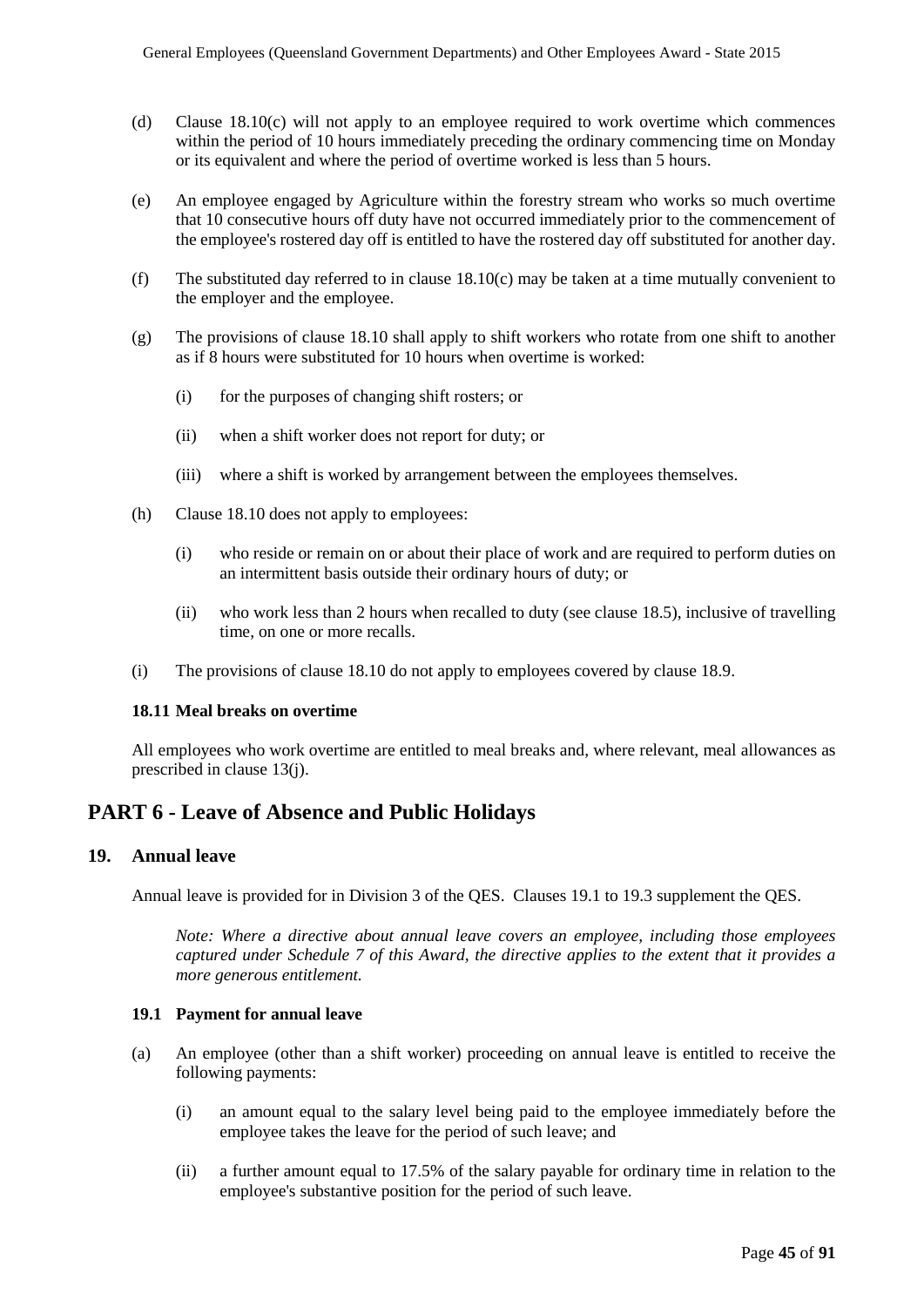- (b) A non-continuous shift worker proceeding on annual leave is entitled to receive the following payment(s):
	- (i) an amount equal to the salary level being paid to the employee immediately before the employee takes the leave for the period of such leave calculated according to the employee's roster or projected roster including shift, weekend or public holiday penalties; or
	- (ii) an amount equal to the salary level being paid to the employee immediately before the employee takes the leave for the period of such leave, plus a further amount equal to 17.5% of the salary payable for ordinary time in relation to the employee's substantive position for the period of such leave, excluding any shift, weekend or public holiday penalties,

whichever is the higher.

- (c) A continuous shift worker proceeding on annual leave is entitled to receive the following payment(s):
	- (i) an amount equal to the salary level being paid to the employee immediately before the employee takes the leave for the period of such leave calculated according to the employee's roster or projected roster including shift, weekend or public holiday penalties; or
	- (ii) an amount equal to the salary level being paid to the employee immediately before the employee takes the leave for the period of such leave, excluding any shift, weekend or public holiday penalties, plus a further 27.5% of this amount,

whichever is the higher.

#### **19.2 Christmas/New Year closure**

- (a) Where their employing department is compulsorily closed over the Christmas/New Year period, all affected employees shall have their annual leave entitlement debited (other than a **concessional**  day(s)) by the number of ordinary working days, or hours in the case of part-time employees, they would ordinarily have worked between Christmas Day and New Year's Day, inclusive.
- (b) For the purposes of clause 19.2(a), **concessional day** means any day upon which an employee is permitted to be absent on full pay without debit to any leave account as a result of a compulsory closure of Government establishments over the Christmas/New Year period or such closure or restricted staffing as the employer determines.
- (c) Notwithstanding the provisions of clause 19.2(a), an employer and an employee may agree that an employee may access any accrued rostered days off or TOIL during a compulsory Christmas closure period instead of having their annual leave entitlement debited.

#### **19.3 Specific annual leave provisions applying to employees of DET**

- (a) Employees of DET may be required to take annual leave during the school holidays with the exception of:
	- (i) agricultural assistants;
	- (ii) unit support officers; and
	- (iii) support officers (environmental education centres),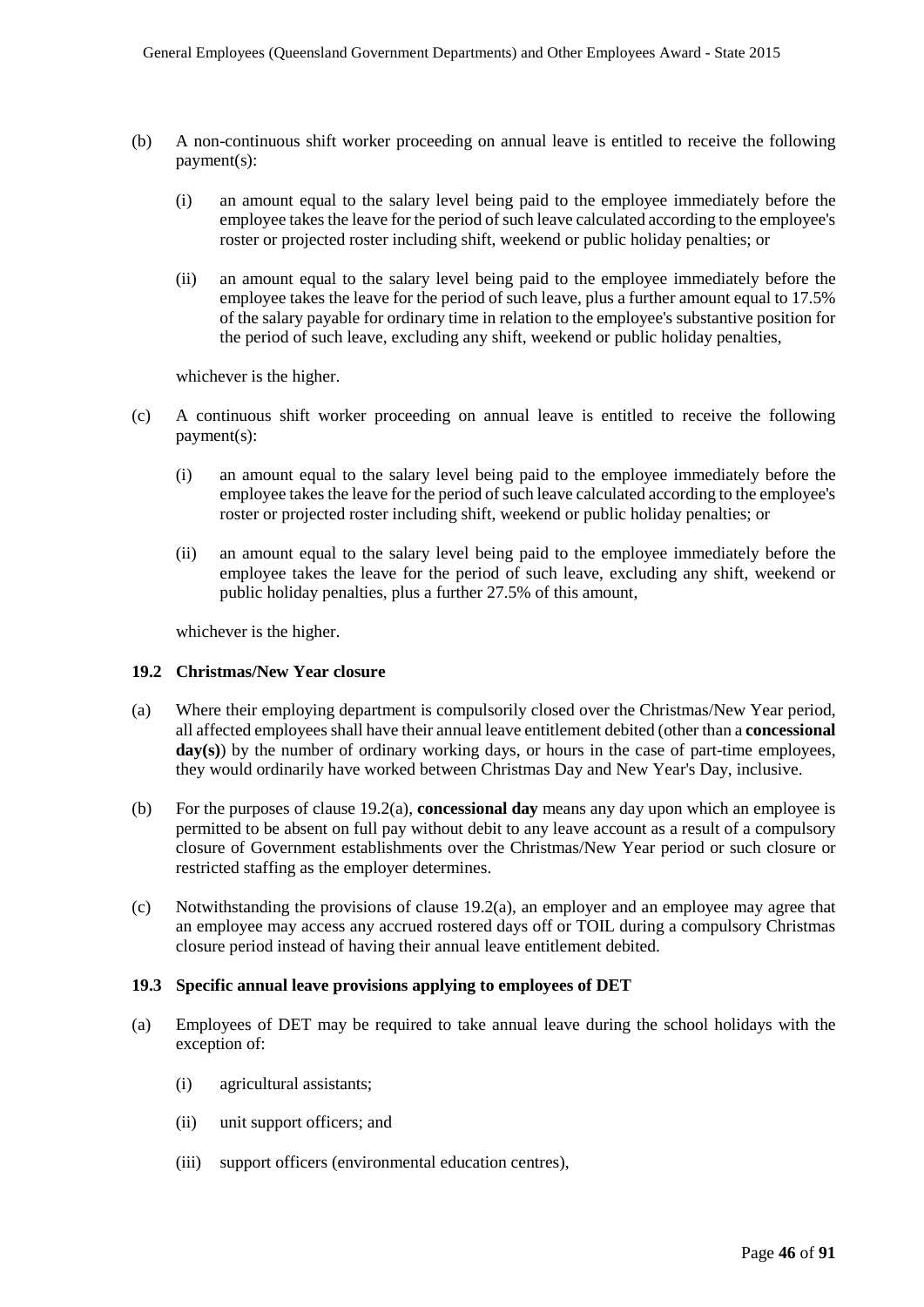who may not take annual leave during school holidays unless directed to by the employer and such direction is reasonable in the circumstances.

- (b) Notwithstanding the provisions contained in clause 19.3(a), teacher aides (other than casuals) shall be entitled to 4 weeks' annual leave on the following basis:
	- (i) Annual leave will be taken by all employees during the student summer vacation with the annual leave to commence from the beginning of the first week of the 6 week period of the student summer vacation or the beginning of the second week of the 7 week period of the student summer vacation whichever is allotted to the particular school in accordance with the *Education (General Provisions) Regulation 2006*.
	- (ii) Annual leave shall be exclusive of any public holiday which occurs during the period of leave.
	- (iii) Annual leave shall be paid by the employer in advance.
	- (iv) Annual leave pay shall be calculated as follows:
		- (A) At the employee's ordinary salary level as prescribed in clause 12.3 for the period of annual leave calculated in accordance with the following formula:

#### T1 divided by 20 x 2.54

[Where T1 is the total of hours worked by the employee (including leave granted on pay and paid public holidays but excluding the annual leave and the 3 public holidays which occur during the period of the student summer vacation) since the date of commencement of employment or since the time of the previous annual leave, whichever is the latter, and rounded up to the nearest half hour.]

- (B) A further amount calculated at the rate of 17.5 % of the amount resulting from the calculation recorded in clause 19.3(b)(iv)(A).
- (C) Where an employee is employed for a full year, an additional amount calculated at the rate of 15% of the amount resulting from the calculation recorded in clause  $19.3(b)(iv)(A)$ , representing the payment of the 3 public holidays which occur during the period of the annual leave.
- (D) Where an employee is not employed for a full year, the employee shall receive payment for the ordinary hours that the employee was rostered to work on the days on which the 3 public holidays occur during the period of the student summer vacation.
- (v) If the services of the employee are concluded for any reason prior to the period determined for the annual leave pursuant to clause  $19.3(b)(i)$ , such employee shall be paid, in addition to all other amounts due, an amount calculated in accordance with clause 19.3(b)(iv). The ordinary hourly wage rate shall be that applicable at the time of the conclusion of the employee's services and the additional amount arising from clause 19.3(b)(iv)(C) will not be paid.

#### **20. Personal leave**

- (a) Personal leave is provided for in Division 4 of the QES and covers:
	- (i) sick leave;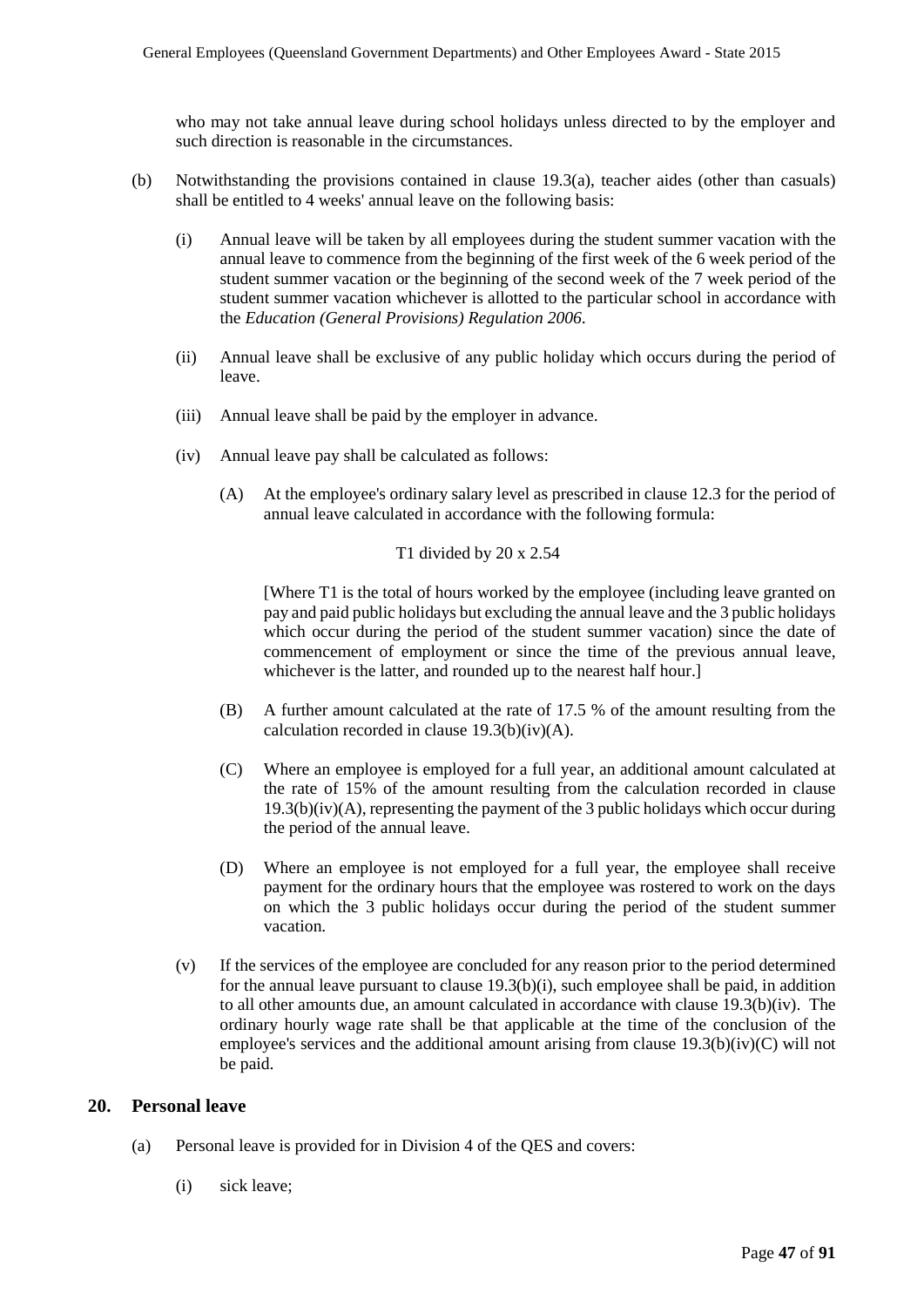- (ii) carer's leave;
- (iii) bereavement leave; and
- (iv) cultural leave.
- (b) In addition to the provisions of Subdivision 2 of Division 4 of the QES an employee is entitled to use any sick leave to which they have an entitlement for carer's leave purposes.
- (c) An employee may also elect, with the consent of the employer, to take annual leave for carer's leave purposes.
- (d) An application for sick leave of more than 3 days is to be supported by a medical certificate or any other evidence that is acceptable to the employer.
- (e) In addition to, and notwithstanding the provisions contained in clauses 20(a) to (d), leave entitlements of teacher aides (other than casuals) employed by DET shall be calculated in accordance with the following formula:

#### T2 divided by 30 x 1.27

[Where T2 is the total of hours worked by the employee (including leave granted on pay and paid public holidays but excluding the annual leave and the 3 public holidays which occur during the period of the student summer vacation) since the date of commencement of employment or since the day of the last annual balance, whichever is the latter, and rounded up to the nearest half hour.]

*Note: Where a directive about sick leave or bereavement leave covers an employee, the provisions of the relevant directive apply to the employee to the extent they provide a more generous entitlement.* 

#### **21. Parental leave**

- (a) Parental leave is provided for in Division 5 of the QES and covers:
	- (i) birth-related leave for an employee who is pregnant or whose spouse gives birth;
	- (ii) adoption leave; and
	- (iii) surrogacy leave.
- (b) Notwithstanding the provisions of Subdivision 2 of Division 5 of the QES, all full-time and parttime employees are entitled to parental leave upon commencement of employment.
- (c) An employee who is pregnant, during the term of her pregnancy until 6 weeks before the expected date of birth of her child, or lesser period as approved by the employer, may request to work parttime or other flexible work arrangements.
- (d) An employee who has taken leave to attend compulsory interviews or examinations as part of an adoption process or who has taken leave to attend compulsory interviews or court hearings associated with a surrogacy arrangement may request that such leave be taken as paid annual leave.
- (e) In addition to the provisions of Subdivision 6 of Division 5 of the QES an employee who has returned to work on a part-time basis may seek to return to the position they held prior to commencing parental leave.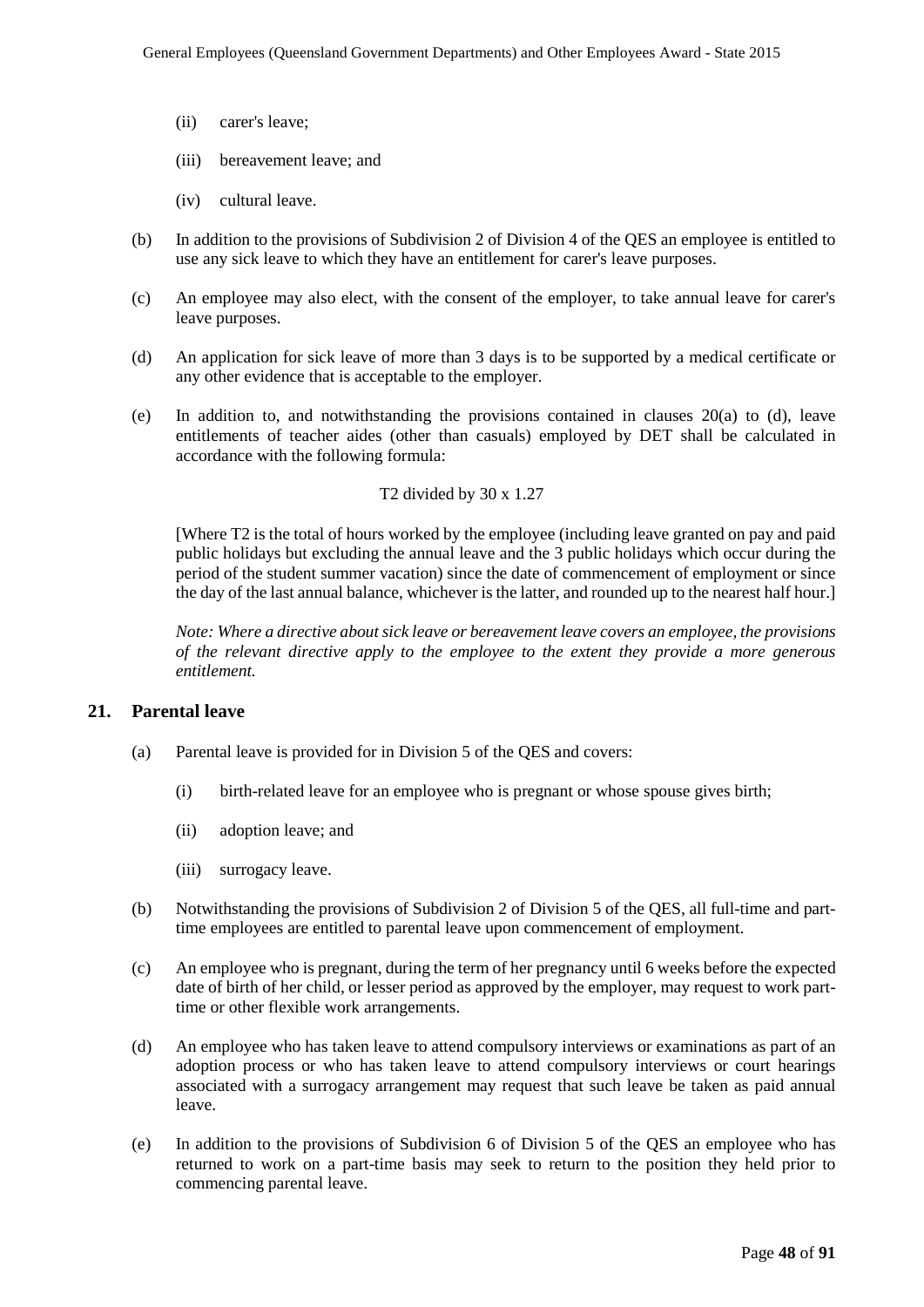- (f) If the position mentioned in clause  $21(e)$  no longer exists but there are other positions available that the employee is qualified for and is capable of performing, the employee is entitled to be employed in a position that is, as nearly as possible, comparable in status and remuneration to that of the employee's former position.
- (g) The employer must make a position to which the employee is entitled available to the employee.

*Note: Where a directive about paid parental leave covers an employee, the provisions of the directive apply to the employee to the extent they provide a more generous entitlement.*

#### **22. Long service leave**

- (a) Long service leave, including for casual employees, is provided for in Division 6 of the QES. Clause 22(b) supplements the QES.
- (b) In lieu of the provisions of section 71HB2(a) and (b) of the Act, all employees covered by this Award who complete 10 years' continuous service are entitled to long service leave at the rate of 1.3 weeks on full pay for each year of continuous service and a proportionate amount for an incomplete year of service.
- (c) The entitlement at clause 22(b) applies to employees of the Rabbit Board only in relation to service performed on and after the commencement of this Award.

*Note: Where a directive about long service leave covers an employee, the provisions of the directive apply to the employee to the extent they provide a more generous entitlement.* 

#### **23. Public holidays**

Public holidays are provided for in Division 7 of the QES. Clauses 23.1 to 23.5 supplement the QES provisions.

#### **23.1 Payment for public holidays and for work on a public holiday**

- (a) An employee (other than a casual employee) who would normally work on a day on which a public holiday falls and who:
	- (i) is not required to work on that day, will be paid for the ordinary hours the employee would normally have worked if that day had not been a public holiday;
	- (ii) is required to work on the public holiday will, in addition to the payment prescribed in clause 23.1(a)(i), be paid at the rate of time and one half for any hours worked, with a minimum payment as for 4 hours' work for the day.
- (b) An employee (including a casual employee) who would normally work on a day on which a public holiday falls and who performs authorised overtime outside the employee's ordinary working hours for that day will be paid for such time at double the overtime rate prescribed in clauses 18.2, 18.3 or 18.4, as the case may be.
- (c) An employee (including a casual employee) who would not normally be required to work on a public holiday but who is required to work on that day will be paid at the rate of double time and one-half for any hours worked, with a minimum payment as for 4 hours' work for the day.
- (d) The minimum payment provided in clauses 23.1(a) or (c) shall not apply where the work performed on the public holiday is immediately preceding or following ordinary hours.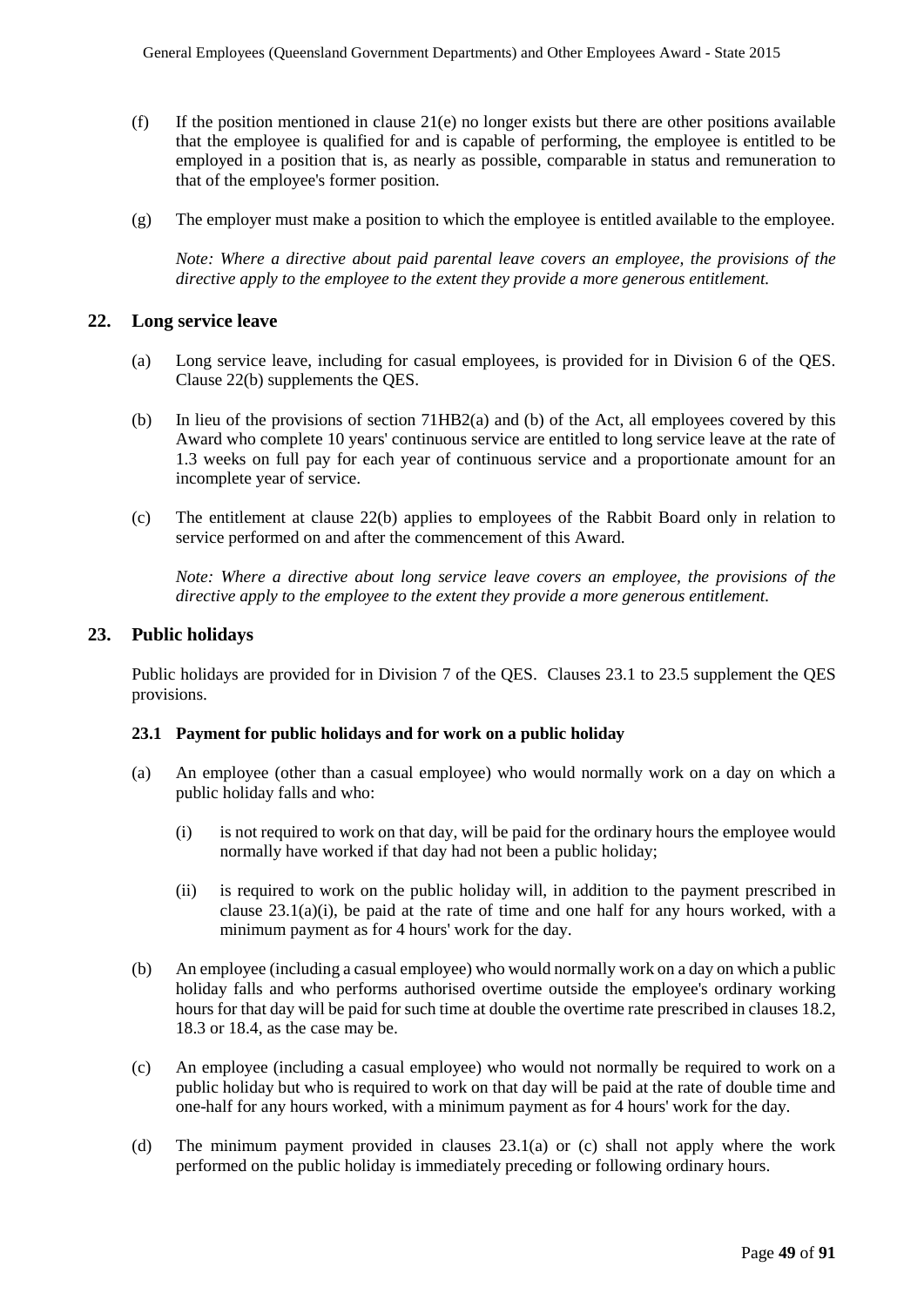(e) For shift workers, the payments described in clause 23.1 shall be calculated on a majority of shift basis (see the examples at clause 15.5(c)).

#### **23.2 Equivalent time off**

- (a) Subject to clause 23.1, an employee who performs work on any public holiday, or any day appointed under the *Holidays Act 1983* to be kept in place of any such holiday, shall at the employee's option receive time off equivalent to the number of hours worked, with a minimum of 4 hours in lieu of monetary compensation.
- (b) Where an employee elects to take equivalent time off such employee shall in addition be paid at half the ordinary rate with a minimum as for 4 hours' work.
- (c) Such equivalent time off shall be taken within 12 months of the public holiday day on which the employee performed the work at a time to be mutually agreed with the employer.
- (d) Where such equivalent time off is not utilised within 12 months of the date of accrual, it shall be paid out at the rate of time and one half.

#### **23.3 Substitution**

- (a) Subject to statutory limitations (such as the time(s) work may not be performed on Anzac Day) where there is agreement between the chief executive and an employee or employees, another ordinary working day may be substituted for a public holiday(s).
- (b) Where an employee is subsequently required to work on the substituted day they shall be paid at the rate prescribed in clause 23.1.

#### **23.4 Employees who do not ordinarily work Monday to Friday of each week**

- (a) Employees (other than casual employees) who do not ordinarily work Monday to Friday of each week are entitled to public holidays as follows:
	- (i) either payment for each public holiday or a substituted day's leave.
	- (ii) where a public holiday would have fallen on a Saturday or a Sunday (e.g. Australia Day) but is substituted for another day, all employees who would ordinarily have worked on such Saturday or Sunday but who are not rostered to work on such day are entitled to payment for the public holiday or a substituted day's leave.
- (b) Where Christmas Day falls on a Saturday or a Sunday and the public holiday is observed on another day, an employee required to work on Christmas Day (i.e. 25 December) is to be paid at the usual rate for work performed on a Saturday or Sunday, as the case may be, plus a loading of 50% of the ordinary hourly rate.
- (c) For the purpose of clause 23.4(a) **payment for each public holiday** and **a substituted day's leave** means:
	- (i) for full-time employees, 7.6 hours at ordinary rates; and
	- (ii) for part-time employees, the number of ordinary hours normally worked on the same day of the week on which the holiday falls.
- (d) Nothing in clause 23.4 confers a right to any employee to payment for a public holiday as well as a substituted day in lieu.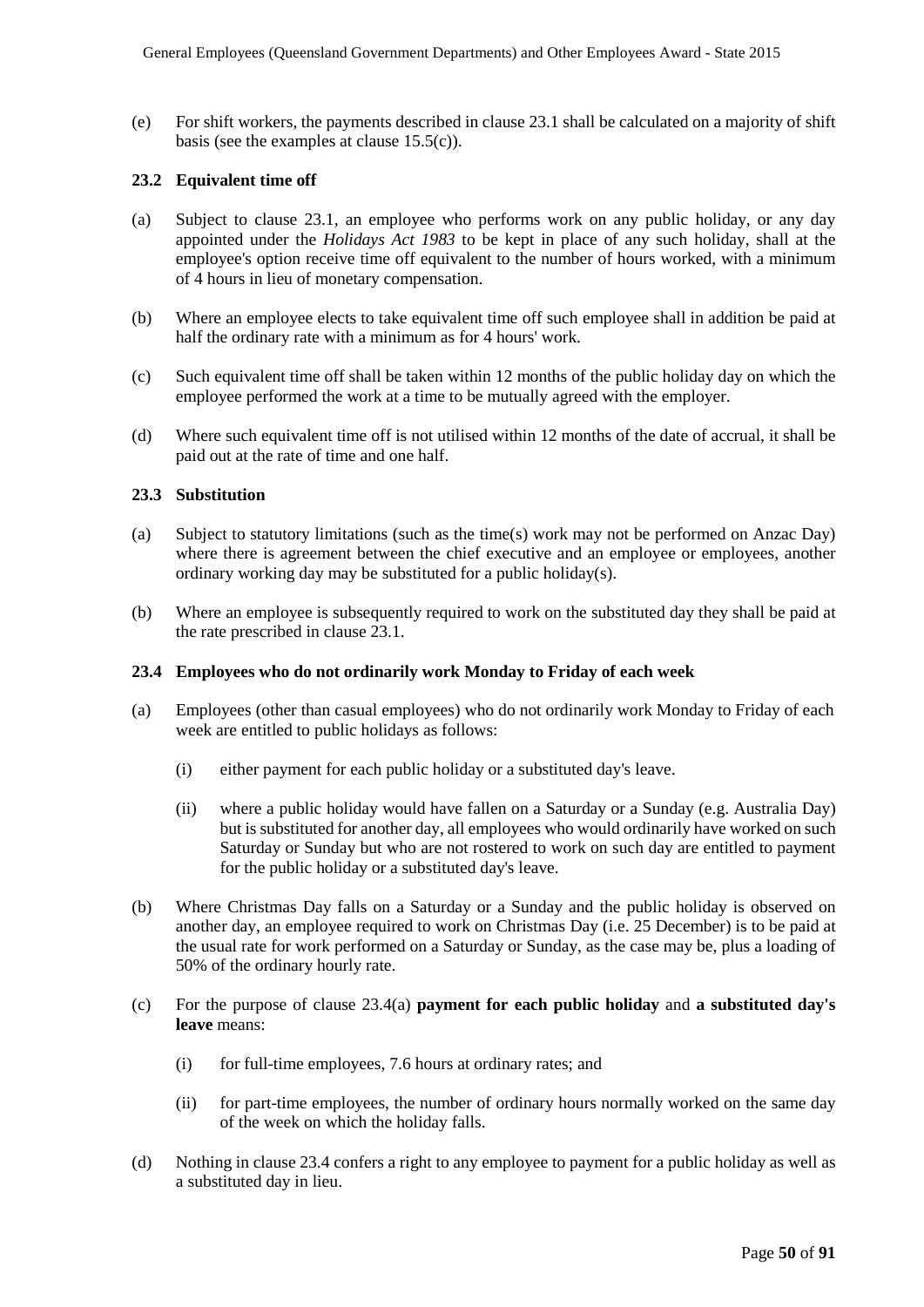#### **23.5 Rostered day off on a public holiday**

- (a) An employee (other than a casual employee) whose rostered day off falls on a public holiday, shall be paid an additional day's wage **or,** by mutual agreement between the employer and the employee, be granted a day's holiday in lieu at a time to be mutually arranged, including by taking it in conjunction with annual leave.
- (b) For the purpose of clauses 23.5(a) **additional day's wage** and **a day's holiday in lieu** means:
	- (i) for full-time employees, 7.6 hours at ordinary rates; and
	- (ii) for part-time employees, the number of ordinary hours normally worked on the same day of the week on which the holiday falls.
- (c) Nothing in clause 23.5 confers a right to any employee to payment for a public holiday as well as a substituted day in lieu.

#### **23.6 Employees employed on motor vessels owned and operated by the Fisheries Research Branch**

No additional payments shall be made to employees employed on motor vessels owned and operated by the Fisheries Research Branch, Agriculture for ordinary hours performed on public holidays, as compensation for working on such days is included in the salary rates prescribed for such employees in clause 12.3.

## **24. Jury service**

Jury service is provided for in Division 8 of the QES.

*Note: Where a directive about court attendance or jury service covers an employee, the provisions of the directive apply to the employee to the extent they provide a more generous entitlement.* 

# **PART 7 - Transfers, Travelling and Working Away from Usual Place of Work**

## **25. Transfer and appointment expenses**

- (a) Eligible employees when appointed or when transferred (other than at their own request) from one centre to another may be paid for expenses incurred, including:
	- (i) the conveyancing of self, family and effects to the centre to which the employee is appointed or transferred;
	- (ii) board and lodging;
	- (iii) other items of expenditure related to taking up duty.
- (b) Nothing in clause 25(a) is to be taken to prevent a chief executive from exercising their discretion to pay all or part of the expenses of an employee who is transferred from one centre to another centre at their own request.

#### **26. Travelling and relieving expenses**

- (a) An employee who is required to:
	- (i) travel on official duty; or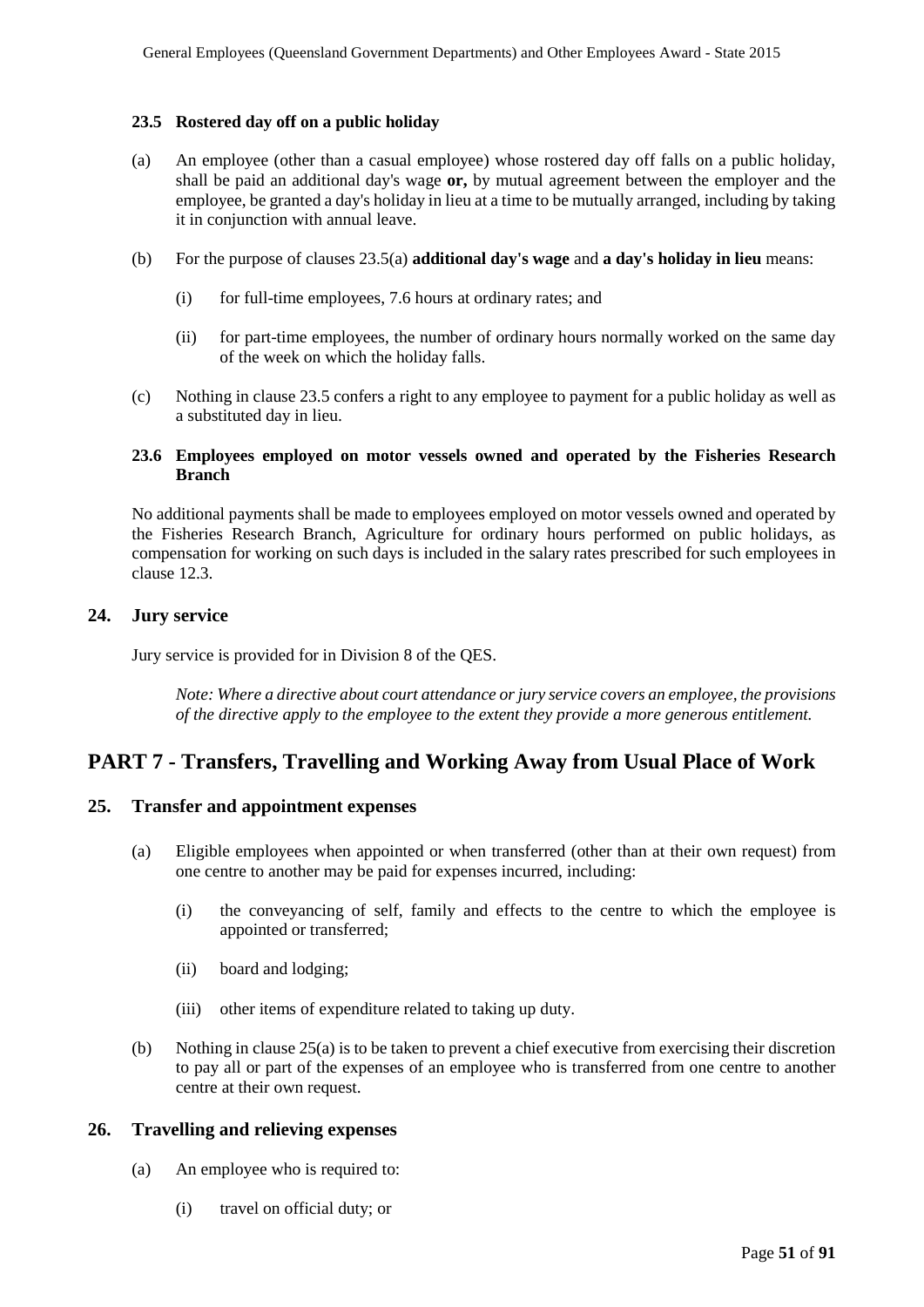(ii) to take up duty away from the employee's usual place of work to relieve another employee, or to perform special duty,

is to be provided, where necessary as determined by the employer, with reasonable transport and accommodation and reimbursed actual and reasonable expenses for transport, accommodation, meals and incidental expenses necessarily incurred by the employee.

(b) Where an employee is required to travel between their usual place of employment and a distant location, where they could not reasonably be expected to return to their place of residence overnight, the employee is to be paid travelling time at ordinary rates up to a maximum of 8 hours per day for time spent in travelling in excess of rostered ordinary hours.

## **27. Employees required to report to a depot**

- (a) Where an employer requires an employee to report to the usual depot and then travel to a job site located within 5 km of the depot, and the employee chooses to use their own vehicle to undertake such travel, the employee will not be paid the allowance prescribed in clause 13(i).
- (b) Where an employer requires an employee to report to the usual depot and then travel to a job site in excess of 5 km from the depot, the employer shall provide transport to the job site and return, or compensate the employee for the reasonable cost of travel. Where the employee uses their own vehicle, for the purpose of this clause, **reasonable cost** shall mean the payment of the amount prescribed by clause 13(i).
- (c) In the circumstances outlined in clauses 27(a) and (b), travelling between the depot and the job that occurs outside an employee's ordinary hours shall be paid for at the employee's ordinary hourly rate.

## **28. Employees required to report directly to the job site**

- (a) Where an employee is required to report directly to a job site any additional time taken to travel to the job site compared to travelling from the employee's home to the usual depot shall be paid for at the employee's ordinary hourly rate.
- (b) Employees who use their own motor vehicle to travel directly to a job site shall be paid the motor vehicle allowance prescribed in clause 13(i) for that part of the trip that exceeds the distance between the employee's normal place of residence and the usual depot.
- (c) Where an employee resides in a camp and is required to report directly to the job site using their own motor vehicle they shall be paid the motor vehicle allowance prescribed in clause 13(i) for that part of the trip that would otherwise exceed the regular distance between the employee's normal place of residence and the usual depot.
- (d) Where there is agreement between the employer and the majority of employees concerned different travelling arrangements may apply.

# **PART 8 - Training and Related Matters**

## **29. Training, learning and development**

(a) The parties to this Award recognise that in order to increase efficiency and productivity a greater commitment to learning and development is required.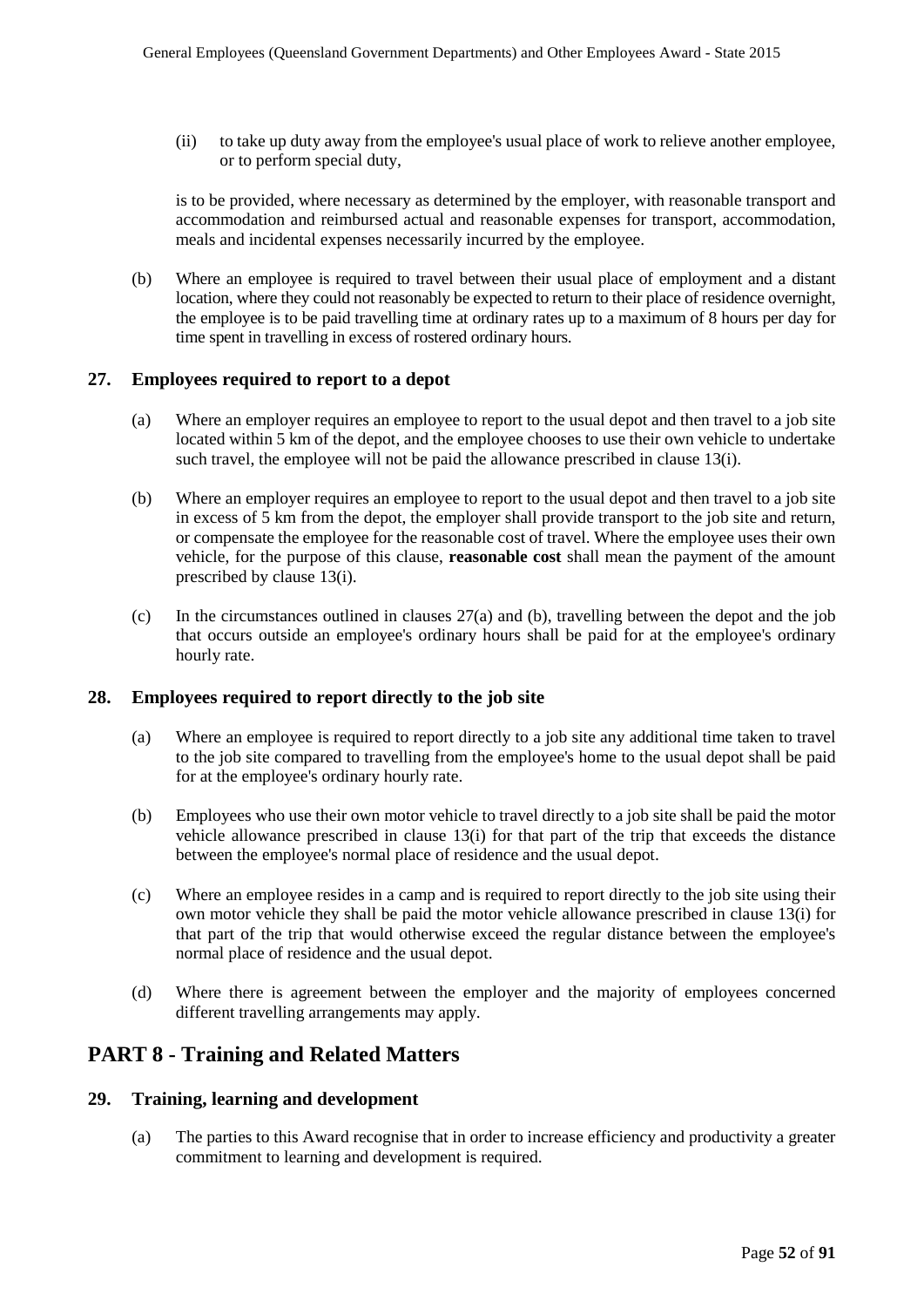- (b) Accordingly, the parties commit themselves to developing a more highly skilled and flexible workforce and providing employees with career opportunities through appropriate training to acquire additional skills and knowledge for performance of their duties.
- (c) Within each agency, a consultative mechanism and procedures involving representatives of management, employees and public sector unions shall be established as determined by the chief executive, having regard to the size, structure and needs of that agency.
- (d) Following consultation, the chief executive shall develop a learning and development strategy consistent with:
	- (i) the current and future needs of the agency;
	- (ii) the size, structure and nature of the operations of the agency; and
	- (iii) the need to develop vocational skills relevant to the agency through courses conducted wherever possible by accredited educational institutions and providers.
- (e) Learning and development may be both on-the-job or off-the-job and either internal or external to the organisation.
- (f) Learning and development provided should assist employees in obtaining accredited competencies, knowledge and skills.
- (g) All such learning and development should be directed at enabling employees to enhance skills relevant to duties to be performed. Employees will be expected to attend scheduled learning and development activities.

# **PART 9 - Occupational Health and Safety Matters, Equipment, Tools and Amenities**

## **30. Equipment, tools and amenities**

#### **30.1 Employees engaged by Agriculture within the forestry stream**

- (a) A suitable tarpaulin or tent fly will be supplied and erected by the employer at a place convenient to the job wherein employees may rest or eat their midday meal or shelter from rain, so constructed as to prevent, as far as possible, rain from entering therein.
- (b) If employees are injured seriously or fall seriously ill at their work, the employer will provide means of getting them to the nearest hospital free of cost to the employee.
- (c) First-aid kits in suitable and secure cases will be provided at central positions on the works so as to be at all times readily available for the use of employees.
- (d) Suitable water containers will be supplied by the employer to each gang together with a sufficient quantity of fresh and uncontaminated drinking water for the use of employees.
- (e) Employees whilst fighting fire will be provided with water bottles which may be attached to the wearer's belt.
- (f) All vehicles under the control of the employer, while engaged in carrying employees for duties relevant to their work, will be equipped with adequate protection from all conditions of weather or the employer will supply and erect on the vehicle a suitable waterproof covering.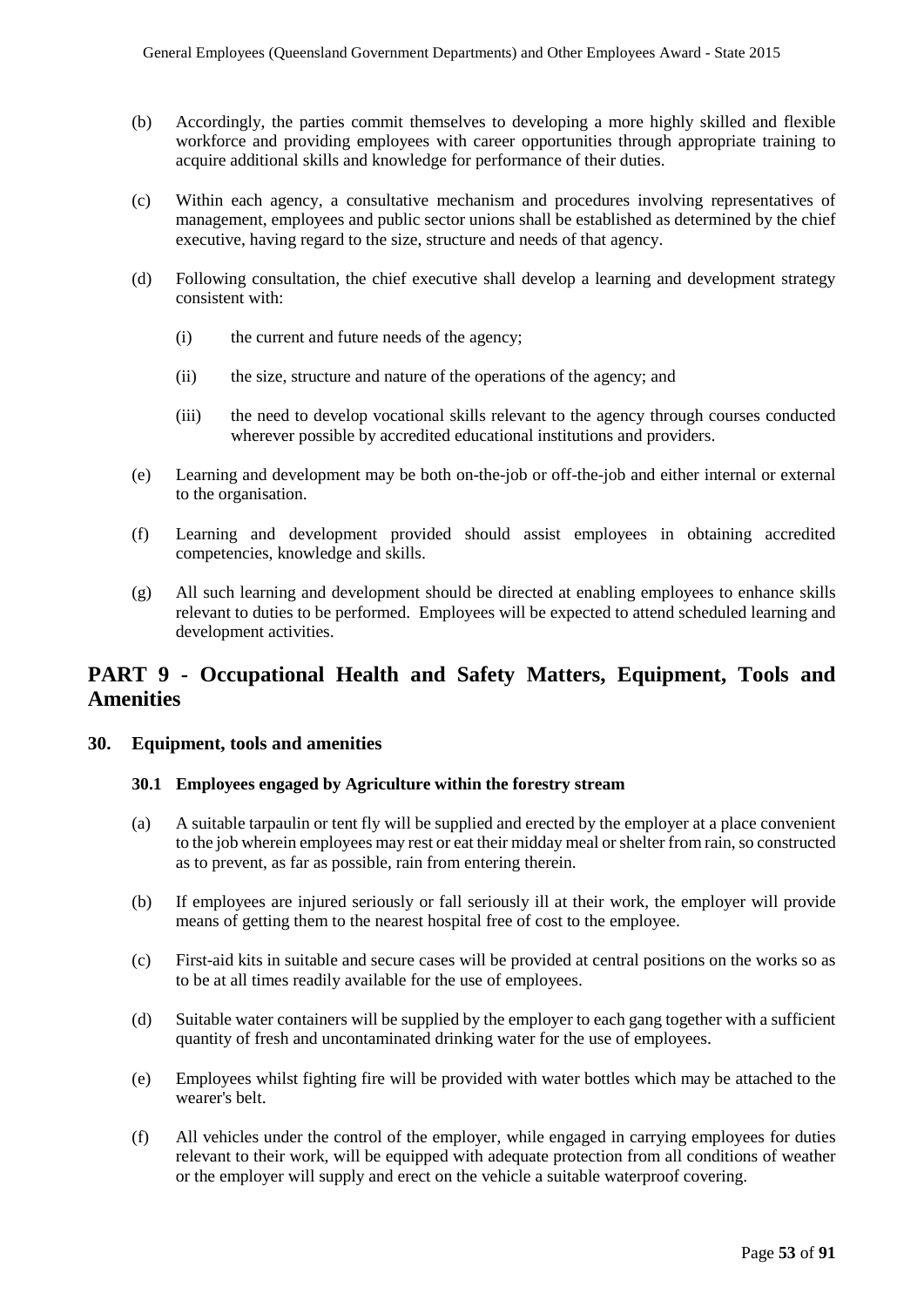- (g) Where necessary the employer will provide helmets, goggles, masks and earmuffs and such items of equipment will be worn by the employees.
- (h) Employees pruning trees will be supplied with suitable protective gloves.
- (i) The employer will provide suitable rubber gloves for the use of employees employed on such duties as disposing of camp garbage, servicing camp sanitary, bathroom or lavatory accommodation, and cleaning gully traps.

#### **30.2 Employees engaged by the Rabbit Board**

- (a) The employer shall provide, at each hut in which an employee resides, a suitable first-aid outfit for use in case of accident.
- (b) When an employee is injured seriously or falls seriously ill at work, the employer shall provide means of getting them to the nearest hospital or pay expenses of transmission to the hospital.
- (c) All tools required shall be supplied by the employer to the employees, but the employees shall be liable for damage done to such tools either wilfully or by reason of negligence.

#### **30.3 Employees employed on motor vessels owned and operated by the Fisheries Research Branch**

- (a) Whilst at sea or when away from the home base overnight employees shall also be provided with proper meals and accommodation.
- (b) Employees shall be provided with bedding, soap, clean bed linen weekly and clean towels twice weekly. The employer shall be responsible for laundering of linen and towels.

## **PART 10 - Union Related Matters**

#### **31. Union encouragement**

- (a) The parties recognise the right of individuals to join a union and will encourage that membership. However, it is also recognised that union membership remains at the discretion of individuals.
- (b) An application for union membership and information on the relevant union(s) will be provided to all employees at the point of engagement.
- (c) Information on the relevant union(s) will be included in induction materials.
- (d) Union representative(s) will be provided with the opportunity to discuss union membership with new employees.

#### **32. Union delegates**

- (a) The parties acknowledge the constructive role democratically elected union delegates undertake in the workplace in relation to union activities that support and assist members. That role will be formally recognised, accepted and supported.
- (b) Public sector employees will be given full access to union delegates/officials during working hours to discuss any employment matter or seek union advice, provided that service delivery is not disrupted and work requirements are not unduly affected.
- (c) Provided that service delivery and work requirements are not unduly affected, delegates will be provided convenient access to facilities for the purpose of undertaking union activities. Such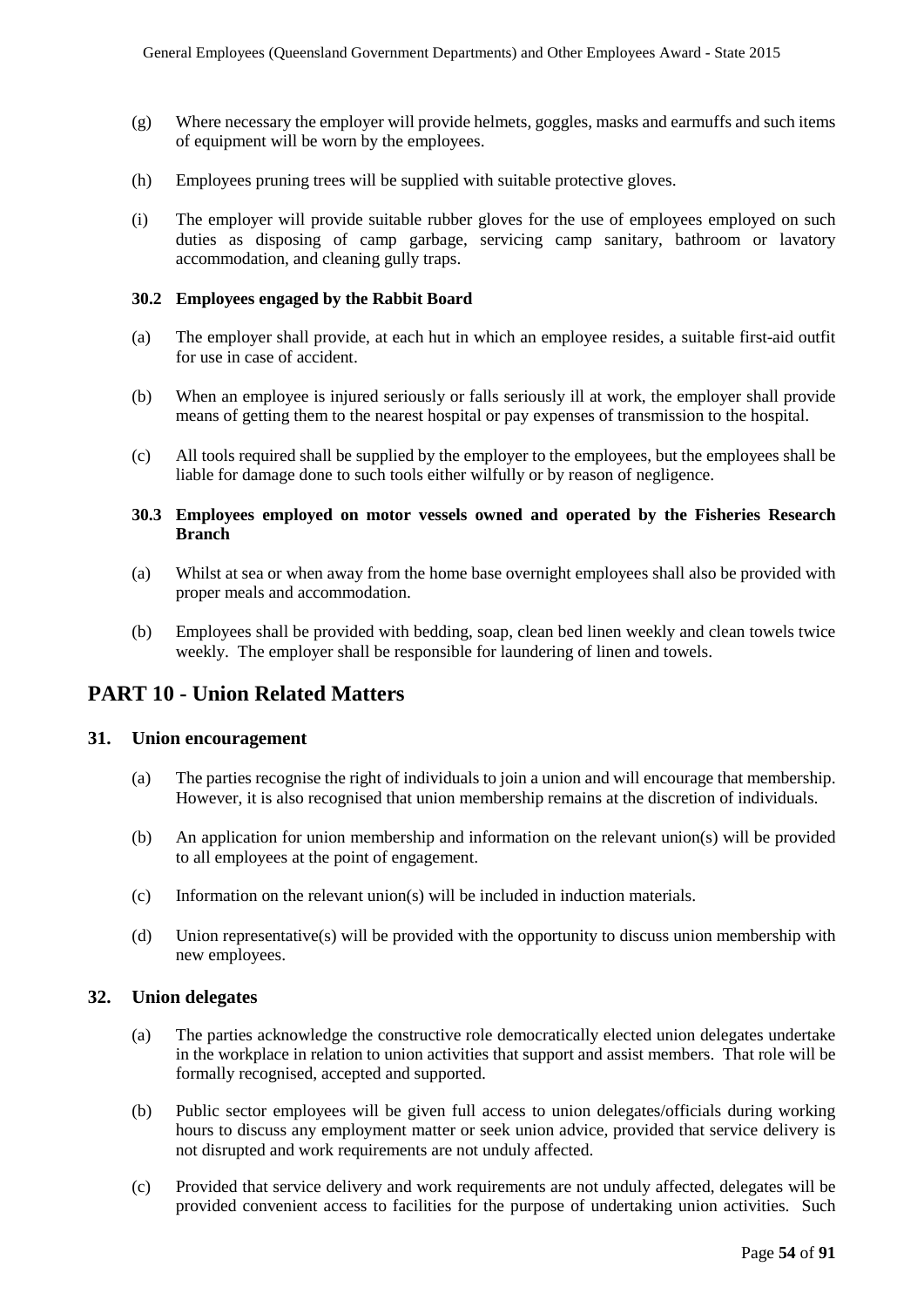facilities include: telephones, computers, e-mail, photocopiers, facsimile machines, storage facilities, meeting rooms and notice boards. It is expected that management and delegates will take a reasonable approach to the responsible use of such facilities for information and communication purposes.

(d) Subject to the relevant employee's written approval and any confidentiality provisions, delegates may request access to documents and policies related to a member's employment.

#### **33. Industrial relations education leave**

- (a) Industrial relations education leave is paid time off to acquire knowledge and competencies in industrial relations. Such knowledge and competencies can allow employees to effectively participate in consultative structures, perform a representative role and further the effective operation of grievance and dispute settlement procedures.
- (b) Employees may be granted up to 5 working days (or the equivalent hours) paid time off (noncumulative) per calendar year, approved by the chief executive, to attend industrial relations education sessions.
- (c) Additional leave, over and above 5 working days non-cumulative (or the equivalent hours) in any one calendar year may be granted where approved structured employees' training courses involve more than 5 working days (or the equivalent). Such leave will be subject to consultation between the chief executive, the relevant union and the employee.
- (d) Upon request and subject to approval by the chief executive, employees may be granted paid time off in special circumstances to attend management committee meetings, union conferences, and ACTU Congress.
- (e) The granting of industrial relations education leave or any additional special leave should not impact adversely on service delivery, work requirements or the effectiveness and efficiency of the agency/work unit concerned. At the same time, such leave shall not be unreasonably refused.
- (f) At the discretion of the chief executive, employees may be granted special leave without pay to undertake work with their union.

#### **34. Right of entry**

- (a) Authorised industrial officer
	- (i) An 'authorised industrial officer' is any union official holding a current authority issued by the Industrial Registrar.
	- (ii) Right of entry is limited to workplaces where the work performed falls within the registered coverage of the union.
- (b) Entry procedure
	- (i) An authorised industrial officer may enter a workplace at which an employer carries on a calling of the officer's organisation, during the employer's business hours to exercise a power under section 373 of the Act as long as the authorised industrial officer:
		- (A) has notified the employer or the employer's representative of the officer's presence; and
		- (B) produces their authorisation, if required by the employer or the employer's representative.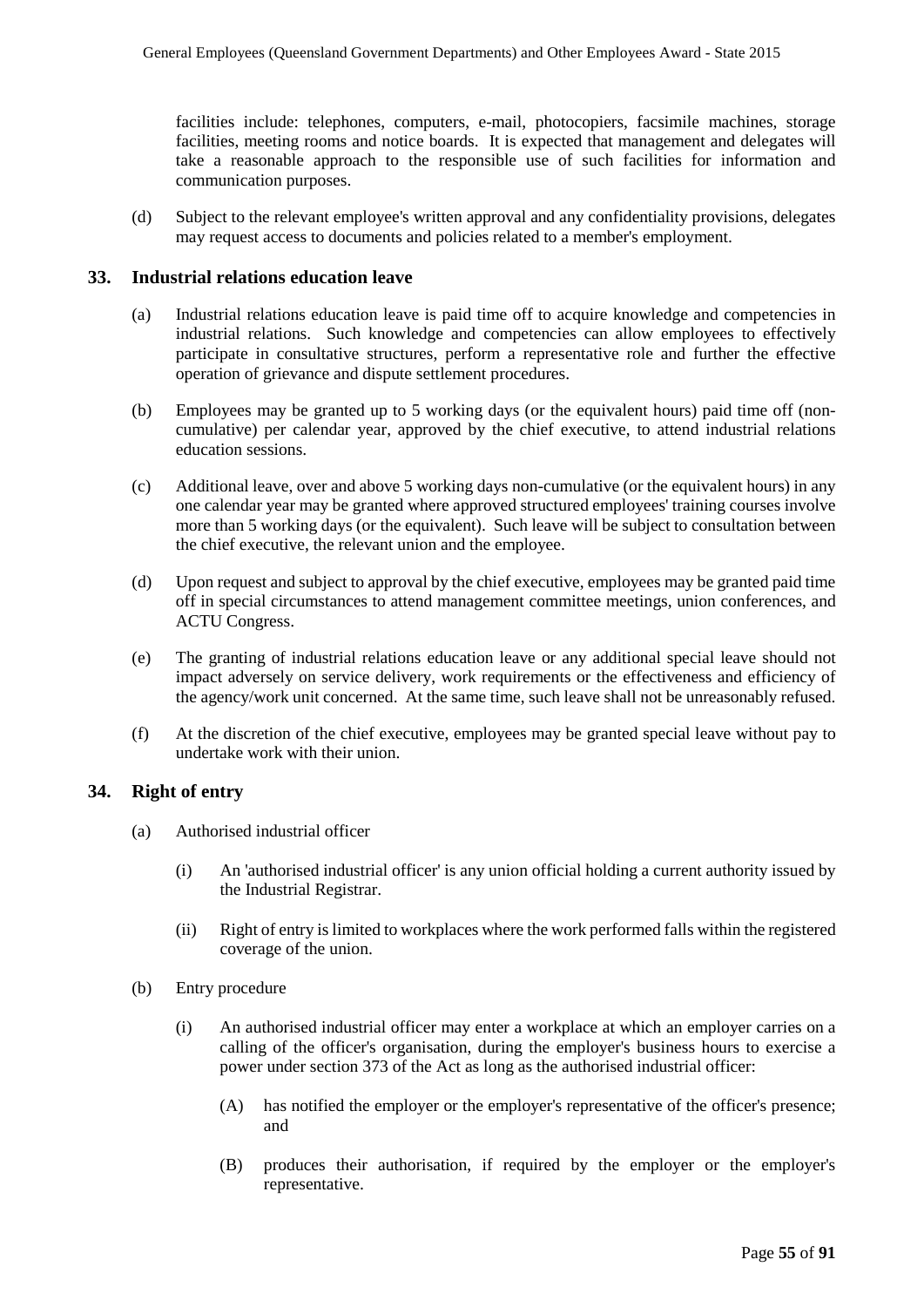- (ii) Clause 34(b)(i) does not apply if, on entering the workplace, the officer discovers that neither the employer nor the employer's representative having charge of the workplace is present.
- (iii) A person must not obstruct or hinder any authorised industrial officer exercising their right of entry.
- (iv) If the authorised industrial officer does not comply with a condition of clause  $34(b)(i)$  the authorised industrial officer may be treated as a trespasser.
- (c) Inspection of records
	- (i) An authorised industrial officer is entitled to inspect the time and wages record required to be kept under section 366 of the Act.
	- (ii) An authorised industrial officer is entitled to inspect such time and wages records of any current employee except if the employee:
		- (A) is ineligible to become a member of the authorised industrial officer's union; or
		- (B) has made a written request to the employer that they do not want their record inspected.
	- (iii) The authorised industrial officer may make a copy of the record, but cannot require any help from the employer.
	- (iv) A person must not, by threats or intimidation, persuade or attempt to persuade an employee or prospective employee to make, or refuse to make, a written request to the employer or prospective employer that the record not be available for inspection by an authorised industrial officer.
- (d) Discussions with employees

An authorised industrial officer is entitled to discuss with the employer, or a member or employee eligible to become a member of the union:

- (i) matters under the Act during working or non-working time; and
- (ii) any other matter with a member or employee eligible to become a member of the union, during non-working time.
- (e) Conduct
	- (i) The employer must not obstruct the authorised industrial officer exercising their right of entry powers.
	- (ii) An authorised industrial officer must not wilfully obstruct the employer, or an employee during the employee's working time.

*Note: Clause 34 - Right of entry, deals with comparable provisions contained within the Act. In order to ensure the currency of existing legal requirements parties are advised to refer to sections 366, 372 and 373 of the Act as amended from time to time.*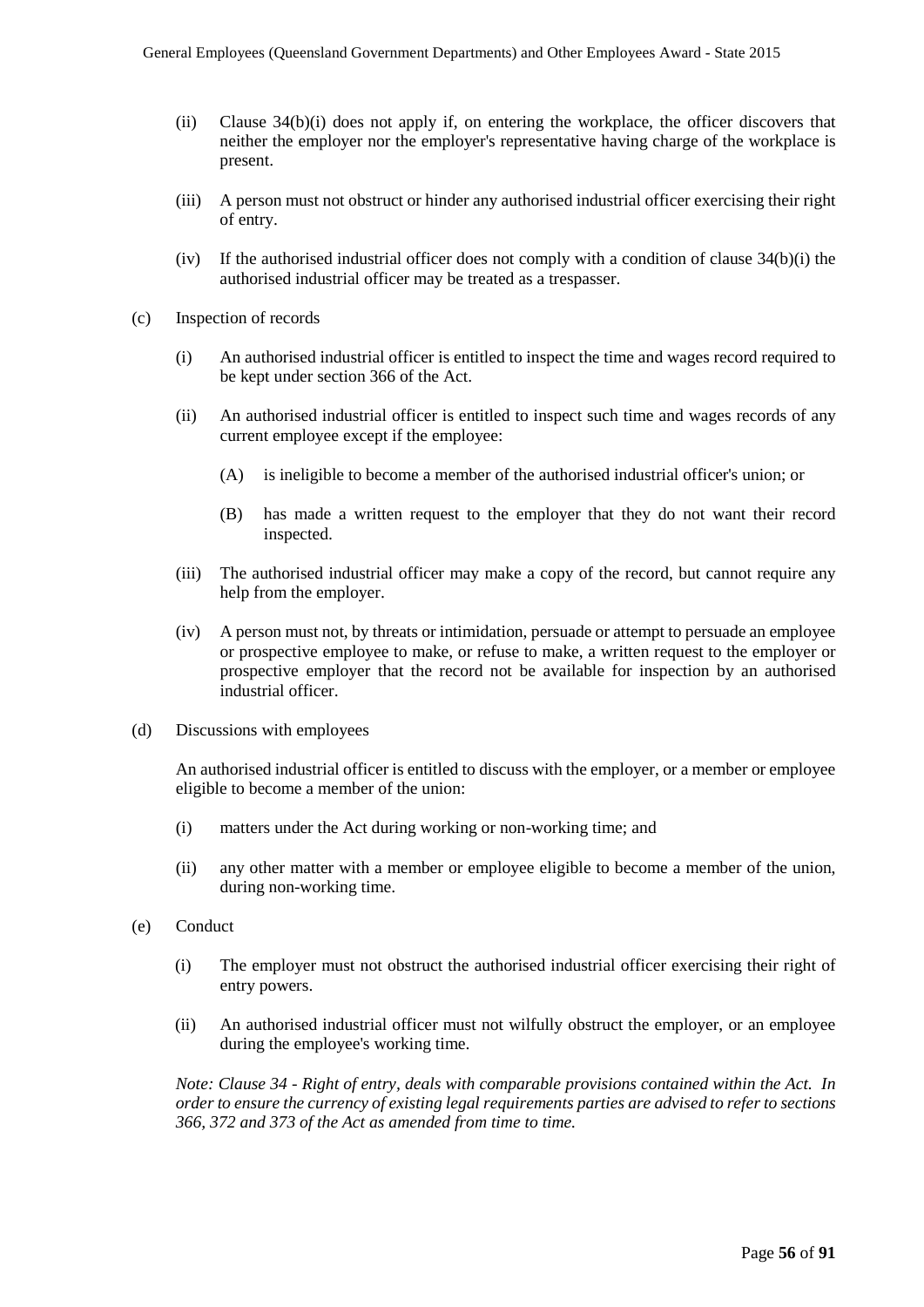# **Schedule 1 - Generic Level Statements**

## **S1.1 - Administrative stream**

#### (a) **Administrative officer level 1**

Entry to this level is either by commencement of a traineeship or through selection based on standardised vocational testing.

#### **Work level description (AO1)**

Work at this level usually involves a combination of keyboard, clerical and other duties requiring the application of basic office skills and routines.

#### **Characteristics of the work**

Performed under close direction using established routines, methods and procedures with little scope for deviating from these.

Problems can usually be solved by reference to procedures, well documented methods and instructions. Initially direct guidance is given when problems arise. Ready access to advice and assistance is available.

The work may involve giving technical and procedural advice to other staff (for example relating to the operation of office equipment used in the work area). It may require the acquisition of knowledge and specific procedures, instructions, regulations or other requirements relating to general administration (e.g. personnel or finance operations) and/or specific departmental programs and activities.

Work at this level does not include supervisory responsibilities although more experienced staff may assist new staff by providing guidance and advice.

As individual employees develop more experience and knowledge they will be required to exercise greater judgement and make decisions in their allocated duties, although these will be confined by instructions, established practices and procedures of written guidelines.

#### **Duties and skills**

Work at this level may progressively involve an employee in a range of activities requiring the use of written and numeric skills, clerical skills, written and verbal communication, equipment skills (e.g. keyboard) and other work skills appropriate to the discipline. These skills should be readily transferable between organisations.

#### (b) **Administrative officer level 2**

The minimum skills required for entry to this level are as defined in the traineeship curriculum or through standardised vocational testing.

#### **Work level description (AO2)**

Work at this level usually encompasses a range or combination of administrative activities and operations which require the application of skills and experience in administrative/clerical work and a general knowledge of the work to be performed.

The work will involve achieving clearly defined and established outcomes and/or basic problem solving within guidelines and contributing knowledge or skills or information specific to the work of the agency.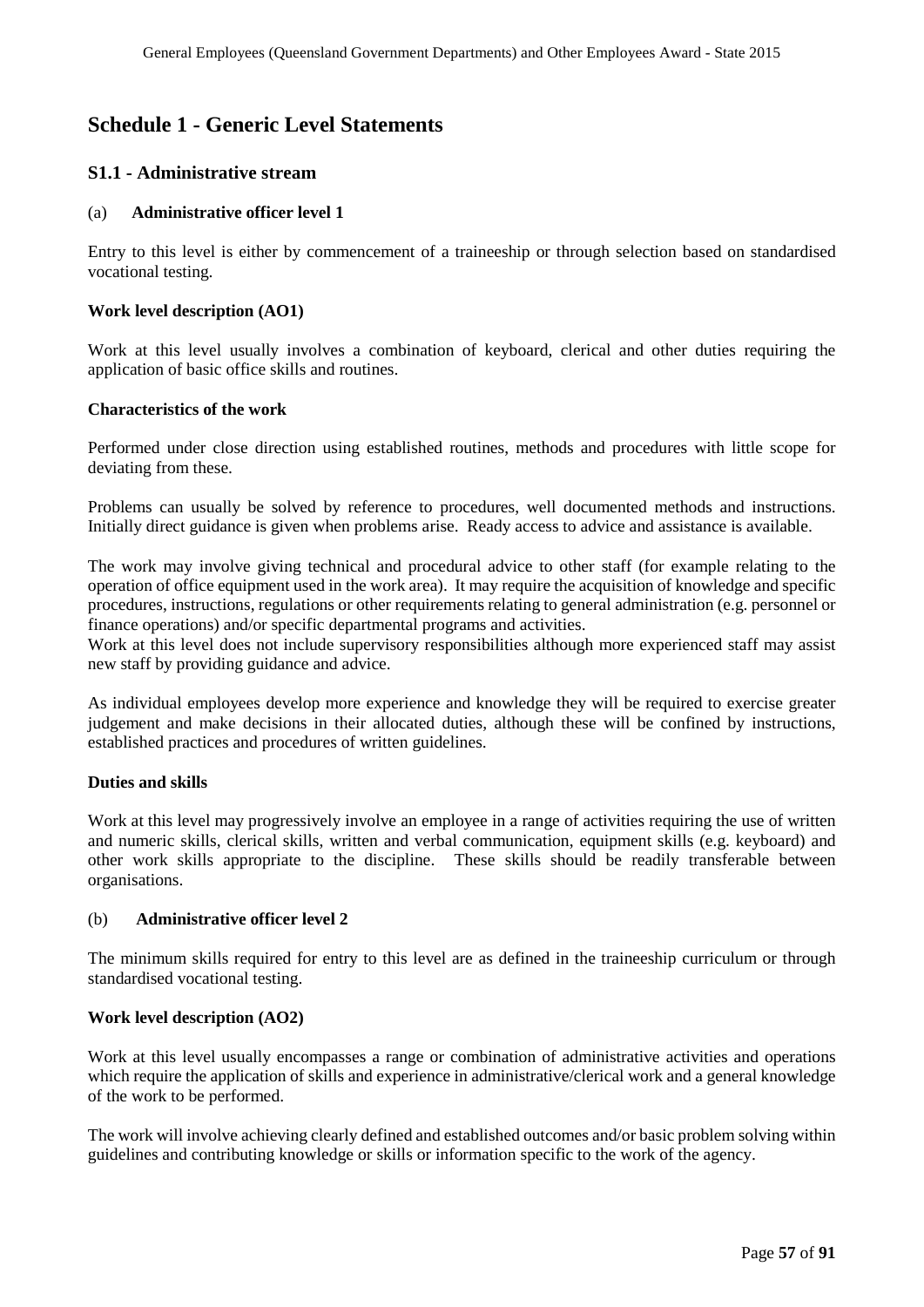#### **Characteristics of the work**

Work is usually performed under close supervision and may involve undertaking a range of duties requiring judgement, liaison and communication within an agency and with other interested parties.

The solution of problems may require the exercising of basic judgement, although knowledge required to perform work is usually related to precedents, guidelines, procedures, regulations and instructions and from senior staff. It may require some knowledge and application of specific procedures, instructions, regulations or other requirements relating to general administration and activities.

Work at this level does not include supervisory responsibilities although more experienced staff may assist new staff by providing guidance and advice.

#### **Duties and skills**

Knowledge required to perform work is usually related to guidelines, instructions and procedures relevant to the function of the level.

Familiarity with the functions of related work areas and of relationships between organisational elements may be required.

At this level, basic resolution of problems by reference to established procedures may be required.

Work at this level may involve an employee in a range of activities requiring the use of written and numeric skills, clerical skills, written and verbal communication, equipment skills (e.g. keyboard) and other work skills appropriate to the discipline. These skills should be readily transferable between organisations.

#### (c) **Administrative officer level 3**

#### **Work level description (AO3)**

Work at this level usually requires relevant experience combined with a broad knowledge of the agency's functions and activities and a sound knowledge of the major activity performed within the work area. The work may include preparing preliminary reports, papers and correspondence which usually relate to a specific organisational function or discipline, providing or interpreting information for clients or other interested parties and general administrative support to senior officers.

Supervisory responsibilities may involve some complex operational work and may involve assisting with, or reviewing the work undertaken by, subordinates or team members.

Scope exists for exercising initiative in the application of established work practices and procedures although this level may require expertise to resolve issues within a day-to-day environment for which there may not be clearly established procedures.

Effective judgement and work organisation skills are required which have been acquired through previous experience, demonstrated capacity or post secondary education or partial completion of same.

#### **Characteristics of the work**

Work is usually performed under general direction and may involve preparing papers, briefing notes, correspondence or other written material.

Decisions made or delegations exercised at this level may have an impact on the relevant agency's operations, but are normally of limited procedural or administrative importance.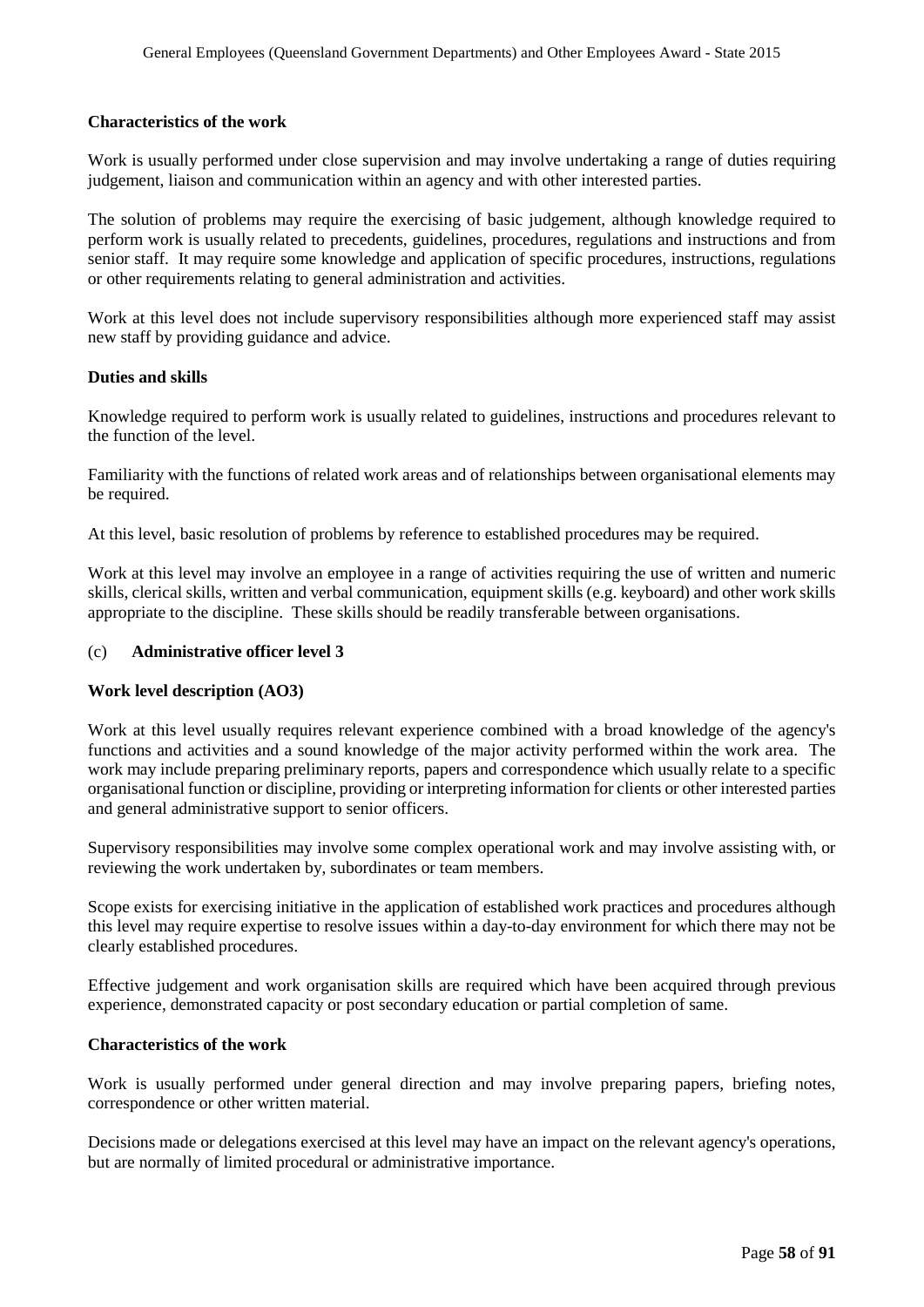Work at this level may include responsibility for training, involvement in working with staff to develop work performance, planning and co-ordinating tasks and work flow.

#### **Duties and skills**

Work at this level requires a sound knowledge of the activities usually performed within the work area and their impact upon the activities of other organisations.

Supervisory responsibilities include on-the-job training and staff assessment and performance counselling in relation to the work area. This level usually requires the application of personnel-related functions such as orientation of staff, staff attendance and recommendation of leave arrangements, written and verbal communication, interpretation and liaison skills to solve basic problems together with interpersonal skills to deal with non-routine matters and analytical abilities appropriate to the work area.

#### (d) **Administrative officer level 4**

#### **Work level description (AO4)**

Work at this level is usually performed in relation to established priorities, task methodology and work practices to achieve results in line with the corporate goals of the agency.

The work may include preparing papers and reports, drafting complex correspondence for senior officers, undertaking activities of a specialist or detailed nature, assisting in the preparation of procedural guidelines, providing, interpreting and analysing information for clients or other interested parties, exercising specific process responsibilities, and overseeing and co-ordinating the work of subordinate staff.

Work at this level includes supervision of a work group, small work area or office within the total organisational structure and co-ordination of a range of agency functions.

#### **Characteristics of the work**

Work is performed under general direction as to work priorities and may be of a technical or professional, project, procedural or processing nature, or a combination of these.

Direction exercised over work performed at this level may be less direct than at lower levels and is usually related to task methodologies and work practices. Staff would be expected to set priorities and to monitor work flow in the area of responsibility.

The work at this level requires the application of knowledge usually gained through previous experience in the discipline or from post secondary or tertiary study. The work may require the co-ordination of a range of agency functions and the exercising of judgement and/or delegated authority in areas where precedents or procedures are not clearly defined.

Independent action may be exercised at this level, particularly in local office situations, for example, developing local procedures, management strategies and guidelines.

Any decisions taken or delegations exercised would be limited by the application of rules, regulations, guidelines or procedures.

The extent of supervisory responsibility would depend on the operational work of the area and factors such as work priorities, complexity of the work and the number of subordinate staff.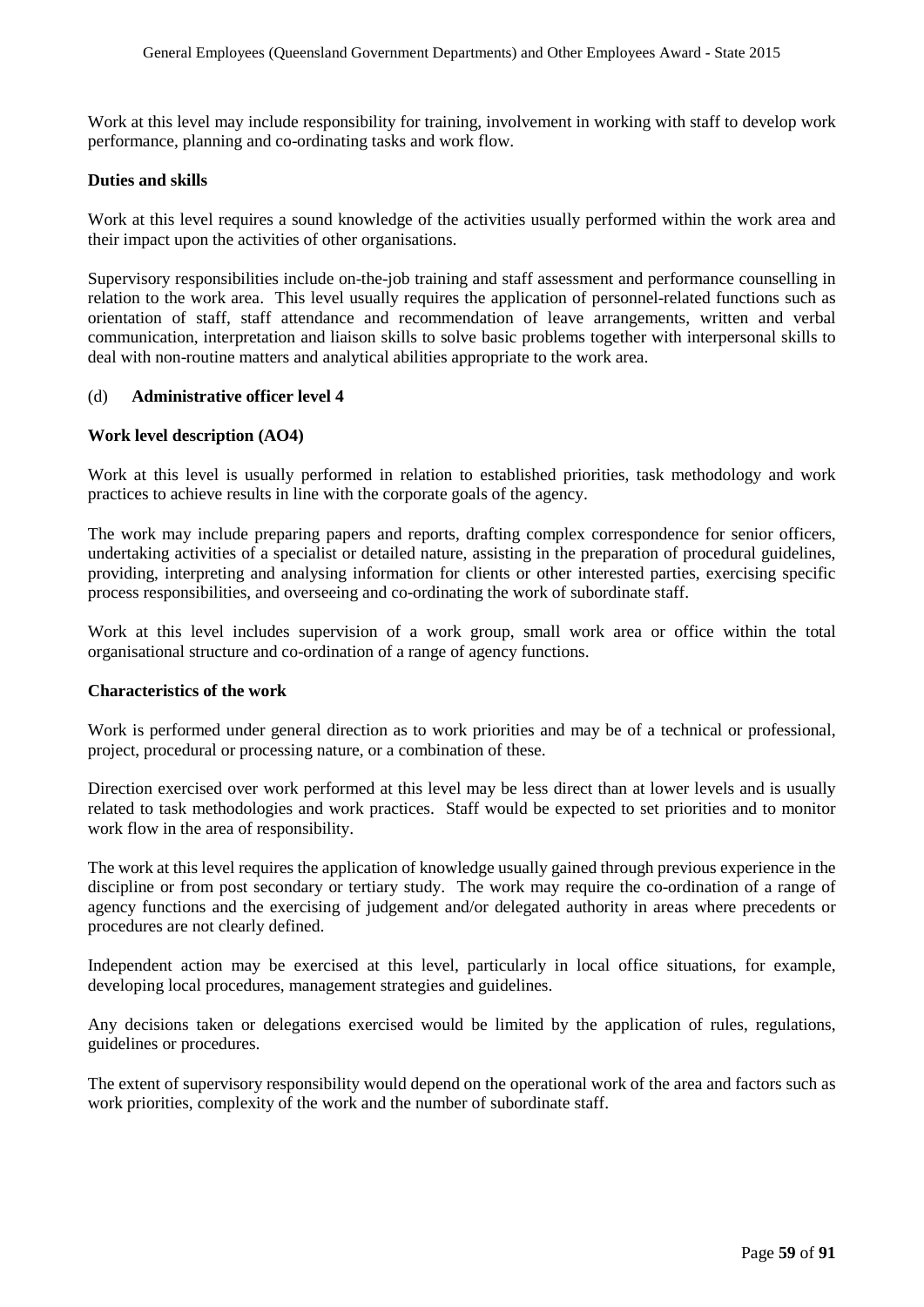#### **Duties and skills**

Work performed at this level will require the ability to supervise staff, set priorities, monitor work flow and develop local strategies or work practices.

This may include responsibility for the development of appropriate training programmes related to group development, application of equal employment opportunity, industrial relations principles and an awareness of occupational health and safety guidelines and principles. Staff assessment and counselling may involve providing advice in relation to personal and career development relating to work requirements.

Liaison and communication skills and the capacity to negotiate may be required, particularly for activities involving liaison or communication with clients or other interested groups.

Work at this level requires general knowledge of the agency's operations, combined with a specialist knowledge of major activities within the work area.

In program, activity or service delivery areas staff should have the knowledge to interpret and apply standard policies, specific procedures and regulations or other guideline material to specific situations. They should be able to disseminate information about an agency's operations particularly in relation to policy aspects or program, activity or service delivery to clients.

Work at this level may require the ability to investigate, interpret or evaluate information where legislation, regulations, instructions or procedural guidelines do not give adequate or specific answers.

#### (e) **Administrative officer level 5**

#### **Work level description (AO5)**

Work at this level may include a variety of functions as follows:

- (i) managing the operations of a discrete organisational element, program or activity; or
- (ii) the operations of an organisational element which is part of a larger office within the total organisational structure; or
- (iii) under limited direction in relation to priorities and work practices, providing administrative support to a particular program, activity or administrative function and consultancy service to external organisations; or
- (iv) providing subject matter expertise or policy advice across a range of programs or activities undertaken by the agency.

Work at this level may include the preparation of documentation for complex correspondence purposes and for decision by senior officers.

Responsibilities may include liaison and co-ordination within and across functions including agency representation and overseeing and co-ordinating the work of other staff assisting in this area.

Work at this level may include operation within a number of specialist or multi-disciplinary teams or independently.

#### **Characteristics of the work**

Work is usually performed under limited direction as to work priorities and the detailed conduct of the task.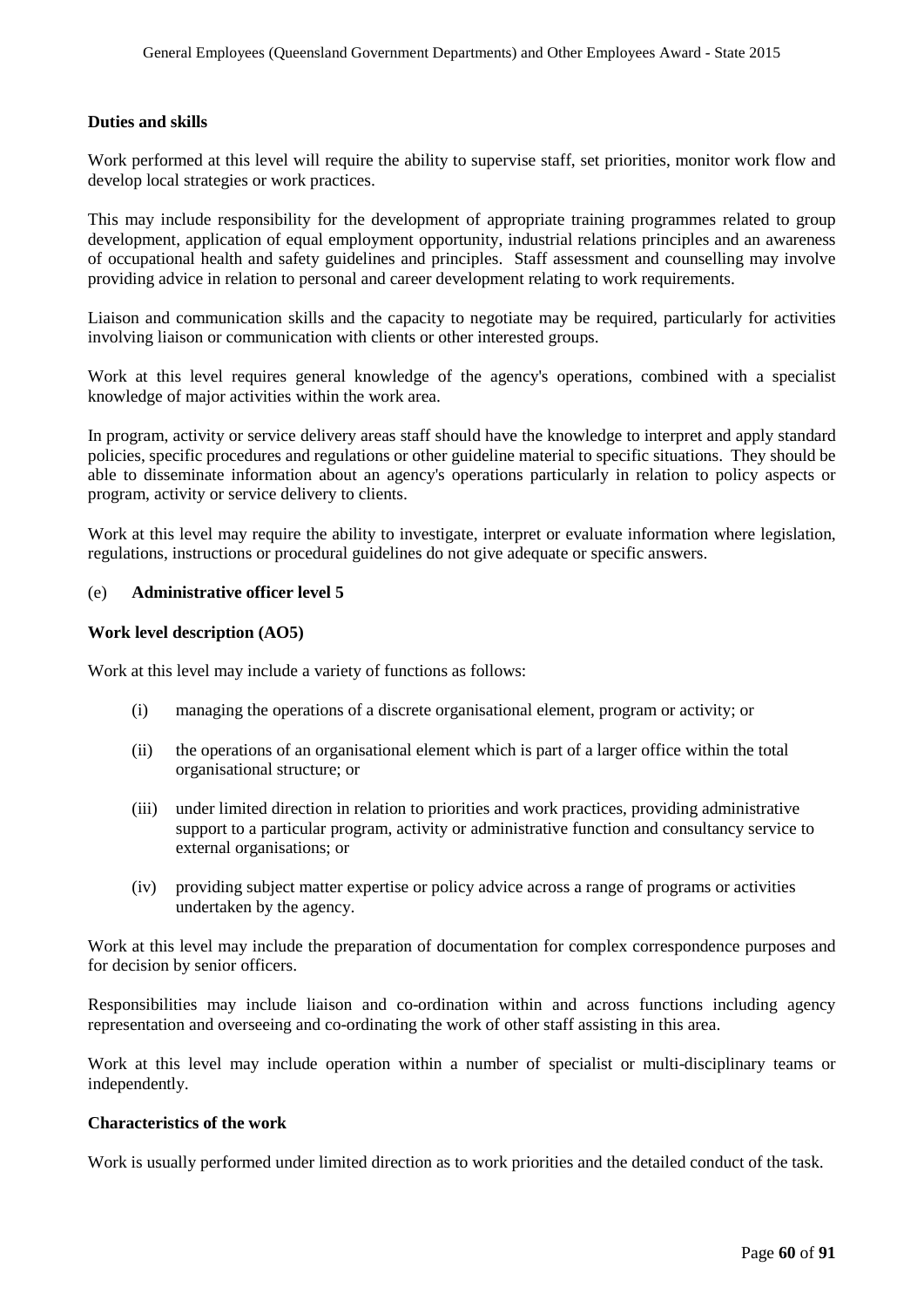Direction exercised over work performance at this level includes, depending on the functional role required, the provision of advice, guidance and/or direction in relation to a project, detailed processing, and other work practices.

Independent action may be exercised within constraints set by senior management.

Any decision taken or delegation exercised tends to be governed by the application of rules, regulations or agency operating instructions or procedures. While such decisions may impact on agency operations and resources, they are usually limited to the specific work area involved.

Managerial responsibilities would usually depend on the specific activities undertaken. Staff at this level would be expected to set and achieve priorities, monitor work flow and/or manage staffing resources to meet objectives.

#### **Duties and skills**

Work at this level requires a knowledge of agency operations and the ability to interpret legislation, regulations and other guideline material relating to the operations and functions of the work area.

Work at this level may require:

- (i) the ability to investigate, analyse, interpret or evaluate information for the guidance of staff or clients, or undertake research in relation to technical matters;
- (ii) well developed liaison and communication skills and the ability to negotiate with clients or other interested parties, within parameters decided by senior management;
- (iii) significant managerial ability, including the ability to supervise staff, set priorities, monitor work flow, develop local strategies, procedures and work practices, and allocate resources.

This includes demonstrated personnel management skills, the ability to apply equal employment opportunity principles and procedures and industrial relations principles and occupational health and safety guidelines. Responsibility for the identification of training needs and the development of appropriate training programmes for the work unit may be undertaken at this level.

#### (f) **Administrative officer level 6**

#### **Work level description (AO6)**

Work at this level may involve providing advice including policy, administrative, or specialist; undertaking work related to the management or administration of a program or activity; service delivery or corporate support functions, including project work and work policy development; preparation or co-ordination of research papers, submissions on policy, technical, professional or program issues, or administrative matters.

Liaison with other elements of the organisation, other government agencies, local authorities or community organisations is usually a feature.

Work also includes the preparation, or overseeing the preparation, of correspondence and replies to Parliamentary Questions, Ministerial representations and other briefing material; and representing the agency at meetings, conferences or seminars. Management of diverse occupational groups may be required of this level.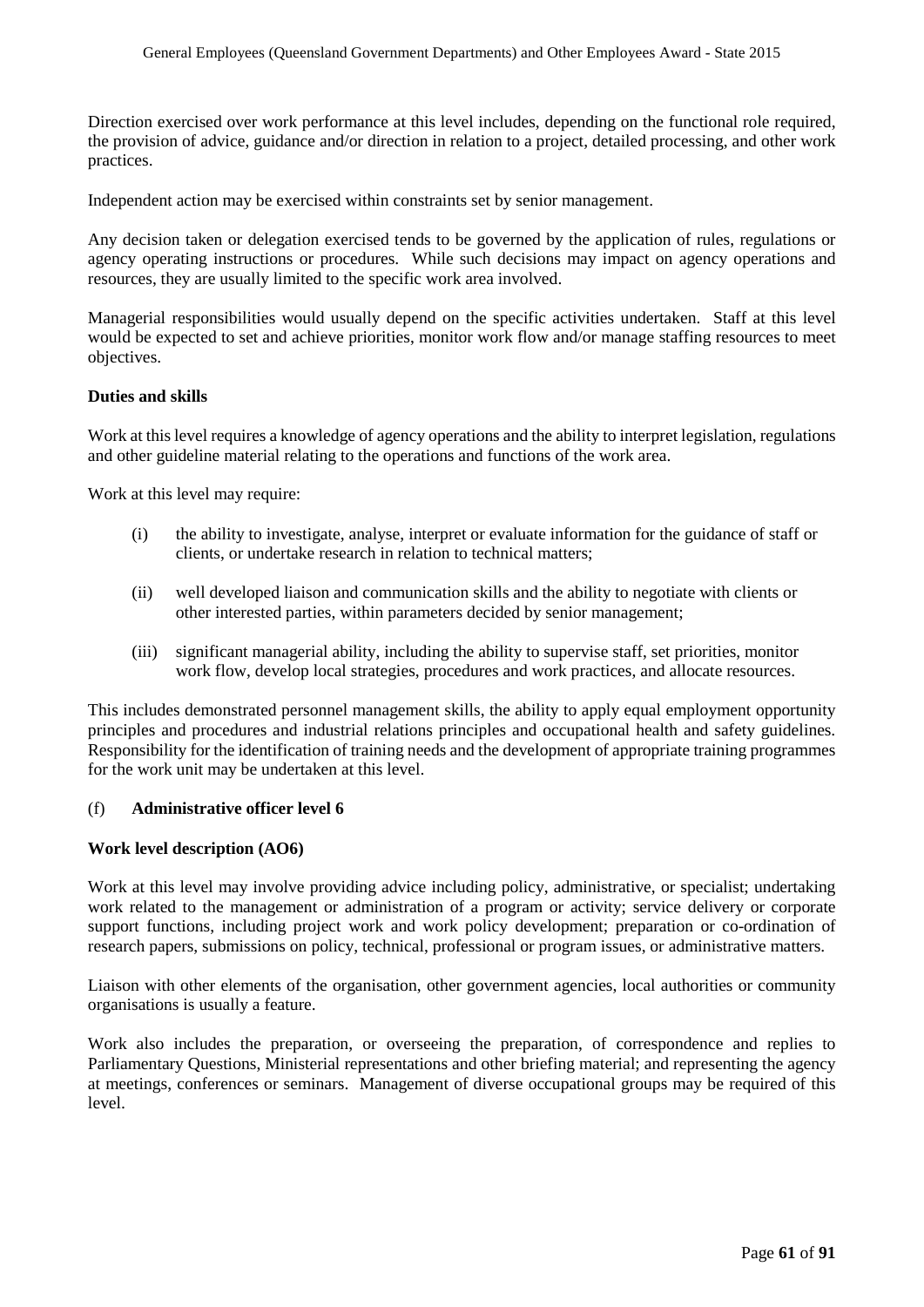#### **Characteristics of the work**

Work is undertaken at this level with limited direction as to work priorities and the detailed conduct of the task. The tasks undertaken may be of a complex or specific nature encompassing a major area of agency operations.

Direction exercised over work performed at this level may, depending on the function role required, be by way of providing general guidance and advice.

Work at this level may involve control and/or co-ordination of projects or programs within an agency in accordance with corporate goals, and requires the development, implementation and evaluation of agency activities.

Work at this level may involve independence of action including the use and allocation of resources within the constraints laid down by senior management.

Decisions taken or delegations exercised at this level may have major impact on the day-to-day operations of the work area. The impact of such decisions on agency operations is likely to be limited to a specific work area or function. Delegations exercised may, depending on the nature of the work required, involve making determinations, instigating another course of action, or reviewing previous decisions.

Managerial responsibilities may be an important function of the work at this level, but this can vary widely depending on factors such as work area, location, priorities, work load, operational deadlines and the availability of staff resources to assist.

Guidelines, rules, instructions or procedures for use by other staff and interested parties may be developed at this level.

#### **Duties and skills**

Management skills and abilities necessary to undertake the allocation and monitoring of resources, the review of operations to determine their effectiveness and contribute to the development of policy initiatives or corporate strategies are usually required at this level. A knowledge of financial program management techniques related to the activity or corporate goal of the work area is usually required at this level, together with demonstrated personnel management skills and the ability to apply equal employment procedures and implement training and staff development.

Well developed liaison and communication skills and the ability to negotiate or communicate, under limited direction, on behalf of the agency with clients or other interested parties may be needed.

Work at this level requires a knowledge and awareness of agency operations, as related to government initiatives or policies.

The ability to apply or interpret legislation, regulations, instructions or other guideline material relating to the operations, policies or functions of the work area; and the capacity to undertake high level research, reviews or investigations including the preparation of reports and associated papers may also be required.

#### (g) **Administrative officer level 7**

#### **Work level description (AO7)**

Work at this level may involve control of an organisational element involved in the administration or coordination of a specific program, activity or corporate support function at either the section or branch head level, to achieve a result in line with the corporate goals of the agency.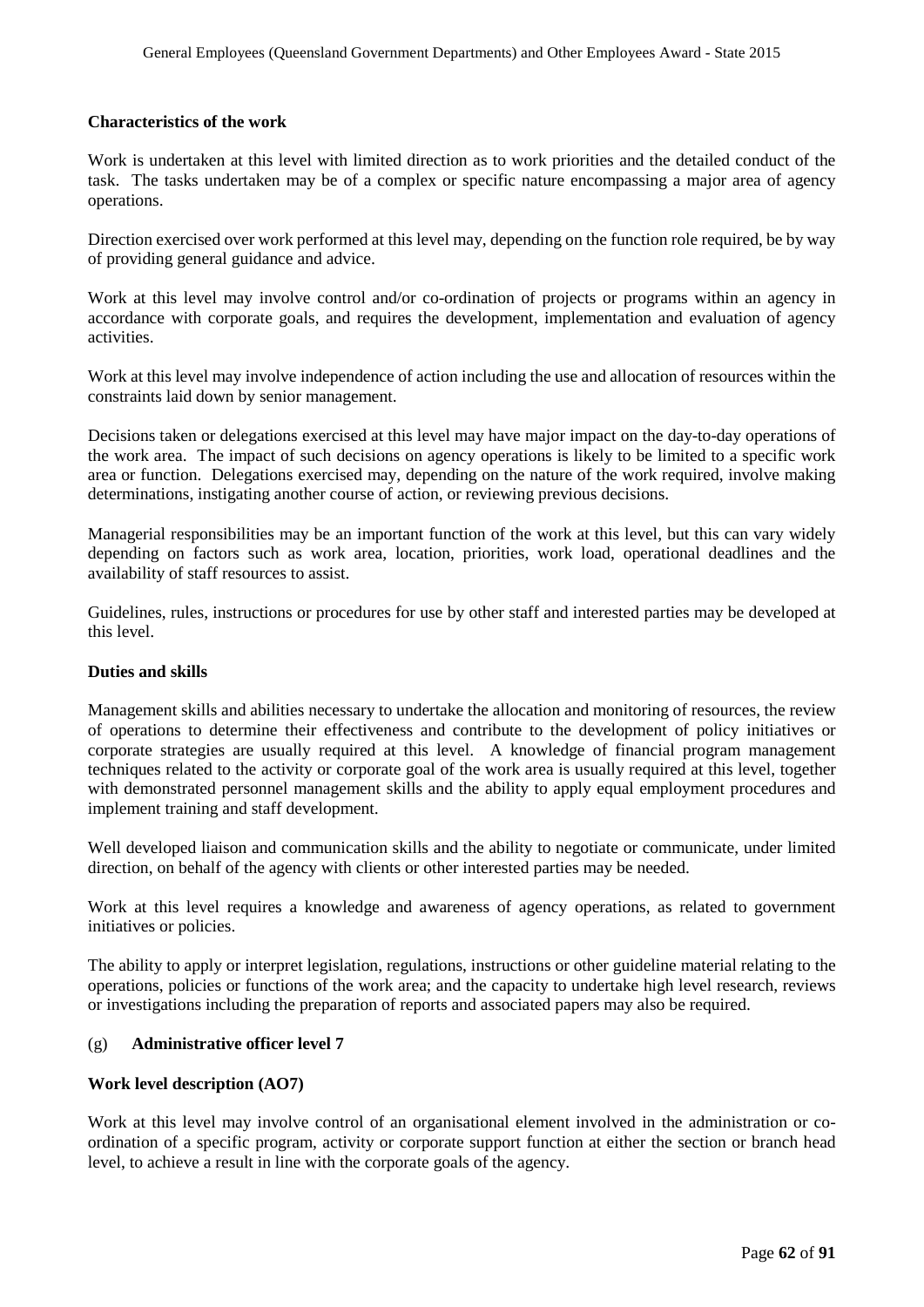The work may include developing policy and/or providing policy, financial, specific subject matter or administrative advice, including specialist advice or undertaking high level project work; developing, implementing and reviewing policy instructions and administrative or specialist procedures for the guidance of functional elements of the agency; initiating and formulating recommendations for agency programs; processing representations to the Minister, preparing replies to Parliamentary Questions, preparing briefing notes for senior level managers, assisting in the preparation of Cabinet Submissions and correspondence; liaising with other government bodies and community organisations including the preparation of public information on programs, activities or services; and representing the agency at meetings, conferences or seminars.

Work undertaken at this level may also be required to deal with a complex and diverse operating environment.

#### **Characteristics of the work**

Work is undertaken at this level with broad direction usually from a senior level manager or comparable officer in relation to priorities and the detailed conduct of the task. The activities undertaken would be of a complex or specific nature encompassing a significant element of total agency operations.

Work at this level may involve, depending on the functional role, significant independence of action including the use or allocation of resources within the constraints or guidelines laid down by senior management.

Decisions taken at this level may, depending on the degree of autonomy of function and the degree of delegated authority, have significant impact on the day-to-day operations of a specific work area and may also have significant effects elsewhere within the agency.

Management responsibilities are usually a significant function at this level. The percentage of the total work taken up in management functions and the character of the direction given to subordinates would depend on the nature of the work area, location, workload factors, priorities and staff resources allocated.

The development of guidelines, rules, regulations, procedures or instructions for either staff or other interested parties may be co-ordinated at this level.

#### **Duties and skills**

Management skills and the abilities necessary to monitor resource allocations, evaluate program effectiveness, manage staff and resources, formulate policy initiatives and develop corporate strategy proposals are usually required at this level. A knowledge of financial program management practices appropriate to the program or activity or corporate goal of the organisational element in which a position is located, are usually required at this level.

Work at this level requires the application of a high level of discipline, knowledge, a detailed knowledge of both government policies and procedures and an appreciation of their application in relation to agency operations. Staff at this level would be expected to have the ability to undertake personnel management functions and to plan, develop and implement programmes associated with equal employment opportunity, occupational health and safety, and staff development and counselling within the functional area of responsibility.

Work may require the ability to interpret and provide advice on legislation, regulations, instructions or other guideline material relating to the policies, operations or functions of the work area; and the capacity to undertake specific or major research, investigations or reviews and prepare associated papers or reports.

Liaison and communication skills of a high order, including the capacity and ability to negotiate or communicate on behalf of the agency with clients or other interested groups, perhaps to finality, may be needed.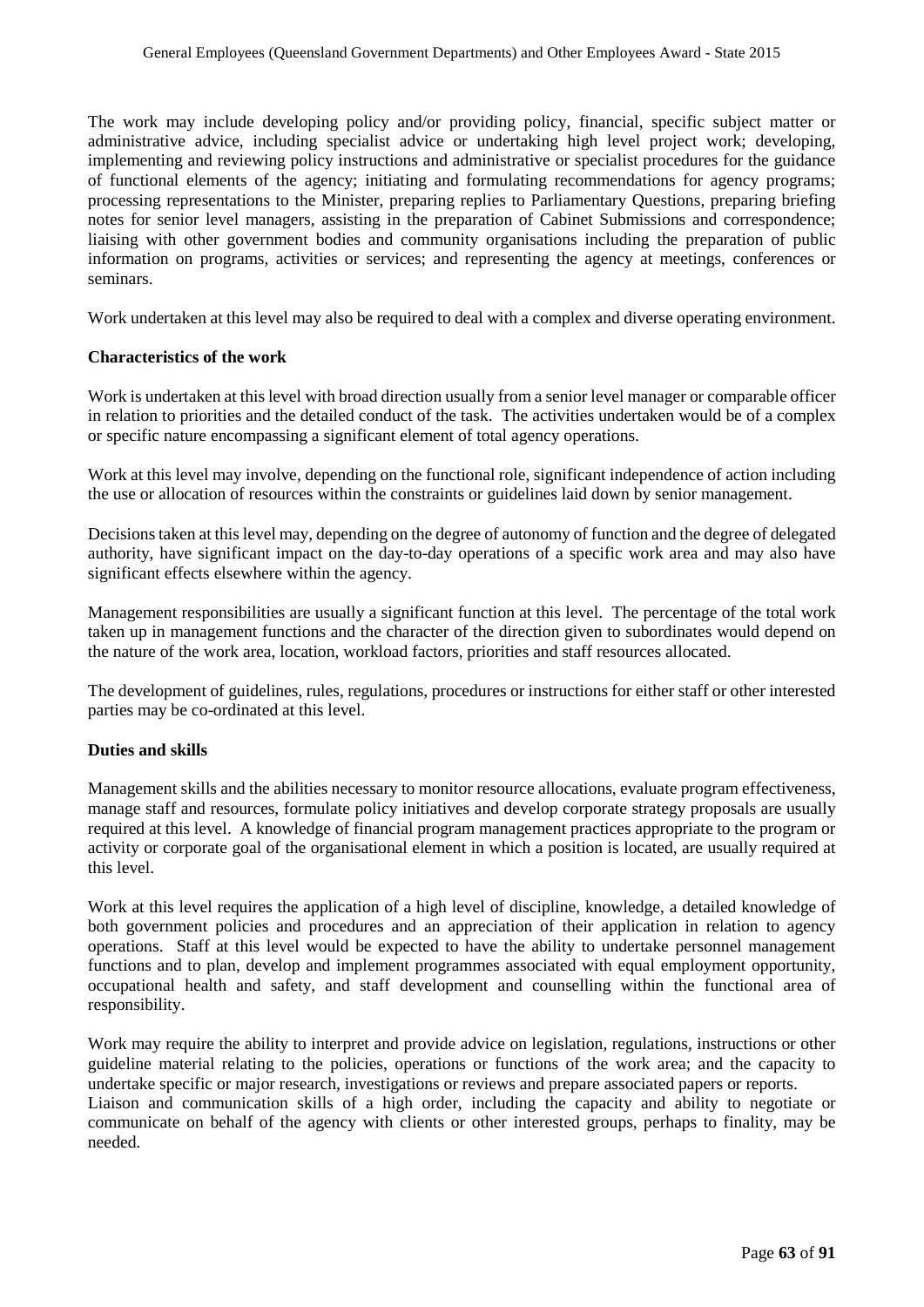#### (h) **Administrative officer level 8**

#### **Work level description (AO8)**

Work at this level may involve responsibility for a major program or programs at statewide level and of critical importance to the agency, operating within broad policy guidelines, or be responsible for a service-wide function.

High levels of discipline, expertise and experience are required combining elements of planning, organising, directing and evaluating to determine goals and priorities within the framework of the corporate objectives of the agency or of other Agencies.

This level will require a capacity for original thinking, creativity, the exercise of significant levels of independent judgement, and the exercise of delegated authority as required.

The work may include providing specialist consultancy advice within or across agencies, developing policy and interpreting, reviewing and implementing policy instructions, setting objectives in the work area, processing representations to the Minister, overseeing responses to Parliamentary Questions, preparation of reports to government, preparing ministerial briefing notes and correspondence, liaising with other government bodies and community organisations, including the provision of public information on programs, activities or services; and representing the agency at meetings, conferences or seminars.

#### **Characteristics of the Work**

Work is undertaken at this level, usually under the broad direction of a senior executive, with significant levels of independent judgement in keeping with the complex nature of work undertaken and the allocation of resources within the constraints or guidelines laid down by senior executives. Delegations exercised at this level may, depending on the functional role, involve being the final authority in the process of approving the expenditure of funds, undertaking specific action in line with the policy of the agency, or reviewing any previous action or decisions in the work area.

Management responsibilities are usually a significant function at this level, with management of a number of significant projects being involved both within and outside the agency.

The development of guidelines, rules, regulations, procedures or instructions for staff or other interested parties may be instigated at this level.

Work at this level may include analysis of organisational design and the formulation of strategic plans for staff and organisational development.

#### **Duties and skills**

Management skills and the abilities necessary to determine resource allocations, manage staff and resources, formulate policy initiatives and develop corporate strategies are usually required at this level. A knowledge of financial program management practices and the evaluation of the results of program activities against stated objectives are normally required at this level.

Work at this level requires the application of a high level of discipline and knowledge including detailed knowledge of both government policies and procedures and their application in relation to agency operations. Staff at this level with managerial responsibilities would be required to oversee the implementation of personnel management functions and to plan, develop and implement programmes associated with equal employment opportunity, occupational health and safety, and formulate policies and plans for staff and organisational development.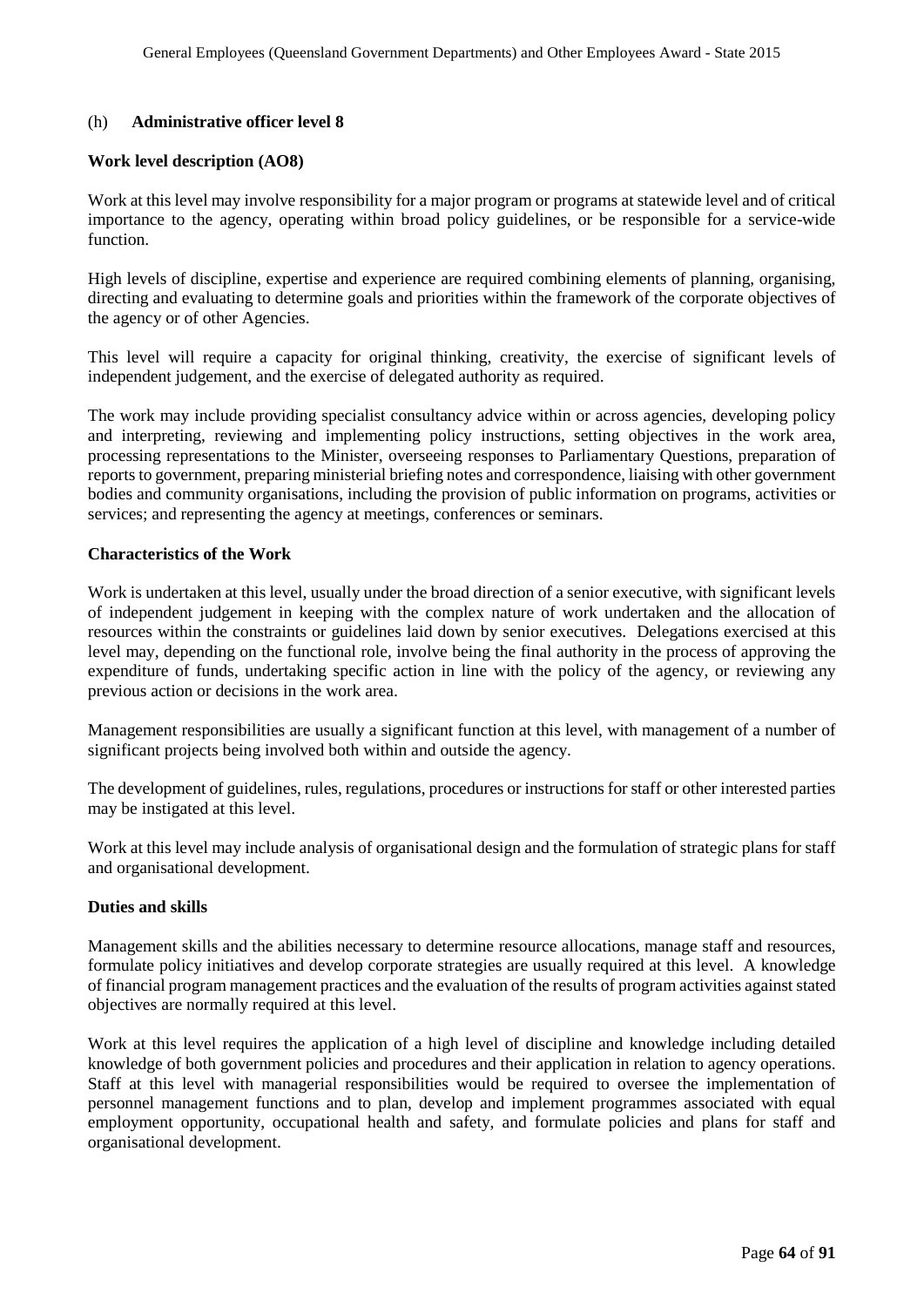Liaison and communication skills to enable the effective resolution of complex organisational issues, including the capacity and ability to negotiate or communicate on behalf of the agency with clients or other interested groups, often to finality, may be required.

## **S1.2 - Operational stream**

## (a) **Operational officer level 1**

#### **Work level description (OO1)**

Training, both on and off-the-job, is a dominant feature of this level.

#### **Characteristics of the work**

Work at this level is performed under close supervision and direction following standard routines, methods and procedures with little scope for deviation or the exercise of initiative or judgement in the selection of appropriate means to complete the work assignment. Limited responsibility exists for the final outcome.

The routines, methods and procedures to be followed are at a level consistent with skills acquired. Direct guidance is given when problems arise.

Positions at this level have no supervisory responsibility.

#### **Duties and skills**

Employees at this level usually perform repetitive tasks which are fully prescribed and are usually performed in response to standardised instructions or requests. There is only limited scope for interpretation.

#### (b) **Operational officer level 2**

#### **Work level description (OO2)**

Positions at this level involve the delivery of operational services whose work routines, methods, and procedures are clearly established and there is limited scope for deviation.

Training, both on and off the job, is often a dominant feature of this level.

#### **Characteristics of the work**

Work may initially be performed under close supervision by a more experienced officer, however, this supervision is expected to reduce as experience increases. Employees at this level may operate individually or as a member of a project team within a work group.

Limited discretion is available for the selection of the appropriate means of completing duties or tasks. Guidance is always available and work outcomes may be closely monitored.

Positions at this level may have limited supervisory responsibilities with more experienced staff assisting new staff by providing guidance and advice.

#### **Duties and skills**

Positions at this level may involve an employee in a range of activities including the performance of nonrepetitive tasks governed by established procedures, specific guidelines and standardised instructions.

Duties may include field support or regulatory inspection activities and data collection and recording.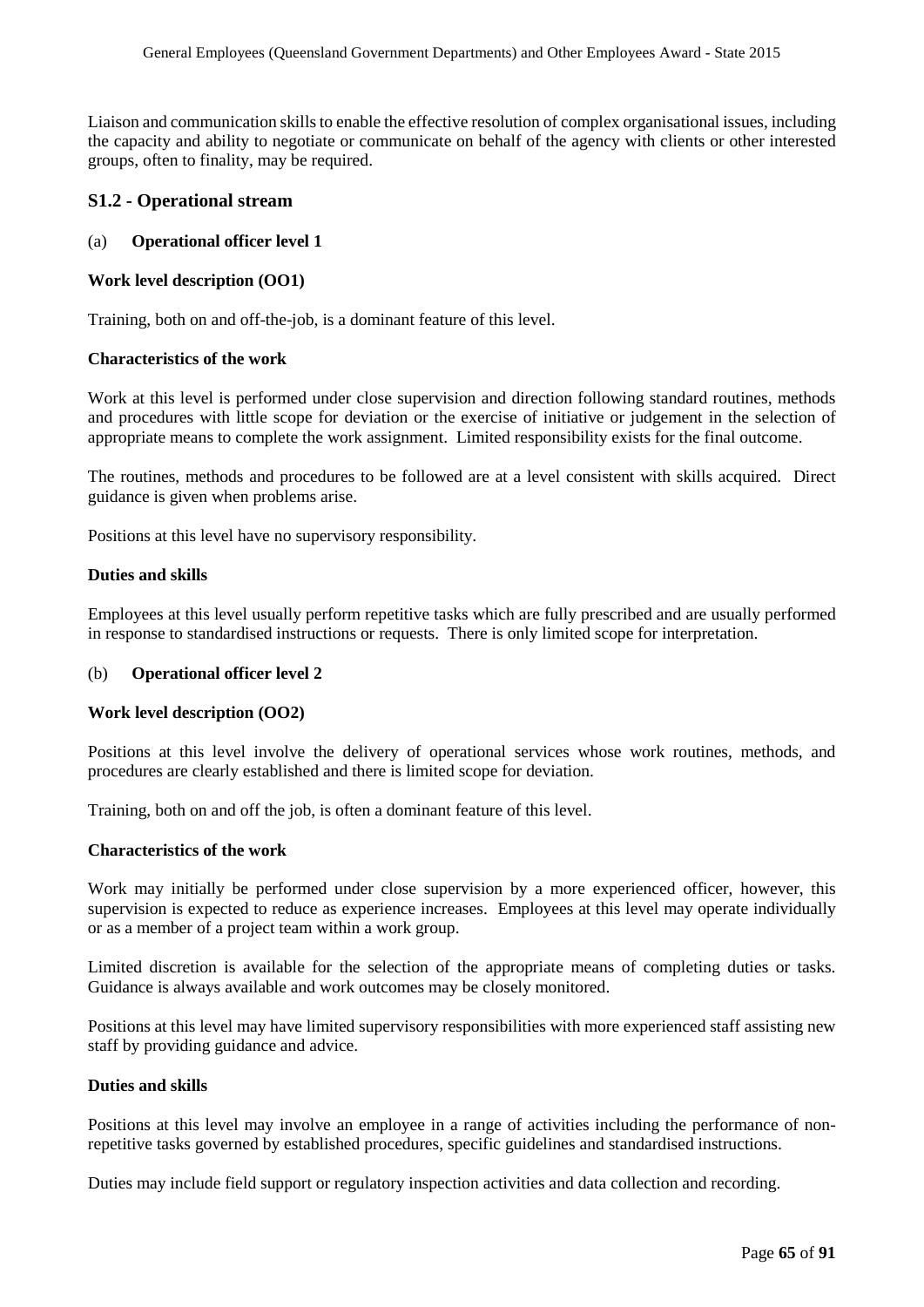Appointees to this level undertake a range of functions requiring the practical application of acquired skills and knowledge.

Technical skills not requiring trade or equivalent qualifications are required in order to safely and effectively operate basic machinery to perform routine and standard functions, and organise duties across a working day to meet regular work load requirements.

#### (c) **Operational officer level 3**

#### **Work level description (OO3)**

Appointment to this level requires proven expertise in the particular discipline with demonstrated proficiency in applying established techniques.

An understanding of the agency's functions coupled with detailed knowledge of the work units' operations, practices and procedures is necessary for competent performance.

#### **Characteristics of the work**

Employees at this level work under general direction and undertake a range of functions which may require the application of trade based skills and experience or the practical application of a high level of skills.

Employees at this level may operate individually or as a member of a project team within a work group.

Supervision of subordinate employees within a small discrete work group or function may be a feature of this level.

Assistance is usually available if required when problems occur, although problems are usually resolvable by reference to procedures, documented methods and instructions.

Whilst there is some scope for the exercising of initiative in the application of established work practices and procedures, problems can generally be solved by reference to documented methods and instructions.

#### **Duties and skills**

Work at this level requires a sound knowledge of the agency's functions and the requirements of the discipline.

A sound knowledge of the operating procedures is required.

Supervisory responsibilities may include co-ordination of work-flow processes, training of subordinate staff, responsibility of quality of output of the workgroup, staff assessment and performance counselling in relation to subordinates.

Knowledge and compliance with regulations, codes and specifications may be required.

Duties at this level may include application of trade based skills or equivalent involving field work, design/modification of equipment, research projects, support services and the collating and analysis of specimens or data.

#### (d) **Operational officer level 4**

#### **Work level description (OO4)**

Work at this level requires specialised knowledge within the discipline.

Work is undertaken under limited direction as to work priorities and the detailed conduct of the task.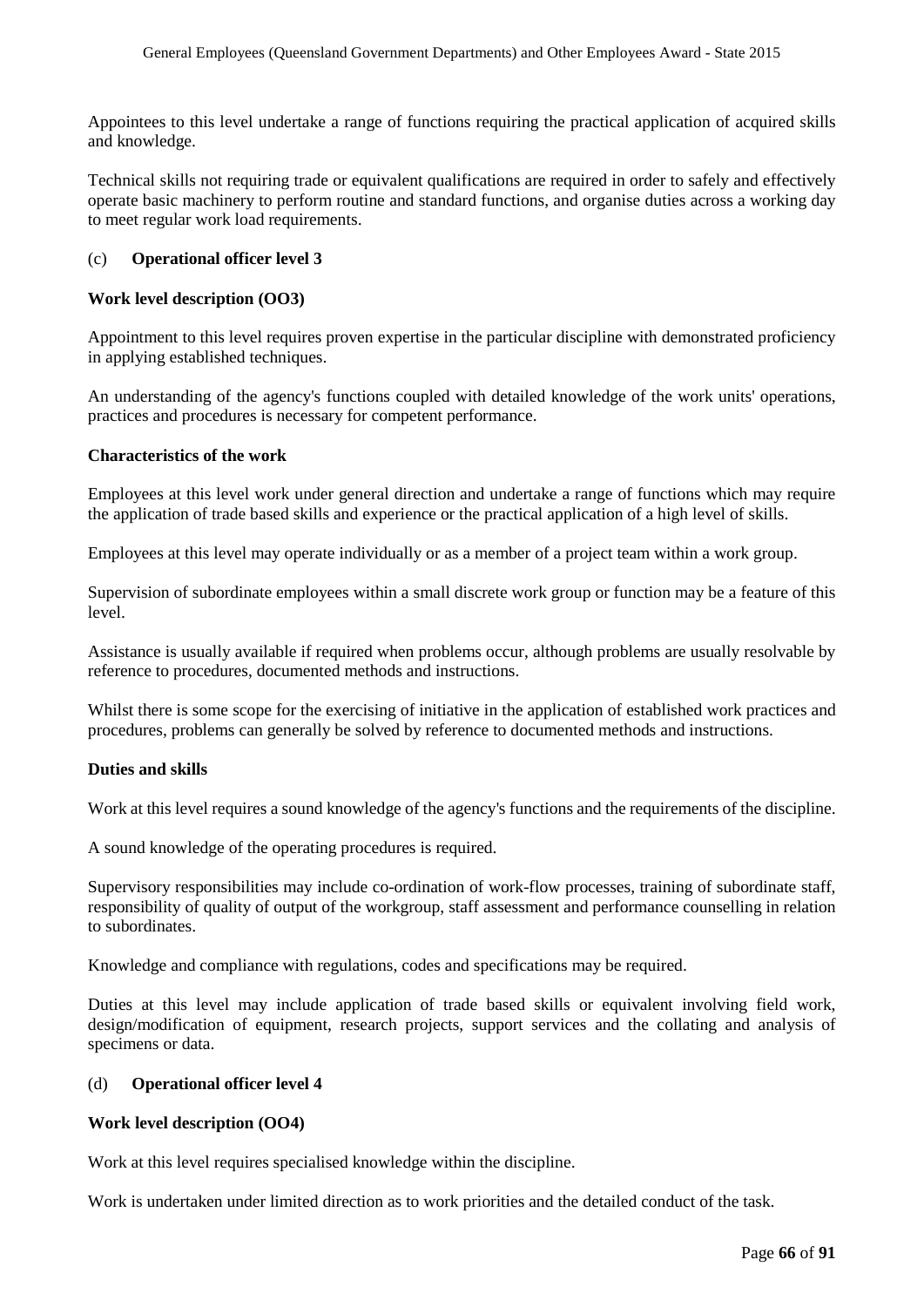Employees may be responsible for larger work groups or functions, field groups or district operations.

High levels of initiative in accomplishing objectives may be required to be exercised either on an individual basis or in a multi-disciplinary unit.

#### **Characteristics of the work**

Work is performed either independently with guidance from superiors only received for those aspects of work which involve new or sophisticated techniques or relate to areas outside the positions normal span of activity.

There is scope for the exercise of initiative in the application of established work practices and procedures.

#### **Duties and skills**

Duties include the supervision of a work group or function, field group or regional operation, with responsibility for the standard of workmanship, completion of work assignments and allocation of resources.

Interpretation of guideline material and documented precedents and the application of judgment may be required in the determining of solutions to problems.

#### (e) **Operational officer level 5**

#### **Work level description (OO5)**

Work at this level requires specialised knowledge of complex though conventional methods and techniques.

High levels of autonomy and initiative may be required to be exhibited in accomplishing objectives and undertaking projects.

Management of large work groups may be a factor.

#### **Characteristics of the work**

Employees at this level are subject to limited direction and may exercise managerial responsibility for a large and complex work program.

Usually only broad guidance and advice is provided as to operational requirements and deadlines to achieve end results in line with operating goals.

#### **Duties and skills**

Duties may involve detailed planning, directing, co-ordinating or financial control within budget, material and workforce limitations established by management and the implementation of overall agency policies.

Managerial responsibility includes training of subordinate staff, co-ordination of workflow processes, responsibility for quality of output of the work unit, performance assessment and review, staff counselling, career planning and development, application of equal employment opportunity principles as well as implementing occupational health and safety guidelines and principles.

#### (f) **Operational officer levels 6 and 7**

#### **Work level description (OO6 & OO7)**

Work at these levels require specialised knowledge and may be undertaken autonomously. These are managerial levels and may include responsibility for large and complex work groups.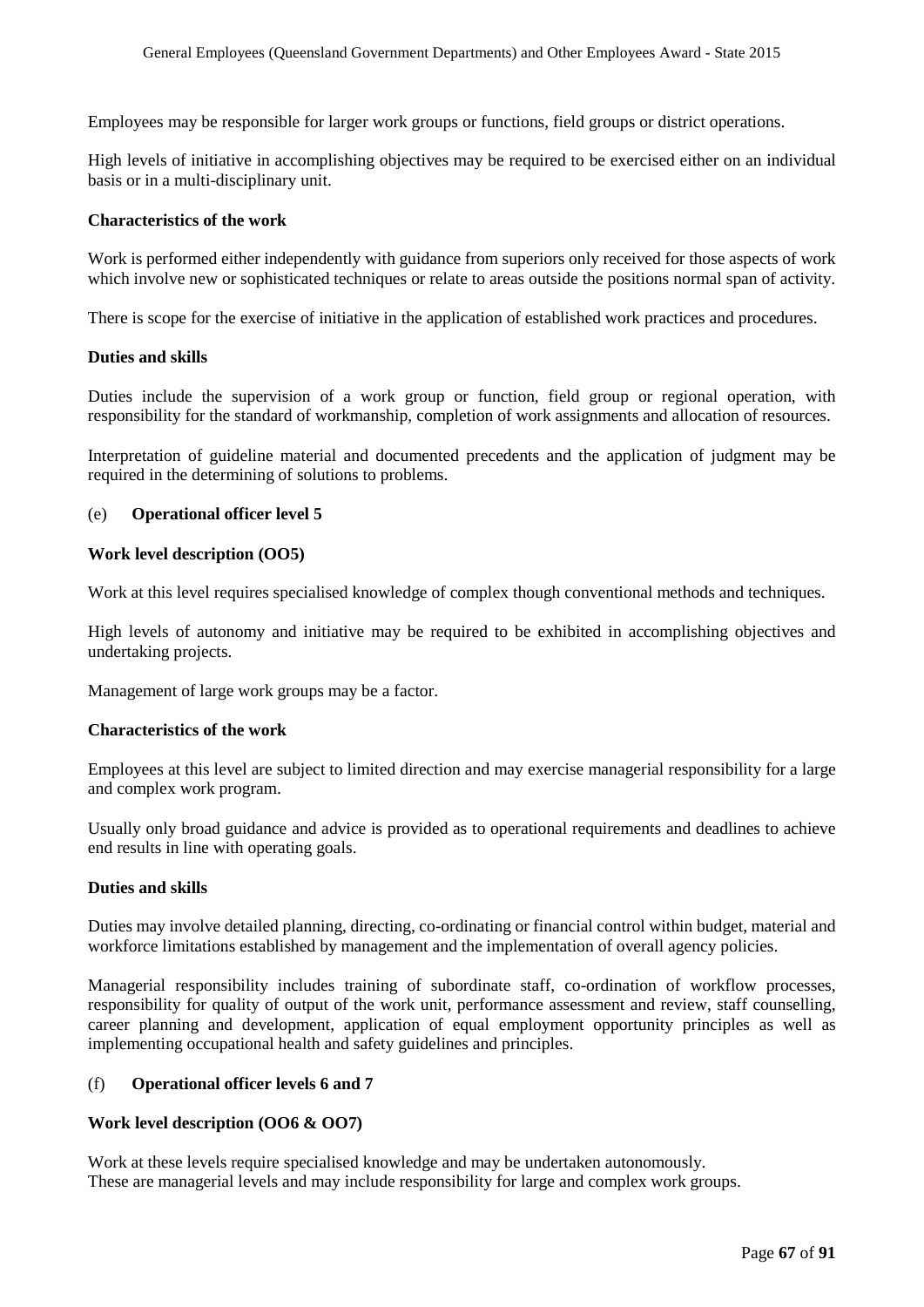#### **Characteristics of the work**

Responsibilities at these levels will reflect the size and complexity of agency operations and will normally entail significant independence of action in the allocation of resources within constraints imposed by management.

Work is performed under limited direction with a significant degree of discretion permitted within the boundaries of broad guidelines to achieve organizational goals.

#### **Duties and skills**

Duties at these levels reflect the independent operation of the employee and may involve significant allocation of resources.

Management of work units may include prioritising work, training staff, monitoring of work flow and setting of local strategic plans. Assessment and review of the standard of work of subordinate staff is also a requirement of these levels.

Work at these levels require a knowledge and awareness of agency operations as well as detailed knowledge of major activities of the work unit.

The requirement to interpret legislation, regulations and other guidance material relating to the operations and functions of the work area is necessary for adequate performance at these levels.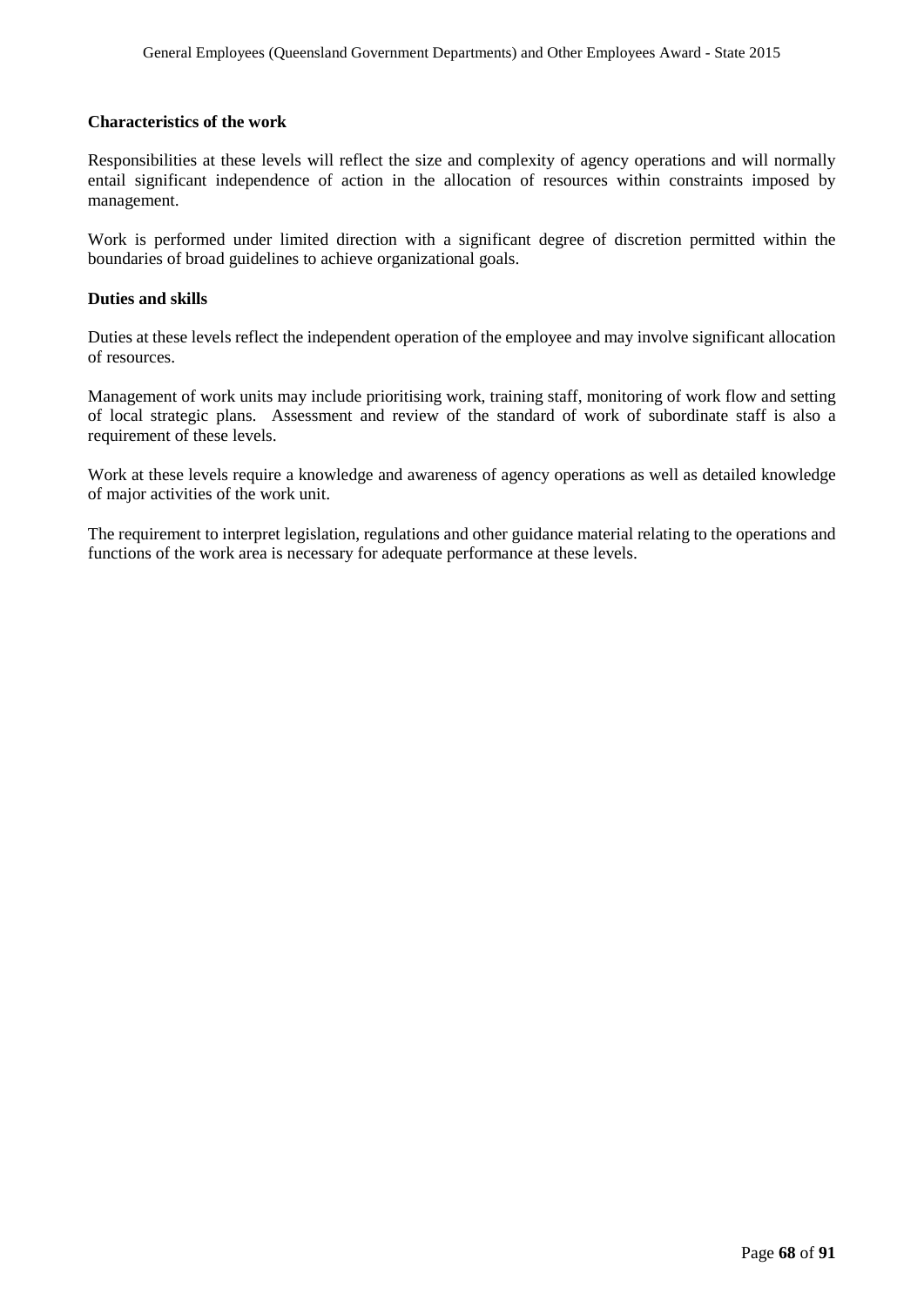# **Schedule 2 - Generic Level Statements - Employees engaged by Agriculture and Fisheries in the Forestry stream**

#### **S2.1 Definitions**

In this Schedule:

**assessment** means the process of collecting evidence and making judgements on whether competency has been achieved to confirm that the individual can perform to the standard expected in the workplace, or as expressed in the relevant industry/enterprise competency standards contained in the relevant endorsed National Industry Training Package, or the learning outcomes of an accredited course.

**forestry worker** means an employee who is multi-skilled and competent in performing a range of routine tasks or functions under general supervision and who typically would not be required to possess technical or specialist skills or knowledge or a qualification with an outcome higher than AQF Level 3 for wage level 2. A forestry worker would typically span a new entrant in the forestry sector up to an experienced worker who builds on their levels of skill and knowledge over a 5 year period. Additionally, it would include an inexperienced plant operator i.e. with less than one year's cumulative experience.

**ganger** and/or **overseer** means a person who has been authorised by the employer to act, and take a leadership role on its behalf, in the management, supervision, implementation and application of a diverse range of projects and routine activities. Four levels of supervision are recognised (ganger, overseer grade 2, overseer grade 1 and principal overseer) depending and based on an increasing level of responsibility they are authorised to exercise.

Without limiting the meaning of its application, the ganger or overseer would typically be responsible for the following activities and functions:

- project management of a diverse variety of routine and complex projects and activities including management of human, financial and physical resources where appropriate;
- interaction with customers including problem solving where appropriate;
- ensuring on site compliance with a variety of statutes and employer policies, including Workplace Health and Safety requirements, Guidelines and Procedures and Local Laws;
- performance management including taking initial action over diminished work performance, and
- interaction with various levels of gangers and overseers and/or senior management.

A ganger will typically lead and supervise a small work team (generally less than 10 employees) on small projects or activities of a routine or cyclical nature where the work is clearly specified and well defined in its requirements.

Overseer - grade 2 will typically lead and supervise either a large work team (generally more than 10 employees) on small projects or activities of a routine or cyclical nature, or a small work team on projects or activities of a complex nature where the work is typically highly variable and intricate in nature, may not always be clearly specified and requires a high level of interpretation and therefore individual responsibility to meet requirements.

Overseer - grade 1 will typically co-ordinate and supervise ganger and overseer grade 2 activities on projects or activities of a complex nature where the work is typically highly variable and intricate in nature, may not always be clearly specified and requires a high level of interpretation, co-ordination and therefore individual responsibility to meet requirements.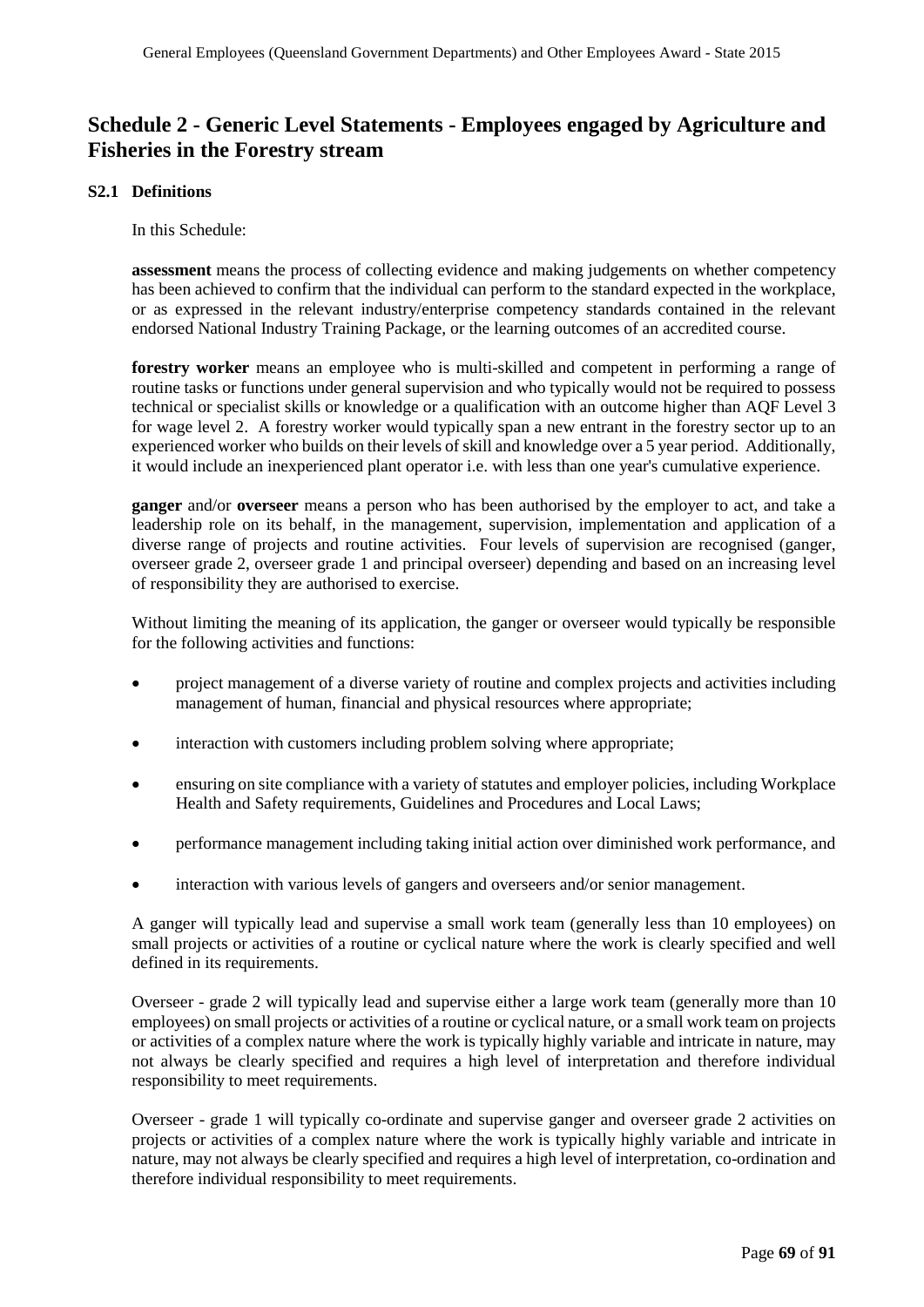Principal overseer will typically manage and supervise a number of other gangers and overseers grades 2 and 1 on projects or activities of a complex nature and is generally responsible for the overall implementation of on-site activities.

The work is typically highly variable and intricate in nature, may not always be clearly specified and requires a high level of specialised skills and knowledge, interpretation and therefore individual responsibility to meet requirements.

Responsibilities at this level will reflect the size and complexity of agency operations and will normally entail significant input and interaction with senior staff into on-site policy development and implementation including the allocation of resources within constraints imposed by senior management.

**points** means the points assigned to an employee who successfully completes units or elements of competence within a qualification, non-accredited course or other accredited training that may lead to the issue of a Statement of Attainment, qualification or other form of recognition. The formula used may evolve over time but has a foundation where the value of points is determined through a consultative process involving the industrial parties typically in an enterprise bargaining or other similar industrial exercise.

The determination process will involve consideration of the complexity and effort required to achieve the competency where one point is equivalent to 10 hours of time nominally assigned from the unit(s) or element(s) of competence undertaken.

A minimum of 12 points (or 120 hours) of additional training must be completed before an employee can be assessed as having met the progression requirements for wage level 4 and an additional 12 points for progression to wage level 5 of this classification structure.

The points system is designed to identify and quantify different levels of multi-skilling and knowledge possessed by specialist forestry workers typically employed in wage levels 3, 4 and 5.

**recognition of prior learning (RPL)** means recognition of competence currently held, regardless of how, when or where the learning occurred. Under National Industry Training Package guidelines RPL is one of the pathways available to prove a person's competence. Competence can be determined through any combination of formal or informal training and education, work experience or general life experience. In order to grant RPL, the assessor must be confident that the candidate is currently competent against the industry or enterprise competency standards specified in the relevant endorsed National Industry Training Package or outcomes specified for accredited courses. This evidence may take a variety of forms and could include certification, references from past employers, testimonials from clients, work samples and/or practical assessment. The assessor must ensure that the evidence is authentic, valid, reliable, current and sufficient.

**registered training organisation** means an organisation recognised within the meaning of the *Further Education and Training Act 2014* or its successor that is registered to deliver training and issue qualifications.

**specialist forestry worker** means an employee other than a ganger or overseer, who is competent in performing a range of specialist tasks or functions under limited supervision over and above those normally performed by a forestry worker. A specialist forestry worker may typically be required to possess a variety of operator's tickets or licenses or other qualification(s) including skills and competencies higher than an AQF Level 3 outcome which are relevant to their area of speciality. The employee would typically possess a high degree of technical knowledge and ability and be able to apply this technical knowledge and ability to their particular field(s) of work and speciality.

**specialty fields** means, without limiting the application of this meaning, a specialist forestry worker who may be engaged on a number of specialist fields such as: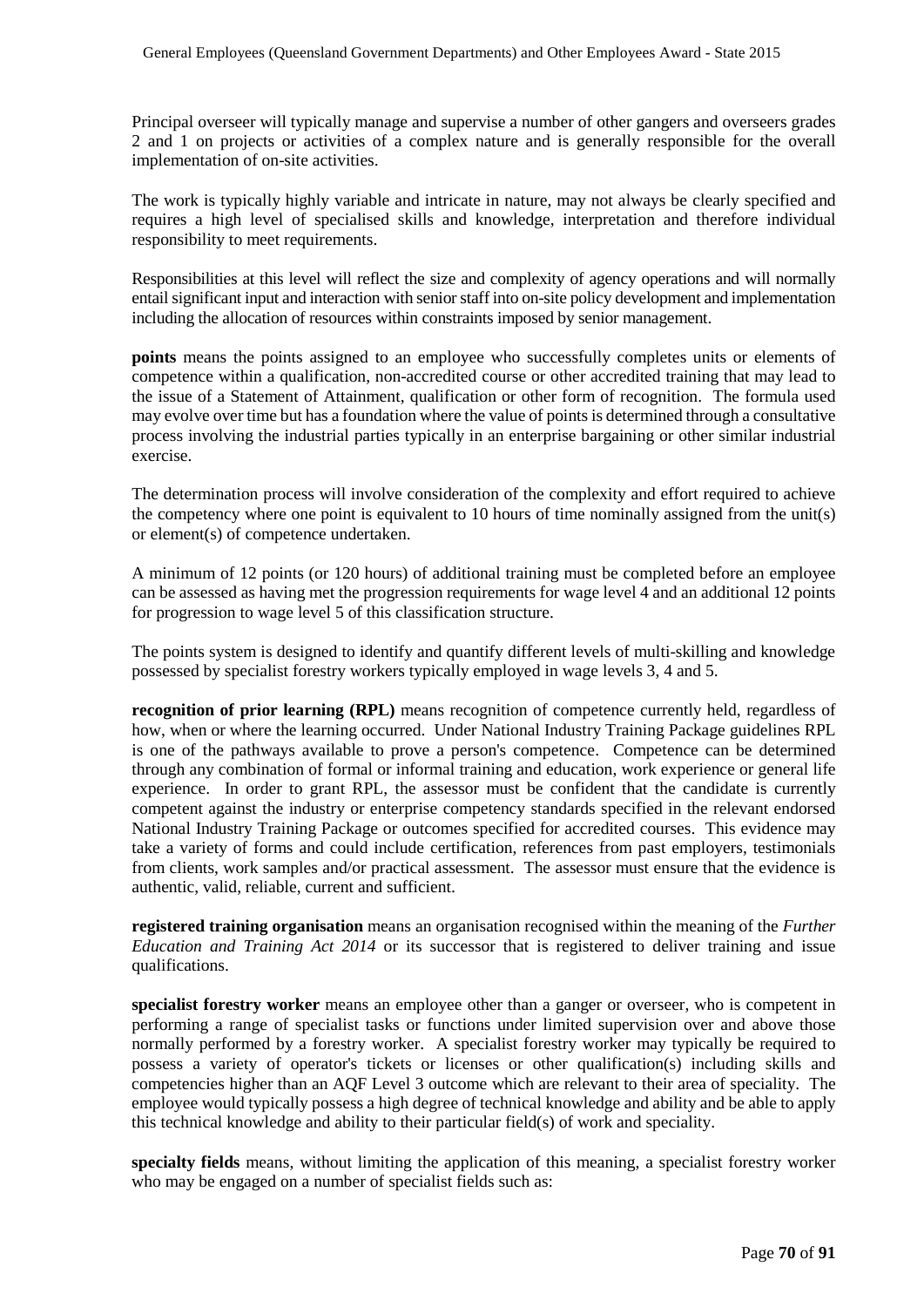- plant operators using a variety of equipment with more than 1 year's experience;
- survey and site design;
- fire management at training level 2 and above;
- forest mensuration:
- operating geographical Global Positioning Systems (GPS);
- any other area of operation or function considered to carry a level of responsibility, skill or knowledge over and above a specialist forestry worker as defined at wage level 3 e.g. plant instructor, chainsaw instructor or safety rehabilitation officer.

**statement of attainment** means a certificate recognising that a person has one or more of the learning outcomes identified for a particular qualification or accredited course.

**supervision** within the classification structure relates to the ganger and overseer wage levels and the increasing value or worth the employee is to the employer in terms of the degree of autonomy, decisionmaking, problem-solving, application and responsibility of the employee as an individual or within a work team environment.

Four levels of supervision are recognised and are as follows:

Regular Supervision applies to a person who is a new entrant employee or who has limited experience and who:

- works under close direction using established routines, methods and procedures with little scope for deviating from these;
- is not required to provide more than basic judgement and application of basic problem solving skills; and
- usually operates within a work team with very limited autonomy.

Employees at this level would normally be remunerated at wage level 1.

General supervision applies to a person who:

- receives general instructions usually covering only the broader technical aspects of the work;
- may be subject to progress checks, but such checks are usually confined to ensuring that, in broad terms, satisfactory progress is being made;
- has their assignments and work reviewed on completion;
- although technically competent and well experienced, there may be occasions on which the person will receive more detailed instructions;
- usually operates within a work team but may have specified areas of autonomy to perform a range of allocated activities and functions.

Employees at this level would normally be remunerated at wage level 2.

Limited supervision applies to a person who:

- receives only limited instructions normally confined to a clear statement of objectives;
- has their work measured in terms of the achievement of stated objectives;
- is fully competent and very experienced in a technical sense and requires little guidance in the performance of work;
- operates with autonomy either individually or within a work team; and
- leads or supervises a work team.

Employees at this level would normally be remunerated at wage levels 3 and 4.

Remote supervision applies to a person who: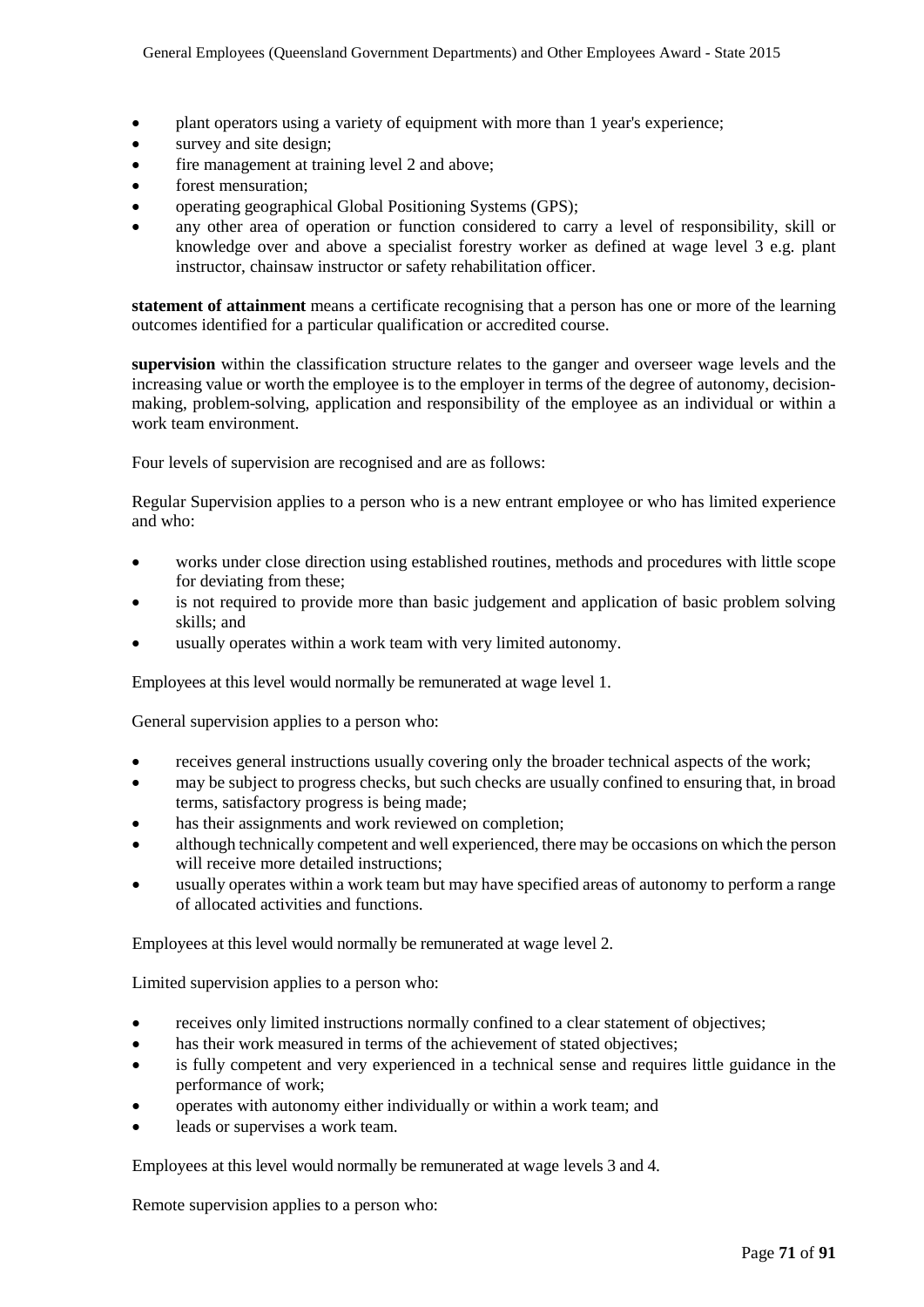- demonstrates understanding of a broad knowledge base incorporating some theoretical concepts;
- develops and applies a number of strategic solutions to a range of unpredictable problems;
- identifies, analyses and evaluates information from a variety of sources;
- identifies and applies skill and knowledge to a wide variety of contexts with some depth in some areas;
- takes responsibility for own outputs in relation to specified human resource standards; and
- provides strategic "hands on" management direction or co-ordination for a number of other team leaders usually on site.

Employees at this level would normally be remunerated at wage levels 5 and 6.

**work team** means a group of employees who work as a crew, gang or team to plan and execute routine functions and maintenance tasks relevant to their employer's business. Work teams are generally autonomous of direct managerial supervision and perform their tasks in a way that maximises productivity and multi-skilling.

#### **S2.2 Career path progression and classification criteria**

S2.2.1 Classification criteria and supporting principles

(a) Classification process

The employer shall determine an employee's classification relevant to a particular wage level in Schedule 2 through the following process:

- (i) an analysis is to be undertaken to establish the requisite skills and responsibilities for each identified position, which may require a position description to be written for each position. Such an analysis shall be consistent with the occupational analysis and supporting competency registry, developed by workers in conjunction with various independent experts and the industrial parties, that underpins this classification structure.
- (ii) each position is classified by reference to the classification criteria in accordance with clause S2.3.
- (iii) employees are notified in writing of their appointment to a position.
- (b) Classification criteria

Classification criteria as outlined in clause S2.3 are guidelines to determine the appropriate classification level and consist of:

- (i) relativities for each wage level;
- (ii) isolated characteristics that should not be used to justify the classification of a position;
- (iii) indicative duties that represent where the majority of the employee's duties are located (i.e. it is not mandatory that an employee performs every duty in a wage level and where it is acknowledged that some duties are only relevant for certain sectors of the employer's business);
- (iv) indicative experience and/or qualifications; and
- (v) indicative levels of responsibility.
- (c) Guide to classification The characteristics nominated above are the principal guide for classification to a particular wage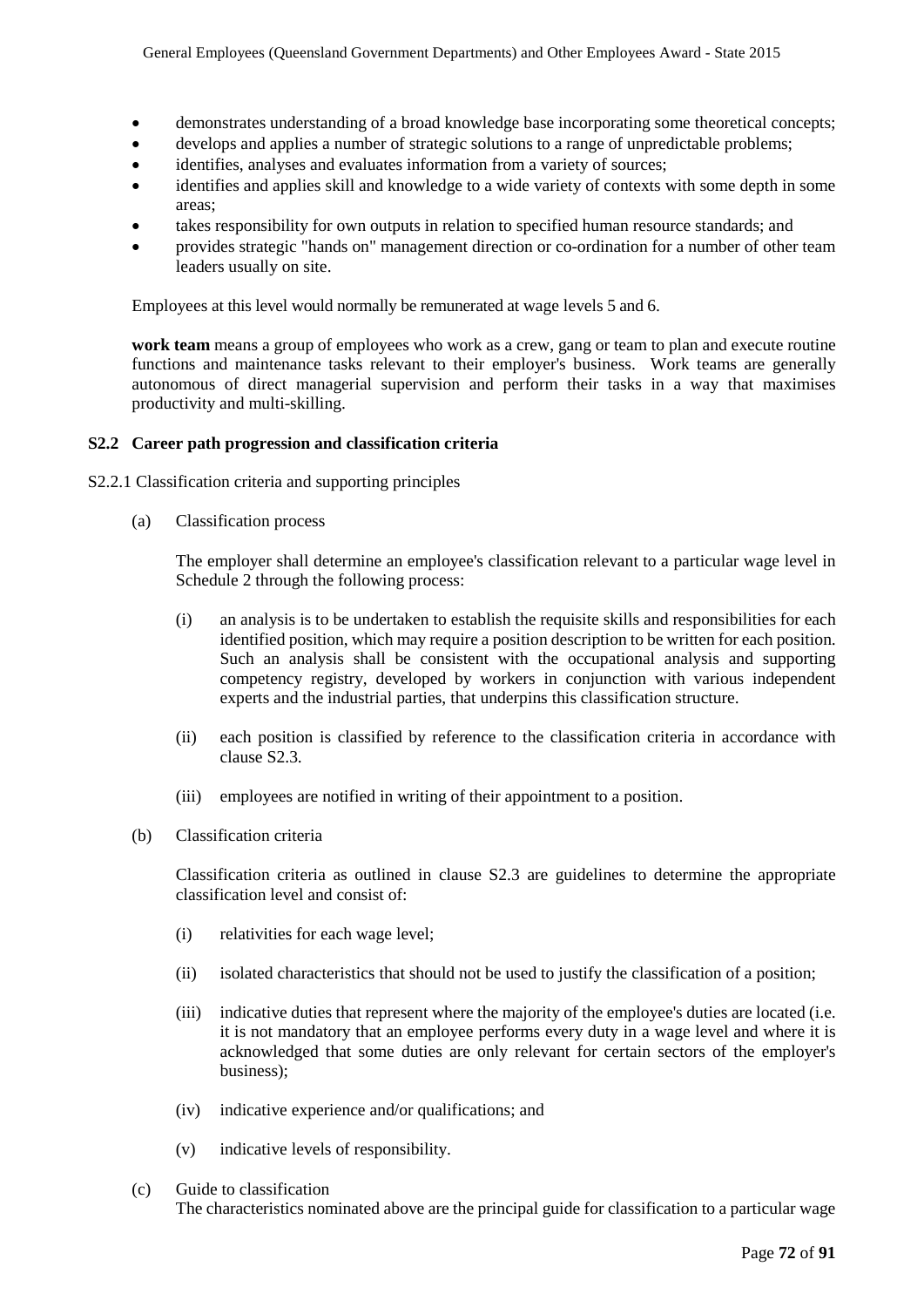level as they are designed to indicate the level of basic knowledge, comprehension of issues, procedures required, the level of autonomy, accountability, supervision or training involved with the position.

(d) Characteristics of wage levels

The characteristics of a wage level must be read as a whole to gain an understanding of the position and the performance requirement. Isolated characteristics should not be used to justify the classification of a position. The key issue to be analysed in properly classifying an employee is the level of initiative, responsibility/accountability, competency and generalist and/or specialist skills that an employee is required to exercise in performing the employee's work within the parameters of the characteristics of the position.

(e) Attributes and skills for wage levels not exhaustive

The attributes and skills for each wage level are indicative of those required for each wage level. They are by no means an exhaustive list of the skills, attributes, duties or tasks included in each position within each wage level and employees may be expected to carry out additional duties or tasks as requested, which require skills that are not listed. Additionally, individual position descriptions may be developed to supplement these broad attributes.

(f) Employees deemed to have skills and/or qualifications

Some typical duties/skills will appear at more than one wage level. This acknowledges that skill acquisition is based on a building process that commences from simply undertaking and/or performing a task through a range of supervising, co-ordinating and managing activities. Because of this, the classification or re-classification of a position needs to be done by reference to the specific characteristics of the wage level. As an example, because an employee may be utilising a set of skills comprehended at a higher wage level than that to which the employee has been appointed, the employee assumes the level of qualification, initiative, accountability and competence envisaged by the characteristics of the higher wage level irrespective of whether the employee holds formal qualifications specified for that higher wage level.

(g) Skills required versus skills possessed

Payment for skills required in a particular position and used on a regular basis and not skills/qualifications possessed is an acknowledgement that some employees are over-qualified for the position in which they will be engaged.

(h) Employees' responsibilities

All employees will be required, in addition to performing their own tasks, to carry out tasks and responsibilities of employees at lower wage levels. All employees are required to observe the relevant legislative requirements as applied to their position, (for example the interpretation of various statutes that may be outlined in the employer's policy and procedure manuals). The ability to provide excellent customer service, where the customer may be external or internal, underpins all wage levels.

(i) Multi-skilling process

Multi-skilling recognises employees working in non-traditional work areas and requires employees to perform duties and use skills that are not a part of their designated "core" trade or skills set. Higher skill levels may be beneficial to business operation and it is acknowledged employees should be remunerated according to the skills they are required to use.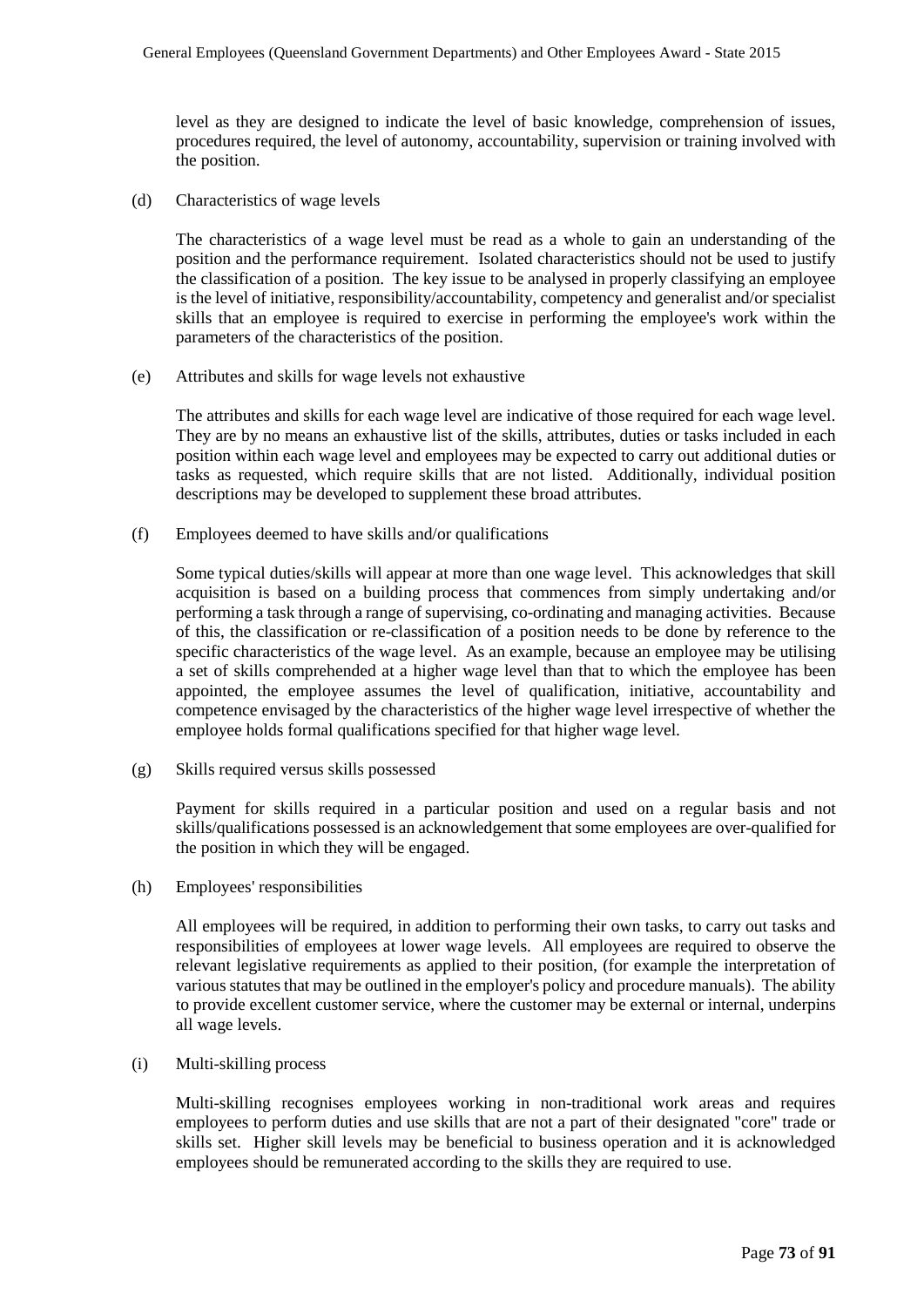#### S2.2.2 Re-classification

- (a) In seeking upward re-classification, employees will be required to demonstrate that they meet the requirements of the specific skill level in accordance with the criteria outlined in this Award and that they are required to carry out the duties at that level.
- (b) In seeking re-classification an employee shall establish that they are engaged on duties and possess associated competencies outside their normal role and that those competencies are required to be used by the employer. It is acknowledged that some additional competencies may be required to be used on an infrequent basis and that recognition of the use of these competencies shall be managed through a consultative process involving the industrial parties typically in an enterprise bargaining or other similar initiative.
- S2.3 Classification levels and Award relativities
	- (a) **Wage level 1**  entry level labourer (87.5% 90%)
		- (i) indicative skills, knowledge, experience and/or qualifications
			- (A) although there is no mandatory qualification requirement for employees, the indicative level of skill and knowledge required would be commensurate with FPI20105 Certificate II in Forest Growing and Management.
			- (B) an employee at this wage level would typically possess a very basic understanding and knowledge of policies, procedures statutes, etc.
			- (C) an employee at this wage level will normally not possess any qualifications and would remain at the 87.5% nominal relativity level for a period of 3 months' cumulative service before progressing to the 90% nominal relativity level.
		- (ii) indicative duties

Employees at this level perform a defined range of activities most of which may be routine and predictable including but not limited to the following fields:

- site establishment and maintenance;
- breeding and propagation;
- tree growing and maintenance;
- grading and testing;
- warehouse and distribution:
- machinery and equipment;
- load handling;
- safety & quality processes;
- administration and business;
- occupational health and safety procedures.
- (iii) indicative level of responsibility
	- employees at this level would require regular supervision (as defined).
- (b) **Wage level 2**  forestry worker (92.5% 100%)
	- (i) indicative skills, knowledge, experience and/or qualifications
		- (A) an employee at this wage level would typically a new entrant to the forestry sector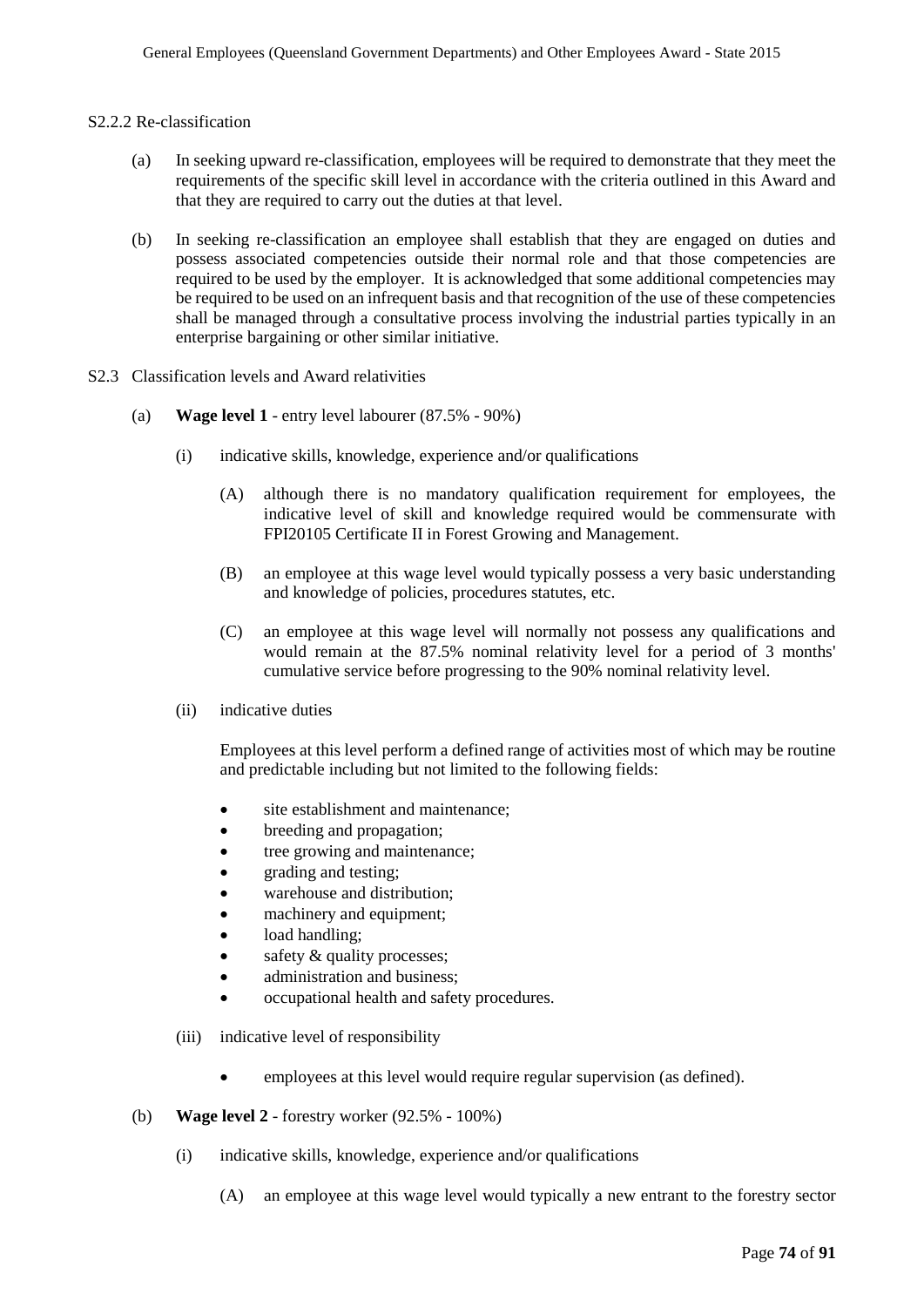or a plant operator with less than 1 year's experience. All employees (except the inexperienced plant operator) would gain 5 years or more of industry experience within this wage level with a basic understanding and knowledge of policies, procedures statutes, etc.

- (B) possession of or skills reflecting an AQF 3 qualification, as required in FPI30111 Certificate III in Forest Growing and Management.
- (C) progression throughout this wage level shall be based on the completion of cumulative periods of service as follows:

| $1st$ year of service            | 92.5% |
|----------------------------------|-------|
| $2nd$ year of service            | 95%   |
| $3rd$ and $4th$ years of service | 97.5% |
| $5th$ year of service*           | 100\% |

(\* Employees (other than plant operators) must provide evidence that their skills are equivalent to an AQF 3 qualification. Evidence would include assessment outcomes in the form of a qualification or statement of attainment issued by a Registered Training Organisation, RPL determinations or other methods or processes that the employer may develop consistent with human resource strategies.)

- (ii) indicative duties
	- (A) duties performed shall be of a broad nature consistent with those of a forestry worker (as defined). Employees at this level perform a range of varied activities or knowledge application where there are clearly defined parameters.
	- (B) employees at this level undertake a variety of activities including but not limited to those fields associated with wage level 1 workers plus:
		- operating plant and machinery;
		- driving trucks:
		- fire control:
		- communications and relationships;
		- planning and analysis.
- (iii) indicative level of responsibility

Employees at this level would require regular supervision (as defined) typically for the first 2 years' experience and general supervision (as defined) thereafter.

- (c) **Wage level 3** ganger, specialist forestry worker, experienced plant operator (105%)
	- (i) indicative skills, knowledge, experience and/or qualifications
		- (A) an employee at this wage level would typically have sound industry experience and knowledge of policies, procedures statutes, etc. required for a:
			- ganger; or
			- a specialist forestry worker with less than 12 points; or
			- a plant operator with more than 12 months' experience.
		- (B) the significant degree of differences between this wage level and wage level 4 and above would include: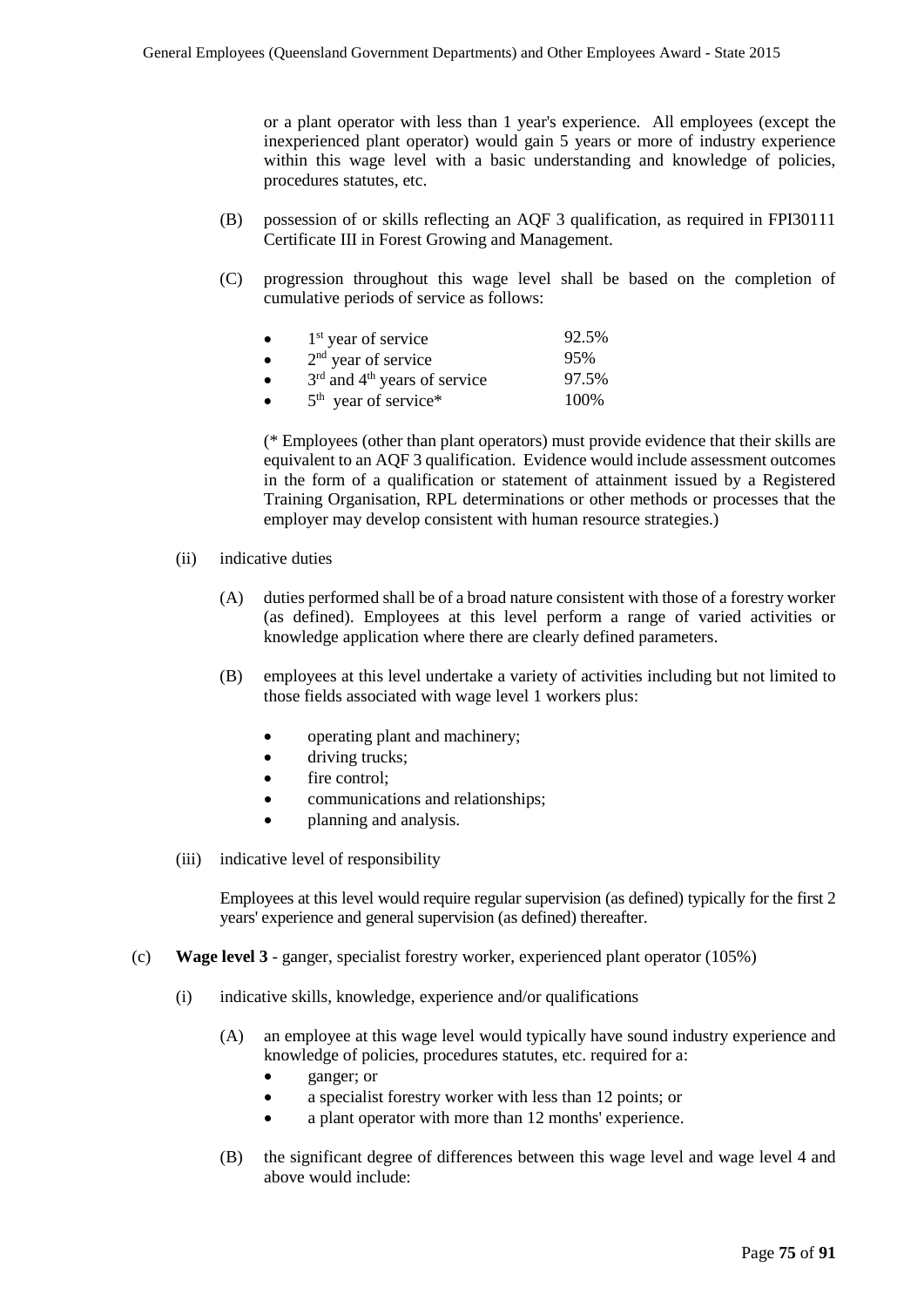- the level of supervision;
- the number of specialist fields recognised;
- the number of points achieved relevant to the wage level.
- possession of or skills reflecting an AQF 3 qualification and progression towards an AQF 4 typically as required by FPI40111 Certificate IV in Forest Operations or higher qualification or other similar qualification as amended from time to time relevant to the employer.
- possession of units of competence at AQF 3 or equivalent course of instruction in disciplines such as:
	- o supervision; and/or
	- o front line management; and/or
	- leadership.
- (ii) appointment to this level is in accordance with the employer's needs as determined by advertising from time to time.
- (iii) indicative duties

Activities performed shall be of a broad nature consistent with those of a ganger, specialist forestry worker, experienced plant operator (105%) and shall include but not be limited to:

- those fields associated with level 2 forestry workers plus:
	- o harvesting operations;<br>o training and assessmer
	- training and assessment.
- (iv) indicative level of responsibility

Employees at this level would require limited supervision (as defined).

- (d) **Wage level 4**  overseer grade 2, specialist forestry worker (12 points) (110%)
	- (i) indicative skills, knowledge, experience and/or qualifications
		- (A) an employee at this wage level would typically have sound industry experience and knowledge of policies, procedures statutes, etc. required for a:
			- overseer grade 2; or
			- a specialist forestry worker with 12 points but less than 24 points.
		- (B) the significant degree of differences between this wage level and wage level 5 and above would include:
			- the level of supervision;
			- the number of specialist fields recognised;
			- the number of points achieved relevant to the wage level.
			- possession of units of competence at AQF 3 or equivalent course of instruction in disciplines such as:
				- o supervision; and/or
				- front line management; and/or
				- o leadership.
			- possession of or skills reflecting an AQF 3 qualification and progression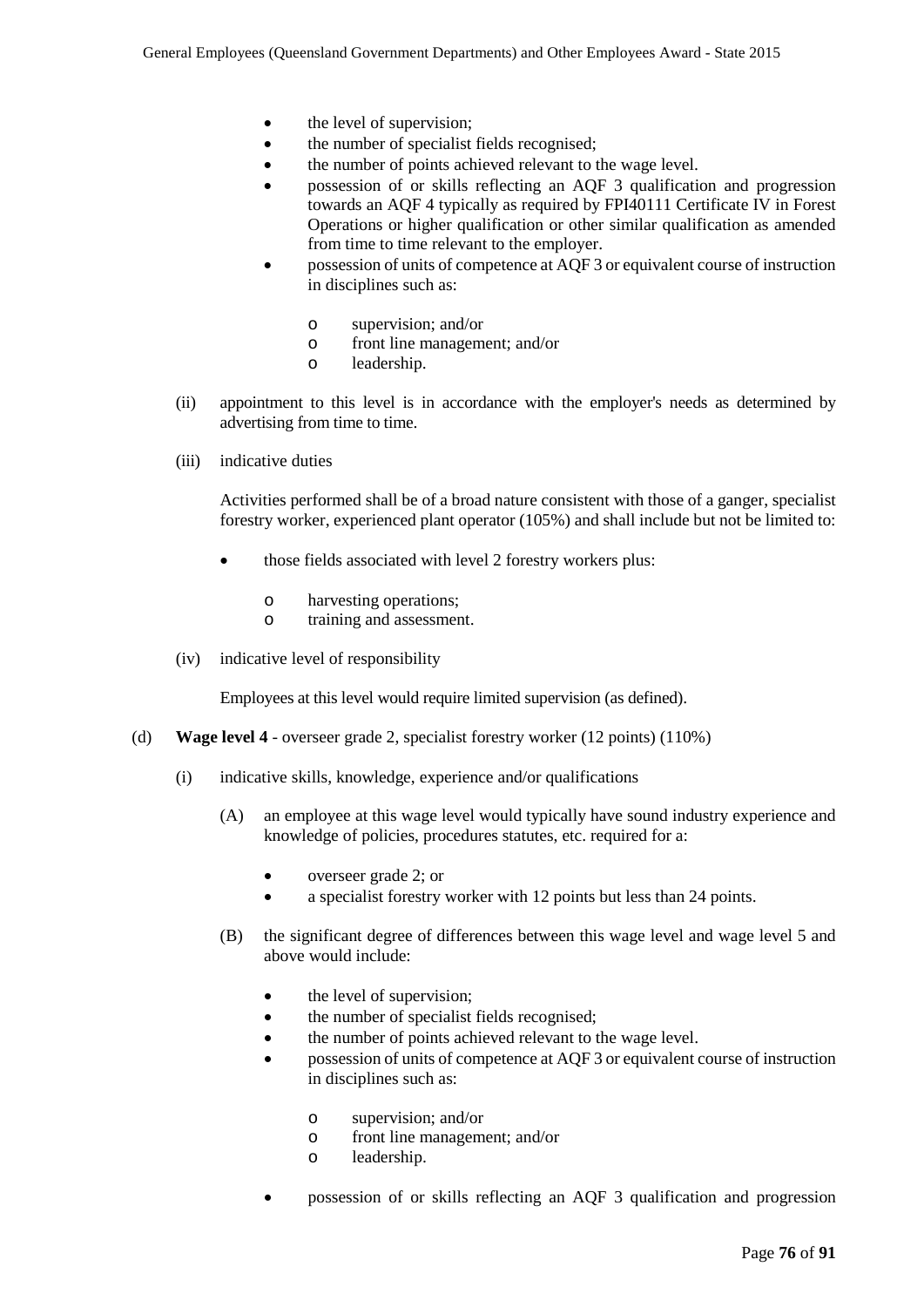towards an AQF 4 typically as required by FPI40111 Certificate IV in forest operations or higher qualification or other similar qualification as amended from time to time relevant to the employer.

- (C) appointment to this level is in accordance with the employer's needs as determined by advertising from time to time.
- (ii) indicative duties

Duties performed shall be of a broad nature consistent with those of an overseer grade 2 or other specialist forestry worker including those activities required for a level 3 specialist forestry worker.

(iii) indicative level of responsibility

Employees at this level would require limited supervision (as defined).

- (e) **Wage level 5** overseer grade 1, specialist forestry worker (24 points) (115%)
	- (i) indicative skills, knowledge, experience and/or qualifications
		- (A) an employee at this wage level would typically have sound industry experience and knowledge of policies, procedures statutes, etc. required for a:
			- overseer grade 1; or
			- a specialist forestry worker with more than 24 points.
		- (B) the significant degree of differences between this wage level and wage level 6 would be the overall level of responsibility.
		- (C) possession of or skills reflecting an AQF 4 qualification relevant to the employer.
		- (D) possession of units of competence at AQF 4 or equivalent in a qualification or course of instruction in disciplines such as:
			- o supervision; and/or
			- o front line management; and/or
			- o leadership.
	- (ii) appointment to this level is in accordance with the employer's needs as determined by advertising from time to time.
	- (iii) indicative duties

Duties performed shall be of a broad nature consistent with those of an overseer - grade 1 or other specialist forestry worker as outlined above.

- (iv) indicative level of responsibility Employees at this level would require remote supervision as defined.
- (f) **Wage level 6** principal overseer (130%)
	- (i) employees who have completed at least 2 years' service as an overseer grade 1 may make application to progress to this level by addressing the following criteria:
		- (A) demonstrated technical expertise in one or more areas of a discipline as shown by: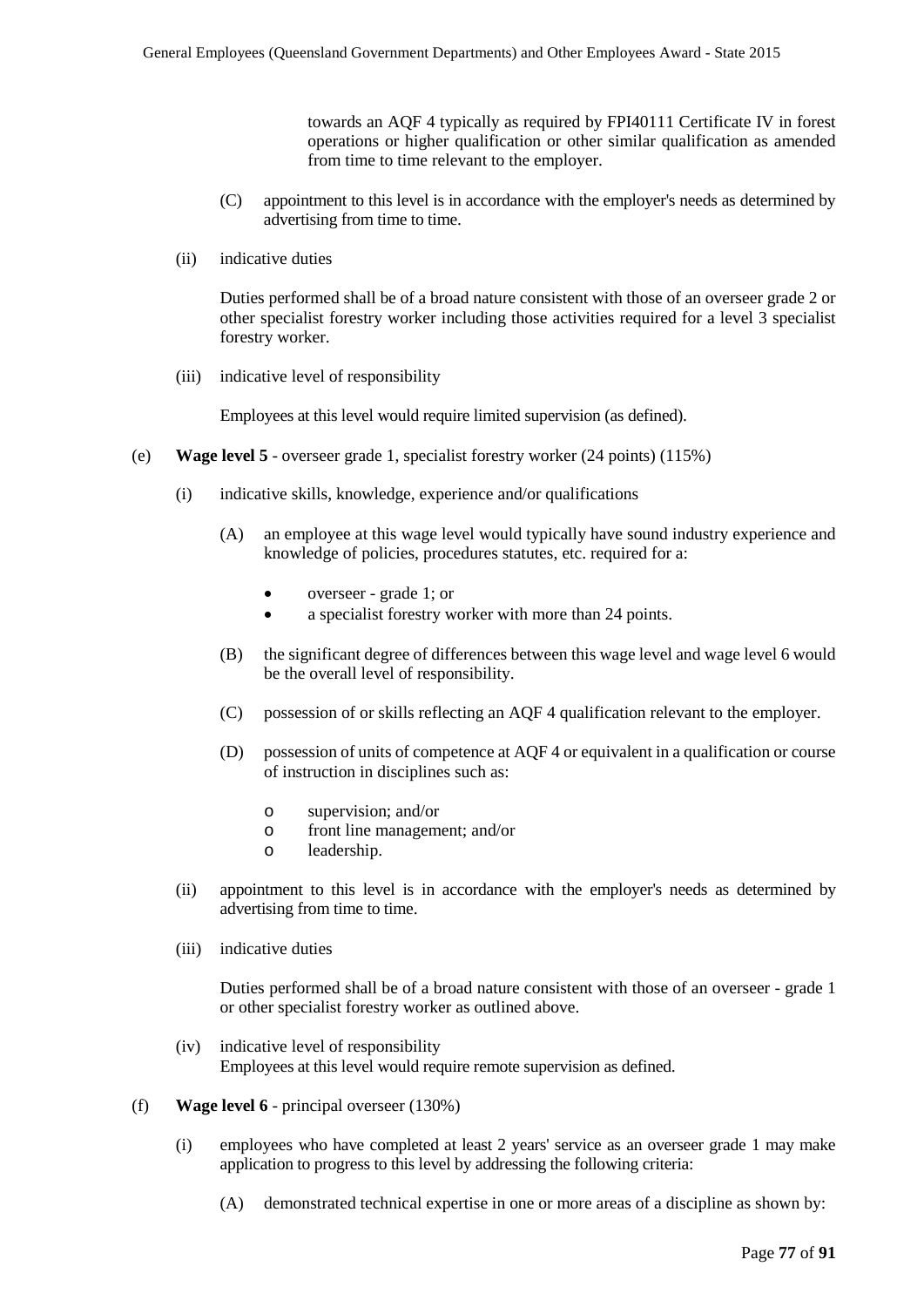- high level of accuracy and precision in undertaking procedures; and either
	- o examples of modifications to standard procedure and practices and contributions to the development of new techniques and methodologies; or
	- o technical contribution at a local level.
- (B) possession of higher technical qualifications or developmental experience through attendance at specialist seminars or in-service presentations relevant to the discipline.
- (C) evidence of recognition by peers, industry or other client groups as shown by one or more of the following (activities used as evidence will vary with the discipline of the applicant):
	- original in-service presentations;
	- published papers;
	- active involvement in conferences and seminars;
	- consultancies;
	- recognition as a resource person who collects, collates and imparts knowledge in a particular area;
	- preparation of significant internal reports.
- (D) demonstrated levels of performance and innovation through:
	- a history of satisfactory performance: and
	- demonstrated high levels of efficiency and effectiveness; and
	- demonstrated high levels of efficiency and initiative.
- (ii) indicative skills, knowledge, experience and/or qualifications
	- (A) possession of a relevant diploma or equivalent
	- (B) possession of units of competence/modules in a qualification or course of instruction in disciplines such as:
		- supervision; and/or
		- front line management; and/or
		- leadership.
- (iii) an employee at this wage level would typically have very extensive industry experience and a very broad and extensive knowledge of policies, procedures statutes, etc. as defined for a principal overseer.
- (iv) indicative duties

Duties performed shall be of a broad nature consistent with those of a principal overseer.

(v) indicative level of responsibility

Employees at this level would require remote supervision (as defined).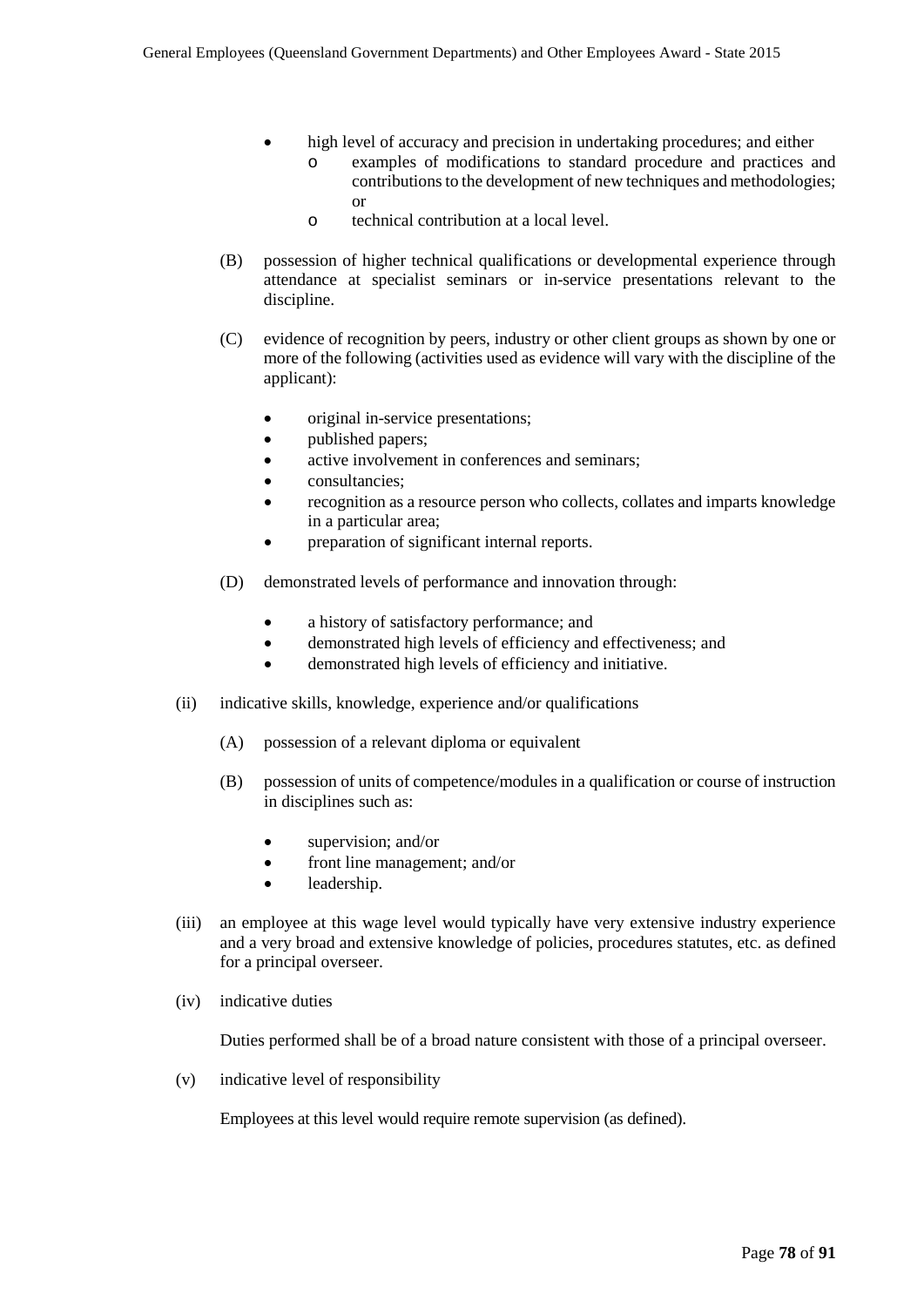## **Schedule 3 - Generic Level Statements - Employees engaged in the Hospitality stream**

## (a) **Introductory - 78%**

Introductory employees shall include the following classifications/callings or combination thereof:

## **Employee grade 1**

#### **Indicative experience and/or qualifications**

The introductory wage level shall apply to a new employee who enters the industry and who has not demonstrated the competency requirements of wage level 1 below.

An employee at this wage level will remain at the wage level for up to 3 months while training is undertaken to allow the employee to progress to wage level 1.

### **Indicative level of responsibility**

An employee at this wage level would require regular supervision as they are a new entrant or have limited experience and who:

- work under close direction using established routines, methods and procedures with little scope for deviating from these;
- are not required to provide more than basic judgement and application of basic problem solving skills; and
- usually operate within a work team with very limited authority.

### (b) **Wage level 1 - 82%**

Wage level 1 employees shall include the following classifications/callings or combination thereof:

- Food and beverage attendant grade 1
- Kitchen attendant grade 1
- Kitchenhand
- Singlehand cook
- Hospitality services employee grade 1

### **Indicative duties**

Wage level 1 shall mean an employee who is engaged in activities such as;

- setting, clearing and cleaning tables and areas of plates, glasses, ashtrays etc.;
- general cleaning duties within a kitchen, scullery or food preparation area, including the cleaning of cooking and general utensils and crockery used therein;
- assisting employees who are cooking or who are engaged on food and beverage activities not including service to customers;
- assembly and preparation of ingredients for cooking;
- handling, storing and distributing a variety of goods and hospitality products, including pantry items and linen;
- preparation of salad ingredients and/or distribution to a buffet bar, bistro or other food outlet;
- rubbish removal;
- laundry and/or linen duties which may include minor repairs to linen or clothing such as buttons, zips, seams and working with flat materials; and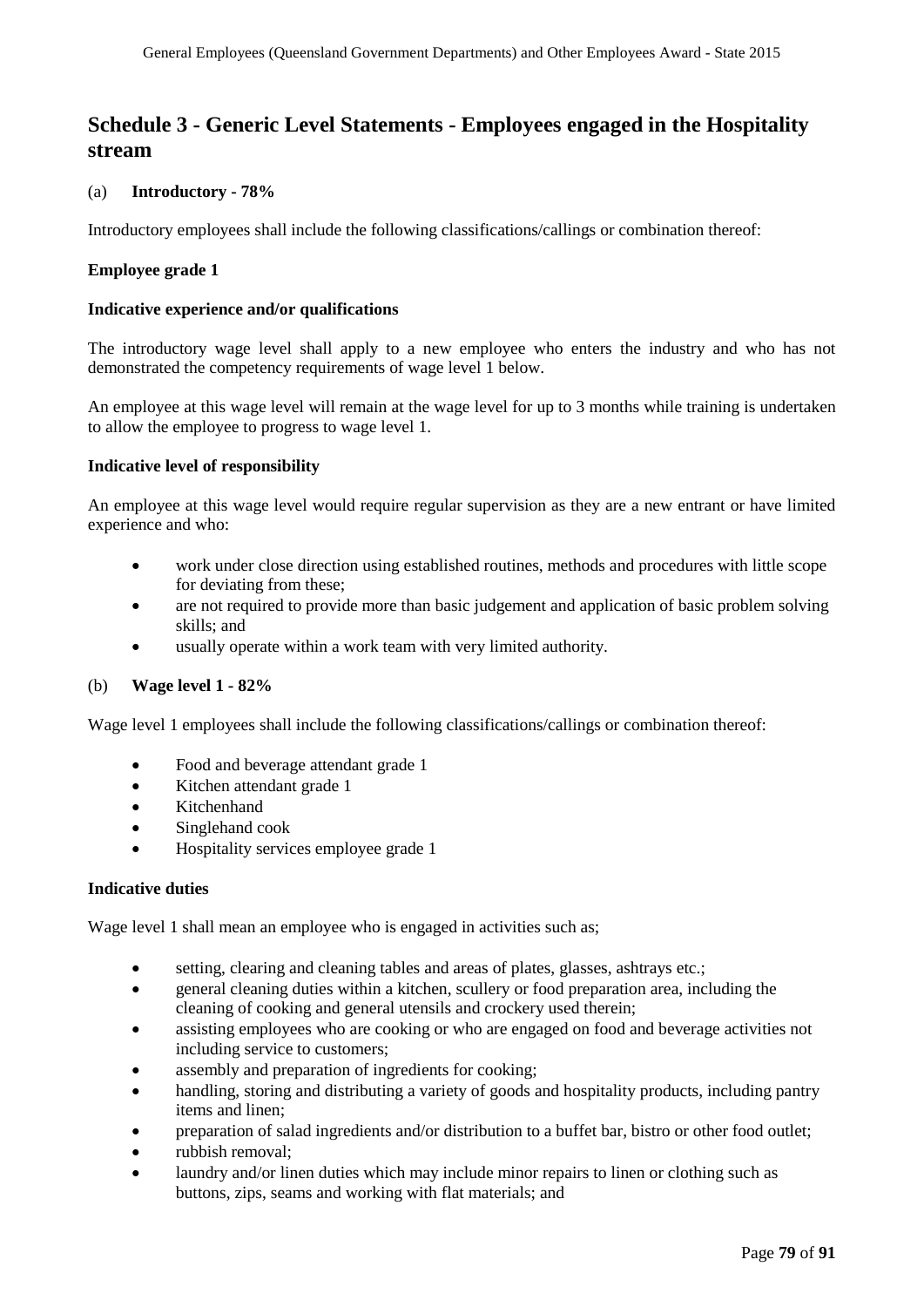• basic maintenance duties.

#### **Indicative experience and/or qualifications**

• Progression towards an AQF 2 qualification relevant to the employer.

#### **Indicative level of responsibility**

An employee at this wage level would require regular supervision as they have limited experience and who:

- work under close direction using established routines, methods and procedures with little scope for deviating from these;
- are not required to provide more than basic judgement and application of basic problem solving skills; and
- usually operate within a work team with very limited authority.

#### (c) **Wage level 2 - 88%**

Wage level 2 employees shall include the following classification/callings or combination thereof:

- Food and beverage attendant grade 2
- Food and beverage attendant grade  $2 & 3$
- Kitchen attendant grade 2
- Hospitality services employee grade 2
- Cook grade 1
- Storeperson grade 1

### **Indicative duties**

Wage level 2 shall mean an employee who is engaged in activities such as:

- selling, supplying (not serving), dispensing or mixing of a range of alcoholic and non-alcoholic beverages, liquor store activities including the sale of specialised stock lines and/or takeaway liquor from a bottle shop or other liquor outlet consistent with the Liquor Act 1992 and/or employer policy;
- assisting in the cellar.
- receiving and storing general and perishable goods;
- receipt of monies:
- attending a snack bar, coffee shop or other food and beverage outlet including taking orders and/or serving food and beverages;
- taking reservations, greeting and seating guests;
- undertaking general waiting and butler duties including basic food and beverage services with LED records;
- cooking of breakfasts, snacks and other basic meals and food items requiring regular supervision and limited experience;
- specialised non-cooking duties associated with a kitchen or food preparation area;
- cleaning duties using specialised equipment and chemicals;
- undertaking routine repair work and maintenance not generally performed by a tradesperson;
- an employee engaged in activities such as internal promotions, and set ups for functions, basic merchandising for promotional activities, door and other minor security duties and ushering for shows; and
- assisting with the maintenance of dress standards and good order in the establishment.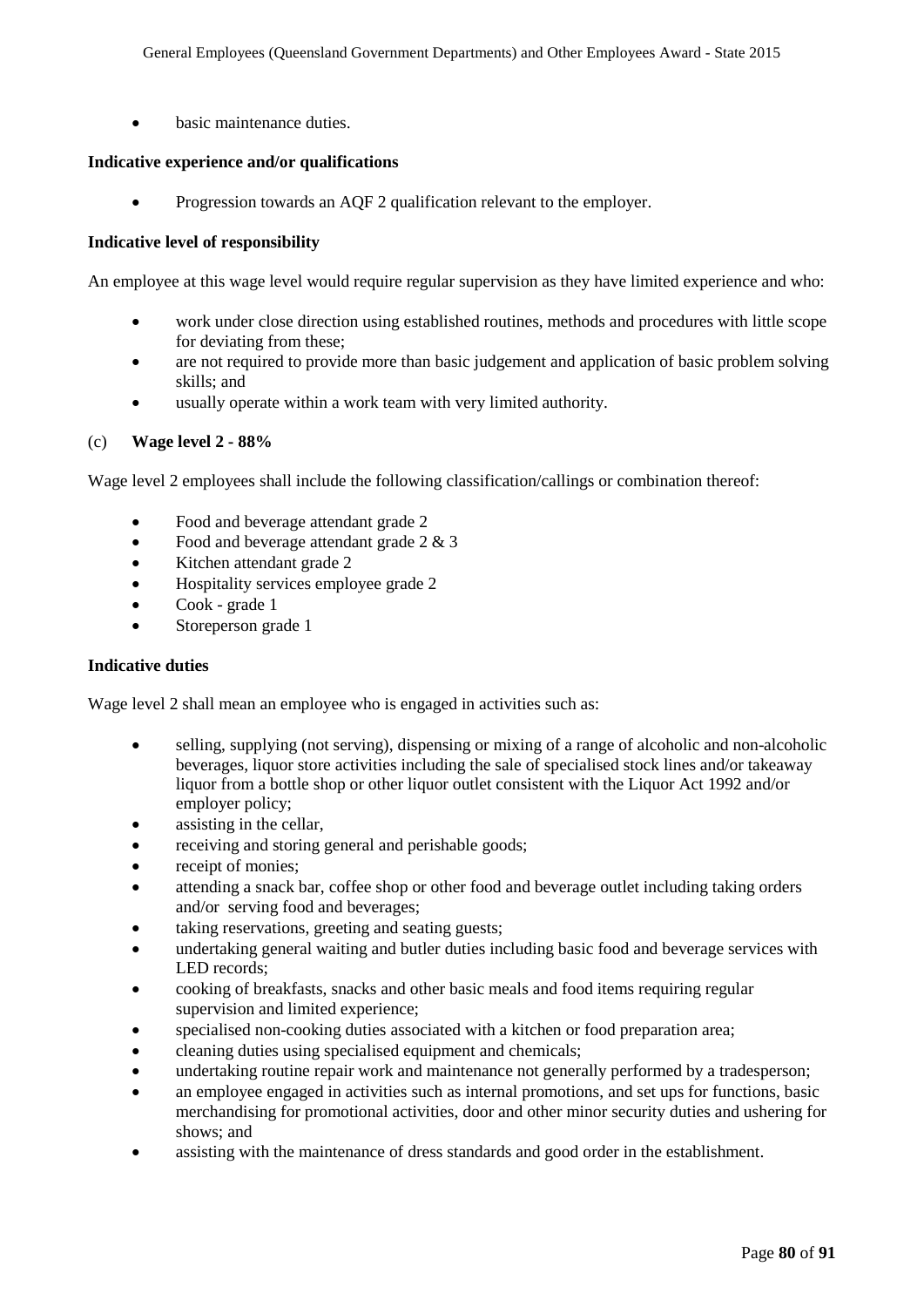### **Indicative experience and/or qualifications**

• Possession of an AQF 2 qualification or completion of a Traineeship at AQF 2 relevant to the employer.

## **Indicative level of responsibility**

An employee at this wage level would require general supervision and who:

- receives general instructions usually covering the broader technical aspects of the work; and
- are subject to progress checks, but such checks are usually confined to ensuring in broad terms, satisfactory progress is being made; and
- has their assignments and work reviewed on completion; and
- although technically competent and well experienced, there may be occasions on which the employee will receive more detailed instructions; and
- usually operates in a work team but may have specified areas of autonomy to perform a range of allocated activities and functions.

### (d) **Wage level 3 - 92.4%**

Wage level 3 employees shall include the following classifications/callings or combination thereof:

- Food and beverage attendant grade 3
- Kitchen attendant grade 3
- Storeperson grade 2
- Hospitality services employee grade 3
- Cook grade 2
- Handyperson
- Forklift driver

### **Indicative duties**

Wage level 3 shall mean an employee who is engaged in activities such as:

- supplying (not serving) dispensing or mixing of liquor including a range of sophisticated drinks;
- full control of a cellar or liquor store or outlet including the receipt, delivery and recording of goods within such areas;
- cooking a range of meals requiring general supervision including a la carte cooking, grill cooking, deep frying and other cooking activities assigned by a higher level employee including setting up of an on-site kitchen;
- receipt of monies and cash handling;
- receiving, storing and distributing goods including the operation of mechanical lifting devices such as forklifts; and
- timekeeping of staff, general security including security of keys and supervision of dress standard maintenance and good order in the establishment.

### **Indicative experience and/or qualifications**

• Possession of an AQF 2 qualification or completion of a traineeship at AQF 2 and progress towards an AQF 3 qualification relevant to the employer.

## **Indicative level of responsibility**

An employee at this wage level would require general supervision and who: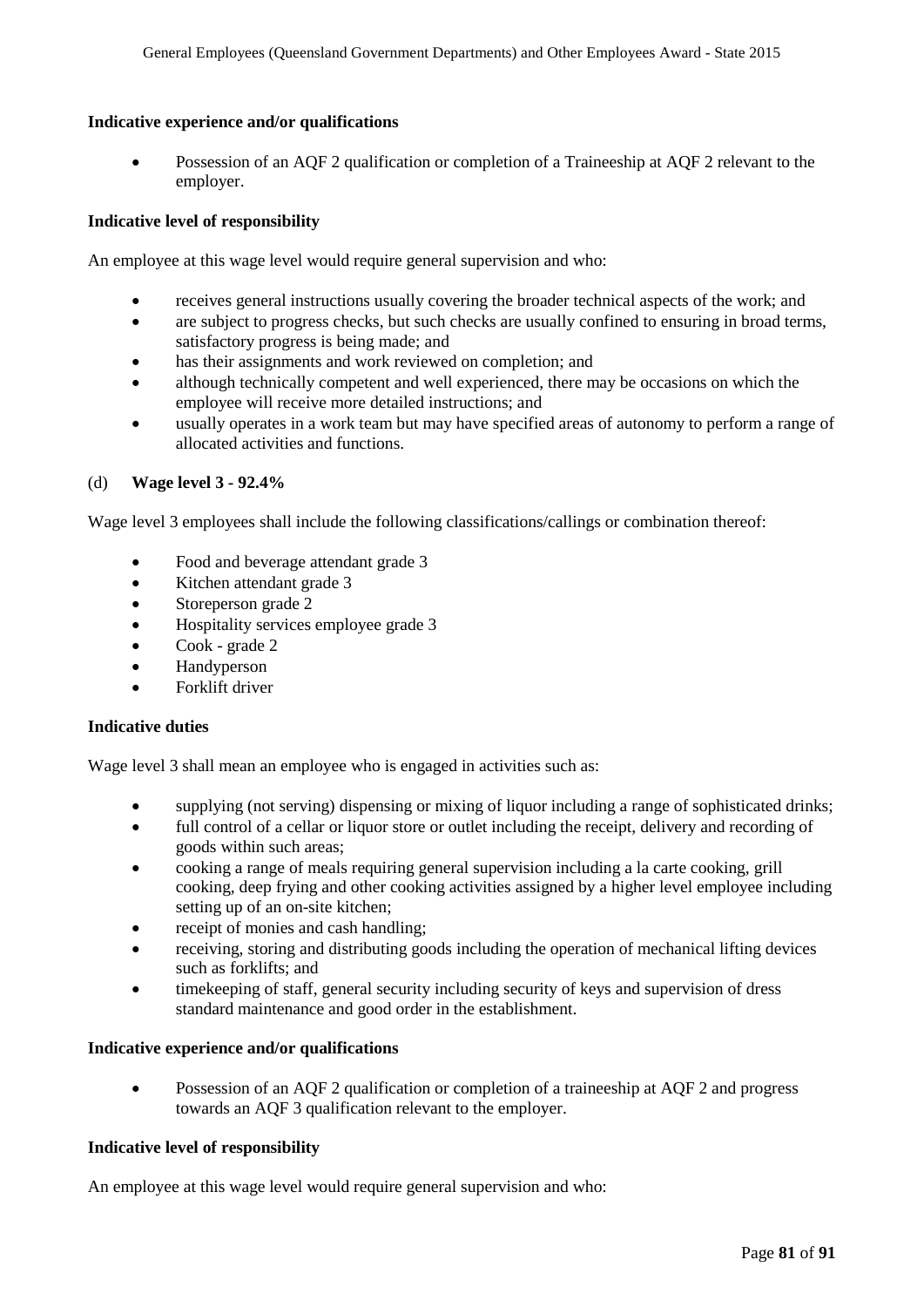- receives general instructions usually covering the broader technical aspects of the work; and
- are subject to progress checks, but such checks are usually confined to ensuring in broad terms, satisfactory progress is being made; and
- has their assignments and work reviewed on completion; and
- although technically competent and well experienced, there may be occasions on which the employee will receive more detailed instructions; and
- usually operates in a work team but may have specified areas of autonomy to perform a range of allocated activities and functions.

## (e) **Wage level 4 - 100%**

Wage level 4 employees shall include the following classifications/callings or combination thereof:

- Food and beverage attendant grade 4
- Bread baker, butcher, cook, dry cleaner, pastrycook, tailor or other apprenticeship calling
- Commis chef
- Cook grade 3
- Hospitality services employee grade 4

### **Indicative duties**

Wage level 4 shall mean an employee who is engaged in activities such as:

- undertaking specialised waiting and butler duties in a fine dining room or restaurant e.g. bookings/cashier or maitre'd;
- maintaining and rotating stock and stock balancing;
- engaged in a variety of trade level activities such as cooking, baking, butchering, pastrycooking and/or setting up of an on-site kitchen; and
- planning, co-ordinating and implementing leisure activities for guests and patrons.

### **Indicative experience and/or qualifications**

• Possession of an AQF 3 qualification or completion of an Apprenticeship or Traineeship at AQF 3 or equivalent (such as a City and Guilds qualification) or a qualification with an AQF level 3 outcome or who possesses a Recognition Certificate issued in accordance with the provisions of the *Vocational Education, Training and Employment Act 2000*.

### **Indicative level of responsibility**

An employee at this wage level would require limited supervision and who:

- receives only limited instructions normally confined to a clear statement of objectives;
- has their work measured in terms of the achievement of stated objectives;
- is fully competent and very experienced in a technical sense and requires little guidance in the performance of work;
- operates with autonomy either individually or within a work team; and
- leads or supervises a work team.

### (f) **Wage level 5 - 110%**

Wage level 5 employees shall include the following classifications/callings or combination thereof:

- Cook grade 4
- Demi chef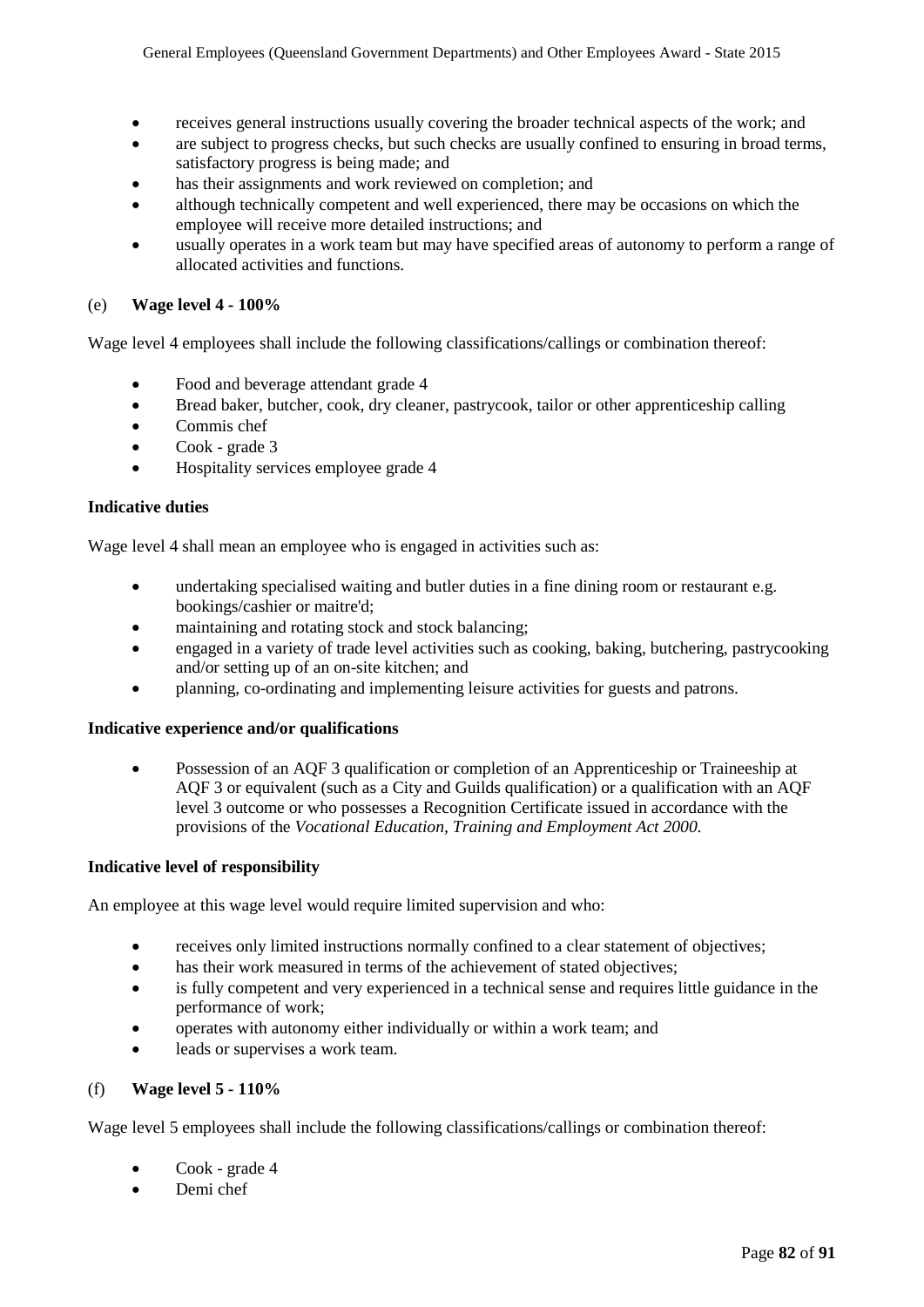- Food and beverage supervisor
- Food and beverage attendant grade 6
- Hospitality services grade 5
- Relief duty supervisor

### **Indicative duties**

Wage level 5 shall mean an employee who is engaged in activities such as:

- a designated duty supervisor who has the responsibility for general operations, including the maintenance of operational standards during the temporary absence of the regular or principal manager, including when the principal manager is rostered off during a particular shift;
- being solely responsible for supervision, training and co-ordination of food and/or beverage staff and/or other cooks or kitchen employees in a single kitchen establishment where no Wage Level 4 or above cooks are employed; and
- maintenance or service and operational standards, preparation of operational reports and staff rostering.

#### **Indicative experience and/or qualifications**

• Possession of an AQF 3 qualification or completion of an Apprenticeship or Traineeship at AQF 3 or equivalent (such as a City and Guilds qualification) or a qualification with an AQF Level 3 outcome or who possesses a Recognition Certificate issued in accordance with the provisions of the *Vocational Education, Training and Employment Act 2000* and has progress towards an AQF 4 qualification or higher relevant to the employer.

#### **Indicative level of responsibility**

An employee at this Wage Level would require remote supervision and who:

- demonstrates understanding of a broad knowledge base incorporating some theoretical concepts;
- applies solutions to a defined range of unpredictable problems;
- identifies, analyses and evaluates information from a variety of sources;
- identifies and applies skill and knowledge to a variety of contexts with some depth in some areas;
- takes responsibility for their own outputs in relation to a specified human resource standards; and
- provides "hands on" supervisory direction for a work team usually on site.

### (g) **Wage level 6 - 115%**

Wage level 6 employees shall include the following classifications/calling or combination thereof:

- Cook grade 5 head chef
- Chef de partie
- Duty supervisor

#### **Indicative duties**

Wage level 6 shall mean an employee who is engaged in activities such as:

duties of a duty supervisor, who has the responsibility for administrative and accounting activities and responsibility for the maintenance of service and operational standards as required by a duty manager;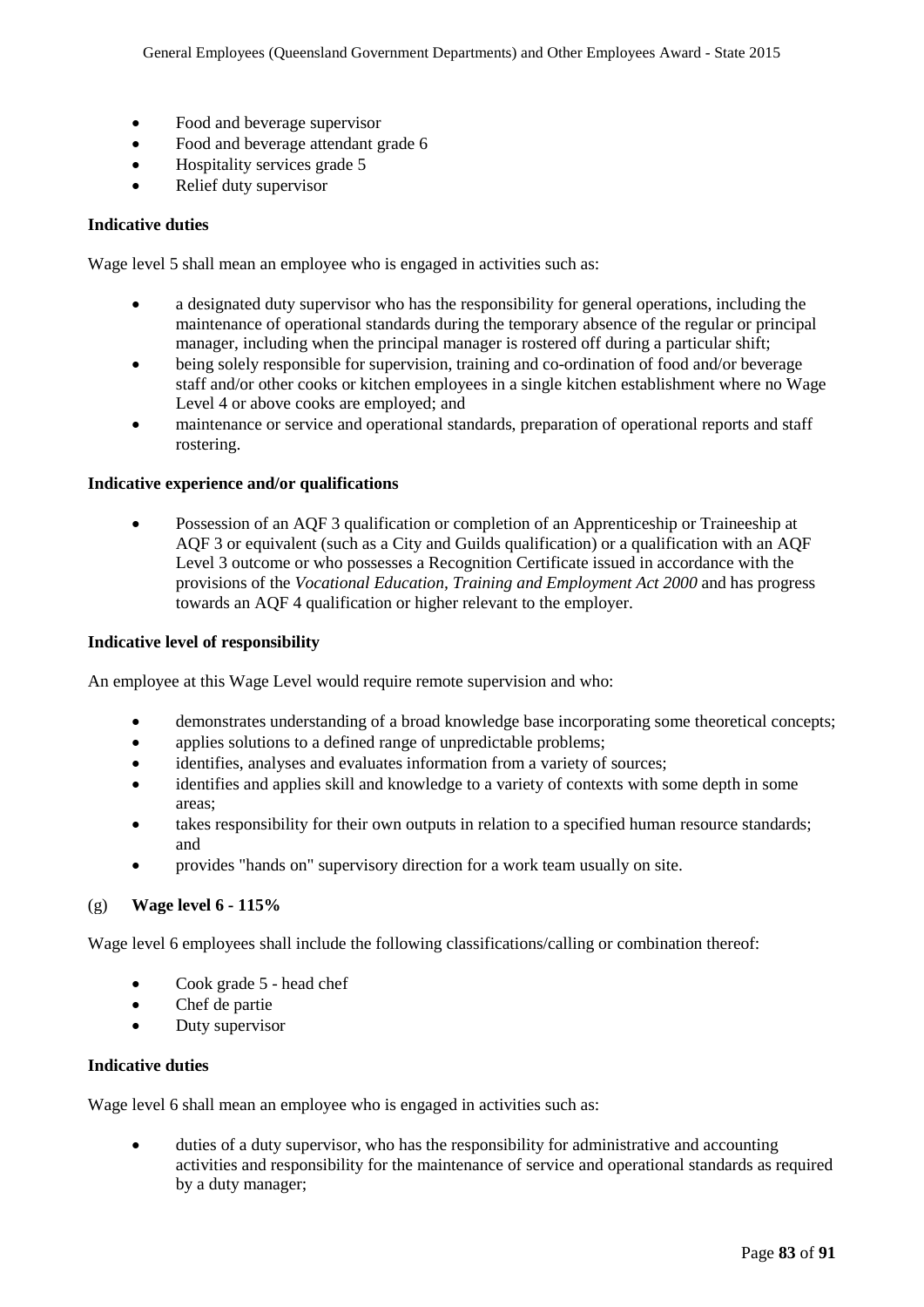- an employee that has general and specialised duties including supervision or training of other kitchen staff, ordering and stock control;
- solely responsible for other cooks and other kitchen employees in the kitchens;
- an employee who has the responsibility for a safe or counting room, liaise with accounting staff and duty managers, solely responsible for takings and floats, ordering of coin, banking of takings (from all outlets), maintain and process payroll, dissection of wages, administration of superannuation, payroll tax and other payroll records, keep all records, change and maintain audit trails; and
- an employee who has responsibility for the full supervision of personnel and functions associated with the accounting and cash management functions, accurate reporting and submission of statutory terms, ensure all accounting taxation and administration functions are in compliance with legislative requirements.

### **Indicative experience and/or qualifications**

• Possession of an AQF 4 qualification or higher relevant to the employer.

### **Indicative level of responsibility**

An employee at this wage level would require remote supervision and who:

- demonstrates understanding of a broad knowledge base incorporating some theoretical concepts;
- applies solutions to a defined range of unpredictable problems;
- identifies, analyses and evaluates information from a variety of sources;
- identifies and applies skill and knowledge to a variety of contexts with some depth in some areas;
- takes responsibility for their own outputs in relation to specified human resource standards; and
- provides "hands on" supervisory direction for a work team usually on site.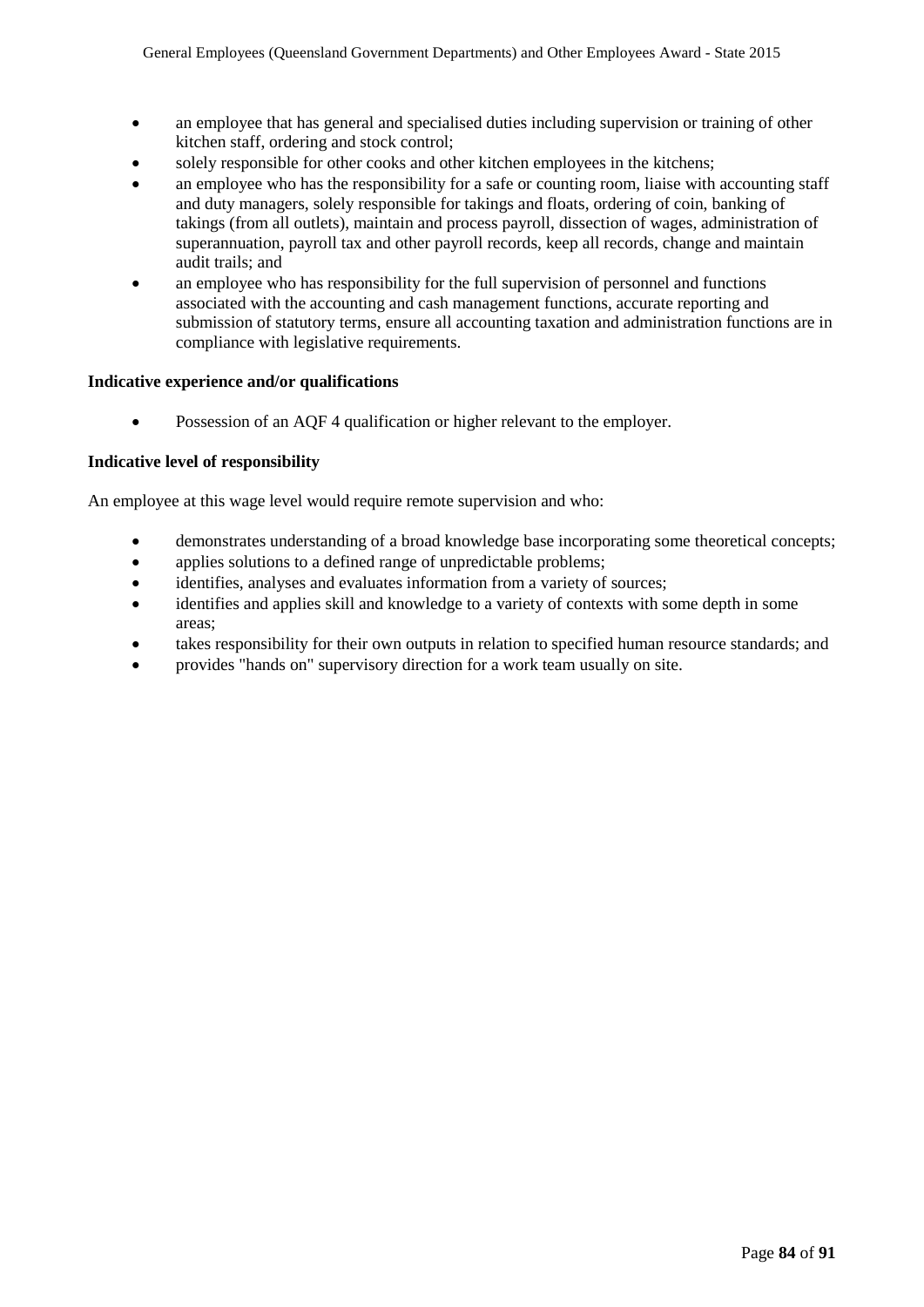## **Schedule 4 - Supported Wage System**

- **S4.1** This Schedule defines the conditions which will apply to employees who because of the effects of a disability are eligible for a supported wage under the supported wage system.
- **S4.2** In this Schedule:

**approved assessor** means a person accredited by the management unit established by the Commonwealth under the supported wage system to perform assessments of an individual's productive capacity within the supported wage system

**assessment instrument** means the tool provided for under the supported wage system that records the assessment of the productive capacity of the person to be employed under the supported wage system

**disability support pension** means the Commonwealth pension scheme to provide income security for persons with a disability as provided under the *Social Security Act 1991* (Cth), or any successor to that scheme

**relevant minimum wage** means the minimum wage prescribed in this Award for the class of work for which an employee is engaged

**supported wage system (sws)** means the Commonwealth Government system to promote employment for people who cannot work at full Award wages because of a disability, as documented in the Supported Wage System Handbook. The Handbook is available from the following website: www.jobaccess.gov.au

**sws wage assessment agreement** means the document in the form required by the Department of Education, Employment and Workplace Relations that records the employee's productive capacity and agreed wage rate

### **S4.3 Eligibility criteria**

- (a) Employees covered by this Schedule will be those who are unable to perform the range of duties to the competence level required within the class of work for which the employee is engaged under this Award, because of the effects of a disability on their productive capacity, and who meet the impairment criteria for receipt of a disability support pension.
- (b) This Schedule does not apply to any existing employee who has a claim against the employer which is subject to the provisions of the *Workers' Compensation and Rehabilitation Act 2003*.

## **S4.4 Supported wage rates**

(a) Employees to whom this Schedule applies will be paid the applicable percentage of the relevant minimum wage according to the following Schedule:

| Assessed capacity (see clause S4.5) | Relevant minimum wage |
|-------------------------------------|-----------------------|
| $\frac{0}{0}$                       | $\frac{0}{0}$         |
| 10                                  | 10                    |
| 20                                  | 20                    |
| 30                                  | 30                    |
| 40                                  | 40                    |
| 50                                  | 50                    |
| 60                                  | 60                    |
| 70                                  | 70                    |
| 80                                  | 80                    |
| 90                                  | 90                    |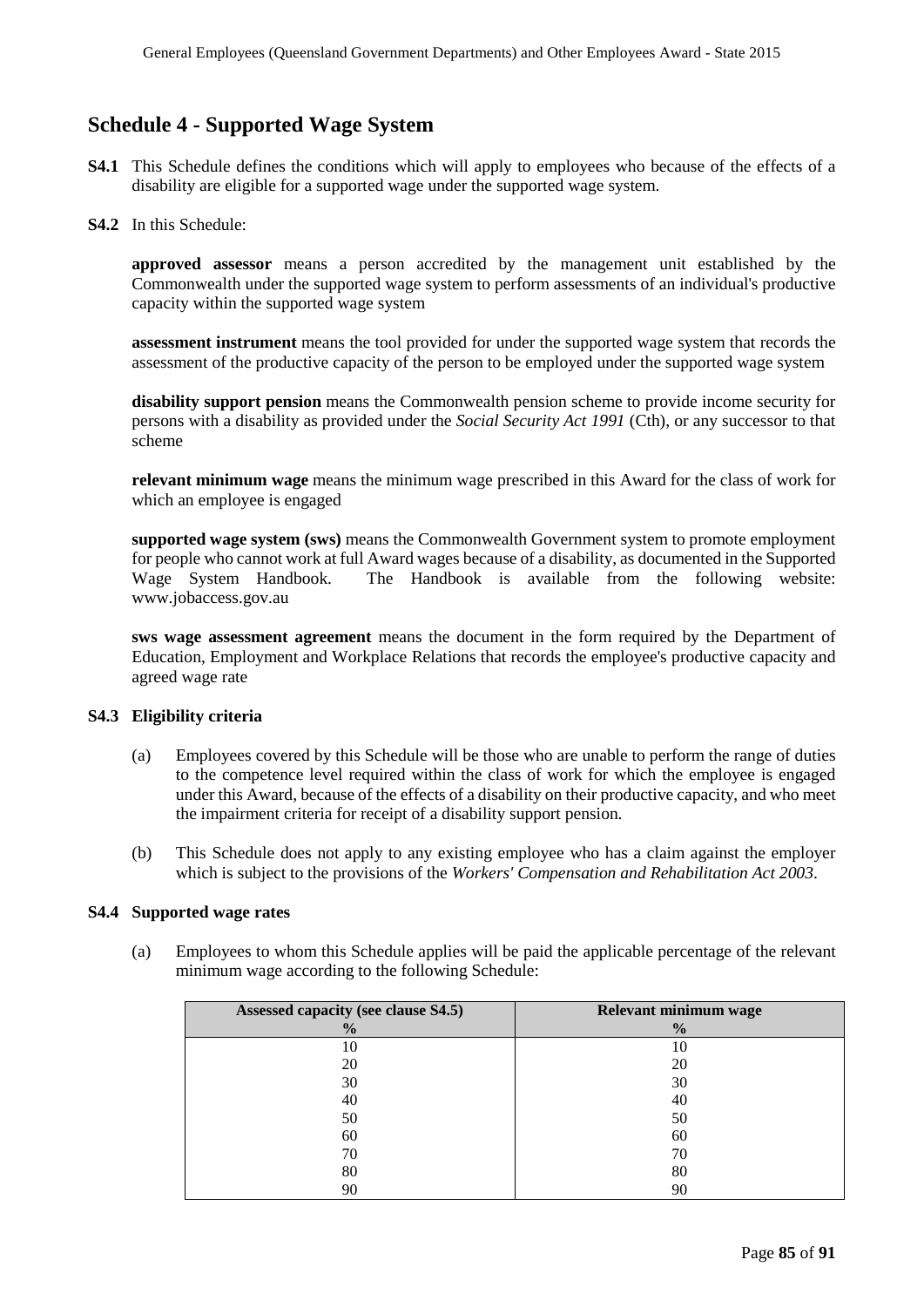- (b) The minimum amount payable must be not less than \$80 per week.
- (c) Where an employee's assessed capacity is 10%, the employee must receive a high degree of assistance and support.

#### **S4.5 Assessment of capacity**

- (a) For the purpose of establishing the percentage of the relevant minimum wage, the productive capacity of the employee will be assessed in accordance with the sws by an approved assessor, having consulted the employer and employee and, if the employee so desires, a union which the employee is eligible to join.
- (b) All assessments made under this Schedule must be documented in a sws wage assessment agreement, and retained by the employer as a time and wages record in accordance with the Act.

#### **S4.6 Review of assessment**

The assessment of the applicable percentage should be subject to annual or more frequent review on the basis of a reasonable request for such a review. The process of review must be in accordance with the procedures for assessing capacity under the sws.

#### **S4.7 Other terms and conditions of employment**

Where an assessment has been made, the applicable percentage will apply to the relevant minimum wage only. Employees covered by the provisions of this Schedule will be entitled to the same terms and conditions of employment as other workers covered by this Award on a *pro rata* basis.

#### **S4.8 Workplace adjustment**

If the employer wishes to employ a person under the provisions of this Schedule it must take reasonable steps to make changes in the workplace to enhance the employee's capacity to do the job. Changes may involve re-design of job duties, working time arrangements and work organisation.

#### **S4.9 Trial period**

- (a) In order for an adequate assessment of the employee's capacity to be made, the employer may employ a person under the provisions of this Schedule for a trial period not exceeding 12 weeks, except that in some cases additional work adjustment time (not exceeding four weeks) may be needed.
- (b) During that trial period the assessment of capacity will be undertaken and the percentage of the relevant minimum wage for a continuing employment relationship will be determined.
- (c) The minimum amount payable to the employee during the trial period must be no less than the amount prescribed in clause S4.4(b).
- (d) Work trials should include induction or training as appropriate to the job being trialled.
- (e) Where the employer and employee wish to establish a continuing employment relationship following the completion of the trial period, a further contract of employment will be entered into based on the outcome of assessment under clause S4.5.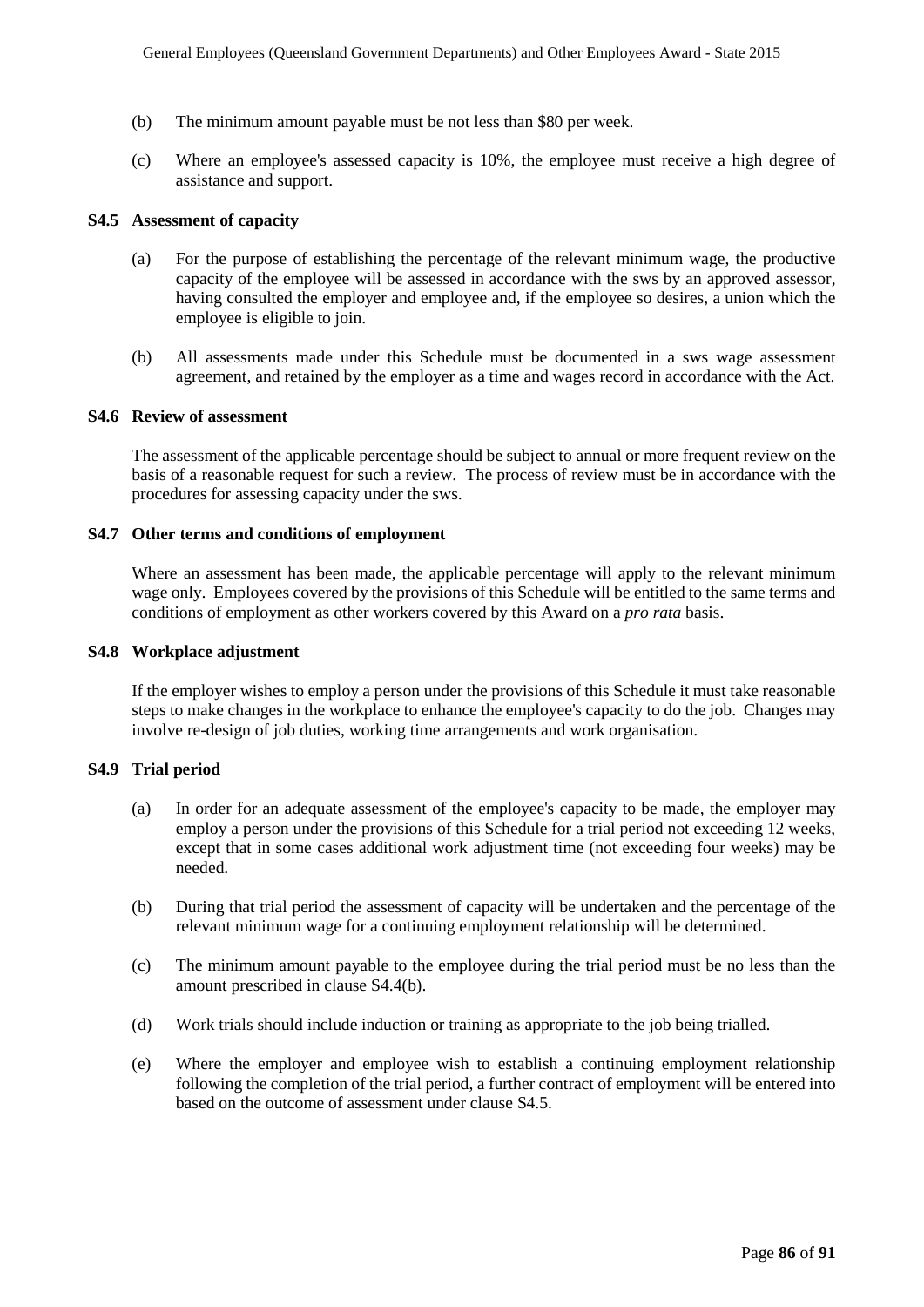# **Schedule 5 - Cleaners employed by State Government Departments and Agencies**

- **S5.1** Cleaners who were employed by departments and agencies of the State of Queensland as at 12 November 1993 (a qualified cleaner) continue to retain entitlement to an all purpose broken work allowance (BWA) and an all purpose non-absorbable, non-adjustable allowance (NANA). These entitlements continue to exist while such cleaners:
	- (a) Remain in employment with the State of Queensland; and
	- (b) Continue to work as a cleaner on a permanent, part-time or casual basis.
- **S5.2** A qualified cleaner's entitlement to NANA depends upon the nature of their employment as at 12 November 1993 as well as their period of employment as at that date. There are two separate NANA entitlements, as follows:

#### (a) **Group 1 - all full-time, casual and part-time cleaners (other than those part-time cleaners working a 30 hour week) as at 12 November 1993**

| Date of commencement                          | NANA <sup>1</sup><br>Per Fortnight (of 76 hours) <sup>2</sup> |
|-----------------------------------------------|---------------------------------------------------------------|
| between 12 November 1991 and 11 November 1993 | 31.24                                                         |
| between 12 November 1990 and 11 November 1991 | 41.37                                                         |
| on or before 11 November 1990                 | 51.76                                                         |

#### (b) **Group 2 - part-time cleaners working a 30 hour week as at 12 November 1993**

| Date of commencement                          | NANA <sup>1</sup><br>Per Fortnight (of 60 hours) <sup>2</sup> |
|-----------------------------------------------|---------------------------------------------------------------|
| between 12 November 1991 and 11 November 1993 | 16.24                                                         |
| between 12 November 1990 and 11 November 1991 | 24.24                                                         |
| on or before 11 November 1990                 | 32.44                                                         |

**S5.3** The entitlement of a qualified cleaner to BWA, NANA or both allowances, as well as their classification level, is set out in the table below:

| Type of cleaner as at 12 November 1993 |                                                                                                   | <b>Classification</b> | <b>BWA</b><br>Per Day <sup>1</sup><br>У, | NANA <sup>1</sup><br>Entitlement <sup>2</sup>                                                                     |
|----------------------------------------|---------------------------------------------------------------------------------------------------|-----------------------|------------------------------------------|-------------------------------------------------------------------------------------------------------------------|
| (a)                                    | 38 hour a week cleaner required to attend<br>work once per day                                    | 002(4)                |                                          | as per Group 1 (above)                                                                                            |
| (b)                                    | 38 hour a week cleaner required to attend<br>work twice per day                                   | 002(4)                | as per clause<br>13(b)                   | as per Group 1 (above)                                                                                            |
| (c)                                    | Part-time cleaner working 30 hours per<br>week required to attend work once per day               | 002(4)                |                                          | as per Group 2 (above)                                                                                            |
| (d)                                    | Part-time cleaner working 30 hours per<br>week required to attend work twice per day              | 002(4)                | as per clause<br>13(b)                   | as per Group 2 (above)                                                                                            |
| (e)                                    | Part-time cleaner working other than 30<br>hours per week required to attend work<br>once per day | 002(4)                |                                          | as per Group 1 (above)<br>paid on a <i>pro rata</i> basis<br>(reflecting the number of<br>hours worked $\div$ 76) |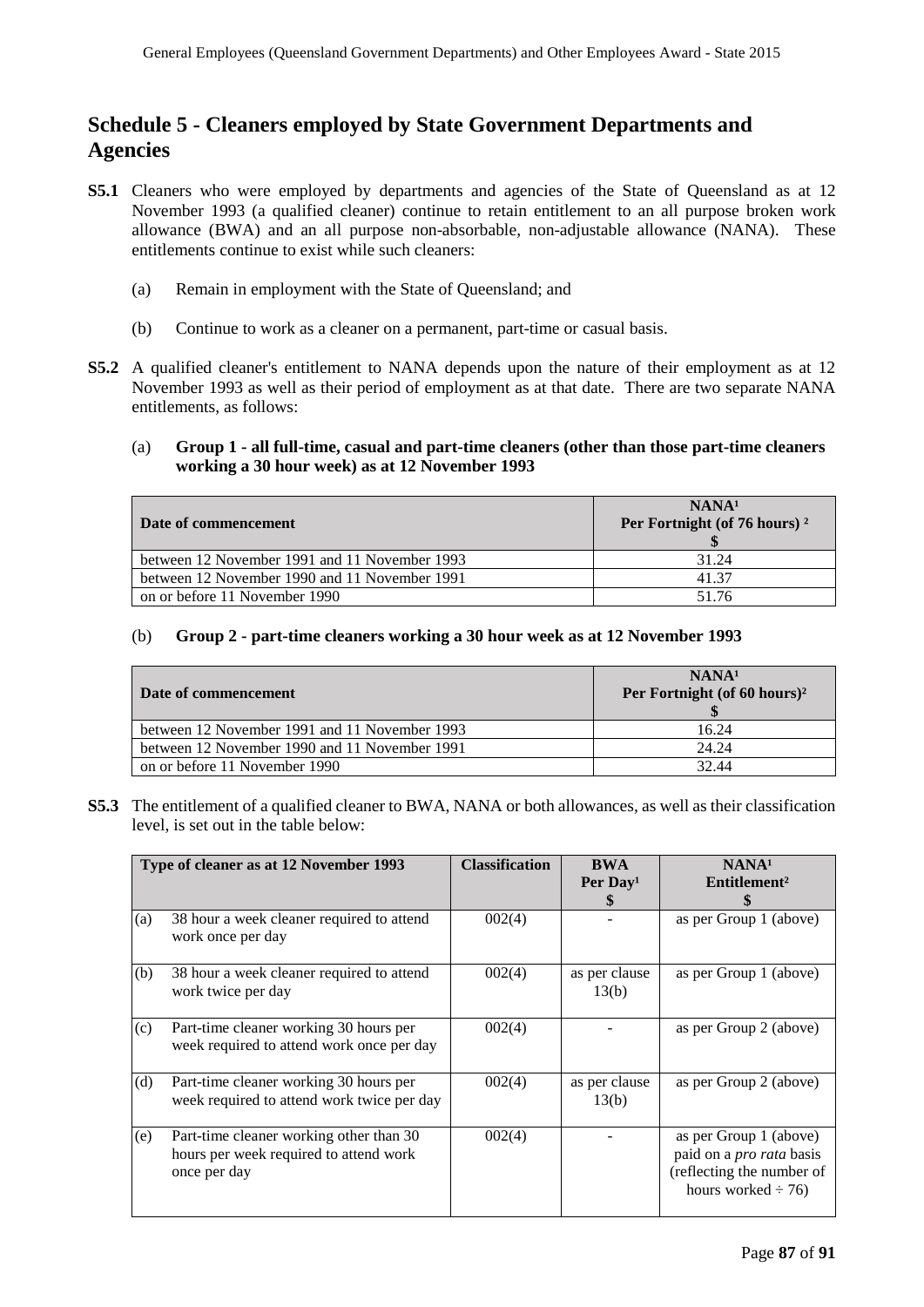| Type of cleaner as at 12 November 1993 |                                                                                                    | <b>Classification</b> | <b>BWA</b><br>Per $Day1$ | NANA <sup>1</sup><br>Entitlement <sup>2</sup>                                                                     |
|----------------------------------------|----------------------------------------------------------------------------------------------------|-----------------------|--------------------------|-------------------------------------------------------------------------------------------------------------------|
| (f)                                    | Part-time cleaner working other than 30<br>hours per week required to attend work<br>twice per day | 002(4)                | as per clause<br>13(b)   | as per Group 1 (above)<br>paid on a <i>pro rata</i> basis<br>(reflecting the number of<br>hours worked $\div$ 76) |
| (g)                                    | Casual cleaner required to attend work<br>once per day                                             | 002(4)                |                          | as per Group 1 (above)<br>paid on a <i>pro rata</i> basis<br>(reflecting the number of<br>hours worked $\div$ 76) |
| (h)                                    | Casual cleaner required to attend work<br>twice a day                                              | 002(4)                | as per clause<br>13(b)   | as per Group 1 (above)<br>paid on a <i>pro rata</i> basis<br>(reflecting the number of<br>hours worked $\div$ 76) |

*Notes:* 

- <sup>1</sup> The BWA and NANA amounts shown are payable for all purposes of the Award, including: overtime, shift penalties, weekend work, work on public holidays, annual leave, annual leave loading and long service leave.
- **²** The NANA is a non-adjustable allowance.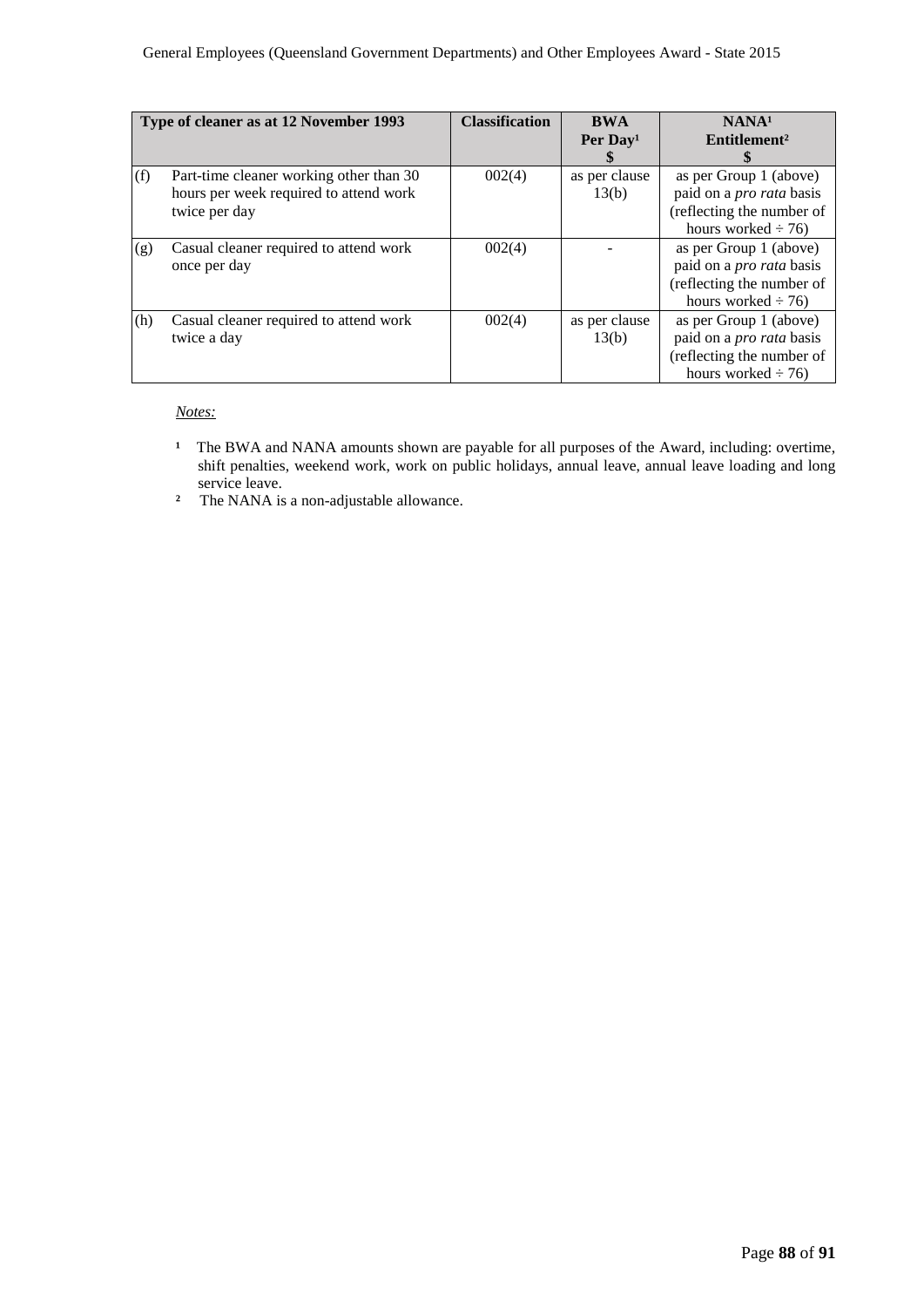# **Schedule 6 - List of "Cultural Centres"**

- Queensland Art Gallery (including the Gallery of Modern Art)
- Queensland Museum
- State Library of Queensland
- The following business units of the Arts Queensland Division of the Department of Premier and Cabinet
	- o Judith Wright Centre of Contemporary Arts
	- o The Centre of Contemporary Arts Cairns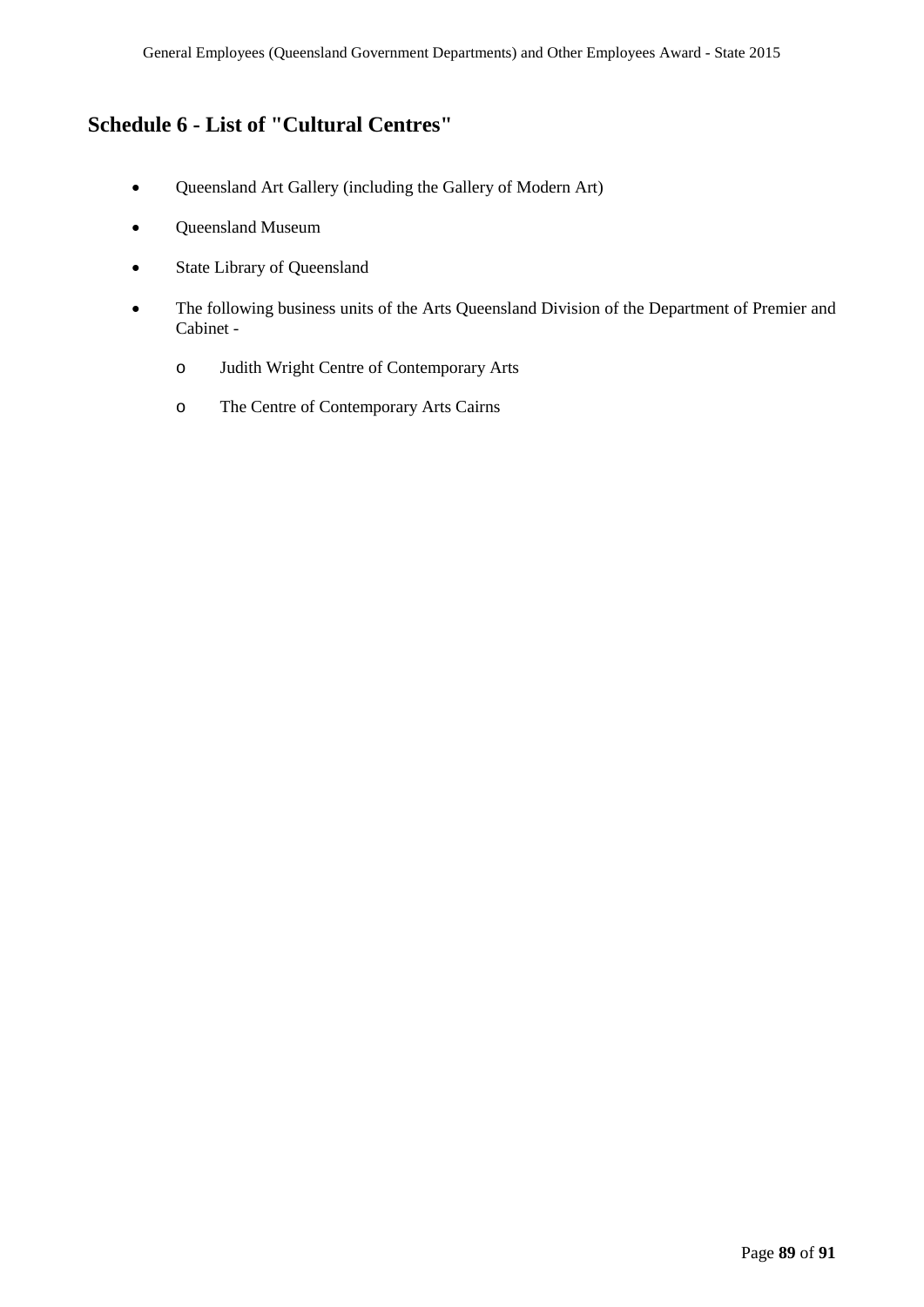# **Schedule 7 - Directives Extended to Certain Employees**

The terms and conditions of employment of the directives specified in the table below shall apply to the classifications of employees in the departments, classifications, groups or areas listed herein, until 18 September 2017 after which, where a directive about the matters contained in column 2 covers an employee, the provisions of the directive apply to the employee.

| Department, classification, group or area |                                                                                                                                                 | Directive or part of directive about                                                                                                                                                                                                                                                               |  |  |
|-------------------------------------------|-------------------------------------------------------------------------------------------------------------------------------------------------|----------------------------------------------------------------------------------------------------------------------------------------------------------------------------------------------------------------------------------------------------------------------------------------------------|--|--|
| (i)                                       | <b>Department of Agriculture and Fisheries:</b><br>o Employees employed on motor vessels owned<br>and operated by the Fisheries Research Branch | Locality allowance (excluding casuals)<br>٠<br>Domestic travelling and relieving expenses<br>$\bullet$<br>International travelling, relieving and living<br>$\bullet$<br>expenses<br>Annual leave (excluding casuals)<br>٠<br>Leave for study and examination purposes<br>٠<br>(excluding casuals) |  |  |
|                                           | Farm supervisors<br>O                                                                                                                           | Field staff, to the extent the directive<br>$\bullet$<br>provides for time off in lieu of overtime<br>arrangements                                                                                                                                                                                 |  |  |
|                                           | Dingo barrier fence personnel:<br>$\circ$<br>Assistant operations officer, senior operations<br>officer and project officer - barrier fences    | Locality allowance (excluding casuals)<br>$\bullet$<br>Recreation leave (excluding casuals)<br>$\bullet$                                                                                                                                                                                           |  |  |
|                                           | Employees engaged in the forestry stream<br>O                                                                                                   | Domestic travelling and relieving expenses<br>٠<br>International travelling, relieving and living<br>٠<br>expenses                                                                                                                                                                                 |  |  |
| (ii)                                      | <b>Various Departments; Department of</b>                                                                                                       |                                                                                                                                                                                                                                                                                                    |  |  |
|                                           | <b>Agriculture and Fisheries:</b><br>o Gardeners                                                                                                | Recreation leave (excluding casuals)                                                                                                                                                                                                                                                               |  |  |
|                                           |                                                                                                                                                 | Leave for study and examination purposes<br>٠                                                                                                                                                                                                                                                      |  |  |
|                                           |                                                                                                                                                 | (excluding casuals)                                                                                                                                                                                                                                                                                |  |  |
|                                           |                                                                                                                                                 | Locality allowance (excluding casuals)<br>٠                                                                                                                                                                                                                                                        |  |  |
| (iii)                                     | <b>Various Departments:</b><br>Storepersons<br>O                                                                                                |                                                                                                                                                                                                                                                                                                    |  |  |
|                                           |                                                                                                                                                 | Locality allowance (excluding casuals)<br>Recreation leave (excluding casuals)<br>$\bullet$                                                                                                                                                                                                        |  |  |
|                                           |                                                                                                                                                 | Leave for study and examination purposes                                                                                                                                                                                                                                                           |  |  |
|                                           |                                                                                                                                                 | (excluding casuals)                                                                                                                                                                                                                                                                                |  |  |
|                                           |                                                                                                                                                 | Overtime meal allowance, provided that in                                                                                                                                                                                                                                                          |  |  |
|                                           |                                                                                                                                                 | lieu of the qualifying period therein for                                                                                                                                                                                                                                                          |  |  |
|                                           |                                                                                                                                                 | work performed before or after ordinary<br>starting and ceasing time, the following                                                                                                                                                                                                                |  |  |
|                                           |                                                                                                                                                 | shall apply:                                                                                                                                                                                                                                                                                       |  |  |
|                                           |                                                                                                                                                 | o after 2 hours where such overtime                                                                                                                                                                                                                                                                |  |  |
|                                           |                                                                                                                                                 | commences before 1800;<br>o after one hour where such overtime                                                                                                                                                                                                                                     |  |  |
|                                           |                                                                                                                                                 | commences at or after 1800.                                                                                                                                                                                                                                                                        |  |  |
|                                           | (iv) Department of Transport and Main Roads:                                                                                                    |                                                                                                                                                                                                                                                                                                    |  |  |
|                                           | o Cost clerks and timekeepers                                                                                                                   | Domestic travelling and relieving expenses                                                                                                                                                                                                                                                         |  |  |
|                                           |                                                                                                                                                 | International travelling, relieving and living                                                                                                                                                                                                                                                     |  |  |
|                                           |                                                                                                                                                 | expenses<br>Transfer expenses                                                                                                                                                                                                                                                                      |  |  |
|                                           |                                                                                                                                                 |                                                                                                                                                                                                                                                                                                    |  |  |
|                                           | Operation support officers<br>O                                                                                                                 | Transfer expenses                                                                                                                                                                                                                                                                                  |  |  |